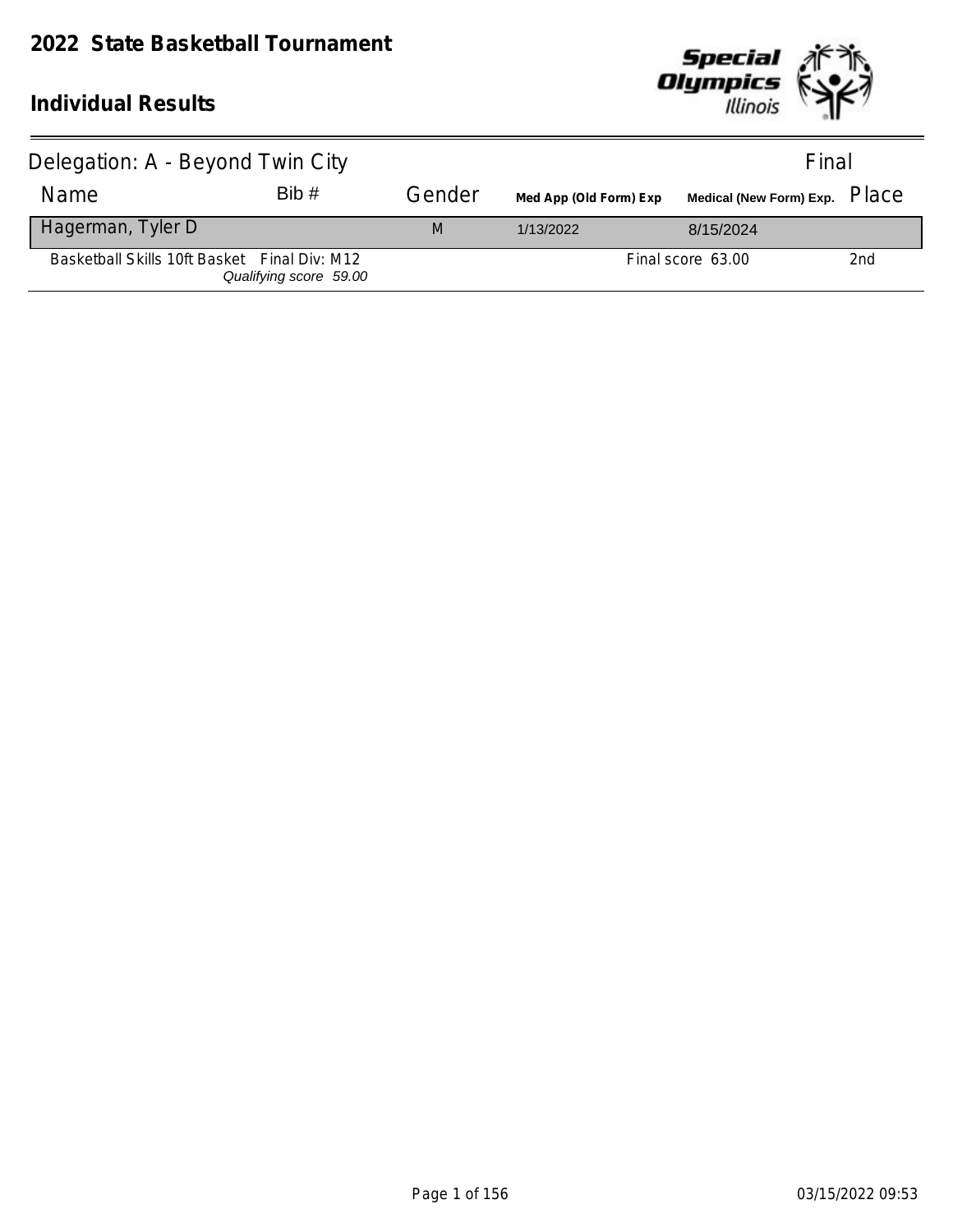

| Delegation: A - Bi-County Bulldogs           |                        |        |                        | Final                          |       |
|----------------------------------------------|------------------------|--------|------------------------|--------------------------------|-------|
| Name                                         | Bib#                   | Gender | Med App (Old Form) Exp | <b>Medical (New Form) Exp.</b> | Place |
| Kurtz, Lucy                                  |                        | F      |                        | 10/12/2024                     |       |
| Basketball Skills 8 Ft Basket Final Div: F2  | Qualifying score 22.00 |        |                        | Final score 36.00              | 1st   |
| Mealing, Collin                              |                        | M      |                        | 8/17/2024                      |       |
| Basketball Skills 10ft Basket Final Div: M03 | Qualifying score 64.00 |        |                        | Final score 67.00              | 3rd   |
| Volkert, Stella                              |                        | F      |                        | 11/14/2024                     |       |
| Basketball Skills 8 Ft Basket Final Div: F5  | Qualifying score 57.00 |        |                        | Final score 59.00              | 1st   |
| Zimmermann, Samantha                         |                        | F      | 11/11/2021             | 6/28/2024                      |       |
| Basketball Skills 10ft Basket Final Div: F12 | Qualifying score 70.00 |        |                        | Final score 68.00              | 3rd   |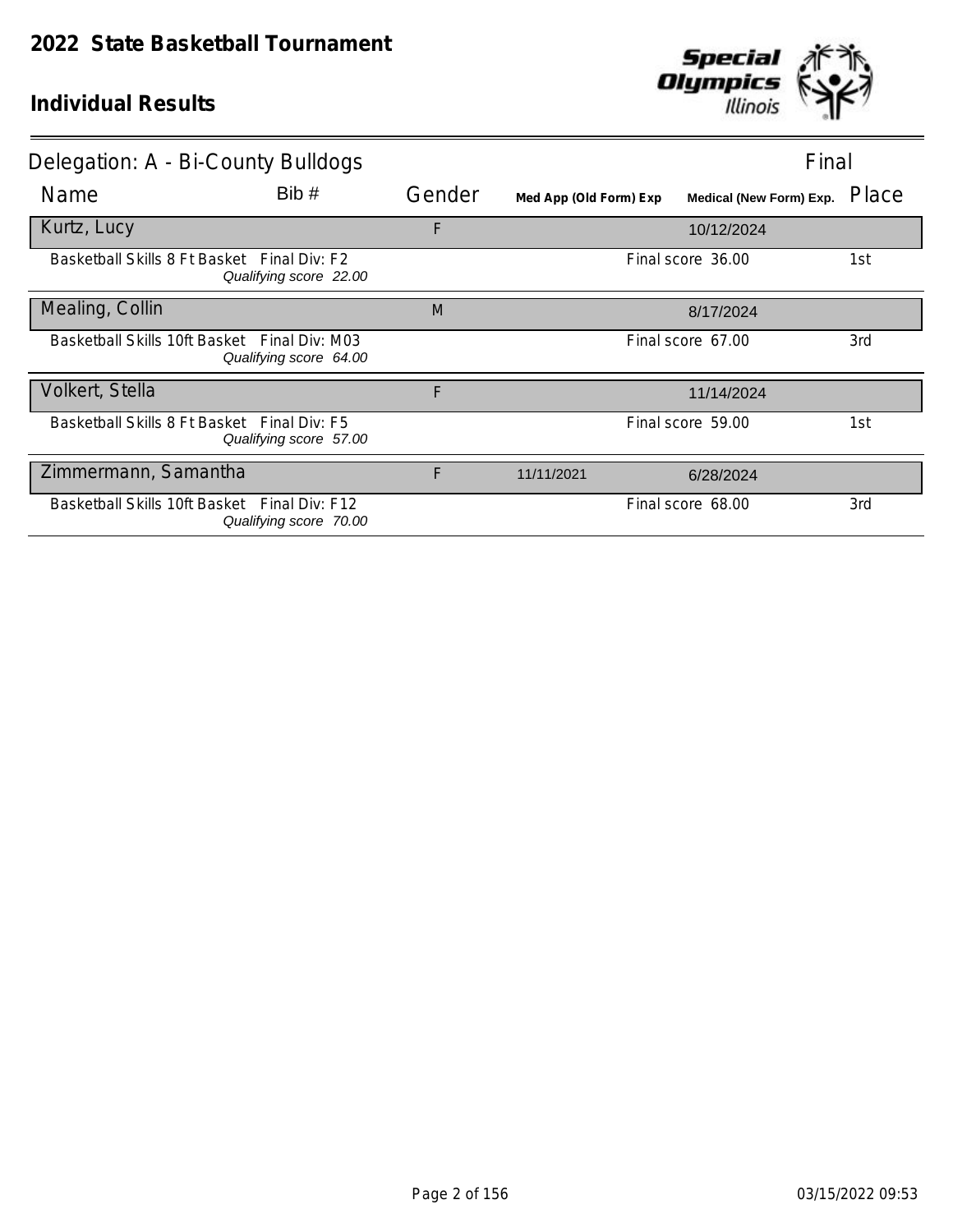### **2022 State Basketball Tournament**



| Delegation: A - Bureau Co BobKatz            |                        |        |                        | Final             |                 |
|----------------------------------------------|------------------------|--------|------------------------|-------------------|-----------------|
| Name                                         | Bib#                   | Gender | Med App (Old Form) Exp |                   |                 |
| Tornow, Jennifer                             |                        |        | 4/2/2022               | 8/10/2024         |                 |
| Basketball Skills 10ft Basket Final Div: F11 | Qualifying score 64.00 |        |                        | Final score 63.00 | 2 <sub>nd</sub> |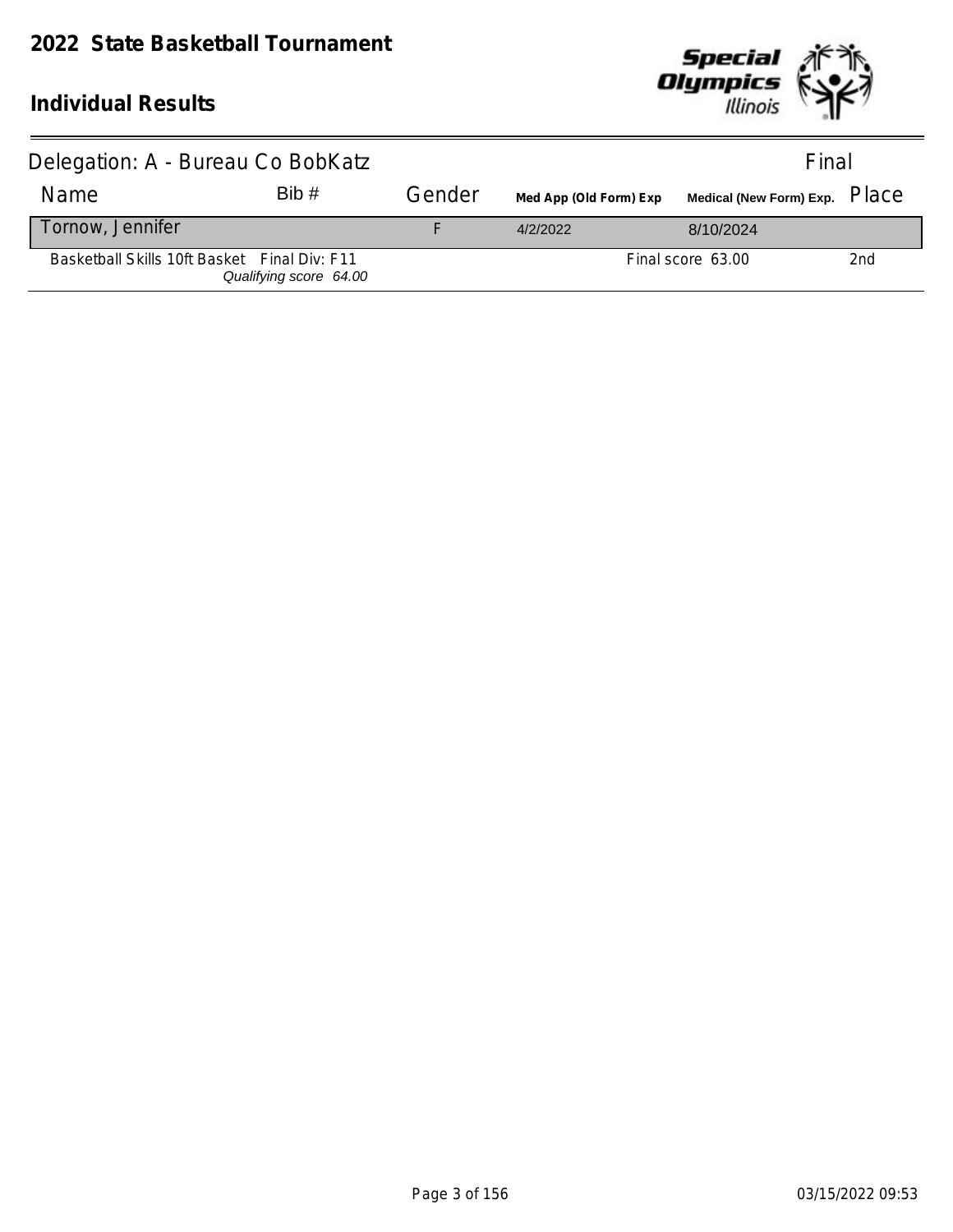

| Delegation: A - CDH Education Center         | Final                  |        |                        |                   |     |
|----------------------------------------------|------------------------|--------|------------------------|-------------------|-----|
| Name                                         | Bib#                   | Gender | Med App (Old Form) Exp |                   |     |
| Meinen, Presley                              |                        | M      | 1/9/2023               |                   |     |
| Basketball Skills 10ft Basket Final Div: M11 | Qualifying score 56.00 |        |                        | Final score 48.00 | 3rd |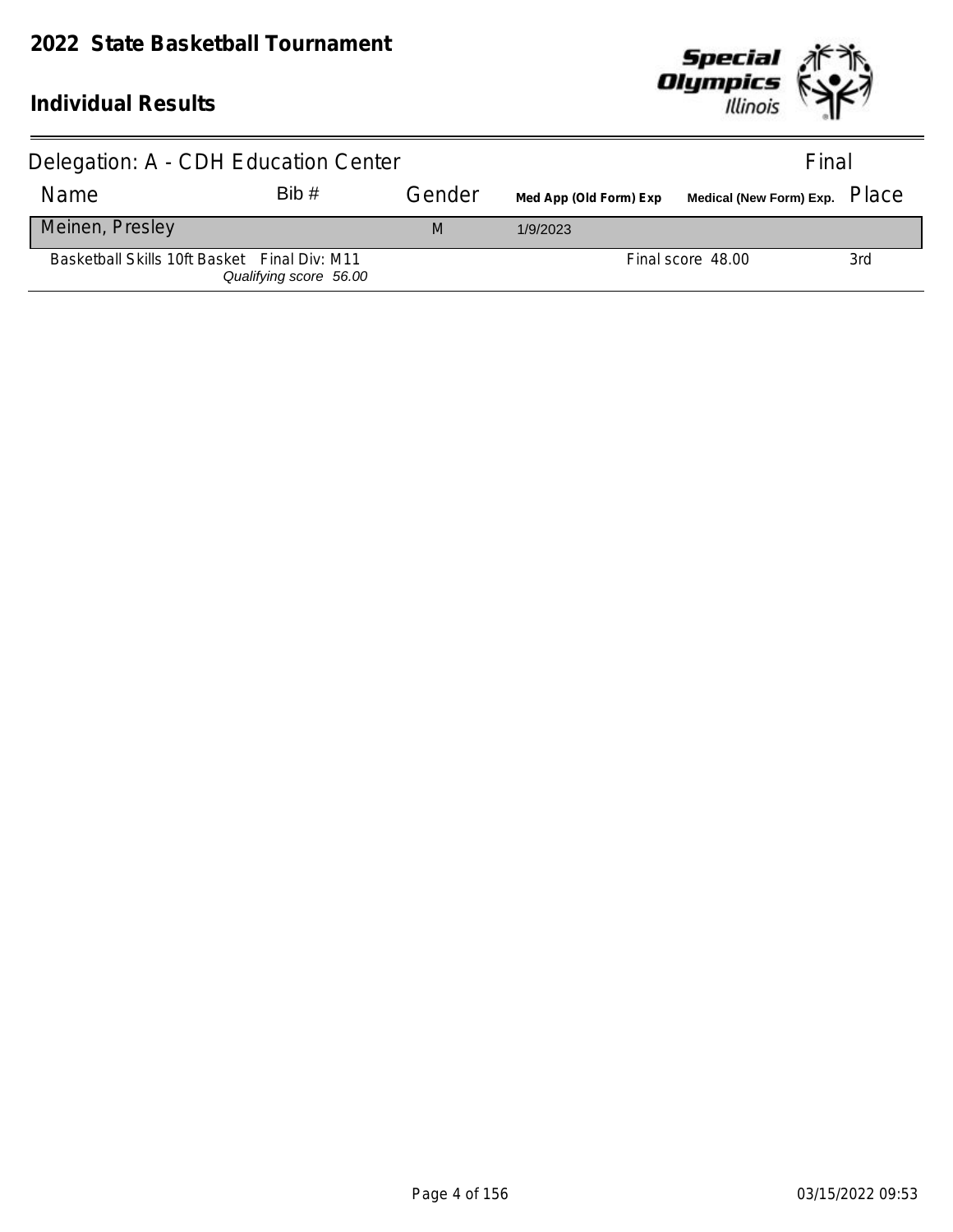

| Delegation: A - Easter Seals-Rockford        |                        |        |                        | Final                            |      |
|----------------------------------------------|------------------------|--------|------------------------|----------------------------------|------|
| Name                                         | Bib#                   | Gender | Med App (Old Form) Exp | Medical (New Form) Exp. PlaC $e$ |      |
| Snyder, Dominic                              |                        | M      | 7/13/2021              | 12/6/2024                        |      |
| Basketball Skills 10ft Basket Final Div: M08 | Qualifying score 47.00 |        | Final score            |                                  | Part |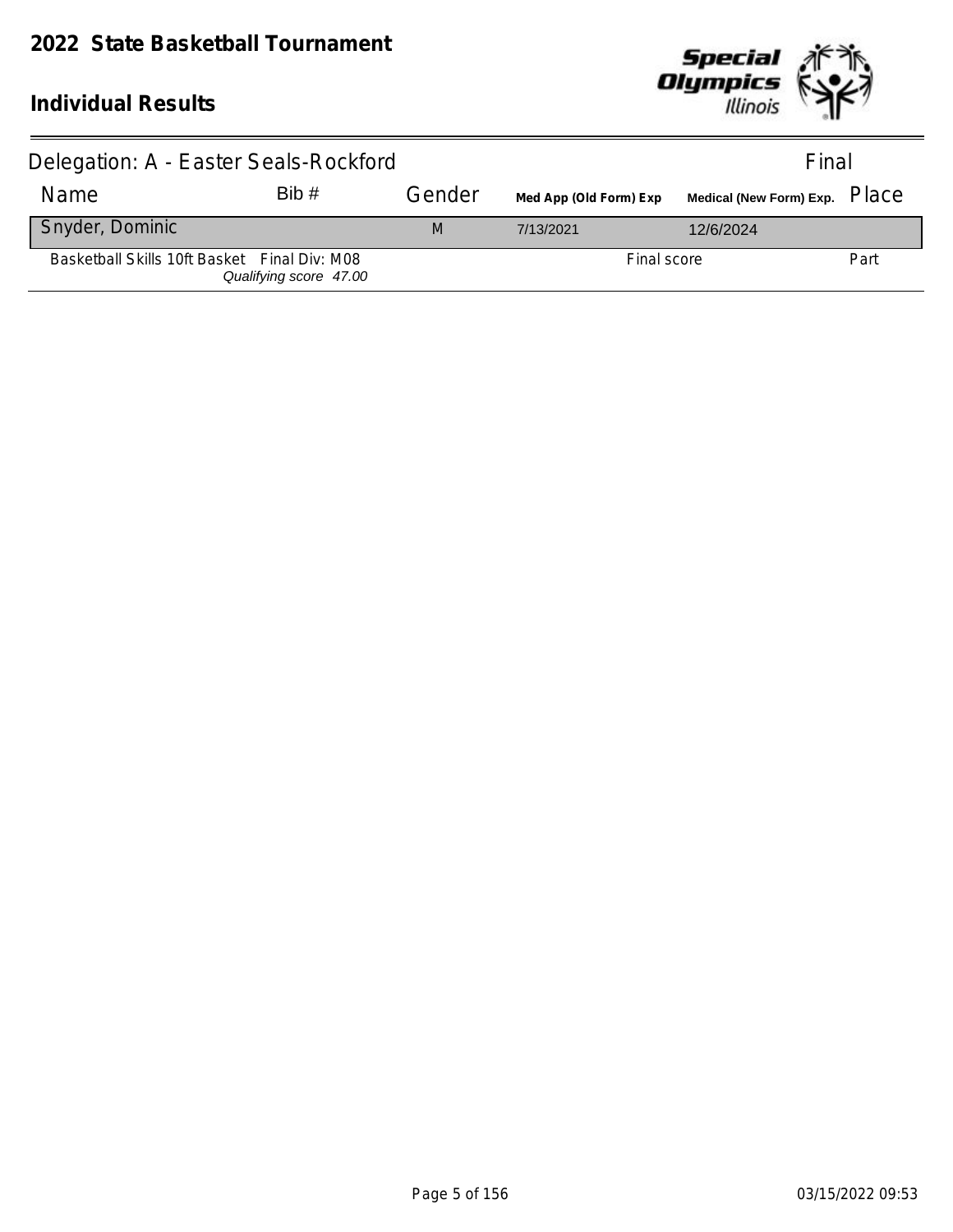

| Delegation: A - Harlem Huskies               | Final                  |        |                        |                               |     |
|----------------------------------------------|------------------------|--------|------------------------|-------------------------------|-----|
| <b>Name</b>                                  | Bib#                   | Gender | Med App (Old Form) Exp | Medical (New Form) Exp. PlaCe |     |
| Devlieger, Dylan                             |                        | M      | 10/4/2012              | 11/22/2024                    |     |
| Basketball Skills 10ft Basket Final Div: M17 | Qualifying score 81.00 |        |                        | Final score 67.00             | 1st |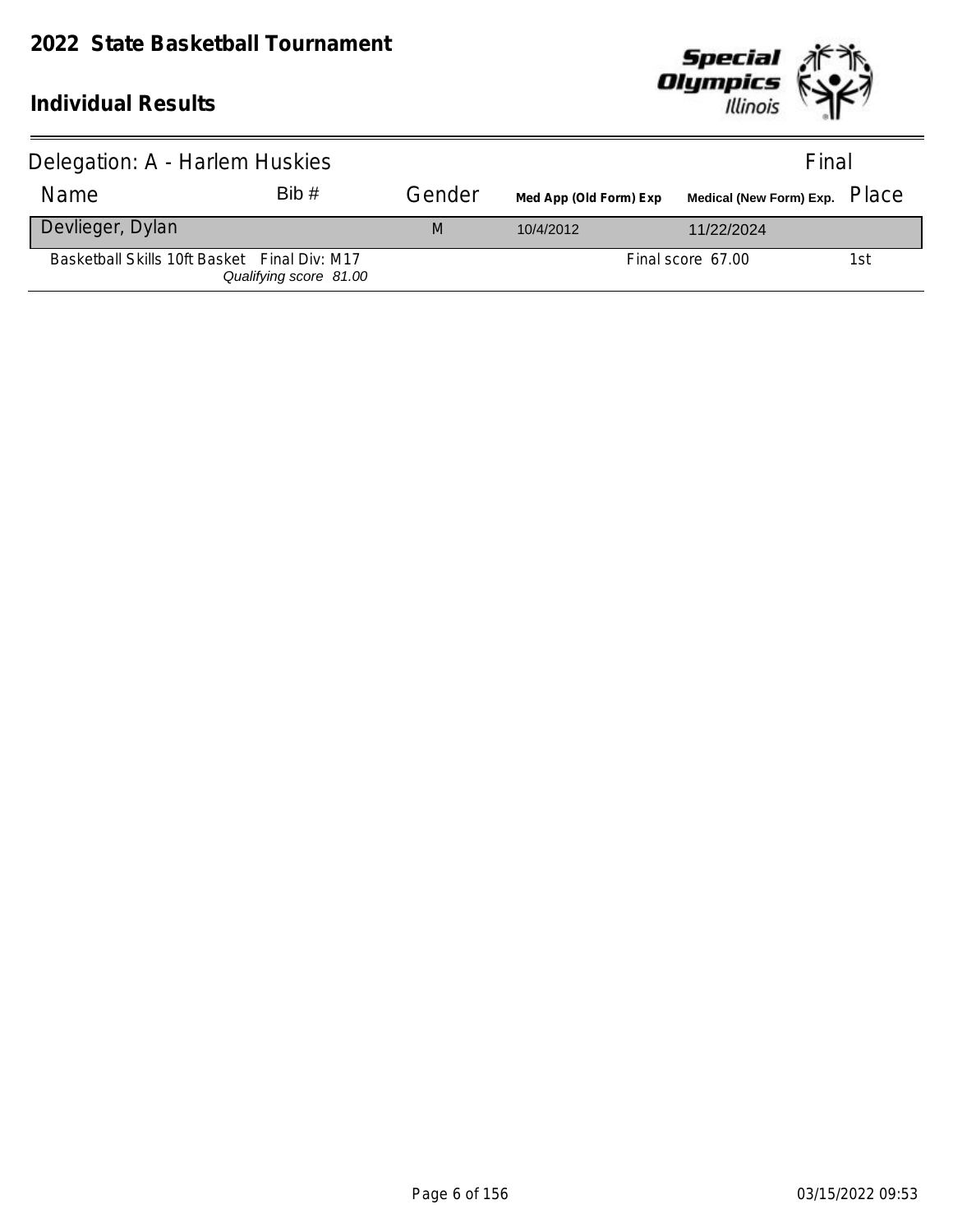

| Delegation: A - Hononegah High School        |                        |                   |                        |             |                                | Final |
|----------------------------------------------|------------------------|-------------------|------------------------|-------------|--------------------------------|-------|
| Name                                         | Bib #                  | Gender            | Med App (Old Form) Exp |             | <b>Medical (New Form) Exp.</b> | Place |
| Akerlund, Christopher                        |                        | M                 | 9/11/2022              |             | 9/24/2024                      |       |
| Basketball High School Team ComapDition S2   | Qualifying score 23.00 | Honenegah Indians |                        | Final score |                                | 1st   |
| Fitzgerald, Colin                            |                        | M                 | 11/25/2021             |             | 12/7/2024                      |       |
| Basketball High School Team ComapDitition S2 | Qualifying score 11.00 | Honenegah Indians |                        | Final score |                                | 1st   |
| Markley, Nathan                              |                        | M                 | 6/17/2021              |             | 11/11/2024                     |       |
| Basketball High School Team ComapDitition S2 | Qualifying score 22.00 | Honenegah Indians |                        | Final score |                                | 1st   |
| Mincemoyer, Karina                           |                        | F                 | 3/27/2022              |             | 12/9/2024                      |       |
| Basketball High School Team ComapDitition S2 | Qualifying score 45.00 | Honenegah Indians |                        | Final score |                                | 1st   |
| Parker, Braeden                              |                        | M                 |                        |             | 12/20/2024                     |       |
| Basketball High School Team ComapDitionS2    | Qualifying score 26.00 | Honenegah Indians |                        | Final score |                                | 1st   |
| Peterson, Riley                              |                        | M                 | 10/2/2022              |             | 12/13/2024                     |       |
| Basketball High School Team ComapDition S2   | Qualifying score 8.00  | Honenegah Indians |                        | Final score |                                | 1st   |
| Vertiz, Jocelyn                              |                        | F                 | 12/8/2022              |             | 12/1/2024                      |       |
| Basketball High School Team ComapDitition S2 | Qualifying score 13.00 | Honenegah Indians |                        | Final score |                                | 1st   |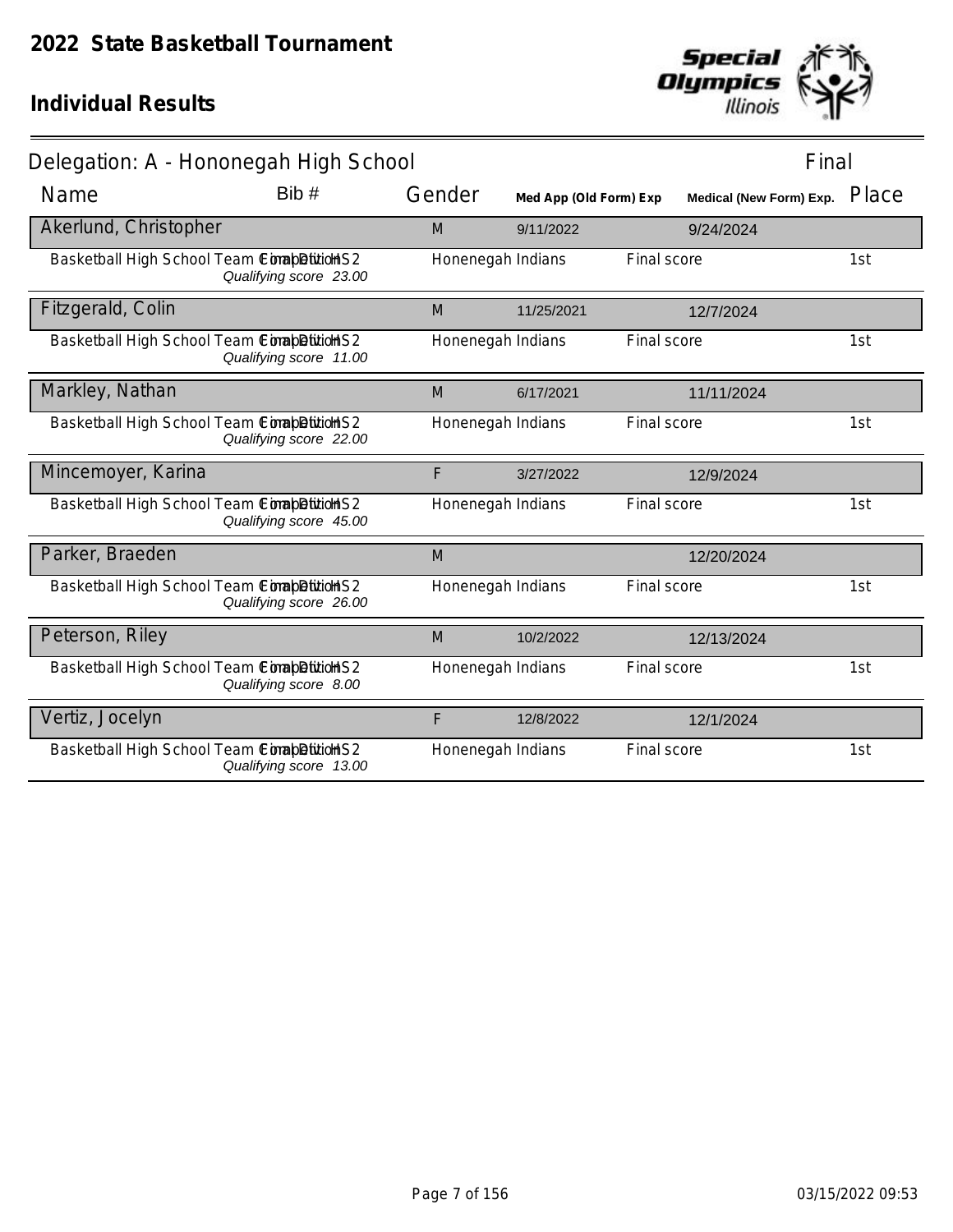

| Delegation: A - Lee Co SEA                   |                        |        |                        | Final                   |       |
|----------------------------------------------|------------------------|--------|------------------------|-------------------------|-------|
| Name                                         | Bib#                   | Gender | Med App (Old Form) Exp | Medical (New Form) Exp. | Place |
| Brooks, Joel                                 |                        | M      | 1/14/2022              | 11/8/2024               |       |
| Basketball Skills 10ft Basket Final Div: M14 | Qualifying score 63.00 |        |                        | Final score 67.00       | 1st   |
| Brooks, Kyran                                |                        | M      | 9/27/2020              | 9/21/2024               |       |
| Basketball Skills 10ft Basket Final Div: M14 | Qualifying score 67.00 |        |                        | Final score 63.00       | 2nd   |
| O'Donnell, Kaitlin                           |                        | F      | 12/9/2021              | 11/15/2024              |       |
| Basketball Skills 10ft Basket Final Div: F12 | Qualifying score 67.00 |        |                        | Final score 68.00       | 3rd   |
| Shank, Connley                               |                        | M      | 12/9/2021              | 10/15/2024              |       |
| Basketball Skills 10ft Basket Final Div: M09 | Qualifying score 53.00 |        |                        | Final score 40.00       | 3rd   |
| Stauter, Elizabeth                           |                        | F      | 12/13/2021             | 12/3/2024               |       |
| Basketball Skills 10ft Basket Final Div: F11 | Qualifying score 65.00 |        |                        | Final score 61.00       | 3rd   |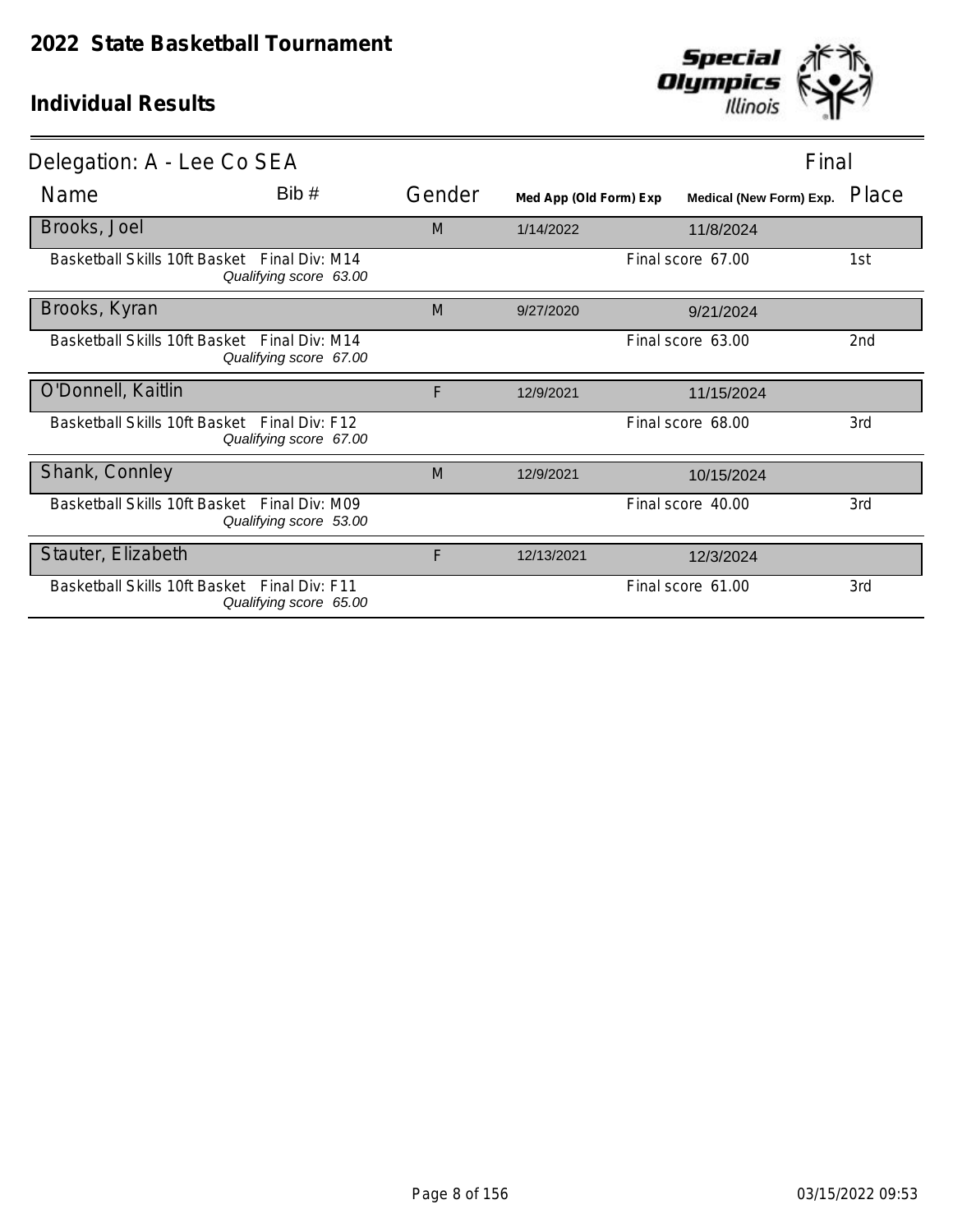

| Delegation: A - Opportunity House Inc       |                        |        |                                       |             | Final                   |       |
|---------------------------------------------|------------------------|--------|---------------------------------------|-------------|-------------------------|-------|
| Name                                        | Bib #                  | Gender | Med App (Old Form) Exp                |             | Medical (New Form) Exp. | Place |
| Castritsis, Michael A                       |                        | M      | 10/23/2022                            |             |                         |       |
| Basketball Sr Male Team Competitioniv: SR3  | Qualifying score 20.00 |        | <b>Opportunity House Heat</b>         | Final score |                         | 1st   |
| Collingbourne, Jacob                        |                        | M      | 5/12/2024                             |             |                         |       |
| Basketball Sr Male Team CompetialdDiv: SR7  | Qualifying score 30.00 |        | Opportunity House Thunder Final score |             |                         | 1st   |
| DeBarba, Dale                               |                        | M      | 8/12/2023                             |             |                         |       |
| Basketball Sr Male Team CompetialdDiv: SR3  | Qualifying score 20.00 |        | <b>Opportunity House Heat</b>         | Final score |                         | 1st   |
| DeLaCruz, Enrique                           |                        | M      | 6/9/2023                              |             |                         |       |
| Basketball Sr Male Team Competitioniv: SR3  | Qualifying score 14.00 |        | <b>Opportunity House Heat</b>         | Final score |                         | 1st   |
| Hickey, Jacob                               |                        | M      | 4/26/2024                             |             |                         |       |
| Basketball Sr Male Team Competitioniv: SR3  | Qualifying score 27.00 |        | <b>Opportunity House Heat</b>         | Final score |                         | 1st   |
| Koch, Kevin                                 |                        | M      | 6/2/2022                              |             |                         |       |
| Basketball Sr Male Team Competitioniv: SR7  | Qualifying score 35.00 |        | Opportunity House Thunder Final score |             |                         | 1st   |
| Meyer, Kevin R                              |                        | M      | 8/19/2022                             |             |                         |       |
| Basketball Sr Male Team CompetitildDiv: SR3 | Qualifying score 27.00 |        | <b>Opportunity House Heat</b>         | Final score |                         | 1st   |
| Mitchell, Justin                            |                        | M      | 10/13/2022                            |             |                         |       |
| Basketball Sr Male Team Competitioniv: SR7  | Qualifying score 25.00 |        | Opportunity House Thunder Final score |             |                         | 1st   |
| Morrissey, Brendan                          |                        | M      | 12/25/2022                            |             |                         |       |
| Basketball Sr Male Team Competitioniv: SR7  | Qualifying score 32.00 |        | Opportunity House Thunder Final score |             |                         | 1st   |
| Robles, Jasmin                              |                        | F      | 10/10/2022                            |             |                         |       |
| Basketball Sr Male Team Competitioniv: SR3  | Qualifying score 14.00 |        | <b>Opportunity House Heat</b>         | Final score |                         | 1st   |
| Slowinski, Ryan                             |                        | M      | 10/25/2022                            |             |                         |       |
| Basketball Sr Male Team Competitioniv: SR3  | Qualifying score 30.00 |        | <b>Opportunity House Heat</b>         | Final score |                         | 1st   |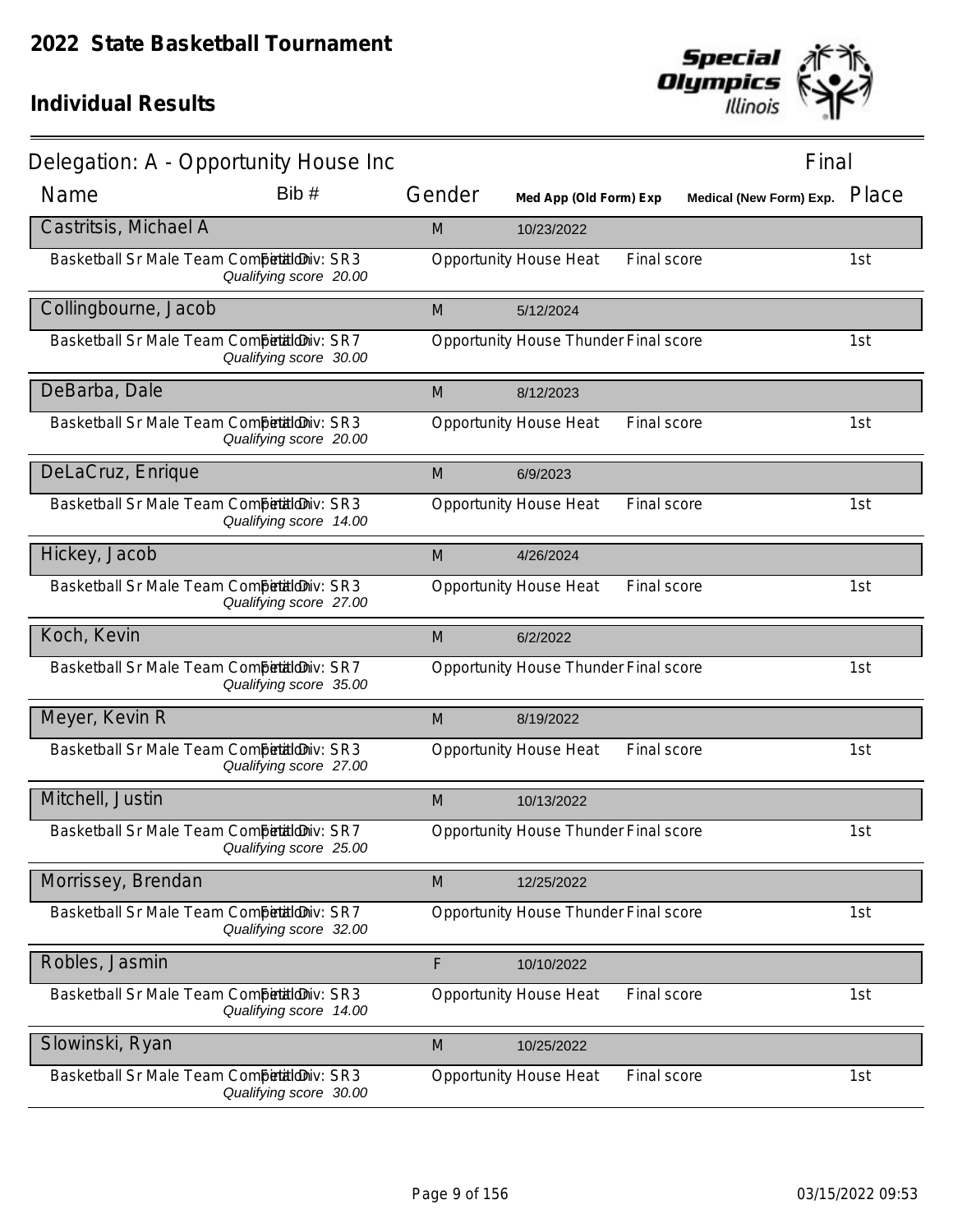

| Delegation: A - Opportunity House Inc      |                        |        |                                       |             | Final                   |       |
|--------------------------------------------|------------------------|--------|---------------------------------------|-------------|-------------------------|-------|
| Name                                       | Bib#                   | Gender | Med App (Old Form) Exp                |             | Medical (New Form) Exp. | Place |
| Steinbis, Lisa                             |                        | F      | 9/18/2023                             |             |                         |       |
| Basketball Sr Male Team Competitioniv: SR3 | Qualifying score 14.00 |        | <b>Opportunity House Heat</b>         | Final score |                         | 1st   |
| Trevino, Frank                             |                        | M      | 3/2/2023                              |             |                         |       |
| Basketball Sr Male Team Competitioniv: SR7 | Qualifying score 28.00 |        | Opportunity House Thunder Final score |             |                         | 1st   |
| Waffle, Joshua                             |                        | M      | 3/17/2022                             |             |                         |       |
| Basketball Sr Male Team Competitioniv: SR7 | Qualifying score 28.00 |        | Opportunity House Thunder Final score |             |                         | 1st   |
| Weaver, Jacob                              |                        | M      | 8/19/2022                             |             |                         |       |
| Basketball Sr Male Team Competitioniv: SR3 | Qualifying score 21.00 |        | <b>Opportunity House Heat</b>         | Final score |                         | 1st   |
| Wiewel, Thomas                             |                        | M      | 6/18/2022                             |             |                         |       |
| Basketball Sr Male Team Competitioniv: SR3 | Qualifying score 27.00 |        | <b>Opportunity House Heat</b>         | Final score |                         | 1st   |
| Wootton, Adam                              |                        | M      | 10/9/2022                             |             |                         |       |
| Basketball Sr Male Team Competitioniv: SR7 | Qualifying score 39.00 |        | Opportunity House Thunder Final score |             |                         | 1st   |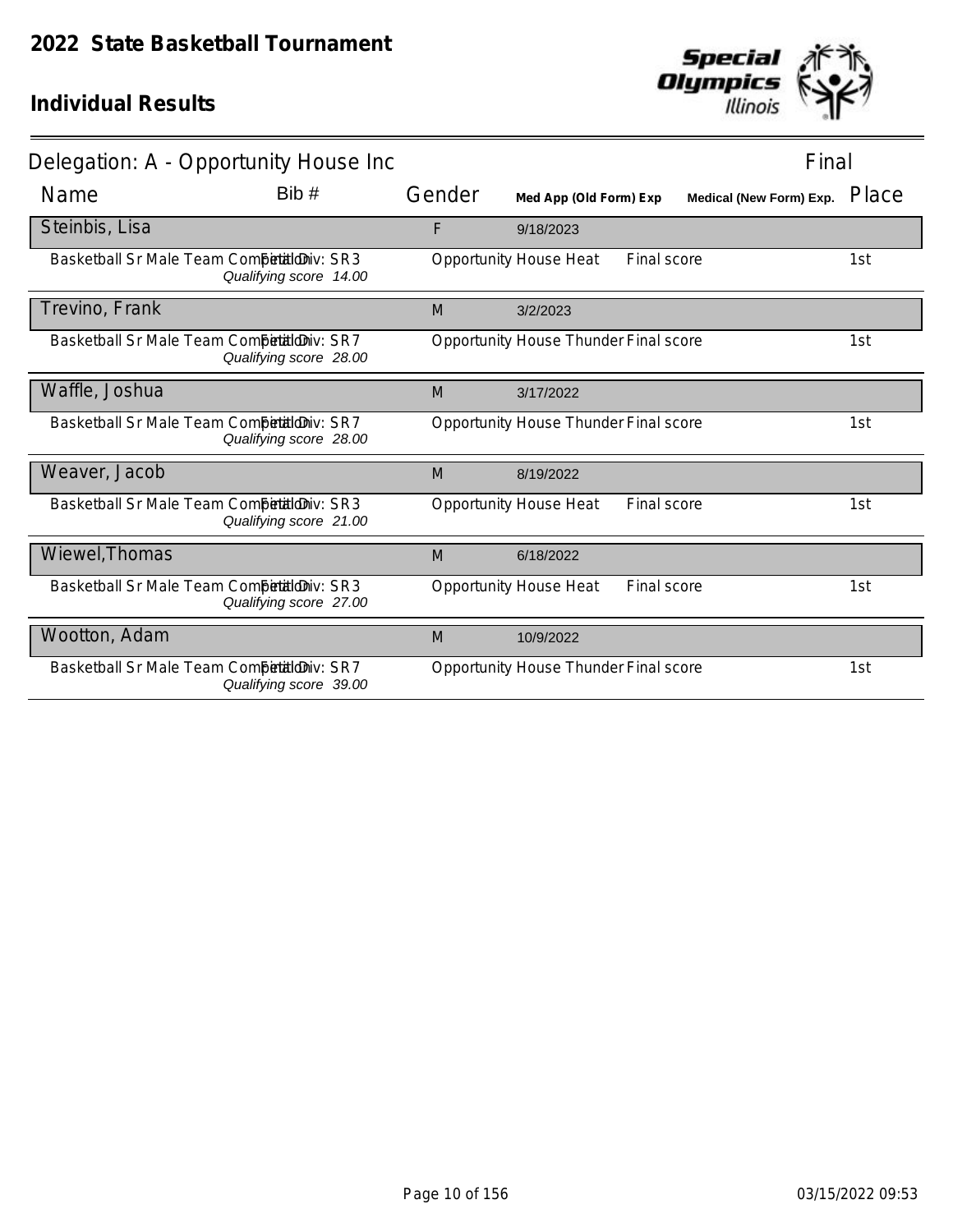

| Delegation: A - Putnam County High School    | Final                  |        |                        |                                |       |
|----------------------------------------------|------------------------|--------|------------------------|--------------------------------|-------|
| Name                                         | Bib#                   | Gender | Med App (Old Form) Exp | <b>Medical (New Form) Exp.</b> | Place |
| Baker, Blake                                 |                        | M      | 8/14/2021              | 6/25/2024                      |       |
| Basketball Skills 10ft Basket Final Div: M15 | Qualifying score 70.00 |        |                        | Final score 57.00              | 2nd   |
| Missel, Chasity                              |                        | F      |                        | 10/28/2024                     |       |
| Basketball Skills 10ft Basket Final Div: F12 | Qualifying score 69.00 |        |                        | Final score 66.00              | 4th   |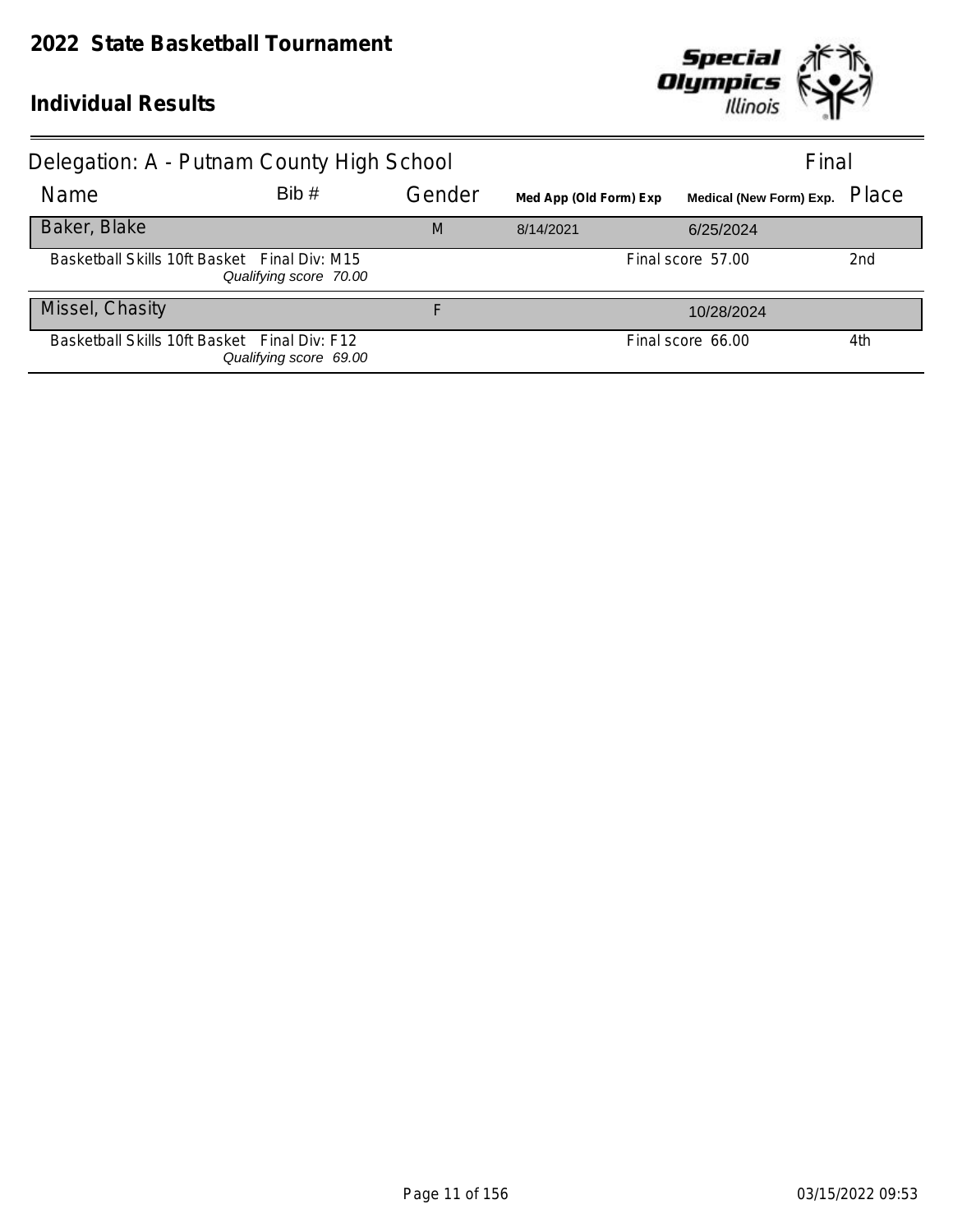

| Delegation: A - Rolling Hills<br>Final       |                        |        |                        |                               |     |  |
|----------------------------------------------|------------------------|--------|------------------------|-------------------------------|-----|--|
| Name                                         | Bib#                   | Gender | Med App (Old Form) Exp | Medical (New Form) Exp. Place |     |  |
| Beaston, Kayla                               |                        | F      | 3/9/2023               | 8/13/2024                     |     |  |
| Basketball Skills 10ft Basket Final Div: F09 | Qualifying score 58.00 |        |                        | Final score 61.00             | 3rd |  |
| Hearne, Edward (Ed)                          |                        | M      | 3/6/2021               | 6/21/2024                     |     |  |
| Basketball Skills 10ft Basket Final Div: M09 | Qualifying score 52.00 |        |                        | Final score 39.00             | 4th |  |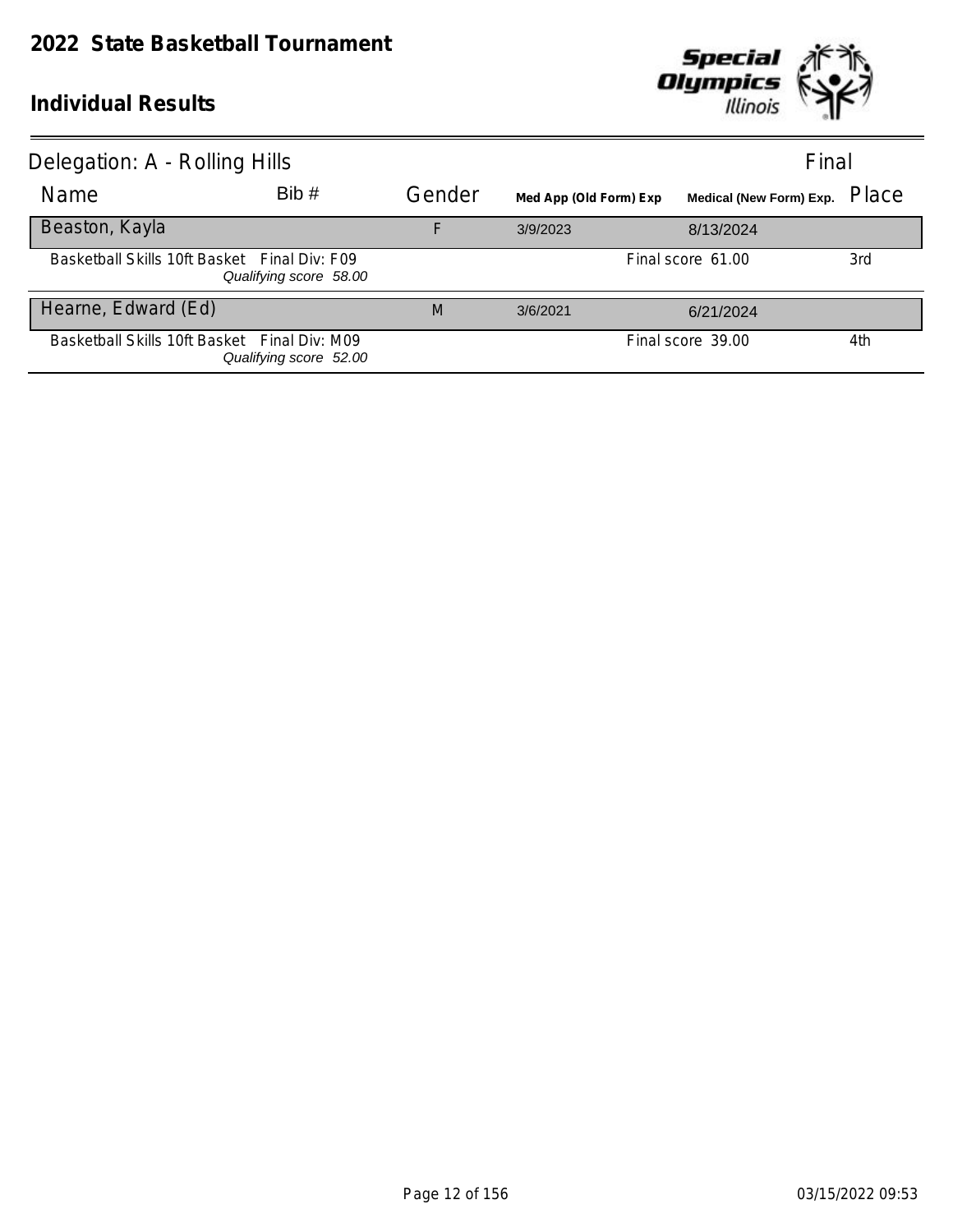

| Delegation: $A - Rt 6 + 34 SO$              |                        |        |                        |             | Final                   |       |
|---------------------------------------------|------------------------|--------|------------------------|-------------|-------------------------|-------|
| Name                                        | Bib #                  | Gender | Med App (Old Form) Exp |             | Medical (New Form) Exp. | Place |
| Albertson, Michael (Mike) D                 |                        | M      | 12/29/2022             |             |                         |       |
| Basketball Sr Male Team Competitioniv: SR10 | Qualifying score 42.00 |        | Rt 6 & 34 Grizzlies    | Final score |                         | 1st   |
| Altman, Timothy                             |                        | M      | 11/6/2021              |             | 1/3/2025                |       |
| Basketball Sr Male Team Competitioniv: SR8  | Qualifying score 39.00 |        | Rt 6 & 34 Gladiators   | Final score |                         | 2nd   |
| Bermes, Tamara                              |                        | F      |                        |             | 11/20/2024              |       |
| Basketball Sr Female Team Commat DionFM1    | Qualifying score 26.00 |        | Rt 6 & 34 Lady Gators  | Final score |                         | 1st   |
| Borys, Austin                               |                        | M      | 10/8/2022              |             | 1/3/2025                |       |
| Basketball Sr Male Team Competitioniv: SR10 | Qualifying score 46.00 |        | Rt 6 & 34 Grizzlies    | Final score |                         | 1st   |
| Brand, Jessica                              |                        | F      | 12/1/2022              |             |                         |       |
| Basketball Sr Female Team Commat DionFM1    | Qualifying score 23.00 |        | Rt 6 & 34 Lady Gators  | Final score |                         | 1st   |
| Clift, Matthew (Tyler)                      |                        | M      | 12/15/2012             |             | 12/31/2024              |       |
| Basketball Sr Male Team Competitioniv: SR10 | Qualifying score 48.00 |        | Rt 6 & 34 Grizzlies    | Final score |                         | 1st   |
| Geiger, Cody                                |                        | M      | 12/29/2022             |             |                         |       |
| Basketball Sr Male Team Competitioniv: SR10 | Qualifying score 51.00 |        | Rt 6 & 34 Grizzlies    | Final score |                         | 1st   |
| Hooker, David                               |                        | M      | 12/29/2022             |             |                         |       |
| Basketball Sr Male Team Competitioniv: SR10 | Qualifying score 50.00 |        | Rt 6 & 34 Grizzlies    | Final score |                         | 1st   |
| Johnson, Joseph E                           |                        | M      | 12/22/2022             |             |                         |       |
| Basketball Sr Male Team Competitioniv: SR8  | Qualifying score 44.00 |        | Rt 6 & 34 Gladiators   | Final score |                         | 2nd   |
| Johnson, Trevor                             |                        | M      |                        |             | 12/31/2024              |       |
| Basketball Sr Male Team Competitioniv: SR8  | Qualifying score 32.00 |        | Rt 6 & 34 Gladiators   | Final score |                         | 2nd   |
| Kissick, Kyla                               |                        | F      | 12/4/2022              |             |                         |       |
| Basketball Sr Female Team Commat DionFM1    | Qualifying score 25.00 |        | Rt 6 & 34 Lady Gators  | Final score |                         | 1st   |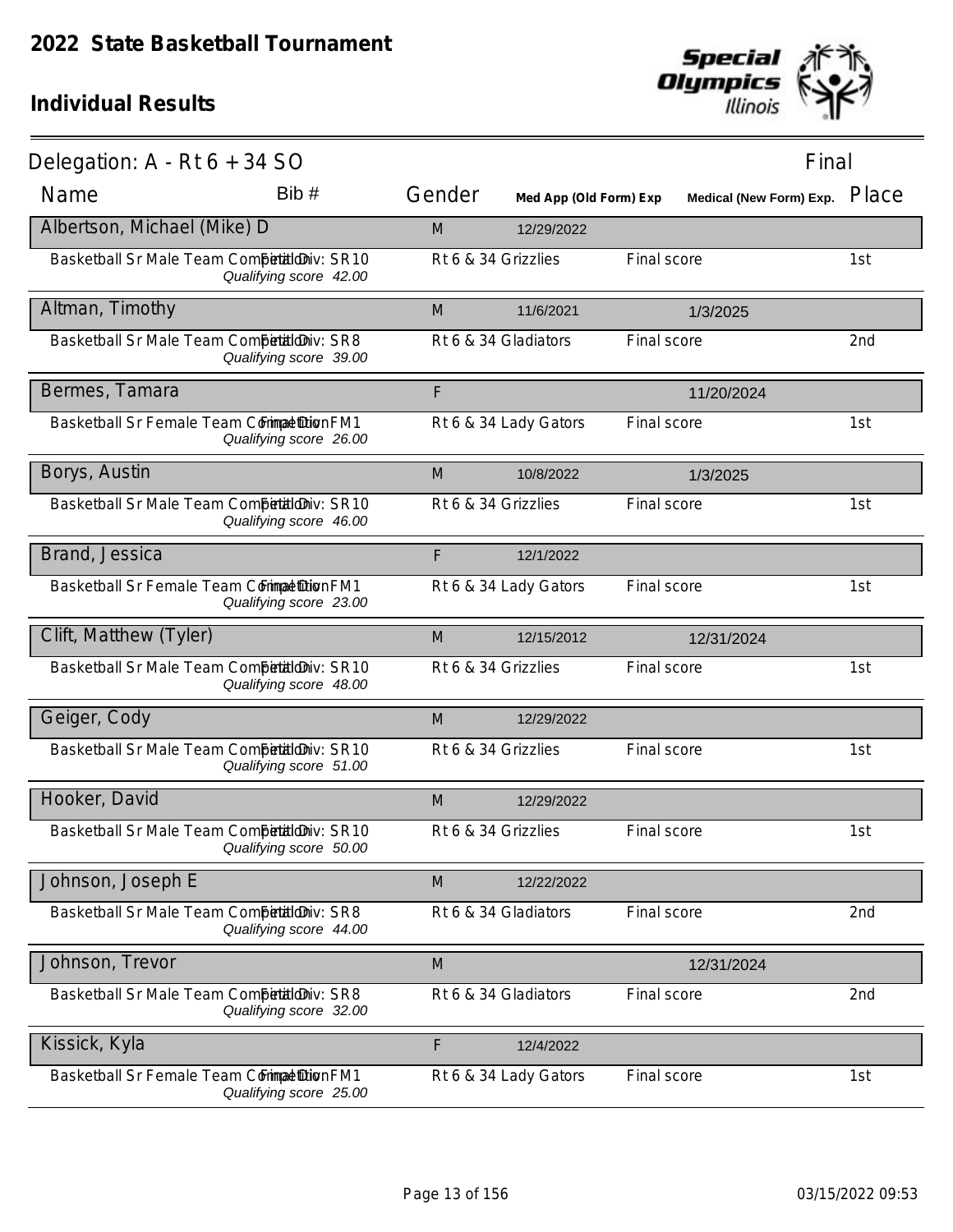

| Delegation: $A - Rt 6 + 34 SO$              |                        |                     |                        | Final       |                         |       |
|---------------------------------------------|------------------------|---------------------|------------------------|-------------|-------------------------|-------|
| Name                                        | Bib#                   | Gender              | Med App (Old Form) Exp |             | Medical (New Form) Exp. | Place |
| Kuhnert, Kati                               |                        | F                   |                        |             | 11/20/2024              |       |
| Basketball Sr Female Team Commat DionFM1    | Qualifying score 24.00 |                     | Rt 6 & 34 Lady Gators  | Final score |                         | 1st   |
| Mercer, Tyler                               |                        | M                   | 12/29/2022             |             |                         |       |
| Basketball Sr Male Team Competitioniv: SR10 | Qualifying score 48.00 | Rt 6 & 34 Grizzlies |                        | Final score |                         | 1st   |
| Merdian, Jennifer                           |                        | F                   | 11/16/2014             |             | 11/20/2024              |       |
| Basketball Sr Female Team Commat DionFM1    | Qualifying score 28.00 |                     | Rt 6 & 34 Lady Gators  | Final score |                         | 1st   |
| Miller, Michael (Mike)                      |                        | M                   | 12/29/2022             |             |                         |       |
| Basketball Sr Male Team Competitioniv: SR10 | Qualifying score 48.00 | Rt 6 & 34 Grizzlies |                        | Final score |                         | 1st   |
| Neahring, Scott                             |                        | M                   | 12/29/2022             |             |                         |       |
| Basketball Sr Male Team Competitioniv: SR10 | Qualifying score 55.00 | Rt 6 & 34 Grizzlies |                        | Final score |                         | 1st   |
| Pollard, Tina                               |                        | F                   | 12/4/2022              |             |                         |       |
| Basketball Sr Female Team Commat Dion FM1   | Qualifying score 41.00 |                     | Rt 6 & 34 Lady Gators  | Final score |                         | 1st   |
| Rhodes, Emily                               |                        | F                   | 12/4/2022              |             |                         |       |
| Basketball Sr Female Team Commat Dion FM1   | Qualifying score 38.00 |                     | Rt 6 & 34 Lady Gators  | Final score |                         | 1st   |
| Rhodes, Odyessey                            |                        | M                   | 12/22/2022             |             |                         |       |
| Basketball Sr Male Team Competitioniv: SR8  | Qualifying score 44.00 |                     | Rt 6 & 34 Gladiators   | Final score |                         | 2nd   |
| Schultz, Seth                               |                        | M                   | 4/3/2022               |             |                         |       |
| Basketball Sr Male Team Competitioniv: SR8  | Qualifying score 21.00 |                     | Rt 6 & 34 Gladiators   | Final score |                         | 2nd   |
| Smith, Justin                               |                        | M                   | 12/29/2022             |             |                         |       |
| Basketball Sr Male Team Competitioniv: SR10 | Qualifying score 53.00 | Rt 6 & 34 Grizzlies |                        | Final score |                         | 1st   |
| Taylor, Jeffrey                             |                        | M                   | 10/31/2021             |             | 12/31/2024              |       |
| Basketball Sr Male Team Competitioniv: SR8  | Qualifying score 36.00 |                     | Rt 6 & 34 Gladiators   | Final score |                         | 2nd   |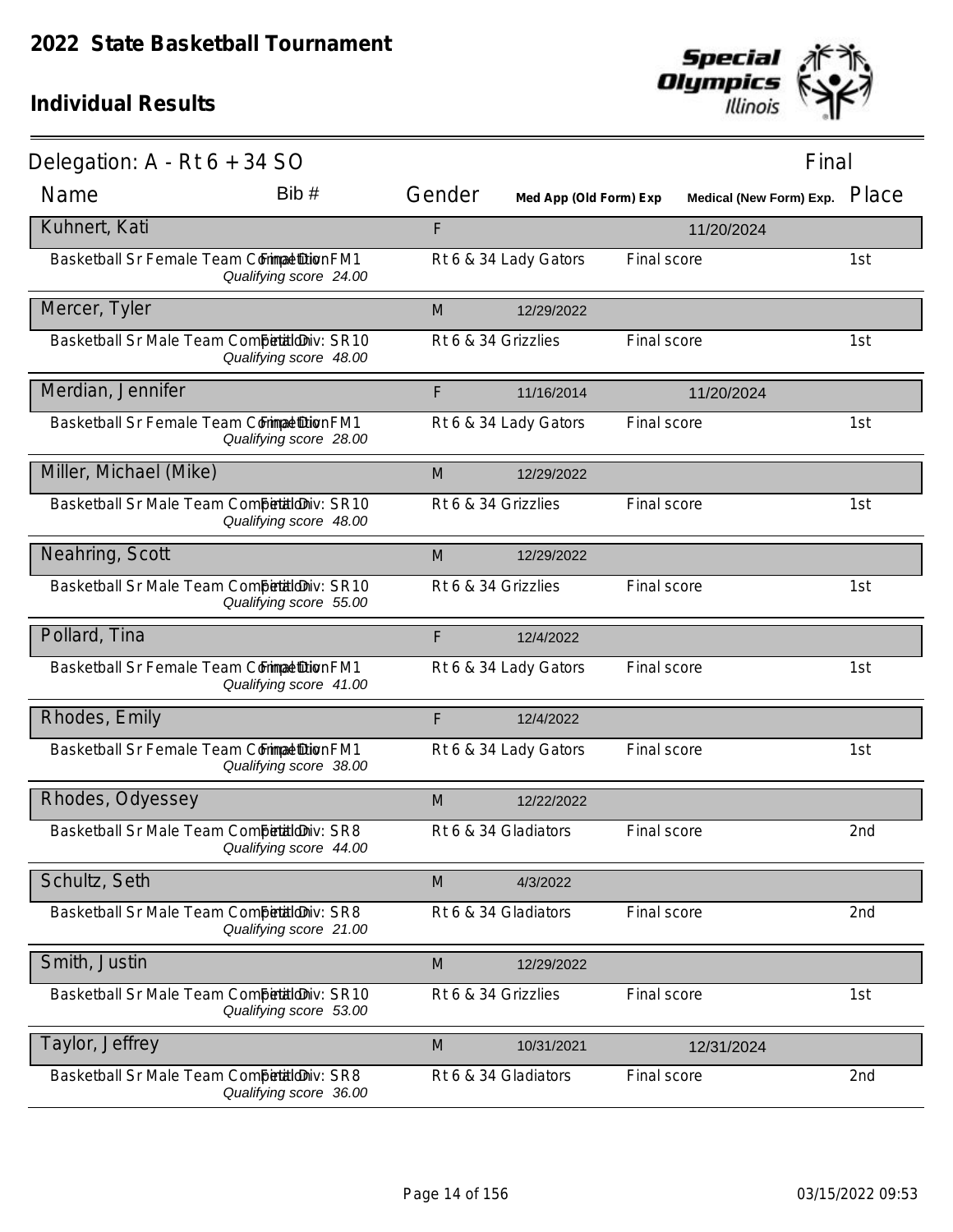

| Delegation: $A - Rt 6 + 34 SO$             |                        |        |                        | Final       |                                |                 |
|--------------------------------------------|------------------------|--------|------------------------|-------------|--------------------------------|-----------------|
| Name                                       | Bib #                  | Gender | Med App (Old Form) Exp |             | <b>Medical (New Form) Exp.</b> | Place           |
| Vernon, Martice                            |                        | M      | 12/22/2022             |             |                                |                 |
| Basketball Sr Male Team CompetialdDiv: SR8 | Qualifying score 34.00 |        | Rt 6 & 34 Gladiators   | Final score |                                | 2nd             |
| Young, Jerry Lee                           |                        | M      | 11/27/2021             |             | 12/8/2024                      |                 |
| Basketball Sr Male Team CompetialdDiv: SR8 | Qualifying score 30.00 |        | Rt 6 & 34 Gladiators   | Final score |                                | 2nd             |
| Young, Joseph                              |                        | M      | 12/1/2022              |             |                                |                 |
| Basketball Sr Male Team CompetialdDiv: SR8 | Qualifying score 35.00 |        | Rt 6 & 34 Gladiators   | Final score |                                | 2 <sub>nd</sub> |
| Young, Michael                             |                        | M      | 12/17/2020             |             | 12/6/2024                      |                 |
| Basketball Sr Male Team Competitioniv: SR8 | Qualifying score 35.00 |        | Rt 6 & 34 Gladiators   | Final score |                                | 2 <sub>nd</sub> |
| Zermano, John                              |                        | M      | 12/22/2022             |             |                                |                 |
| Basketball Sr Male Team Competitioniv: SR8 | Qualifying score 34.00 |        | Rt 6 & 34 Gladiators   | Final score |                                | 2nd             |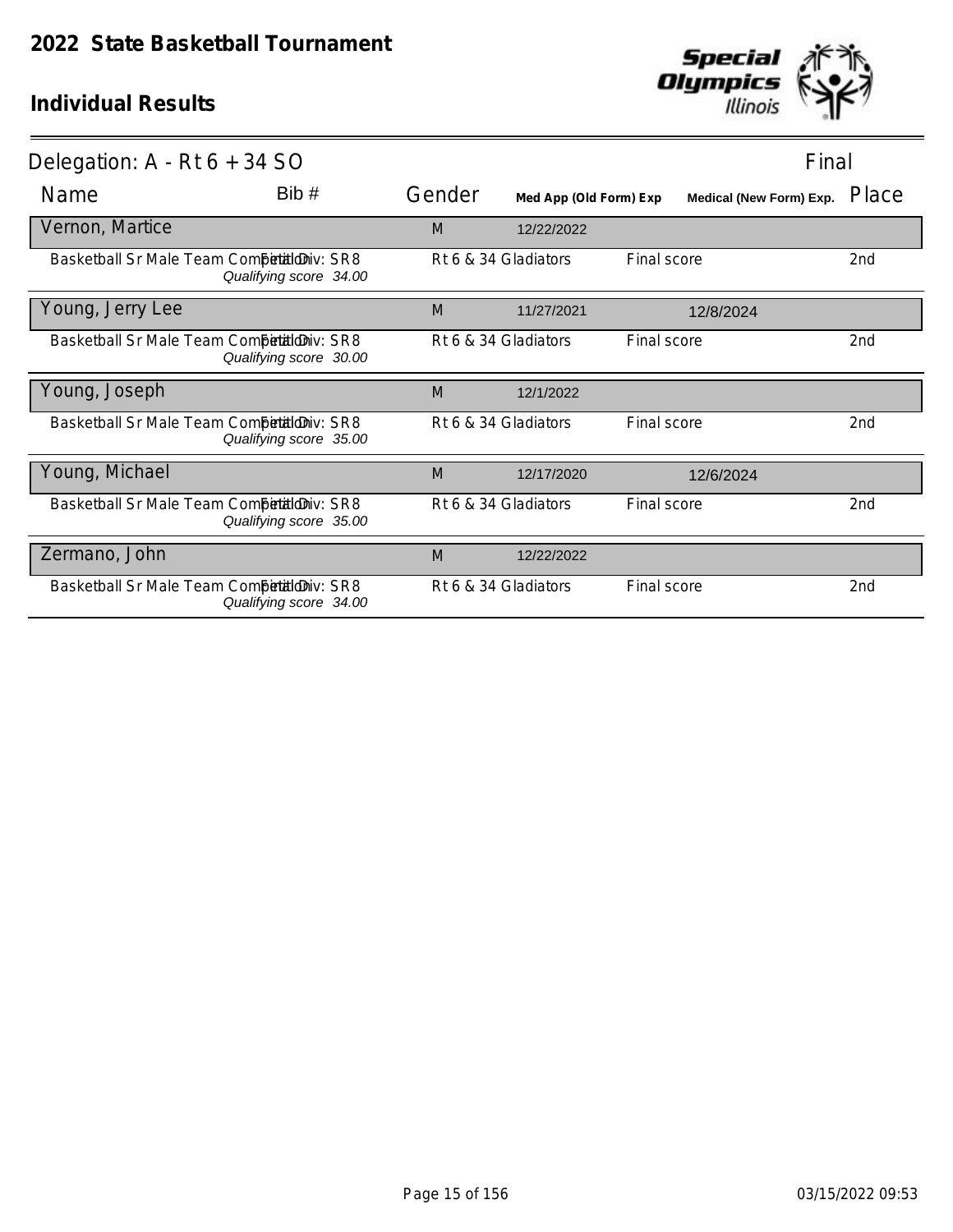

| Delegation: B - Cary Grove HS                |                        |        |                        |             | Final                   |       |
|----------------------------------------------|------------------------|--------|------------------------|-------------|-------------------------|-------|
| Name                                         | Bib#                   | Gender | Med App (Old Form) Exp |             | Medical (New Form) Exp. | Place |
| Campos, Ghovanni                             |                        | M      |                        |             | 10/4/2024               |       |
| Basketball High School Team Completition S4  | Qualifying score 15.00 |        | Cary Grove High School | Final score |                         | 4th   |
| Dotson, Tyler                                |                        | M      |                        |             | 9/4/2024                |       |
| Basketball High School Team CompletitionS4   | Qualifying score 20.00 |        | Cary Grove High School | Final score |                         | 4th   |
| Garcia, Jacob                                |                        | M      |                        |             | 8/18/2024               |       |
| Basketball High School Team ComapDition S4   | Qualifying score 29.00 |        | Cary Grove High School | Final score |                         | 4th   |
| Hadzima, Tyler                               |                        | M      |                        |             | 7/14/2024               |       |
| Basketball High School Team ConabDitionS4    | Qualifying score 22.00 |        | Cary Grove High School | Final score |                         | 4th   |
| Hora, Brogan                                 |                        | M      | 12/29/2022             |             | 6/14/2024               |       |
| Basketball High School Team Completition S4  | Qualifying score 15.00 |        | Cary Grove High School | Final score |                         | 4th   |
| Jorgensen, Lilyana                           |                        | F      |                        |             | 6/8/2024                |       |
| Basketball High School Team Completition S4  | Qualifying score 12.00 |        | Cary Grove High School | Final score |                         | 4th   |
| Keacher, Sean                                |                        | M      |                        |             | 8/25/2024               |       |
| Basketball High School Team Completition S4  | Qualifying score 12.00 |        | Cary Grove High School | Final score |                         | 4th   |
| Koscielski, Lily                             |                        | F      |                        |             | 10/21/2024              |       |
| Basketball High School Team ComapDitition S4 | Qualifying score 14.00 |        | Cary Grove High School | Final score |                         | 4th   |
| Modrzejewski, Tyler                          |                        | M      | 8/25/2016              |             | 9/29/2024               |       |
| Basketball High School Team Completition S4  | Qualifying score 24.00 |        | Cary Grove High School | Final score |                         | 4th   |
| Pearson, Christian                           |                        | M      |                        |             | 6/15/2024               |       |
| Basketball High School Team ComabDition S4   | Qualifying score 23.00 |        | Cary Grove High School | Final score |                         | 4th   |
| Pesavento, Angelica                          |                        | F      | 7/22/2022              |             | 12/2/2023               |       |
| Basketball High School Team Completition S4  | Qualifying score 14.00 |        | Cary Grove High School | Final score |                         | 4th   |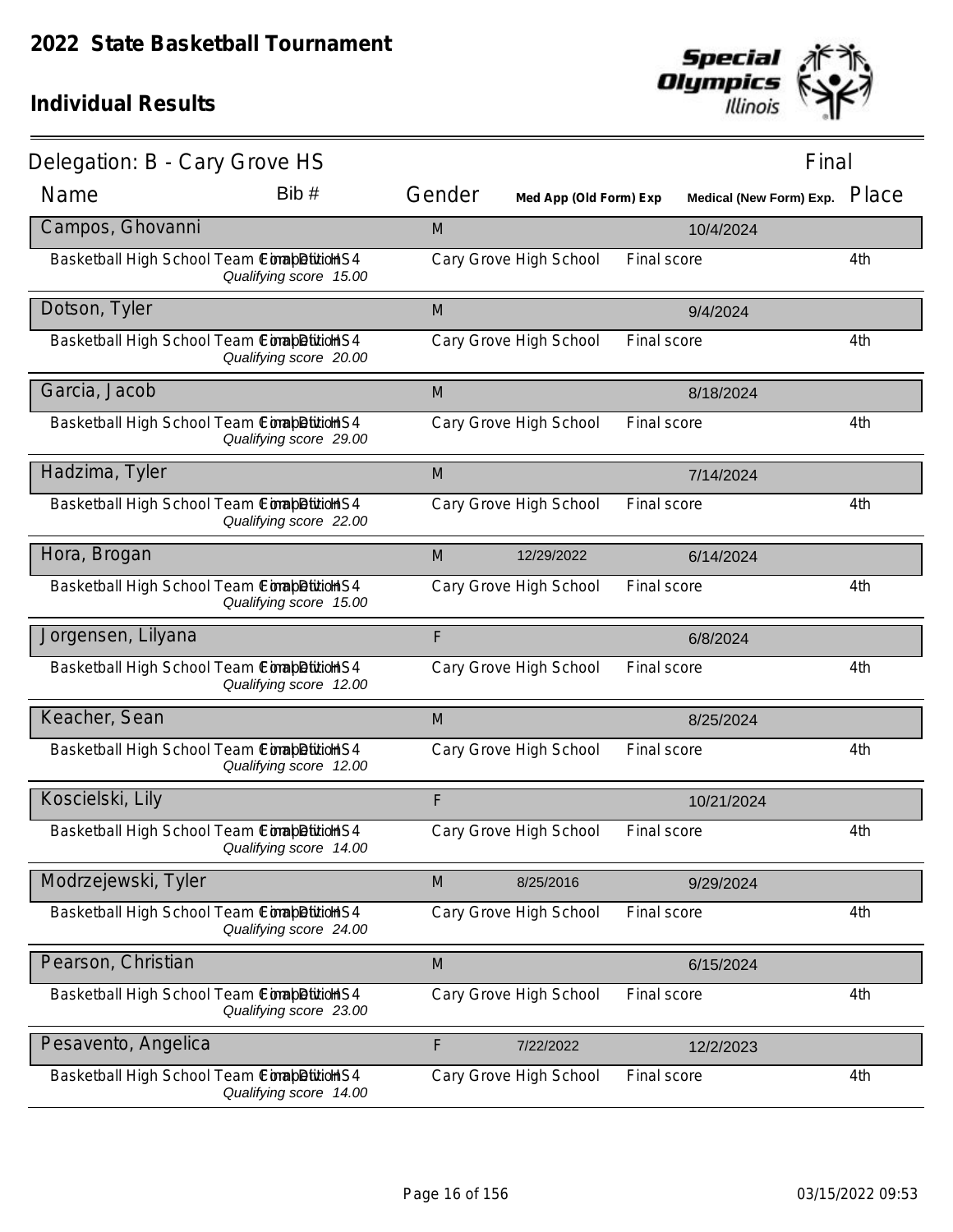

| Delegation: B - Cary Grove HS               | Final                  |        |                        |             |           |     |
|---------------------------------------------|------------------------|--------|------------------------|-------------|-----------|-----|
| <b>Name</b>                                 | Bib#                   | Gender | Med App (Old Form) Exp |             |           |     |
| <b>Schaffer, Garrett</b>                    |                        | M      | 9/11/2022              |             | 9/22/2024 |     |
| Basketball High School Team ComapDititioHS4 | Qualifying score 30.00 |        | Cary Grove High School | Final score |           | 4th |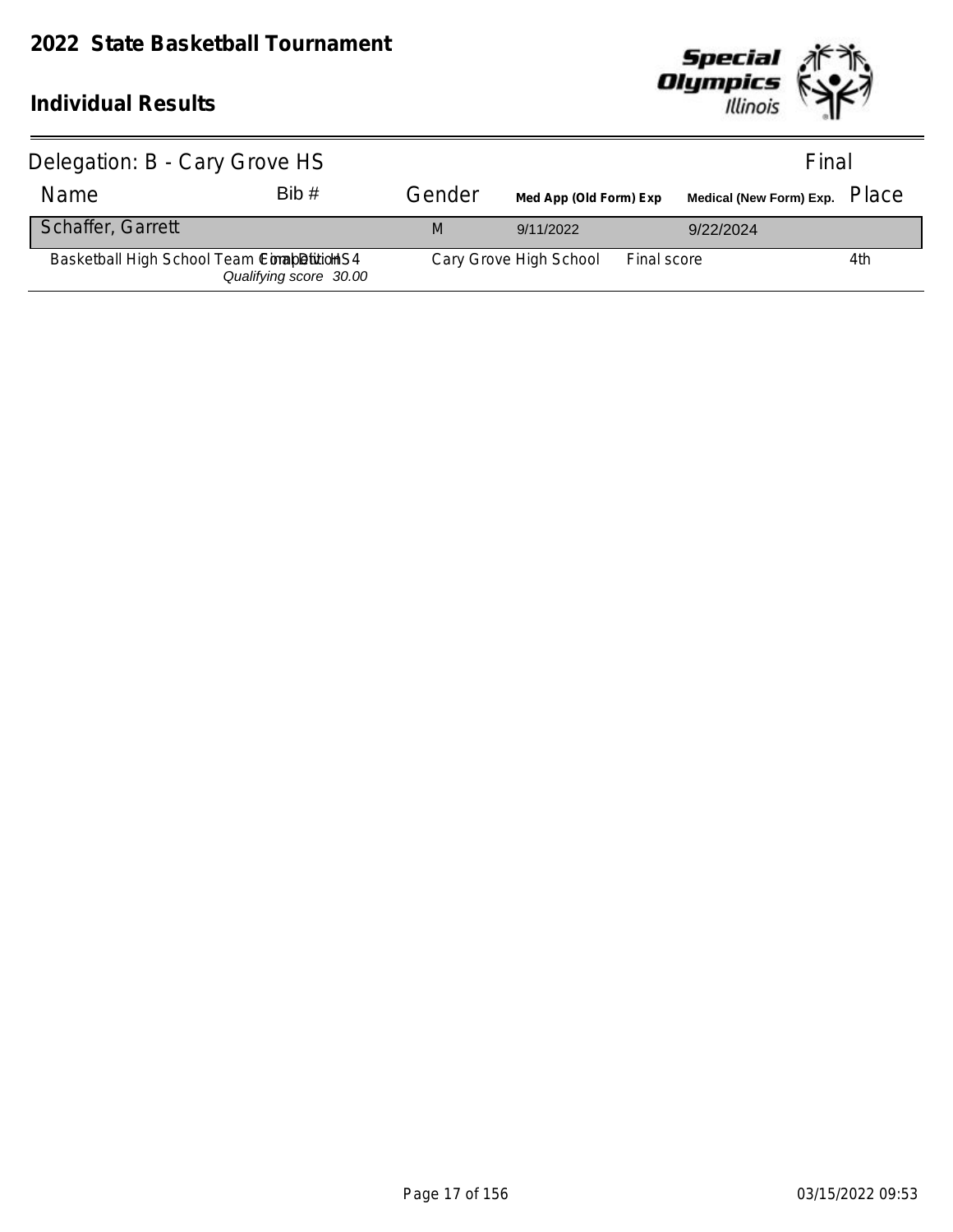

| Delegation: B - Crystal Lake Central HS      |                        |        |                            |             | Final                   |       |
|----------------------------------------------|------------------------|--------|----------------------------|-------------|-------------------------|-------|
| Name                                         | Bib #                  | Gender | Med App (Old Form) Exp     |             | Medical (New Form) Exp. | Place |
| Brown, Anaka                                 |                        | F      |                            |             | 6/25/2024               |       |
| Basketball High School Team ComabDition S7   | Qualifying score 7.00  |        | <b>Crystal Lake Tigers</b> | Final score |                         | 3rd   |
| Bushy, Carson                                |                        | M      |                            |             | 10/22/2024              |       |
| Basketball High School Team ComapDitionHS7   | Qualifying score 9.00  |        | Crystal Lake Tigers        | Final score |                         | 3rd   |
| Childs, Luka                                 |                        | M      | 12/3/2023                  |             | 8/18/2024               |       |
| Basketball High School Team ComapDitionHS7   | Qualifying score 26.00 |        | Crystal Lake Tigers        | Final score |                         | 3rd   |
| Harris, Jordan                               |                        | M      | 8/23/2022                  |             | 10/5/2024               |       |
| Basketball High School Team ConabDitionS7    | Qualifying score 29.00 |        | <b>Crystal Lake Tigers</b> | Final score |                         | 3rd   |
| Kalas, Zachary                               |                        | M      |                            |             | 5/7/2024                |       |
| Basketball High School Team ComapDitionHS7   | Qualifying score 24.00 |        | Crystal Lake Tigers        | Final score |                         | 3rd   |
| Larsen, Eric                                 |                        | M      | 11/27/2021                 |             | 8/5/2024                |       |
| Basketball High School Team ComapDitionHS7   | Qualifying score 41.00 |        | Crystal Lake Tigers        | Final score |                         | 3rd   |
| Mazur, Max                                   |                        | M      | 5/21/2023                  |             | 8/23/2024               |       |
| Basketball High School Team ConabDitionS7    | Qualifying score 12.00 |        | Crystal Lake Tigers        | Final score |                         | 3rd   |
| Olmos, Ivan                                  |                        | M      | 2/7/2013                   |             | 8/3/2024                |       |
| Basketball High School Team ComapDitition S7 | Qualifying score 32.00 |        | <b>Crystal Lake Tigers</b> | Final score |                         | 3rd   |
| Perkins, James                               |                        | M      | 10/1/2021                  |             | 2/23/2024               |       |
| Basketball High School Team CorapBittion S7  | Qualifying score 24.00 |        | Crystal Lake Tigers        | Final score |                         | 3rd   |
| Shepard, Emmalee                             |                        | F      | 11/30/2017                 |             | 10/16/2024              |       |
| Basketball High School Team CorapBittion S7  | Qualifying score 7.00  |        | <b>Crystal Lake Tigers</b> | Final score |                         | 3rd   |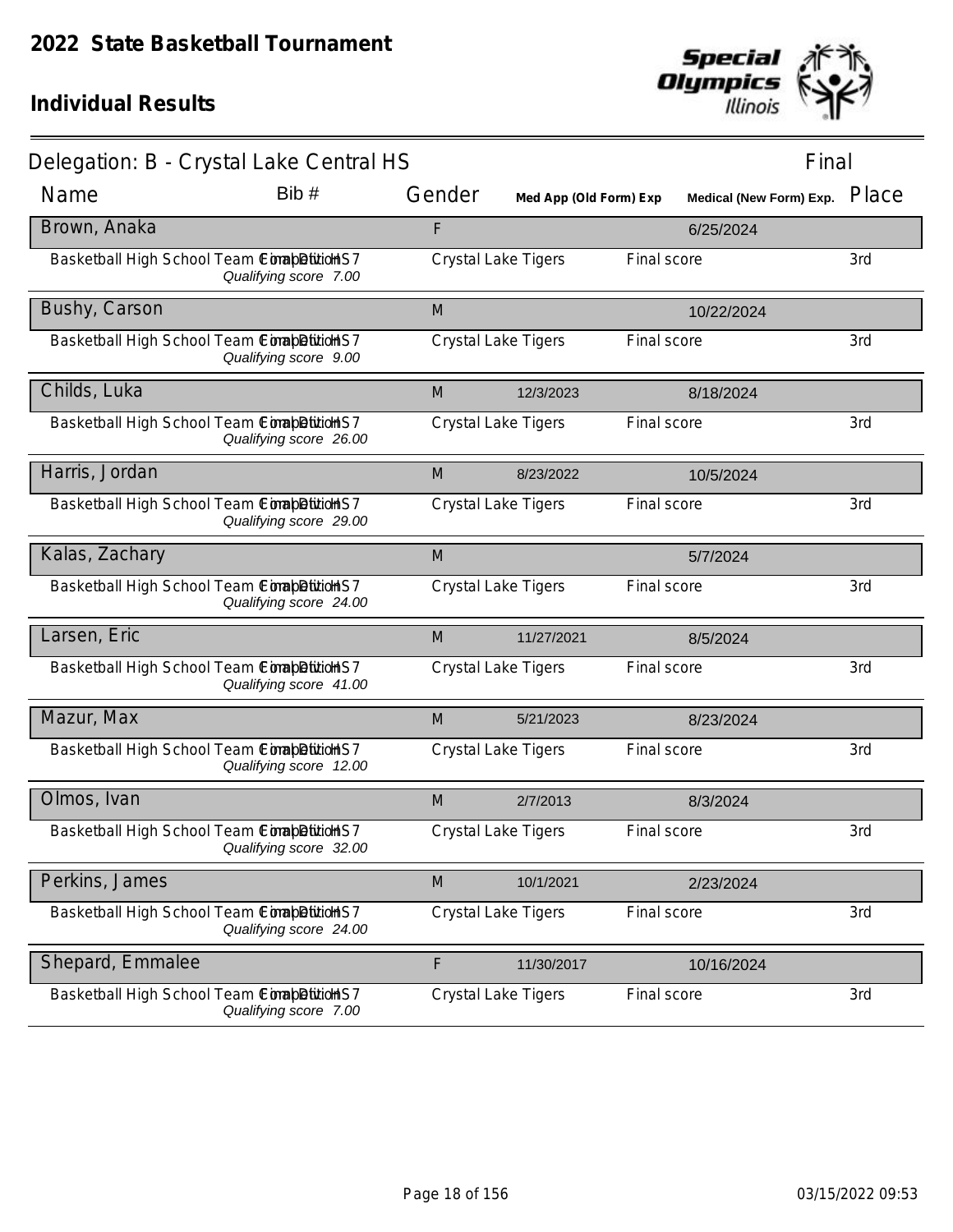

| Delegation: B - District 214                 |                                |                   |                        |             | Final                         |     |
|----------------------------------------------|--------------------------------|-------------------|------------------------|-------------|-------------------------------|-----|
| Name                                         | Bib #                          | Gender            | Med App (Old Form) Exp |             | Medical (New Form) Exp. Place |     |
| Ahmed, Safwan                                |                                | M                 | 1/7/2022               |             | 12/7/2024                     |     |
| Team Manager                                 | Final Div:<br>Qualifying score |                   |                        | Final score |                               |     |
| Bradley-Henderson, Malik                     |                                | M                 | 10/3/2023              |             |                               |     |
| Basketball High School Team Completition S6  | Qualifying score 24.00         | District 214 Blue |                        | Final score |                               | 3rd |
| Brick, Joey                                  |                                | M                 | 6/29/2023              |             |                               |     |
| Basketball High School Team ComapDition S6   | Qualifying score 28.00         | District 214 Blue |                        | Final score |                               | 3rd |
| DeChoudens, Nicholas                         |                                | M                 | 7/22/2023              |             |                               |     |
| Basketball High School Team Completition S6  | Qualifying score 28.00         | District 214 Blue |                        | Final score |                               | 3rd |
| Lyons, Patrick                               |                                | M                 | 5/16/2021              |             | 11/13/2024                    |     |
| Basketball High School Team ComapDition S6   | Qualifying score 21.00         | District 214 Blue |                        | Final score |                               | 3rd |
| Sadiku, Sindi                                |                                | M                 | 8/17/2021              |             | 10/30/2024                    |     |
| Basketball High School Team ComapDitionHS6   | Qualifying score 166.00        | District 214 Blue |                        | Final score |                               | 3rd |
| Schulz, Christopher                          |                                | M                 | 5/18/2021              |             | 9/16/2024                     |     |
| Basketball High School Team Completition S6  | Qualifying score 30.00         | District 214 Blue |                        | Final score |                               | 3rd |
| Stuercke, Kevin                              |                                | M                 | 11/26/2021             |             | 1/11/2024                     |     |
| Basketball High School Team Completition S6  | Qualifying score 21.00         | District 214 Blue |                        | Final score |                               | 3rd |
| Teves, Miguel                                |                                | M                 | 2/11/2023              |             | 4/23/2024                     |     |
| Basketball Skills 10ft Basket Final Div: M14 | Qualifying score 63.00         |                   |                        |             | Final score 56.00             | 5th |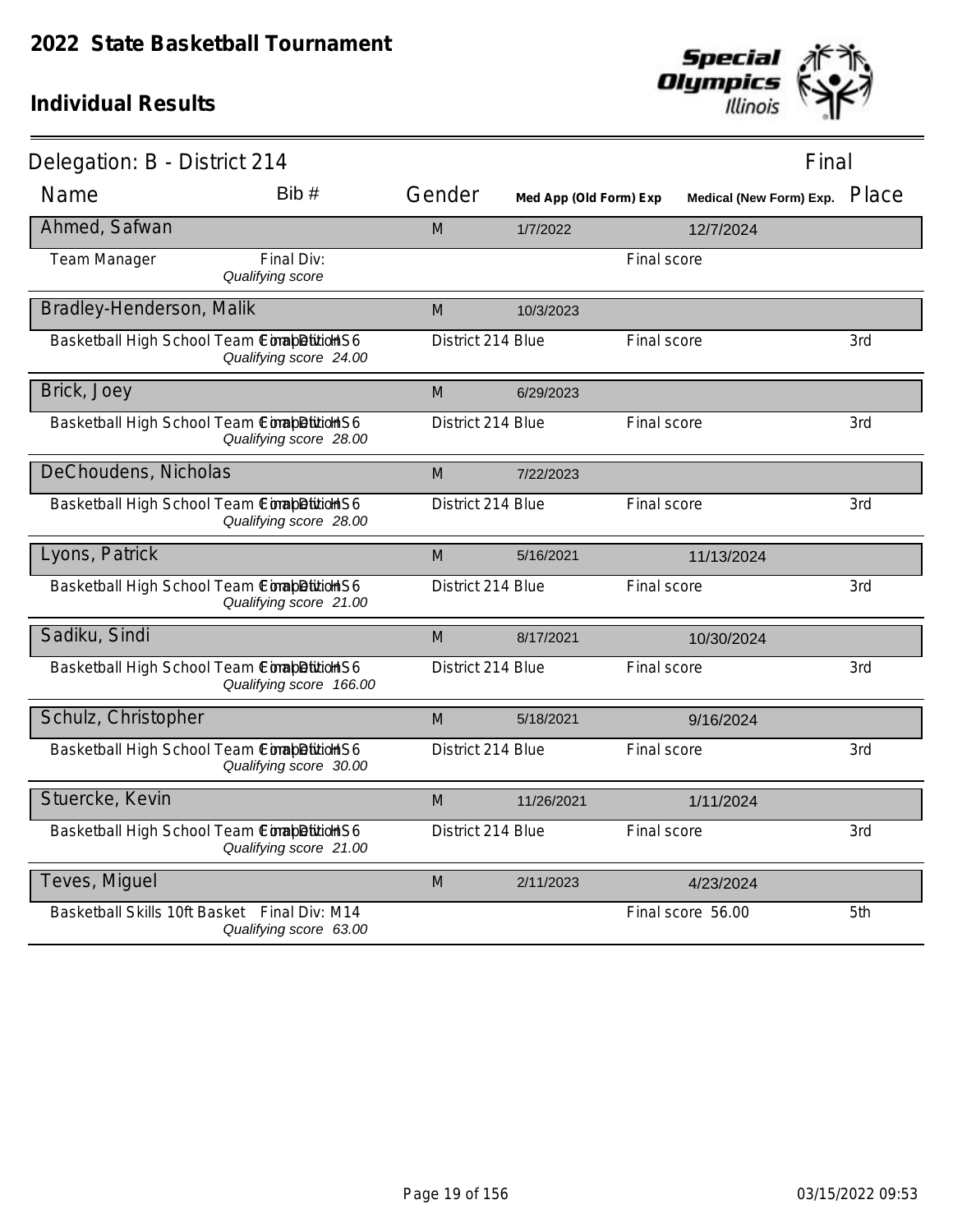

| Delegation: B - District 54                   |                        |                              |                        |             | Final                   |       |
|-----------------------------------------------|------------------------|------------------------------|------------------------|-------------|-------------------------|-------|
| Name                                          | Bib#                   | Gender                       | Med App (Old Form) Exp |             | Medical (New Form) Exp. | Place |
| Agashe, Soham                                 |                        | M                            | 10/13/2022             |             |                         |       |
| Basketball Jr Male Team Competibilibiliv: JR1 | Qualifying score 26.00 | <b>District 54 Grizzlies</b> |                        | Final score |                         | 3rd   |
| Akinola, Nathan                               |                        | M                            |                        |             | 10/28/2024              |       |
| Basketball Jr Male Team Competibilibiliv: JR1 | Qualifying score 13.00 | <b>District 54 Grizzlies</b> |                        | Final score |                         | 3rd   |
| <b>Bleichroth, Delainey</b>                   |                        | F                            | 7/30/2022              |             |                         |       |
| Basketball Jr Male Team Competibilibiliv: JR1 | Qualifying score 13.00 | <b>District 54 Grizzlies</b> |                        | Final score |                         | 3rd   |
| Canales, Kailey                               |                        | F                            | 6/12/2022              |             |                         |       |
| Basketball Jr Male Team Competibilibiliv: JR1 | Qualifying score 29.00 | <b>District 54 Grizzlies</b> |                        | Final score |                         | 3rd   |
| Kudrna, Jaxson                                |                        | M                            | 9/9/2022               |             |                         |       |
| Basketball Jr Male Team Competibilibiliv: JR1 | Qualifying score 20.00 | <b>District 54 Grizzlies</b> |                        | Final score |                         | 3rd   |
| Miller-Hisgen, Jonathan (Jonny)               |                        | M                            |                        |             | 11/23/2024              |       |
| Basketball Jr Male Team Competibilibiliv: JR1 | Qualifying score 28.00 | <b>District 54 Grizzlies</b> |                        | Final score |                         | 3rd   |
| Montano, Denzel                               |                        | M                            | 10/30/2023             |             |                         |       |
| Basketball Jr Male Team Competibilibiliv: JR1 | Qualifying score 27.00 | District 54 Grizzlies        |                        | Final score |                         | 3rd   |
| Naylor, Brandon                               |                        | M                            |                        |             | 6/14/2024               |       |
| Basketball Jr Male Team Competitabloiv: JR1   | Qualifying score 34.00 | <b>District 54 Grizzlies</b> |                        | Final score |                         | 3rd   |
| Patel, Simran                                 |                        | F                            | 11/11/2023             |             |                         |       |
| Basketball Jr Male Team Competibilibiliv: JR1 | Qualifying score 18.00 | <b>District 54 Grizzlies</b> |                        | Final score |                         | 3rd   |
| Reese, Seth                                   |                        | M                            | 12/26/2021             |             | 1/12/2024               |       |
| Basketball Jr Male Team Competibilibiliv: JR1 | Qualifying score 23.00 | <b>District 54 Grizzlies</b> |                        | Final score |                         | 3rd   |
| Siebert, Nathan                               |                        | M                            | 11/24/2022             |             |                         |       |
| Basketball Jr Male Team Competibilibiliv: JR1 | Qualifying score 26.00 | <b>District 54 Grizzlies</b> |                        | Final score |                         | 3rd   |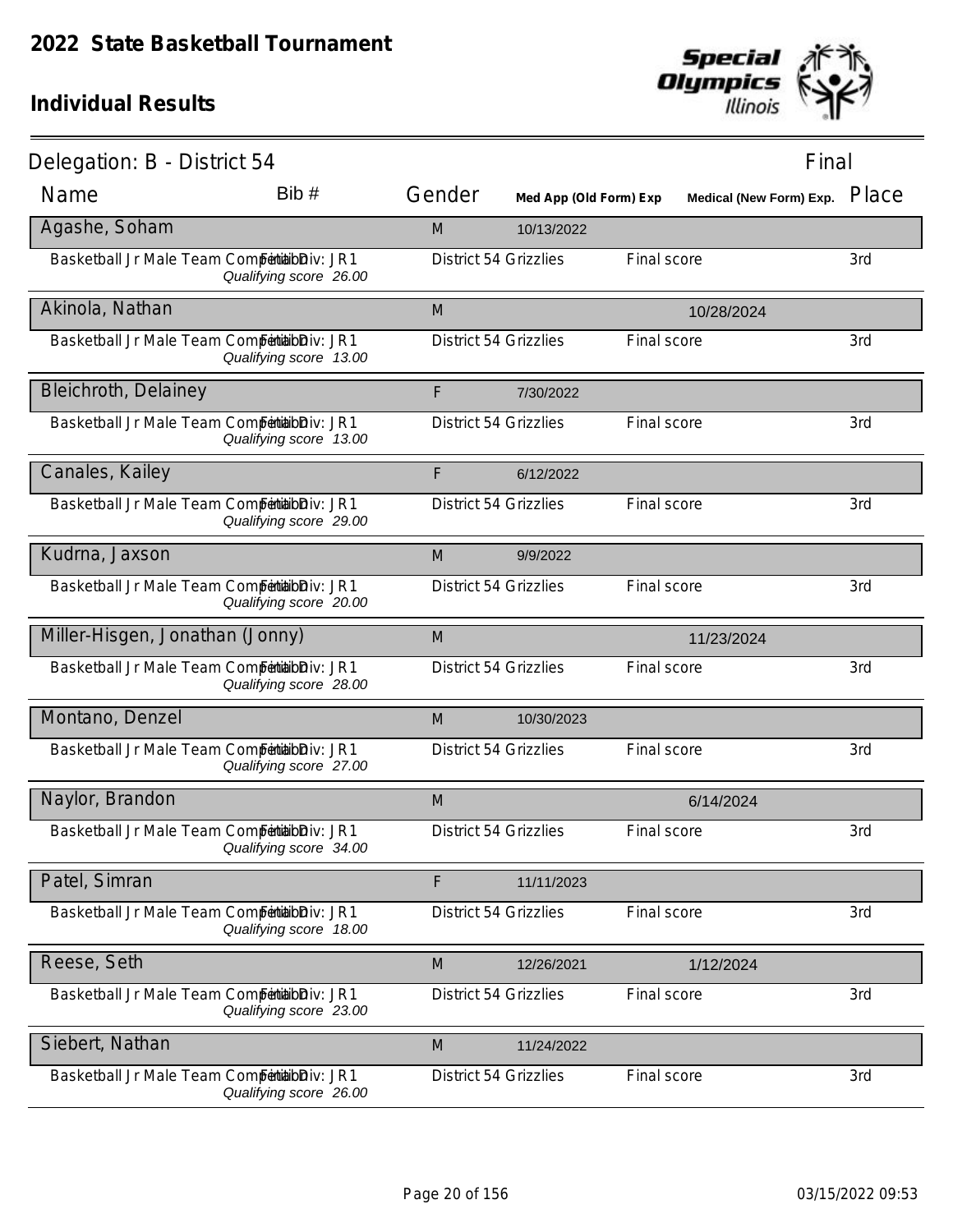

| Delegation: B - Maine-Niles ASR              |                                                                        |        |                        |                         | Final           |  |
|----------------------------------------------|------------------------------------------------------------------------|--------|------------------------|-------------------------|-----------------|--|
| Name                                         | Bib#                                                                   | Gender | Med App (Old Form) Exp | Medical (New Form) Exp. | Place           |  |
| Healy, Kevin                                 |                                                                        | M      | 2/23/2023              |                         |                 |  |
| Basketball Skills 10ft Basket Final Div: M05 | Qualifying score 6.00                                                  |        |                        | Final score 37.00       | 1st             |  |
| Kalisz, John                                 |                                                                        | M      | 5/13/2021              | 10/31/2023              |                 |  |
| Basketball Skills 10ft Basket Final Div: M07 | Qualifying score 38.00                                                 |        |                        | Final score 42.00       | 2 <sub>nd</sub> |  |
| Kautz, Barbara (Barb)                        |                                                                        | F      | 6/30/2022              |                         |                 |  |
| Basketball Skills 10ft Basket Final Div: F04 | Qualifying score 27.00                                                 |        |                        | Final score 42.00       | 1st             |  |
| Khan, Waseem                                 |                                                                        | M      |                        | 7/27/2024               |                 |  |
|                                              | Basketball Skills 10ft Basket Final Div: M10<br>Qualifying score 54.00 |        |                        | Final score 62.00       | 1st             |  |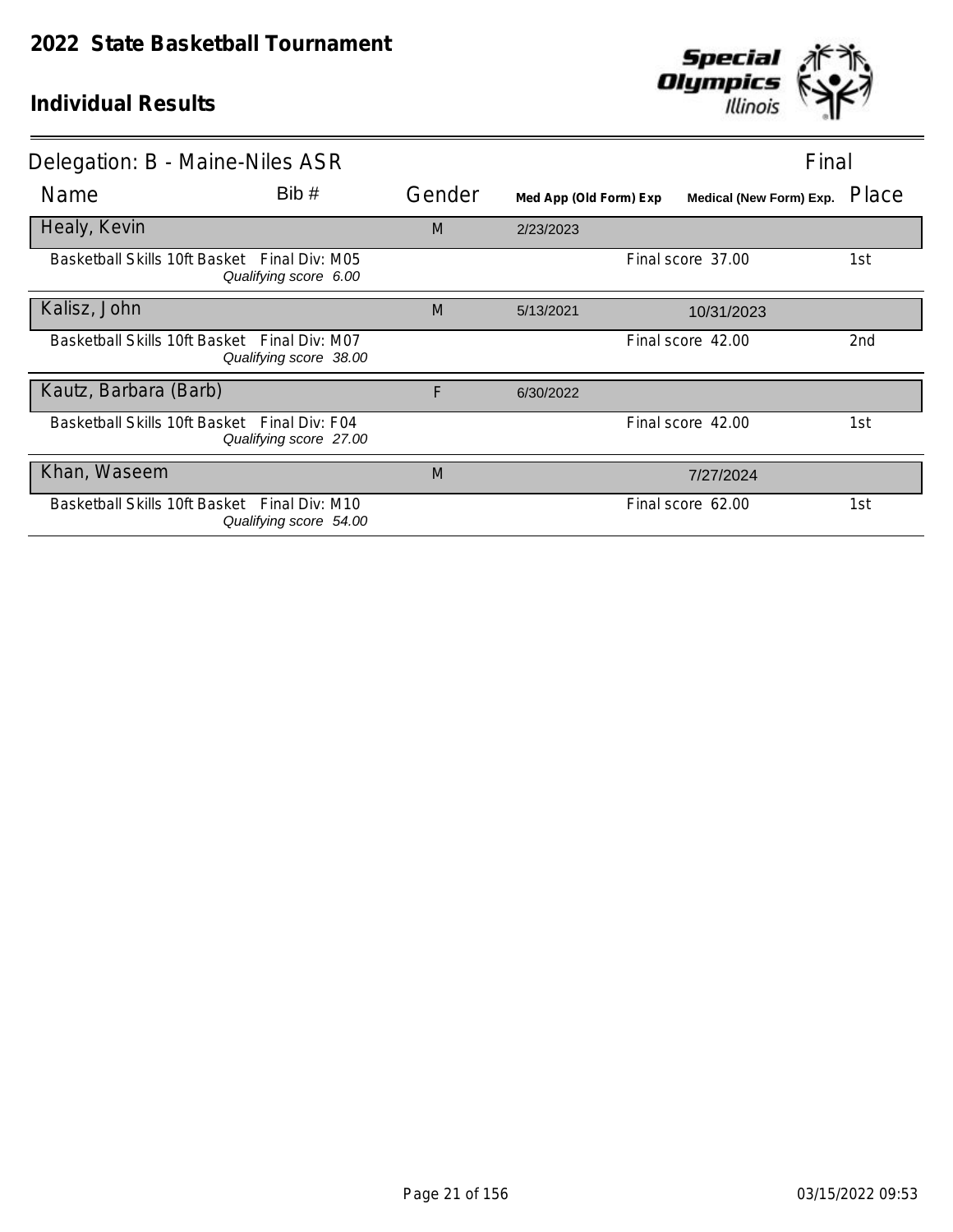

| Delegation: B - Miner School                |                        |        |                        | Final                            |     |  |
|---------------------------------------------|------------------------|--------|------------------------|----------------------------------|-----|--|
| <b>Name</b>                                 | Bib#                   | Gender | Med App (Old Form) Exp | Medical (New Form) Exp. PlaC $e$ |     |  |
| Hanif, Ibrahim                              |                        | M      |                        | 10/15/2024                       |     |  |
| Basketball Skills 8 Ft Basket Final Div: M8 | Qualifying score 97.00 |        |                        | Final score 71.00                | 1st |  |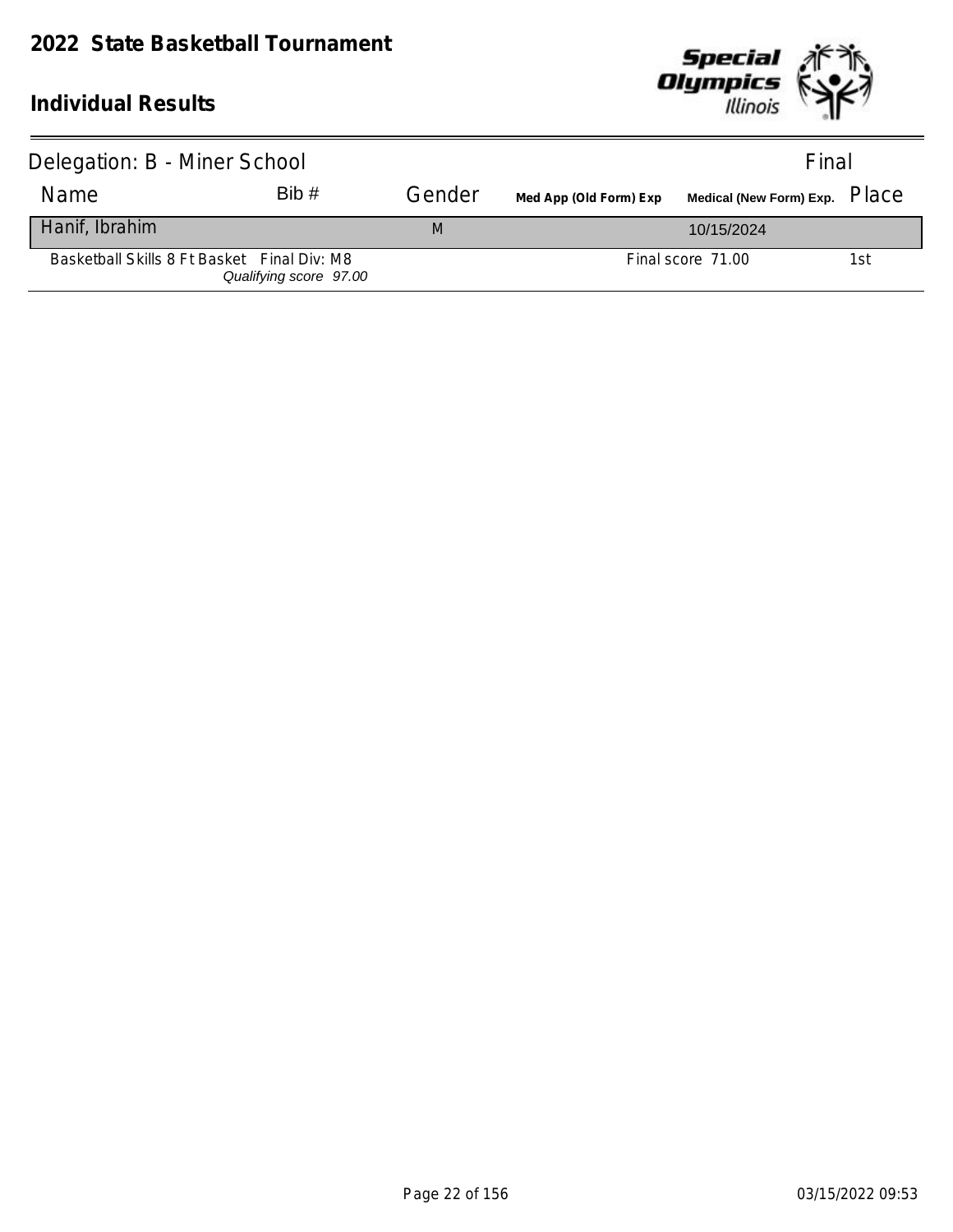

| Delegation: B - NISRA                       |                        |        |                             |             | Final                   |       |
|---------------------------------------------|------------------------|--------|-----------------------------|-------------|-------------------------|-------|
| Name                                        | Bib#                   | Gender | Med App (Old Form) Exp      |             | Medical (New Form) Exp. | Place |
| Anthony, Sheerba                            |                        | M      |                             |             | 8/3/2024                |       |
| Basketball Sr Male Team Competitioniv: SR12 | Qualifying score 40.00 |        | <b>NISRA Black Knights</b>  | Final score |                         | 1st   |
| Asher, Michael                              |                        | M      | 8/20/2023                   |             |                         |       |
| Basketball Sr Male Team Competitioniv: SR2  | Qualifying score 38.00 |        | <b>NISRA Silver Knights</b> | Final score |                         | 3rd   |
| Clancy, Sean                                |                        | M      | 12/1/2022                   |             | 7/13/2024               |       |
| Basketball Sr Male Team Competitioniv: SR2  | Qualifying score 22.00 |        | <b>NISRA Silver Knights</b> | Final score |                         | 3rd   |
| Czarnecki, Hunter                           |                        | M      | 12/13/2021                  |             | 4/29/2024               |       |
| Basketball Sr Male Team Competitioniv: SR2  | Qualifying score 38.00 |        | <b>NISRA Silver Knights</b> | Final score |                         | 3rd   |
| Das, Nicholas A                             |                        | M      | 4/8/2024                    |             |                         |       |
| Basketball Sr Male Team Competitioniv: SR12 | Qualifying score 17.00 |        | <b>NISRA Black Knights</b>  | Final score |                         | 1st   |
| Deacon, Spencer                             |                        | M      | 4/2/2024                    |             |                         |       |
| Basketball Sr Male Team Competitioniv: SR12 | Qualifying score 42.00 |        | <b>NISRA Black Knights</b>  | Final score |                         | 1st   |
| DeHaan, Nathan                              |                        | M      | 11/6/2022                   |             |                         |       |
| Basketball Sr Male Team Competitioniv: SR6  | Qualifying score 28.00 |        | <b>NISRA Purple Knights</b> | Final score |                         | 3rd   |
| Ehrlich, Aaron                              |                        | M      | 3/8/2024                    |             | 8/19/2024               |       |
| Basketball Sr Male Team Competitioniv: SR12 | Qualifying score 43.00 |        | <b>NISRA Black Knights</b>  | Final score |                         | 1st   |
| Enriquez, Ernesto E                         |                        | M      | 2/13/2024                   |             |                         |       |
| Basketball Sr Male Team Competitioniv: SR6  | Qualifying score 11.00 |        | <b>NISRA Purple Knights</b> | Final score |                         | 3rd   |
| Gaytan, Rocky                               |                        | M      | 3/8/2024                    |             |                         |       |
| Basketball Sr Male Team Competitioniv: SR6  | Qualifying score 20.00 |        | <b>NISRA Purple Knights</b> | Final score |                         | 3rd   |
| James, Eugene                               |                        | M      | 11/6/2022                   |             |                         |       |
| Basketball Sr Male Team Competitioniv: SR6  | Qualifying score 36.00 |        | <b>NISRA Purple Knights</b> | Final score |                         | 3rd   |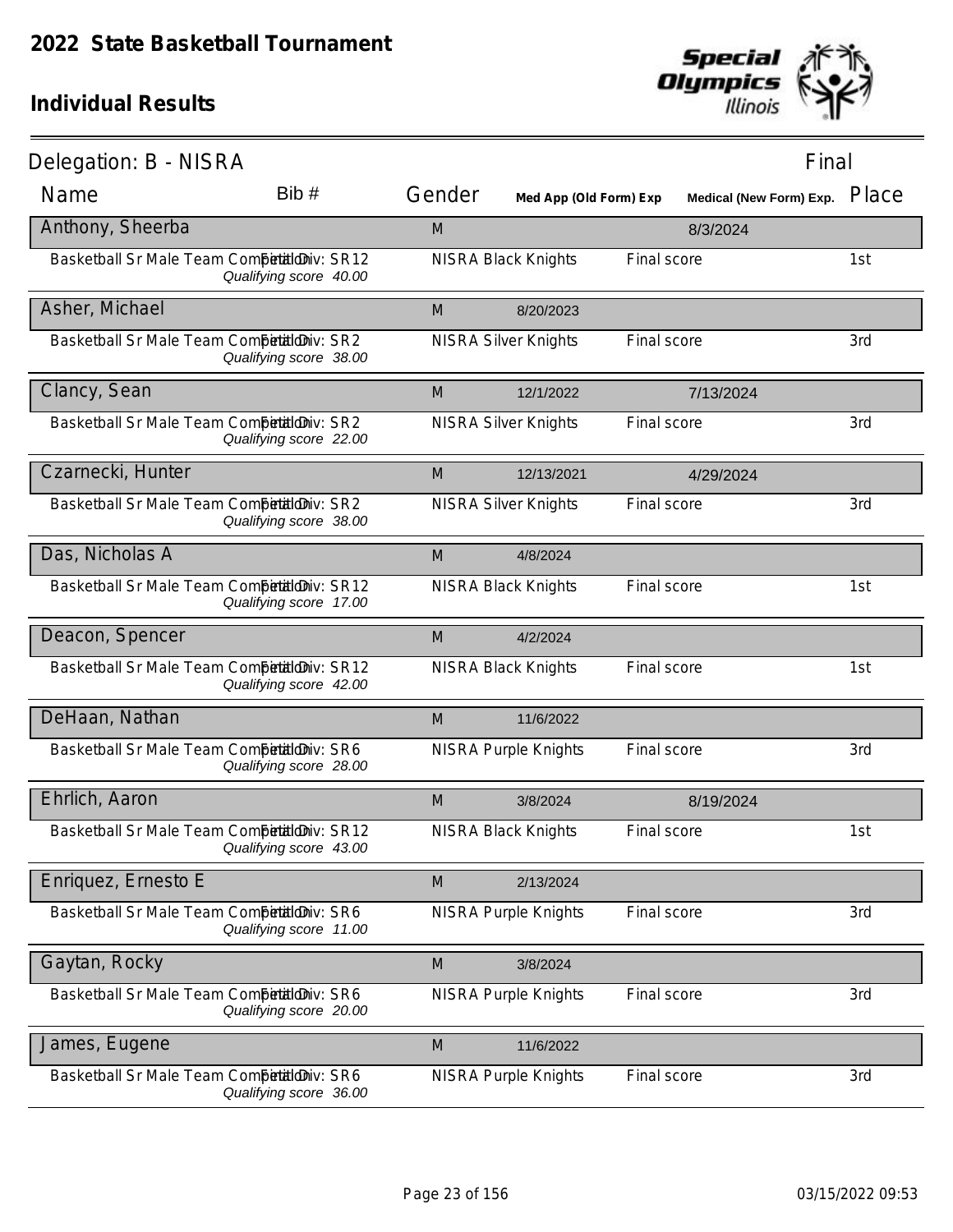

| Delegation: B - NISRA                       |                        |        |                             |             | Final                   |       |
|---------------------------------------------|------------------------|--------|-----------------------------|-------------|-------------------------|-------|
| Name                                        | Bib#                   | Gender | Med App (Old Form) Exp      |             | Medical (New Form) Exp. | Place |
| Johnson, Kyle Edward                        |                        | M      | 5/17/2024                   |             |                         |       |
| Basketball Sr Male Team Competitioniv: SR6  | Qualifying score 23.00 |        | <b>NISRA Purple Knights</b> | Final score |                         | 3rd   |
| Lawrence, Nicholas                          |                        | M      | 4/27/2024                   |             |                         |       |
| Basketball Sr Male Team Competitioniv: SR6  | Qualifying score 19.00 |        | <b>NISRA Purple Knights</b> | Final score |                         | 3rd   |
| Lossau, Zachary                             |                        | M      |                             |             | 8/21/2024               |       |
| Basketball Sr Male Team Competitioniv: SR6  | Qualifying score 17.00 |        | <b>NISRA Purple Knights</b> | Final score |                         | 3rd   |
| Melton, Marton                              |                        | M      | 2/17/2023                   |             |                         |       |
| Basketball Sr Male Team Competitioniv: SR6  | Qualifying score 22.00 |        | <b>NISRA Purple Knights</b> | Final score |                         | 3rd   |
| Othick, Justin A                            |                        | M      | 7/21/2022                   |             |                         |       |
| Basketball Sr Male Team Competitioniv: SR2  | Qualifying score 30.00 |        | <b>NISRA Silver Knights</b> | Final score |                         | 3rd   |
| Ottaviano, Ashley                           |                        | F      | 4/26/2024                   |             |                         |       |
| Basketball Sr Male Team Competitioniv: SR2  | Qualifying score 34.00 |        | <b>NISRA Silver Knights</b> | Final score |                         | 3rd   |
| Robles, Angel                               |                        | M      | 5/26/2024                   |             |                         |       |
| Basketball Sr Male Team Competitioniv: SR6  | Qualifying score 36.00 |        | <b>NISRA Purple Knights</b> | Final score |                         | 3rd   |
| Schmidt, Eric                               |                        | M      | 6/25/2024                   |             |                         |       |
| Basketball Sr Male Team Competitioniv: SR12 | Qualifying score 40.00 |        | <b>NISRA Black Knights</b>  | Final score |                         | 1st   |
| Schneider, Michael G                        |                        | M      | 5/19/2024                   |             |                         |       |
| Basketball Sr Male Team Competitioniv: SR12 | Qualifying score 46.00 |        | <b>NISRA Black Knights</b>  | Final score |                         | 1st   |
| Sherman, Joan                               |                        | F      | 5/1/2022                    |             | 7/1/2024                |       |
| Basketball Sr Male Team Competitioniv: SR6  | Qualifying score 15.00 |        | <b>NISRA Purple Knights</b> | Final score |                         | 3rd   |
| Stankus, Michael                            |                        | M      | 10/14/2022                  |             |                         |       |
| Basketball Sr Male Team Competitioniv: SR12 | Qualifying score 46.00 |        | <b>NISRA Black Knights</b>  | Final score |                         | 1st   |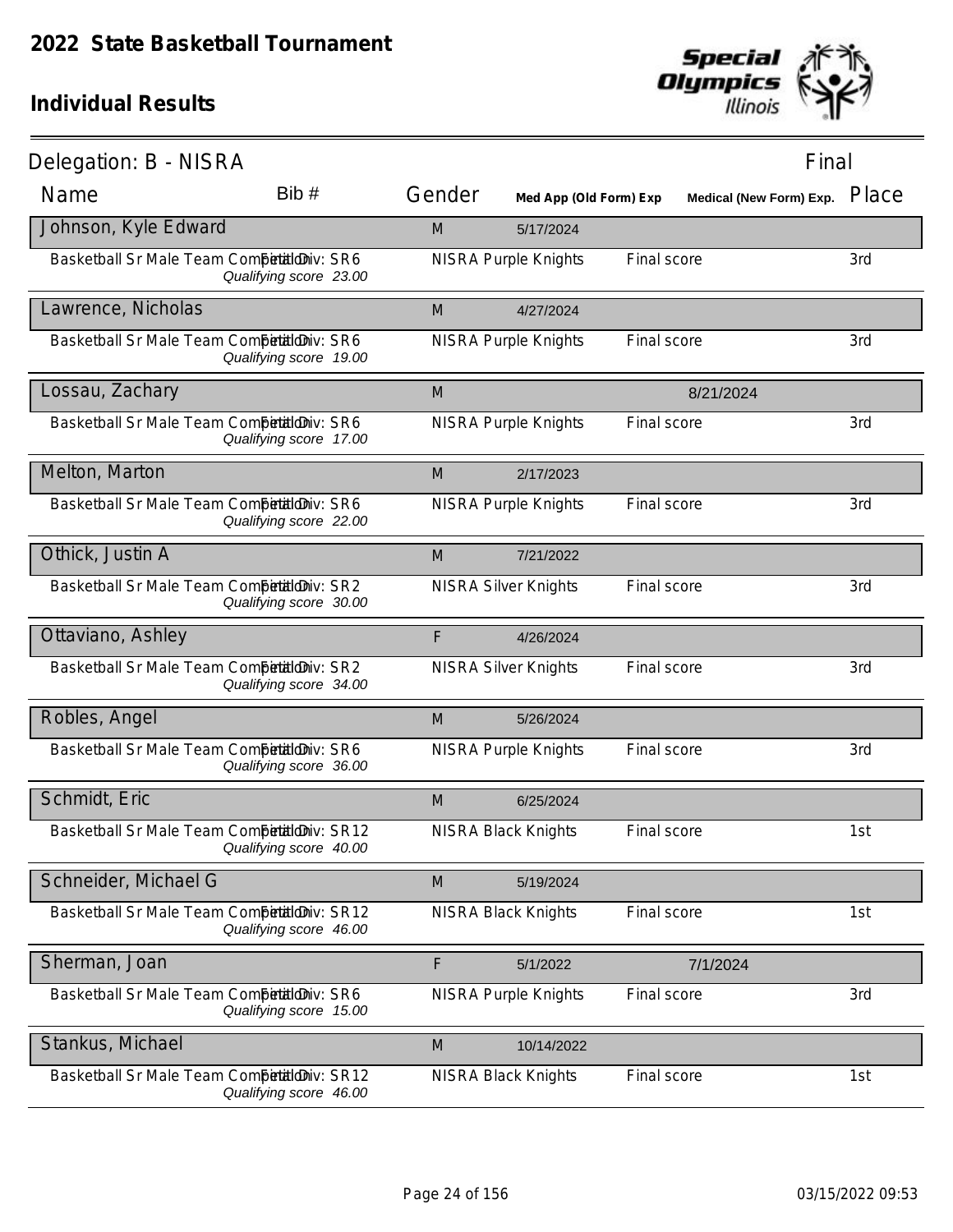

| Delegation: B - NISRA                       |                        |        |                             |                    | Final                          |       |
|---------------------------------------------|------------------------|--------|-----------------------------|--------------------|--------------------------------|-------|
| Name                                        | Bib #                  | Gender | Med App (Old Form) Exp      |                    | <b>Medical (New Form) Exp.</b> | Place |
| Tooby, Ethan                                |                        | M      | 12/11/2022                  |                    |                                |       |
| Basketball Sr Male Team CompetialdDiv: SR2  | Qualifying score 21.00 |        | <b>NISRA Silver Knights</b> | <b>Final score</b> |                                | 3rd   |
| Tracy, Adam                                 |                        | M      | 10/19/2023                  |                    | 10/19/2023                     |       |
| Basketball Sr Male Team Competitioniv: SR6  | Qualifying score 18.00 |        | <b>NISRA Purple Knights</b> | Final score        |                                | 3rd   |
| Wilbert, Travis W                           |                        | M      | 3/18/2024                   |                    |                                |       |
| Basketball Sr Male Team Competitioniv: SR12 | Qualifying score 37.00 |        | <b>NISRA Black Knights</b>  | Final score        |                                | 1st   |
| Williams, James                             |                        | M      | 10/23/2022                  |                    |                                |       |
| Basketball Sr Male Team Competitioniv: SR12 | Qualifying score 40.00 |        | <b>NISRA Black Knights</b>  | Final score        |                                | 1st   |
| Wywialowski, Alan                           |                        | M      | 3/22/2024                   |                    |                                |       |
| Basketball Sr Male Team Competitioniv: SR2  | Qualifying score 27.00 |        | <b>NISRA Silver Knights</b> | Final score        |                                | 3rd   |
| Zaideman, Emily                             |                        | F      | 12/5/2022                   |                    |                                |       |
| Basketball Sr Male Team Competitioniv: SR6  | Qualifying score 20.00 |        | NISRA Purple Knights        | <b>Final score</b> |                                | 3rd   |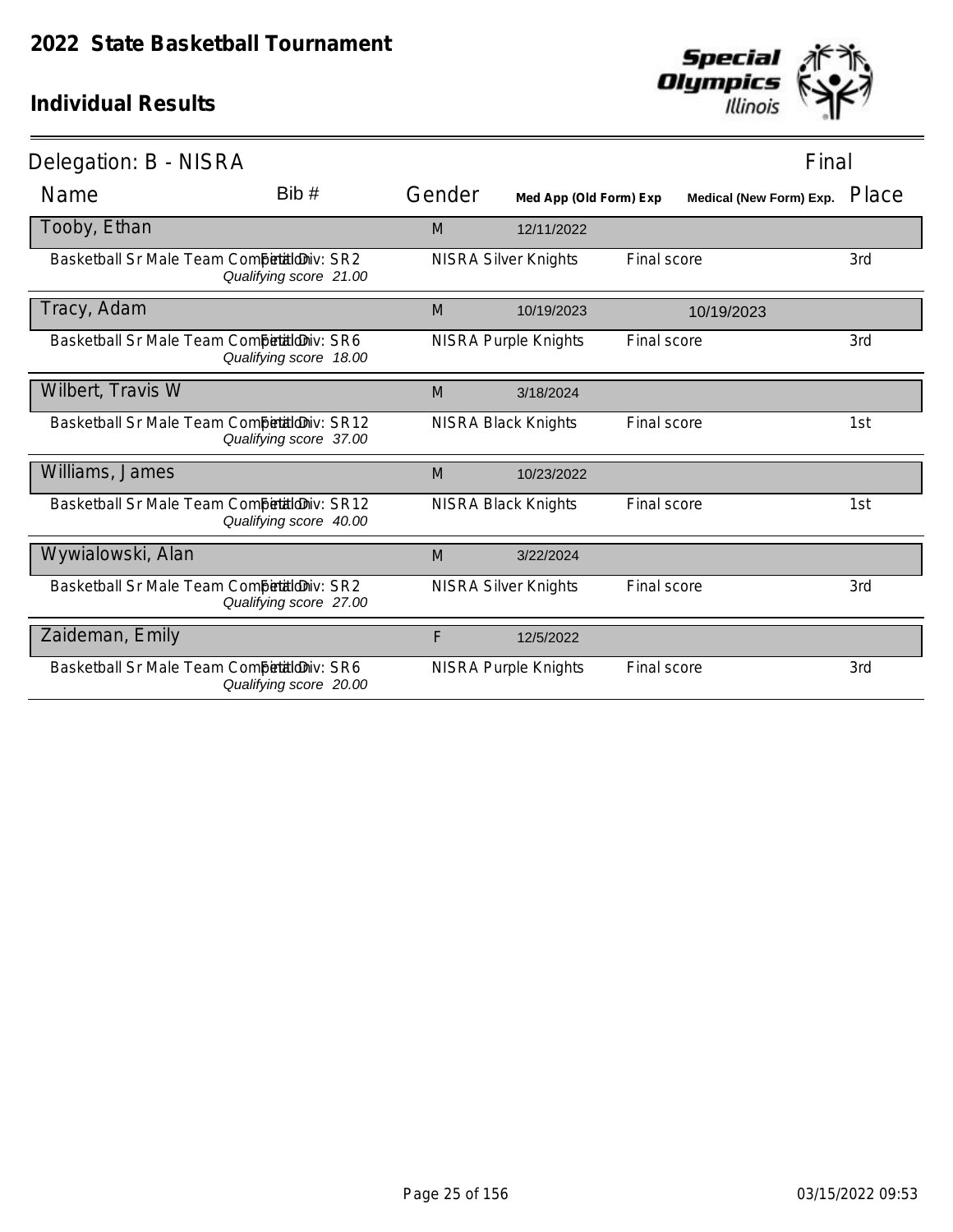

| Delegation: B - NSSRA                      |                        |        |                          |                                | Final |
|--------------------------------------------|------------------------|--------|--------------------------|--------------------------------|-------|
| Name                                       | Bib #                  | Gender | Med App (Old Form) Exp   | <b>Medical (New Form) Exp.</b> | Place |
| Cervac, Daniel (Dan)                       |                        | M      | 10/22/2023               |                                |       |
| Basketball Sr Male Team Competitioniv: SR4 | Qualifying score 14.00 |        | <b>NSSRA Gator Black</b> | Final score                    | 3rd   |
| Coppel, Zachary                            |                        | M      | 11/17/2023               |                                |       |
| Basketball Sr Male Team Competitioniv: SR4 | Qualifying score 22.00 |        | <b>NSSRA Gator Black</b> | Final score                    | 3rd   |
| Devries, Joshua                            |                        | M      | 4/8/2022                 | 2/1/2025                       |       |
| Basketball Sr Male Team Competitioniv: SR4 | Qualifying score 21.00 |        | <b>NSSRA Gator Black</b> | Final score                    | 3rd   |
| Epstein, Quinn                             |                        | M      | 12/11/2021               | 10/4/2024                      |       |
| Basketball Sr Male Team Competitioniv: SR4 | Qualifying score 18.00 |        | <b>NSSRA Gator Black</b> | Final score                    | 3rd   |
| Grene, Jessica                             |                        | F      | 6/19/2021                | 9/15/2023                      |       |
| Basketball Sr Male Team Competitioniv: SR4 | Qualifying score 22.00 |        | <b>NSSRA Gator Black</b> | Final score                    | 3rd   |
| Lara, Miguel Angel                         |                        | M      | 10/24/2022               |                                |       |
| Basketball Sr Male Team Competitioniv: SR4 | Qualifying score 29.00 |        | <b>NSSRA Gator Black</b> | Final score                    | 3rd   |
| Mann, Matthew                              |                        | M      | 11/13/2022               |                                |       |
| Basketball Sr Male Team Competitioniv: SR4 | Qualifying score 12.00 |        | <b>NSSRA Gator Black</b> | Final score                    | 3rd   |
| Walsh, Brian                               |                        | M      | 2/3/2023                 |                                |       |
| Basketball Sr Male Team Competitioniv: SR4 | Qualifying score 20.00 |        | <b>NSSRA Gator Black</b> | Final score                    | 3rd   |
| Williams, Zach                             |                        | M      | 12/29/2021               | 12/8/2024                      |       |
| Basketball Sr Male Team Competitioniv: SR4 | Qualifying score 22.00 |        | <b>NSSRA Gator Black</b> | Final score                    | 3rd   |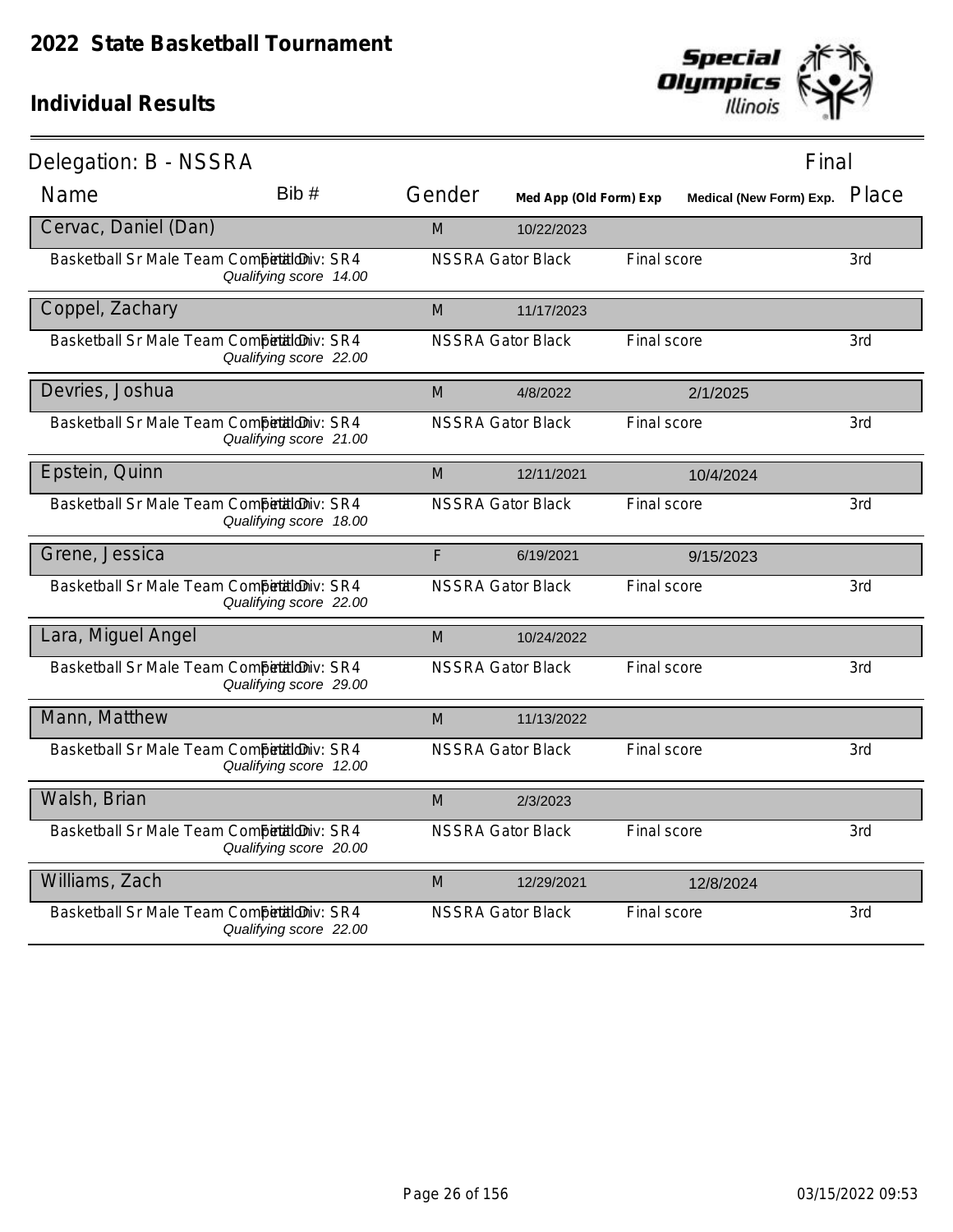

| Delegation: B - NWSRA                       |                        |        |                        |             | Final                            |
|---------------------------------------------|------------------------|--------|------------------------|-------------|----------------------------------|
| Name                                        | Bib#                   | Gender | Med App (Old Form) Exp |             | Place<br>Medical (New Form) Exp. |
| Buchanan, Valarie                           |                        | F      | 3/6/2023               |             |                                  |
| Basketball Sr Male Team CompetialdDiv: SR11 | Qualifying score 29.00 |        | NWSRA Gold Lightning 2 | Final score | 2nd                              |
| Buchanan, Xavier P                          |                        | M      | 9/25/2021              | 7/26/2024   |                                  |
| Basketball Sr Male Team CompetaldDiv: SR11  | Qualifying score 35.00 |        | NWSRA Gold Lightning 2 | Final score | 2nd                              |
| Calzaretta, John                            |                        | M      | 10/7/2023              |             |                                  |
| Basketball Sr Male Team CompetialdDiv: SR8  | Qualifying score 32.00 |        | NWSRA Gold Lightning 1 | Final score | 3rd                              |
| Chmielewski, Alex W                         |                        | M      | 1/24/2022              | 8/3/2024    |                                  |
| Basketball Sr Male Team Competitioniv: SR8  | Qualifying score 30.00 |        | NWSRA Gold Lightning 1 | Final score | 3rd                              |
| Ciolino, Daniel C                           |                        | M      | 2/18/2022              | 11/11/2024  |                                  |
| Basketball Sr Male Team CompetaldDiv: SR11  | Qualifying score 30.00 |        | NWSRA Gold Lightning 2 | Final score | 2nd                              |
| Drescher, Aaron D                           |                        | M      | 8/20/2023              |             |                                  |
| Basketball Sr Male Team CompetaldDiv: SR11  | Qualifying score 28.00 |        | NWSRA Gold Lightning 2 | Final score | 2nd                              |
| Farruggia Jr, James                         |                        | M      | 2/15/2023              |             |                                  |
| Basketball Sr Male Team Competitioniv: SR11 | Qualifying score 29.00 |        | NWSRA Gold Lightning 2 | Final score | 2nd                              |
| Gilbertson, Gustavis (Gus)                  |                        | M      | 5/7/2022               | 1/4/2025    |                                  |
| Basketball Sr Male Team CompetaldDiv: SR11  | Qualifying score 23.00 |        | NWSRA Gold Lightning 2 | Final score | 2nd                              |
| Hollenbeck, Nathan                          |                        | M      | 11/11/2021             | 12/2/2023   |                                  |
| Basketball Sr Male Team Competitioniv: SR11 | Qualifying score 25.00 |        | NWSRA Gold Lightning 2 | Final score | 2nd                              |
| Joseph, Nicholas                            |                        | M      | 12/27/2021             | 11/30/2024  |                                  |
| Basketball Sr Male Team Competitioniv: SR8  | Qualifying score 48.00 |        | NWSRA Gold Lightning 1 | Final score | 3rd                              |
| Kuczma, Daniel                              |                        | M      | 9/17/2022              | 9/28/2024   |                                  |
| Basketball Sr Male Team Competitioniv: SR8  | Qualifying score 40.00 |        | NWSRA Gold Lightning 1 | Final score | 3rd                              |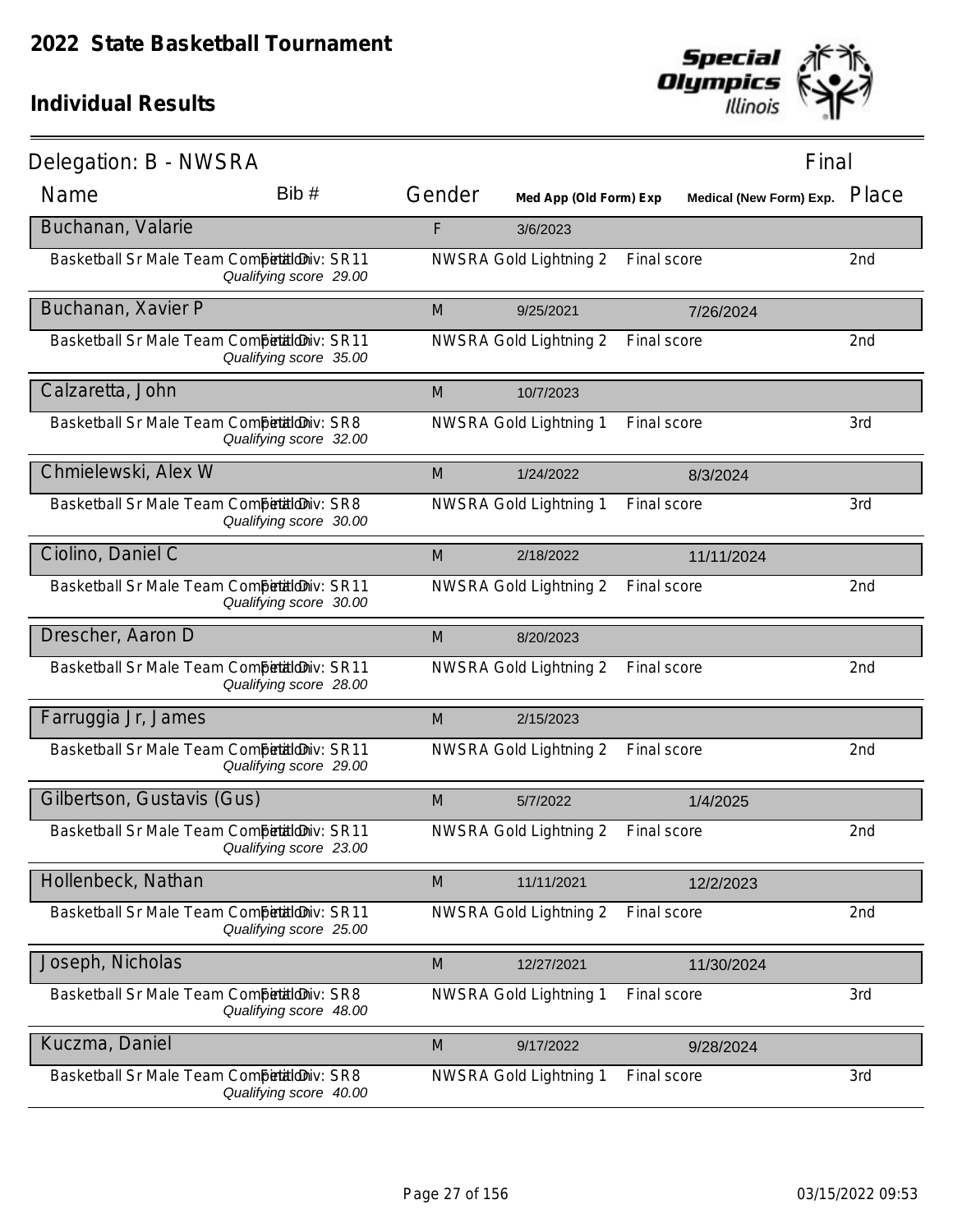

| Delegation: B - NWSRA                      |                        |        |                        |                         | Final           |
|--------------------------------------------|------------------------|--------|------------------------|-------------------------|-----------------|
| Name                                       | Bib#                   | Gender | Med App (Old Form) Exp | Medical (New Form) Exp. | Place           |
| LaPorte, Sara                              |                        | F      | 3/27/2022              |                         |                 |
| Basketball Sr Male Team Competitioniv: SR8 | Qualifying score 25.00 |        | NWSRA Gold Lightning 1 | Final score             | 3rd             |
| Latalla, Matthew                           |                        | M      | 6/12/2022              |                         |                 |
| Basketball Sr Male Team Competitioniv: SR8 | Qualifying score 37.00 |        | NWSRA Gold Lightning 1 | Final score             | 3rd             |
| Mora, Samuel                               |                        | M      |                        | 12/12/2023              |                 |
| Basketball Sr Male Team CompetaldDiv: SR11 | Qualifying score 21.00 |        | NWSRA Gold Lightning 2 | Final score             | 2 <sub>nd</sub> |
| O'Brien, Joseph                            |                        | M      | 5/30/2022              |                         |                 |
| Basketball Sr Male Team CompetaldDiv: SR11 | Qualifying score 29.00 |        | NWSRA Gold Lightning 2 | Final score             | 2nd             |
| Piper, Andrew                              |                        | M      | 9/25/2022              | 7/6/2024                |                 |
| Basketball Sr Male Team Competitioniv: SR8 | Qualifying score 44.00 |        | NWSRA Gold Lightning 1 | Final score             | 3rd             |
| Slusher, William                           |                        | M      | 8/22/2022              | 10/6/2024               |                 |
| Basketball Sr Male Team Competitioniv: SR8 | Qualifying score 48.00 |        | NWSRA Gold Lightning 1 | Final score             | 3rd             |
| Suarez, Andrew                             |                        | M      | 5/20/2024              |                         |                 |
| Basketball Sr Male Team Competitioniv: SR8 | Qualifying score 42.00 |        | NWSRA Gold Lightning 1 | Final score             | 3rd             |
| Terrelli, John                             |                        | M      | 10/31/2021             | 6/10/2024               |                 |
| Basketball Sr Male Team CompetaldDiv: SR11 | Qualifying score 28.00 |        | NWSRA Gold Lightning 2 | Final score             | 2 <sub>nd</sub> |
| White, Terrance                            |                        | M      | 9/24/2021              | 10/29/2024              |                 |
| Basketball Sr Male Team Competitioniv: SR8 | Qualifying score 33.00 |        | NWSRA Gold Lightning 1 | <b>Final score</b>      | 3rd             |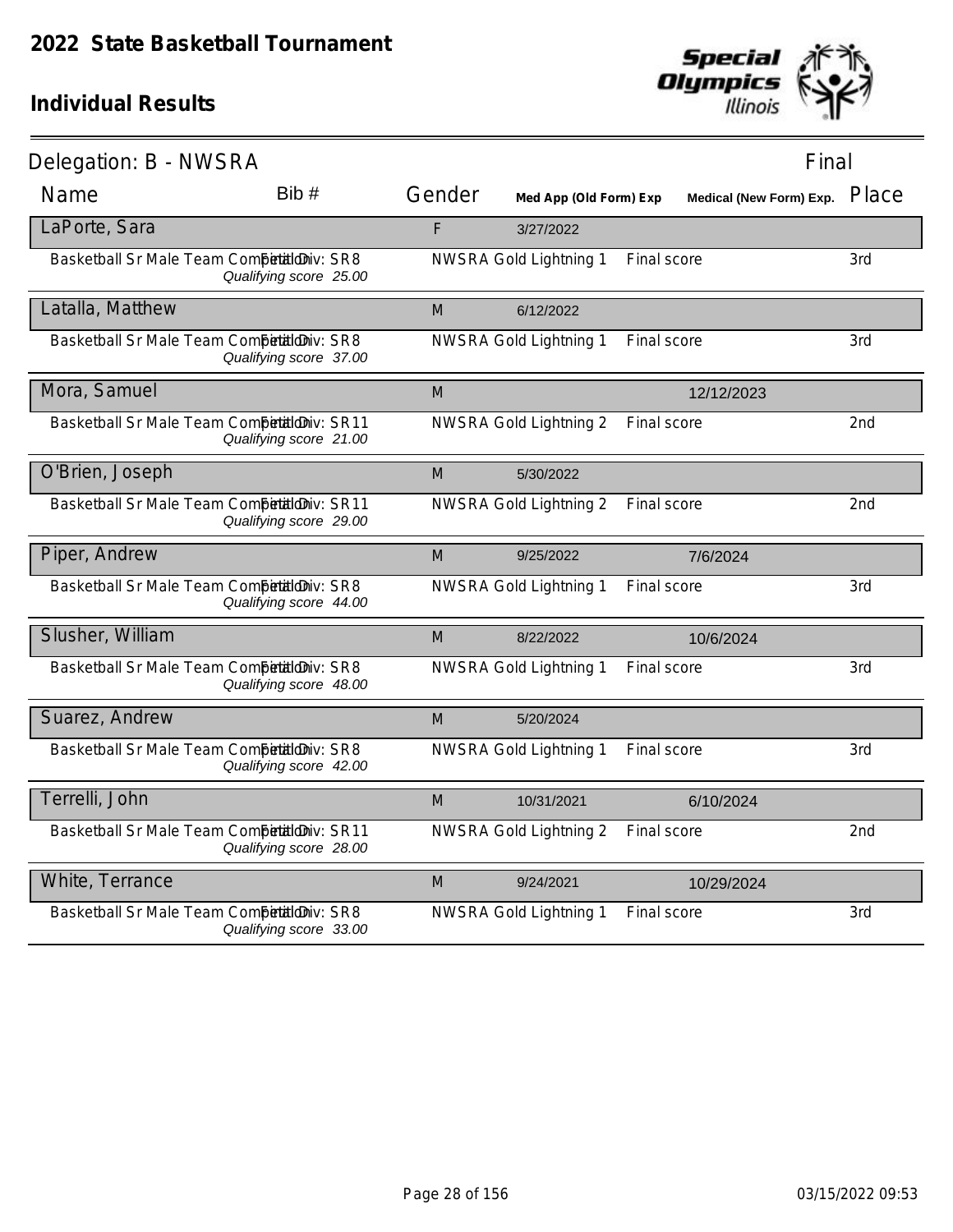

| Delegation: B - SRACLC                       |                        |        |                                           |            | Final                   |                 |
|----------------------------------------------|------------------------|--------|-------------------------------------------|------------|-------------------------|-----------------|
| Name                                         | Bib #                  | Gender | Med App (Old Form) Exp                    |            | Medical (New Form) Exp. | Place           |
| Brady, Mark                                  |                        | M      | 2/4/2022                                  | 12/14/2024 |                         |                 |
| Basketball Sr Male Team Competitioniv: SR10  | Qualifying score 27.00 |        | <b>SRACLC Crusaders Black Final score</b> |            |                         | 2nd             |
| Copeland, Lindsay M                          |                        | F      | 11/12/2021                                | 11/26/2024 |                         |                 |
| Basketball Sr Male Team Competitioniv: SR10  | Qualifying score 37.00 |        | <b>SRACLC Crusaders Black Final score</b> |            |                         | 2nd             |
| Deslauriers, Dominick                        |                        | M      | 11/7/2021                                 | 7/27/2024  |                         |                 |
| Basketball Sr Male Team Competitioniv: SR10  | Qualifying score 41.00 |        | <b>SRACLC Crusaders Black Final score</b> |            |                         | 2nd             |
| Ha, David                                    |                        | M      | 4/11/2024                                 |            |                         |                 |
| Basketball Sr Male Team Competitioniv: SR10  | Qualifying score 44.00 |        | <b>SRACLC Crusaders Black Final score</b> |            |                         | 2nd             |
| Koppel, Andrew                               |                        | M      | 7/21/2022                                 |            |                         |                 |
| Basketball Sr Male Team Competitioniv: SR10  | Qualifying score 45.00 |        | <b>SRACLC Crusaders Black Final score</b> |            |                         | 2nd             |
| Koppel, Griffin                              |                        | M      | 7/21/2022                                 |            |                         |                 |
| Basketball Sr Male Team Competitioniv: SR10  | Qualifying score 38.00 |        | <b>SRACLC Crusaders Black Final score</b> |            |                         | 2nd             |
| McNamee, Scott                               |                        | M      | 5/16/2022                                 |            |                         |                 |
| Basketball Sr Male Team Competitilo iv: SR10 | Qualifying score 36.00 |        | <b>SRACLC Crusaders Black Final score</b> |            |                         | 2 <sub>nd</sub> |
| Phelps, Timothy                              |                        | M      | 3/30/2024                                 |            |                         |                 |
| Basketball Sr Male Team Competitioniv: SR10  | Qualifying score 36.00 |        | <b>SRACLC Crusaders Black Final score</b> |            |                         | 2nd             |
| Ulwelling, Katie                             |                        | F      | 9/3/2022                                  |            |                         |                 |
| Basketball Sr Male Team Competitioniv: SR10  | Qualifying score 27.00 |        | <b>SRACLC Crusaders Black Final score</b> |            |                         | 2 <sub>nd</sub> |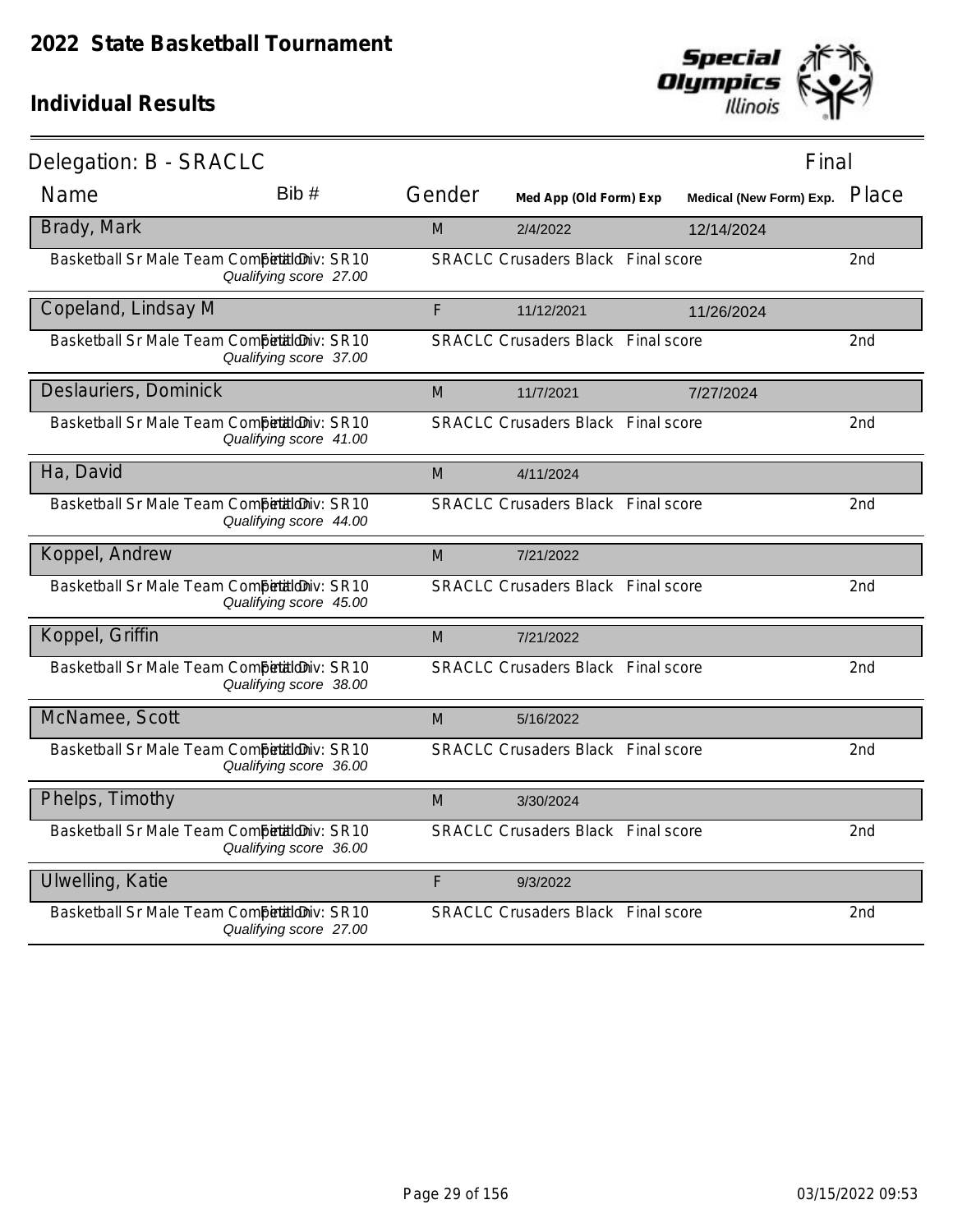#### **2022 State Basketball Tournament**



| Delegation: B - Vernon Hills HS/Dist 128     |                        |        | Final                  |                   |     |
|----------------------------------------------|------------------------|--------|------------------------|-------------------|-----|
| Name                                         | Bib#                   | Gender | Med App (Old Form) Exp |                   |     |
| Dunbar, Hailey                               |                        |        | 7/30/2023              |                   |     |
| Basketball Skills 10ft Basket Final Div: F08 | Qualifying score 55.00 |        |                        | Final score 49.00 | 4th |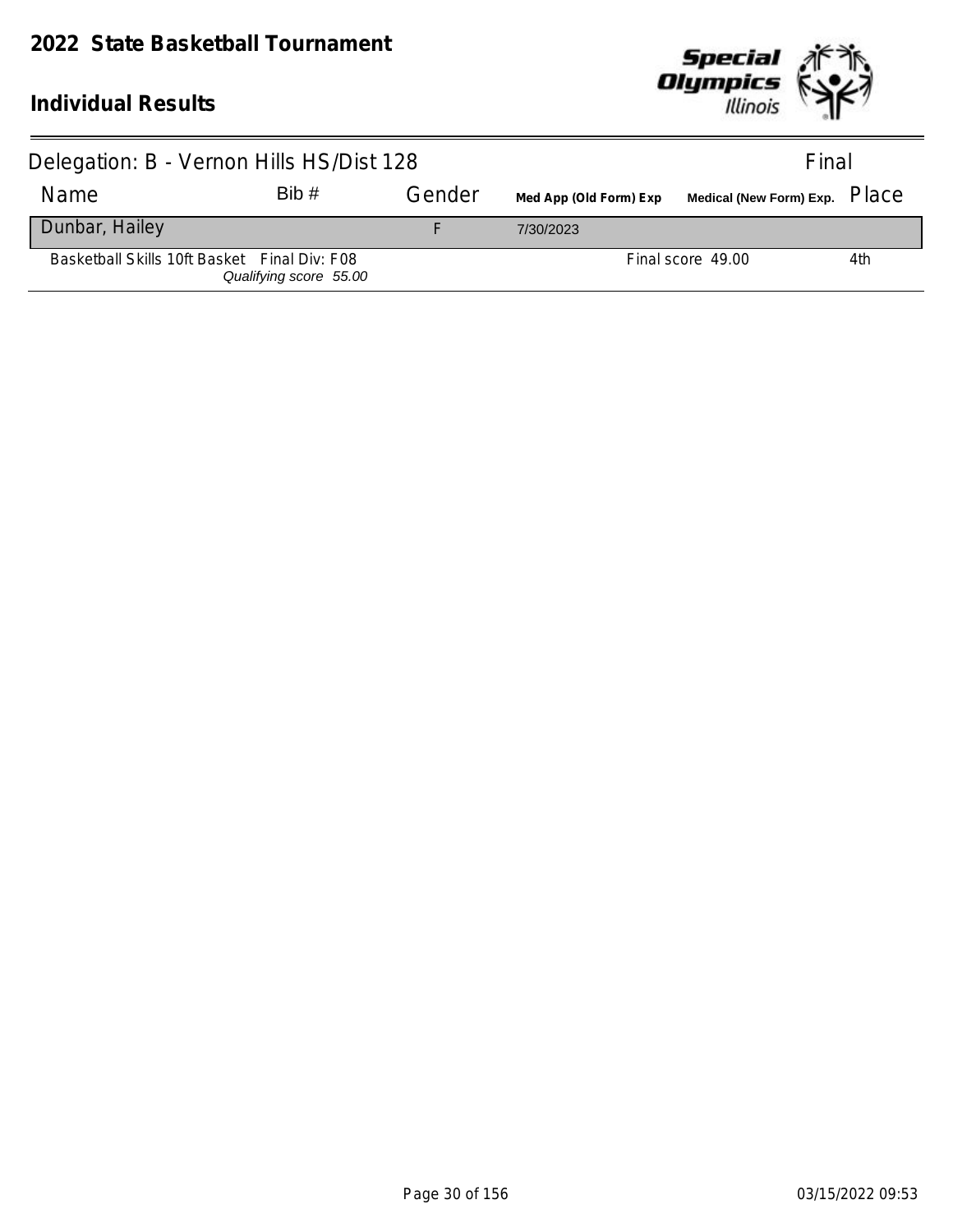

| Delegation: B - Warren SRA                 |                        |        |                         |             | Final                   |       |
|--------------------------------------------|------------------------|--------|-------------------------|-------------|-------------------------|-------|
| Name                                       | Bib#                   | Gender | Med App (Old Form) Exp  |             | Medical (New Form) Exp. | Place |
| Davis, Rebecca                             |                        | F      | 1/28/2022               |             | 10/9/2024               |       |
| Basketball Sr Male Team Competitioniv: SR5 | Qualifying score 28.00 |        | <b>WSRA Rockets Red</b> | Final score |                         | 4th   |
| Erickson, Scott                            |                        | M      |                         |             | 11/3/2024               |       |
| Basketball Sr Male Team Competitioniv: SR5 | Qualifying score 26.00 |        | <b>WSRA Rockets Red</b> | Final score |                         | 4th   |
| Flaherty, Anna                             |                        | F      |                         |             | 11/9/2024               |       |
| Basketball Sr Male Team Competitioniv: SR5 | Qualifying score 12.00 |        | <b>WSRA Rockets Red</b> | Final score |                         | 4th   |
| Grasso, Nicholas                           |                        | M      | 8/15/2022               |             |                         |       |
| Basketball Sr Male Team Competitioniv: SR5 | Qualifying score 10.00 |        | <b>WSRA Rockets Red</b> | Final score |                         | 4th   |
| Harr, Celissa                              |                        | F      | 4/30/2024               |             |                         |       |
| Basketball Sr Male Team Competitioniv: SR5 | Qualifying score 21.00 |        | <b>WSRA Rockets Red</b> | Final score |                         | 4th   |
| Kern, Maxwell                              |                        | M      | 1/6/2023                |             |                         |       |
| Basketball Sr Male Team Competitioniv: SR5 | Qualifying score 25.00 |        | <b>WSRA Rockets Red</b> | Final score |                         | 4th   |
| Massong, Lauren                            |                        | F      | 11/28/2021              |             | 5/7/2024                |       |
| Basketball Sr Male Team Competitioniv: SR5 | Qualifying score 12.00 |        | <b>WSRA Rockets Red</b> | Final score |                         | 4th   |
| Mielke, Tyler                              |                        | M      | 2/11/2023               |             |                         |       |
| Basketball Sr Male Team Competitioniv: SR5 | Qualifying score 7.00  |        | <b>WSRA Rockets Red</b> | Final score |                         | 4th   |
| Phillips, John                             |                        | M      | 10/22/2021              |             | 8/26/2024               |       |
| Basketball Sr Male Team Competitioniv: SR5 | Qualifying score 33.00 |        | <b>WSRA Rockets Red</b> | Final score |                         | 4th   |
| Teitz, Matthew                             |                        | M      |                         |             | 11/22/2024              |       |
| Basketball Sr Male Team Competitioniv: SR5 | Qualifying score 7.00  |        | <b>WSRA Rockets Red</b> | Final score |                         | 4th   |
| Wright, Abigail (Abbey)                    |                        | F      | 3/4/2017                |             | 9/15/2024               |       |
| Basketball Sr Male Team Competitioniv: SR5 | Qualifying score 20.00 |        | <b>WSRA Rockets Red</b> | Final score |                         | 4th   |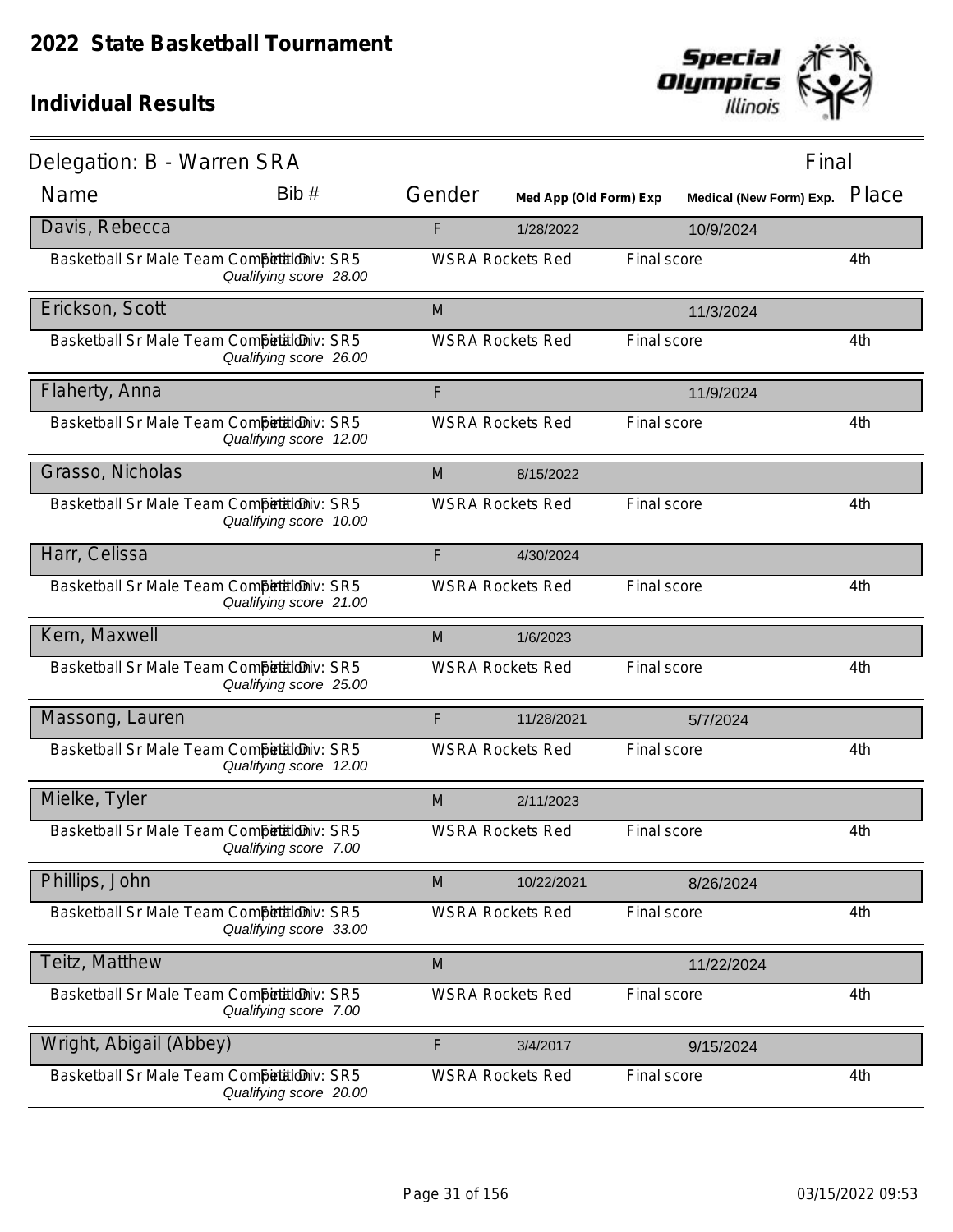

| Delegation: B - Wilmette Stars              |                        |        |                        | Final             |     |
|---------------------------------------------|------------------------|--------|------------------------|-------------------|-----|
| Name                                        | Bib#                   | Gender | Med App (Old Form) Exp |                   |     |
| Semple, Cara                                |                        |        |                        | 6/17/2024         |     |
| Basketball Skills 8 Ft Basket Final Div: F5 | Qualifying score 61.00 |        |                        | Final score 37.00 | 2nd |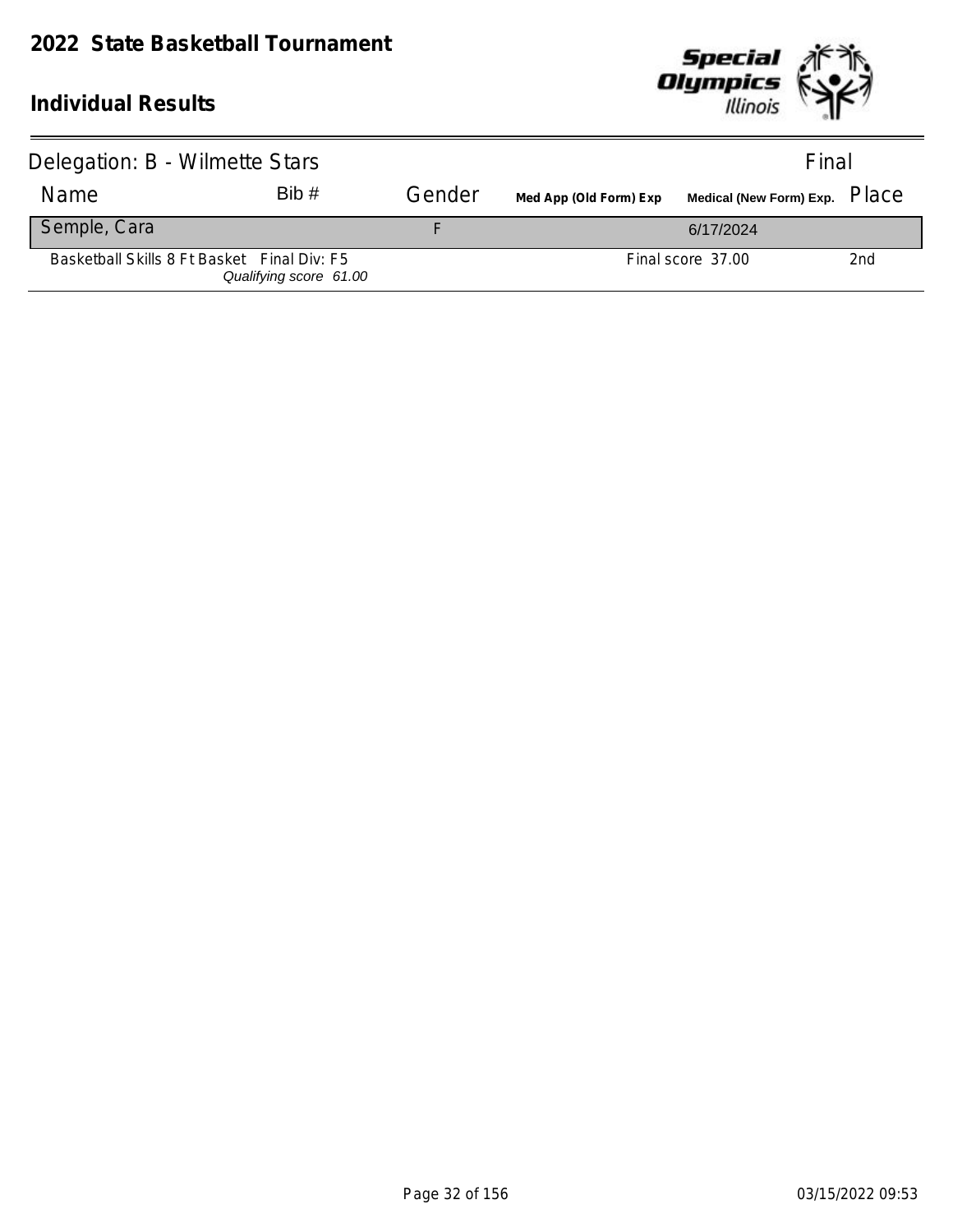

| Delegation: C - Cicero School District 99     |                        |                            |                            |             | Final                         |     |
|-----------------------------------------------|------------------------|----------------------------|----------------------------|-------------|-------------------------------|-----|
| Name                                          | Bib#                   | Gender                     | Med App (Old Form) Exp     |             | Medical (New Form) Exp. Place |     |
| Alvarez, Diego                                |                        | M                          |                            |             | 10/23/2024                    |     |
| Basketball Jr Male Team Competibilibiliv: JR1 | Qualifying score 18.00 |                            | <b>Cicero Unity Tigers</b> | Final score |                               | 1st |
| Andrade Lopez, Perla                          |                        | F                          |                            |             | 11/17/2024                    |     |
| Basketball Jr Male Team Competibilibiliv: JR1 | Qualifying score 12.00 |                            | <b>Cicero Unity Tigers</b> | Final score |                               | 1st |
| Cortez, Shirley                               |                        | F                          |                            |             | 11/18/2024                    |     |
| Basketball Jr Male Team Competibilibiliv: JR1 | Qualifying score 15.00 |                            | <b>Cicero Unity Tigers</b> | Final score |                               | 1st |
| Diaz-Vega, Garrett                            |                        | M                          |                            |             | 11/16/2024                    |     |
| Basketball Jr Male Team Competibilibiliv: JR1 | Qualifying score 19.00 |                            | <b>Cicero Unity Tigers</b> | Final score |                               | 1st |
| Martinez, Adrian                              |                        | M                          | 3/23/2019                  |             | 11/13/2024                    |     |
| Basketball Jr Male Team Competibilibiliv: JR1 | Qualifying score 12.00 | <b>Cicero Unity Tigers</b> |                            | Final score |                               | 1st |
| Murrillo, Karla                               |                        | F                          |                            |             | 5/28/2024                     |     |
| Basketball Jr Male Team Competitabloiv: JR1   | Qualifying score 14.00 |                            | <b>Cicero Unity Tigers</b> | Final score |                               | 1st |
| Patlan, Brian                                 |                        | M                          |                            |             | 11/15/2024                    |     |
| Basketball Jr Male Team Competibilibiliv: JR1 | Qualifying score 14.00 |                            | <b>Cicero Unity Tigers</b> | Final score |                               | 1st |
| Roman, Angel                                  |                        | M                          |                            |             | 4/27/2024                     |     |
| Basketball Jr Male Team Competibilibiliv: JR1 | Qualifying score 9.00  |                            | <b>Cicero Unity Tigers</b> | Final score |                               | 1st |
| Salazar-Diaz, Johan                           |                        | M                          |                            |             | 11/12/2024                    |     |
| Basketball Jr Male Team Competibilibiliv: JR1 | Qualifying score 9.00  | <b>Cicero Unity Tigers</b> |                            | Final score |                               | 1st |
| Sias, Jacob                                   |                        | M                          |                            |             | 11/9/2024                     |     |
| Basketball Jr Male Team Competibilibiliv: JR1 | Qualifying score 9.00  |                            | <b>Cicero Unity Tigers</b> | Final score |                               | 1st |
| Velazquez, Cecilia                            |                        | F                          |                            |             | 11/17/2024                    |     |
| Basketball Jr Male Team Competibilibiliv: JR1 | Qualifying score 15.00 |                            | <b>Cicero Unity Tigers</b> | Final score |                               | 1st |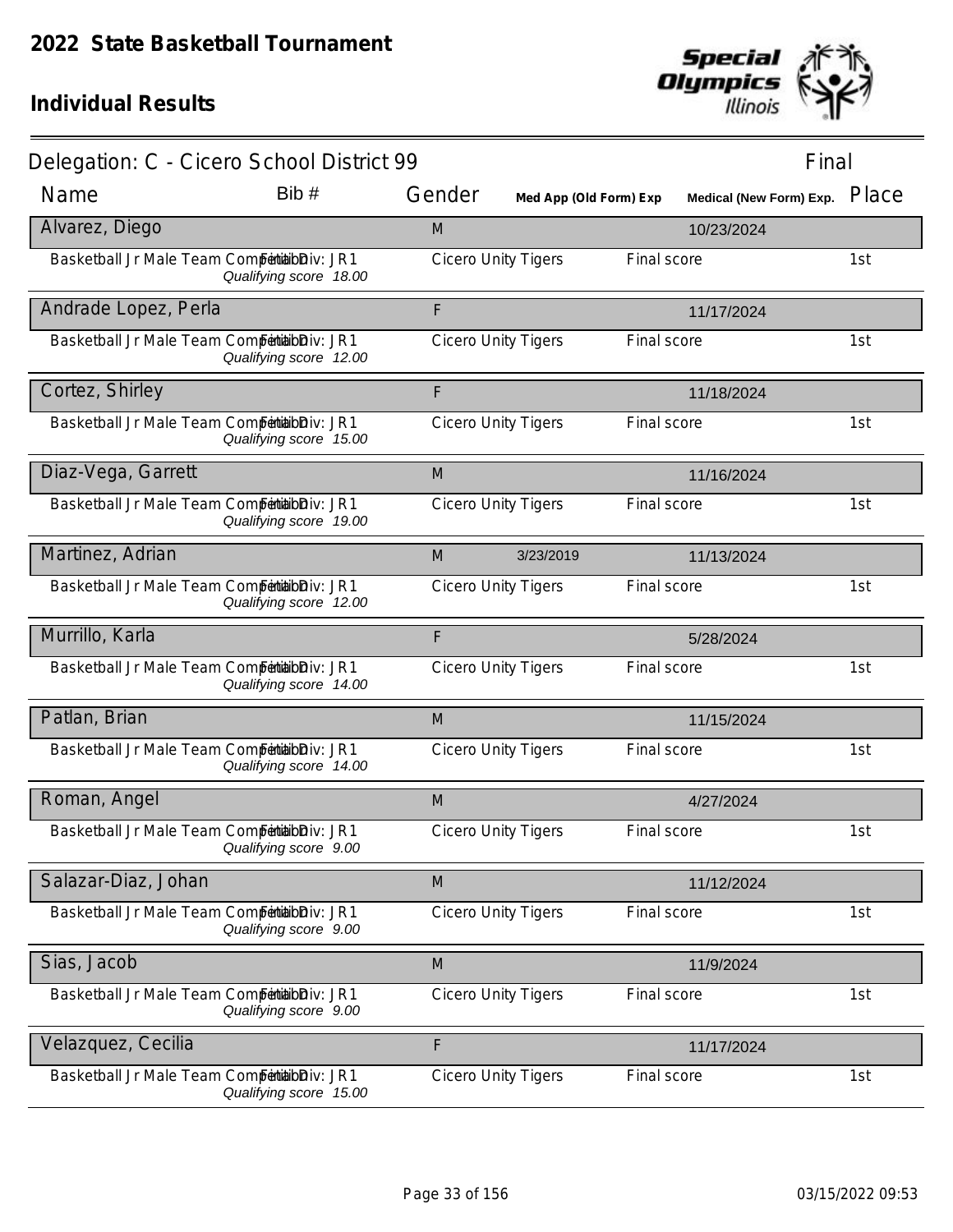

| Delegation: C - D303 United                 |                        |        |                        | Final                                |     |
|---------------------------------------------|------------------------|--------|------------------------|--------------------------------------|-----|
| Name                                        | Bib#                   | Gender | Med App (Old Form) Exp | Medical (New Form) Exp. PlaC $\rm e$ |     |
| Newman, Clive                               |                        | M      | 6/18/2020              | 8/27/2024                            |     |
| Basketball Skills 8 Ft Basket Final Div: M7 | Qualifying score 71.00 |        |                        | Final score 62.00                    | 1st |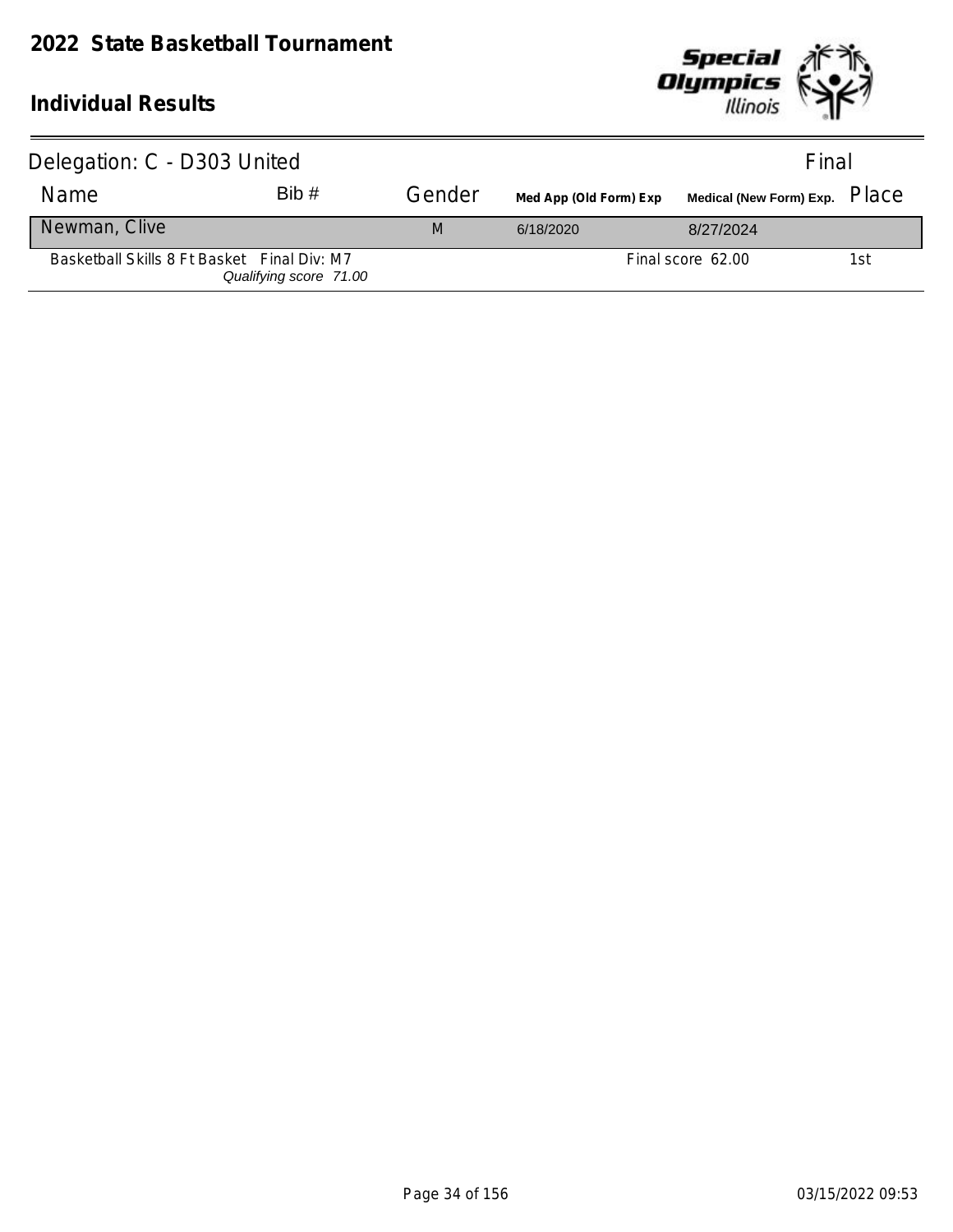

| Delegation: C - District 99 Hoops          |                        |                     |                        |                    | Final                         |                 |
|--------------------------------------------|------------------------|---------------------|------------------------|--------------------|-------------------------------|-----------------|
| Name                                       | Bib #                  | Gender              | Med App (Old Form) Exp |                    | Medical (New Form) Exp. Place |                 |
| Cavanaugh, Connor                          |                        | M                   | 9/29/2022              |                    | 11/19/2024                    |                 |
| Basketball High School Team ConabDitionHS7 | Qualifying score 21.00 | District 99 Hoops 1 |                        | Final score        |                               | 2nd             |
| Davis, Darius                              |                        | M                   | 10/9/2022              |                    |                               |                 |
| Basketball High School Team ComapDitions7  | Qualifying score 21.00 | District 99 Hoops 1 |                        | Final score        |                               | 2nd             |
| Dean, Raymarion                            |                        | M                   | 10/9/2022              |                    |                               |                 |
| Basketball High School Team ConapDitionS7  | Qualifying score 21.00 | District 99 Hoops 1 |                        | Final score        |                               | 2nd             |
| Jordan, Kendrell S                         |                        | M                   | 10/11/2021             |                    | 9/1/2024                      |                 |
| Basketball High School Team ComapDitionHS7 | Qualifying score 34.00 | District 99 Hoops 1 |                        | Final score        |                               | 2nd             |
| Maloney, Thomas                            |                        | M                   | 10/18/2021             |                    | 10/5/2023                     |                 |
| Basketball High School Team ConabDitionHS7 | Qualifying score 33.00 | District 99 Hoops 1 |                        | Final score        |                               | 2nd             |
| Modine, Matthew                            |                        | M                   |                        |                    | 7/20/2024                     |                 |
| Basketball High School Team ComapDitionHS7 | Qualifying score 21.00 | District 99 Hoops 1 |                        | Final score        |                               | 2nd             |
| Rossi, Zachary                             |                        | M                   |                        |                    | 11/8/2024                     |                 |
| Basketball High School Team ConabDitionHS7 | Qualifying score 34.00 | District 99 Hoops 1 |                        | <b>Final score</b> |                               | 2 <sub>nd</sub> |
| Small, Edward                              |                        | M                   | 10/10/2021             |                    | 11/29/2024                    |                 |
| Basketball High School Team ConabDitionS7  | Qualifying score 35.00 | District 99 Hoops 1 |                        | Final score        |                               | 2nd             |
| Zetera, Johnny                             |                        | M                   | 10/9/2022              |                    |                               |                 |
| Basketball High School Team ConapDitionS7  | Qualifying score 35.00 | District 99 Hoops 1 |                        | Final score        |                               | 2 <sub>nd</sub> |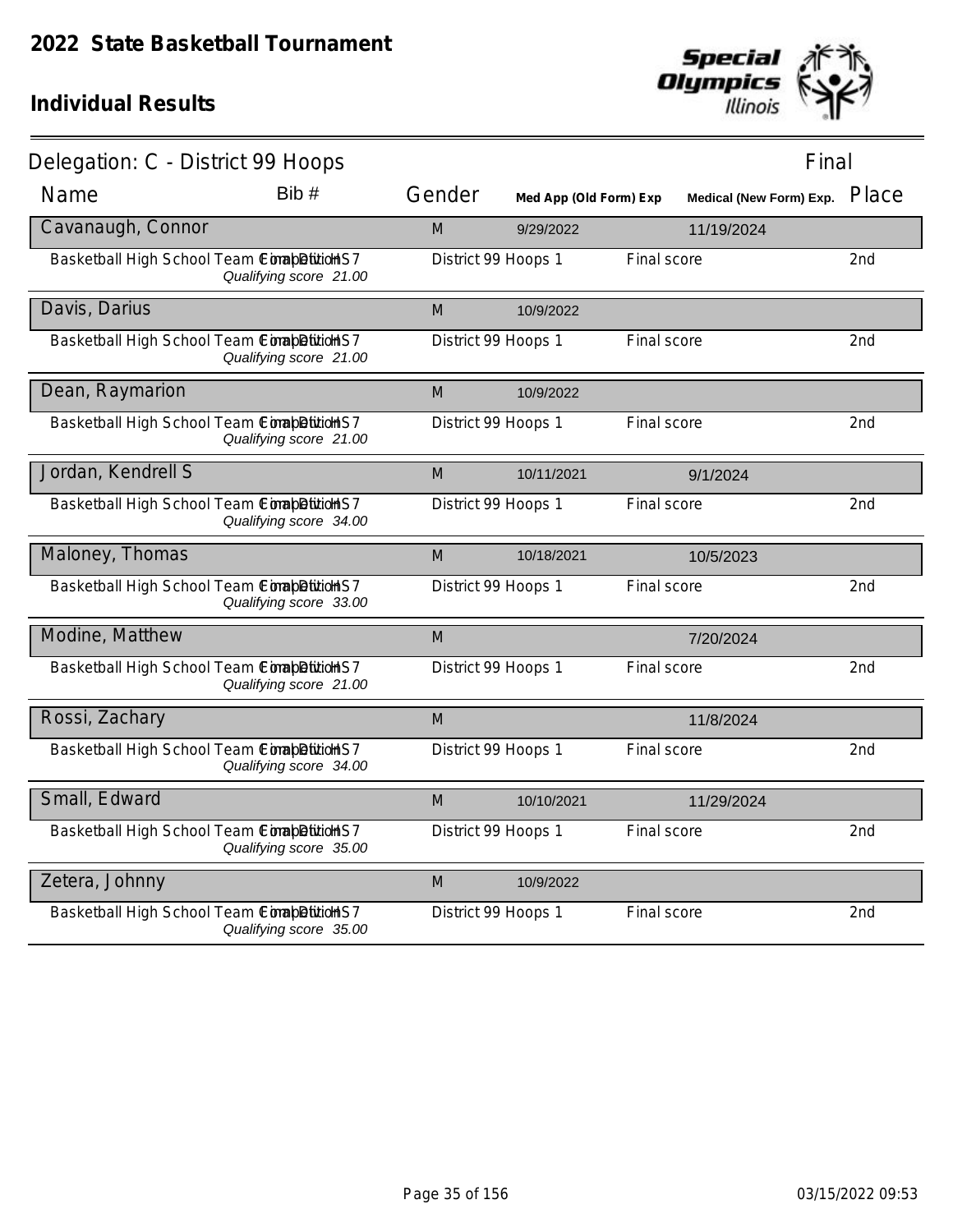

| Delegation: C - Fox Valley SRA               |                        |                         |                        |             | Final                   |       |
|----------------------------------------------|------------------------|-------------------------|------------------------|-------------|-------------------------|-------|
| Name                                         | Bib#                   | Gender                  | Med App (Old Form) Exp |             | Medical (New Form) Exp. | Place |
| Bousquet, Gage                               |                        | M                       |                        |             | 11/18/2024              |       |
| Basketball Sr Male Team Competitioniv: SR10  | Qualifying score 16.00 | <b>FVSRA Blue Stars</b> |                        | Final score |                         | 4th   |
| Burson, Douglas                              |                        | M                       | 3/22/2024              |             | 8/24/2024               |       |
| Basketball Sr Male Team Competitioniv: SR10  | Qualifying score 42.00 | <b>FVSRA Blue Stars</b> |                        | Final score |                         | 4th   |
| Colby, David                                 |                        | M                       | 2/9/2024               |             |                         |       |
| Basketball Sr Male Team Competitioniv: SR10  | Qualifying score 34.00 | <b>FVSRA Blue Stars</b> |                        | Final score |                         | 4th   |
| Deegan, Casey                                |                        | M                       | 6/14/2024              |             |                         |       |
| Basketball Sr Male Team Competitilo iv: SR10 | Qualifying score 16.00 | <b>FVSRA Blue Stars</b> |                        | Final score |                         | 4th   |
| Karl, Richard                                |                        | M                       | 6/24/2022              |             | 10/12/2024              |       |
| Basketball Sr Male Team Competitioniv: SR10  | Qualifying score 29.00 | <b>FVSRA Blue Stars</b> |                        | Final score |                         | 4th   |
| Lachat, Michael                              |                        | M                       | 6/26/2024              |             |                         |       |
| Basketball Sr Male Team Competitioniv: SR10  | Qualifying score 30.00 | <b>FVSRA Blue Stars</b> |                        | Final score |                         | 4th   |
| Petrovic, Nick                               |                        | M                       | 10/14/2022             |             | 10/12/2024              |       |
| Basketball Sr Male Team Competitioniv: SR10  | Qualifying score 31.00 | <b>FVSRA Blue Stars</b> |                        | Final score |                         | 4th   |
| Riddle, Matthew (Matt)                       |                        | M                       | 5/7/2024               |             |                         |       |
| Basketball Sr Male Team Competitioniv: SR10  | Qualifying score 35.00 | <b>FVSRA Blue Stars</b> |                        | Final score |                         | 4th   |
| Schweizer, Mackenzie                         |                        | M                       | 8/19/2023              |             | 8/24/2024               |       |
| Basketball Sr Male Team Competitioniv: SR10  | Qualifying score 26.00 | <b>FVSRA Blue Stars</b> |                        | Final score |                         | 4th   |
| Skaggs, Anna                                 |                        | $\mathsf F$             | 1/13/2022              |             | 7/14/2024               |       |
| Basketball Sr Male Team Competitioniv: SR10  | Qualifying score 26.00 | <b>FVSRA Blue Stars</b> |                        | Final score |                         | 4th   |
| Wagner, Jamari                               |                        | M                       | 8/22/2022              |             | 8/6/2024                |       |
| Basketball Sr Male Team Competitioniv: SR10  | Qualifying score 35.00 | <b>FVSRA Blue Stars</b> |                        | Final score |                         | 4th   |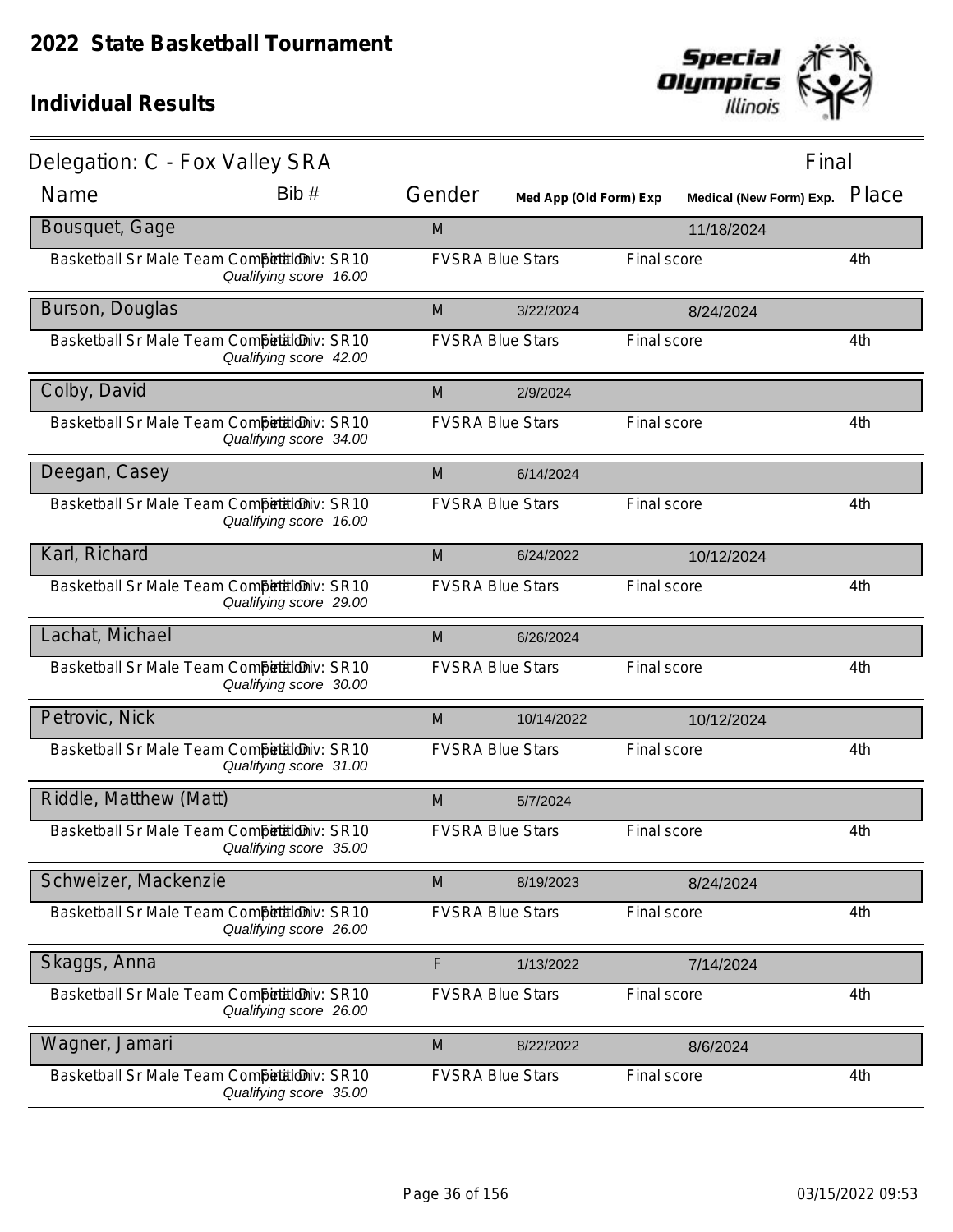

| Delegation: C - Fox Valley SRA              |                        |                         |                        |             | Final                                |     |
|---------------------------------------------|------------------------|-------------------------|------------------------|-------------|--------------------------------------|-----|
| <b>Name</b>                                 | Bib#                   | Gender                  | Med App (Old Form) Exp |             | Medical (New Form) Exp. PlaC $\rm e$ |     |
| Webster, Jamice                             |                        | M                       | 8/12/2022              |             |                                      |     |
| Basketball Sr Male Team Competition V: SR10 | Qualifying score 24.00 | <b>FVSRA Blue Stars</b> |                        | Final score |                                      | 4th |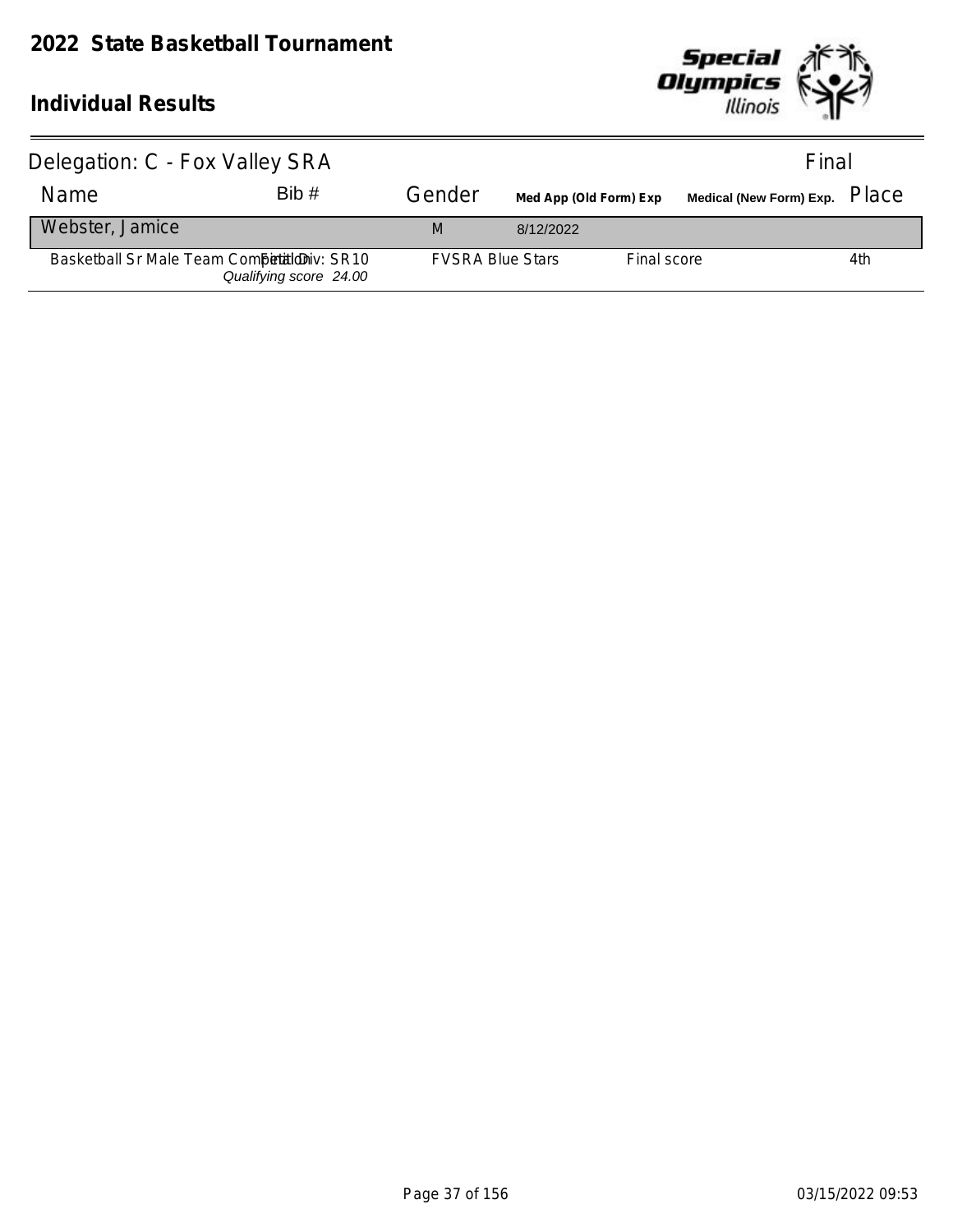

| Delegation: C - Gateway SRA                 |                        |        |                             |             | Final                   |                 |
|---------------------------------------------|------------------------|--------|-----------------------------|-------------|-------------------------|-----------------|
| Name                                        | Bib #                  | Gender | Med App (Old Form) Exp      |             | Medical (New Form) Exp. | Place           |
| Day, Timmy R                                |                        | M      | 9/2/2022                    |             |                         |                 |
| Basketball Sr Male Team CompetaldDiv: SR13  | Qualifying score 46.00 |        | <b>Gateway Gators Green</b> | Final score |                         | 2nd             |
| Johnson, Erik                               |                        | M      | 11/13/2022                  |             |                         |                 |
| Basketball Sr Male Team Competitioniv: SR13 | Qualifying score 31.00 |        | <b>Gateway Gators Green</b> | Final score |                         | 2nd             |
| King, Kevionn                               |                        | M      | 9/15/2022                   |             |                         |                 |
| Basketball Sr Male Team Competitioniv: SR13 | Qualifying score 32.00 |        | <b>Gateway Gators Green</b> | Final score |                         | 2nd             |
| Konieczka, Andrew                           |                        | M      | 3/12/2022                   |             | 1/26/2025               |                 |
| Basketball Sr Male Team Competitioniv: SR13 | Qualifying score 30.00 |        | <b>Gateway Gators Green</b> | Final score |                         | 2nd             |
| Krumrey, Nikolai                            |                        | M      | 11/14/2022                  |             |                         |                 |
| Basketball Sr Male Team Competitioniv: SR13 | Qualifying score 40.00 |        | <b>Gateway Gators Green</b> | Final score |                         | 2nd             |
| O'Brien, William (Billy)                    |                        | M      | 10/15/2022                  |             |                         |                 |
| Basketball Sr Male Team Competitioniv: SR13 | Qualifying score 38.00 |        | <b>Gateway Gators Green</b> | Final score |                         | 2nd             |
| Thomas, Ryan                                |                        | M      | 3/25/2022                   |             |                         |                 |
| Basketball Sr Male Team Competitioniv: SR13 | Qualifying score 49.00 |        | <b>Gateway Gators Green</b> | Final score |                         | 2nd             |
| Verduin, Robert                             |                        | M      | 6/19/2022                   |             |                         |                 |
| Basketball Sr Male Team Competitioniv: SR13 | Qualifying score 56.00 |        | <b>Gateway Gators Green</b> | Final score |                         | 2 <sub>nd</sub> |
| Warzecha, Steven                            |                        | M      | 3/6/2023                    |             |                         |                 |
| Basketball Sr Male Team Competitioniv: SR13 | Qualifying score 38.00 |        | <b>Gateway Gators Green</b> | Final score |                         | 2nd             |
| Zaagman, Anthony Robert                     |                        | M      | 10/8/2021                   |             | 9/30/2024               |                 |
| Basketball Sr Male Team Competitioniv: SR13 | Qualifying score 51.00 |        | <b>Gateway Gators Green</b> | Final score |                         | 2nd             |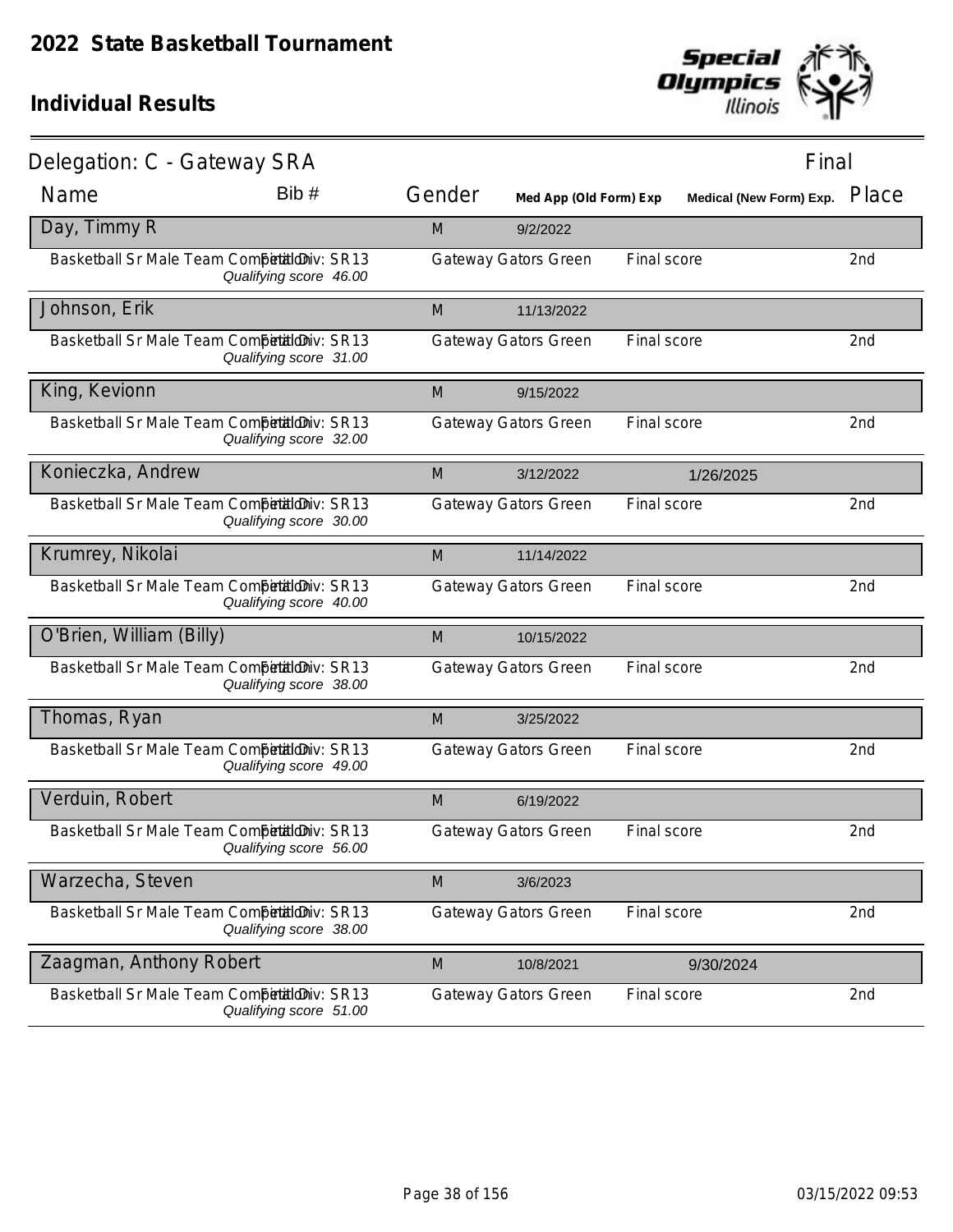

| Delegation: C - Helping Hands Rehab Ctr    |                        |        |                              |             | Final                         |                 |
|--------------------------------------------|------------------------|--------|------------------------------|-------------|-------------------------------|-----------------|
| Name                                       | Bib #                  | Gender | Med App (Old Form) Exp       |             | Medical (New Form) Exp. Place |                 |
| Finch, Kevin                               |                        | M      | 10/16/2021                   |             | 8/4/2024                      |                 |
| Basketball Sr Male Team Competitioniv: SR5 | Qualifying score 44.00 |        | <b>Helping Hands Huskies</b> | Final score |                               | 2nd             |
| Guidolin, Sarah                            |                        | F      | 10/16/2021                   |             | 7/21/2024                     |                 |
| Basketball Sr Male Team CompetaldDiv: SR5  | Qualifying score 24.00 |        | <b>Helping Hands Huskies</b> | Final score |                               | 2nd             |
| Hansen, John                               |                        | M      | 10/23/2014                   |             | 7/21/2024                     |                 |
| Basketball Sr Male Team Competitioniv: SR5 | Qualifying score 31.00 |        | <b>Helping Hands Huskies</b> | Final score |                               | 2nd             |
| Lavaty, Zak                                |                        | M      | 5/15/2022                    |             |                               |                 |
| Basketball Sr Male Team Competitioniv: SR5 | Qualifying score 35.00 |        | <b>Helping Hands Huskies</b> | Final score |                               | 2 <sub>nd</sub> |
| Meany, Brian                               |                        | M      | 10/16/2022                   |             |                               |                 |
| Basketball Sr Male Team Competitioniv: SR5 | Qualifying score 24.00 |        | <b>Helping Hands Huskies</b> | Final score |                               | 2nd             |
| O'Shea, Damen A                            |                        | M      | 4/1/2022                     |             | 1/12/2025                     |                 |
| Basketball Sr Male Team Competitioniv: SR5 | Qualifying score 42.00 |        | <b>Helping Hands Huskies</b> | Final score |                               | 2nd             |
| Ohap, Theodore (Ted)                       |                        | M      | 10/16/2021                   |             | 8/4/2024                      |                 |
| Basketball Sr Male Team Competitioniv: SR5 | Qualifying score 7.00  |        | <b>Helping Hands Huskies</b> | Final score |                               | 2nd             |
| Steinfort, Jonathan                        |                        | M      | 11/6/2021                    |             | 8/12/2024                     |                 |
| Basketball Sr Male Team Competitioniv: SR5 | Qualifying score 42.00 |        | <b>Helping Hands Huskies</b> | Final score |                               | 2 <sub>nd</sub> |
| Zajecka, Cindy C                           |                        | F      | 6/10/2022                    |             |                               |                 |
| Basketball Sr Male Team Competitioniv: SR5 | Qualifying score 31.00 |        | <b>Helping Hands Huskies</b> | Final score |                               | 2 <sub>nd</sub> |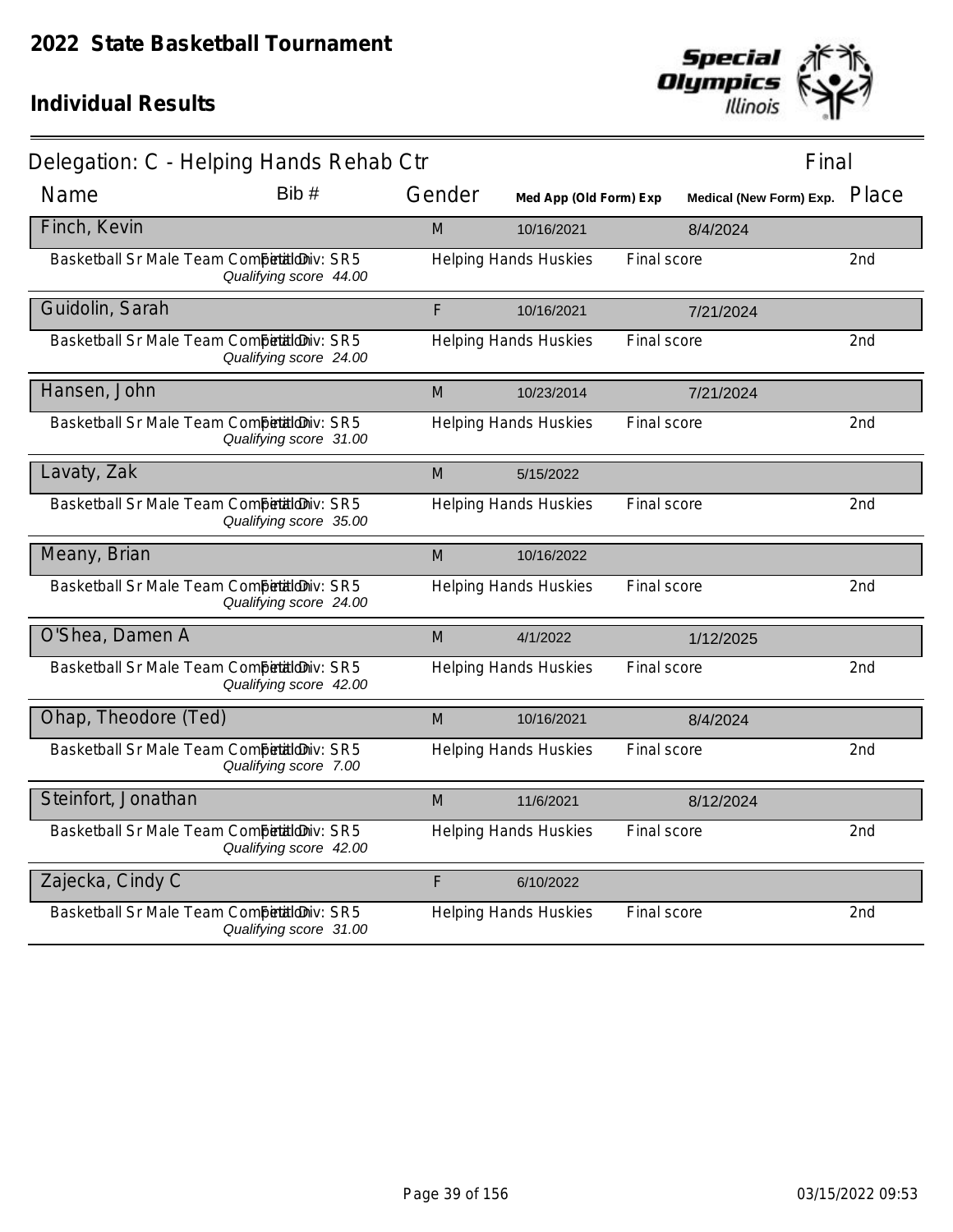

| Delegation: C - Huskie Golf Academy          |                        |        |                        | Final                                |     |
|----------------------------------------------|------------------------|--------|------------------------|--------------------------------------|-----|
| Name                                         | Bib#                   | Gender | Med App (Old Form) Exp | Medical (New Form) Exp. PlaC $\rm e$ |     |
| Sitzman, Edward                              |                        | M      | 7/24/2021              | 8/17/2023                            |     |
| Basketball Skills 10ft Basket Final Div: M16 | Qualifying score 75.00 |        |                        | Final score 59.00                    | 1st |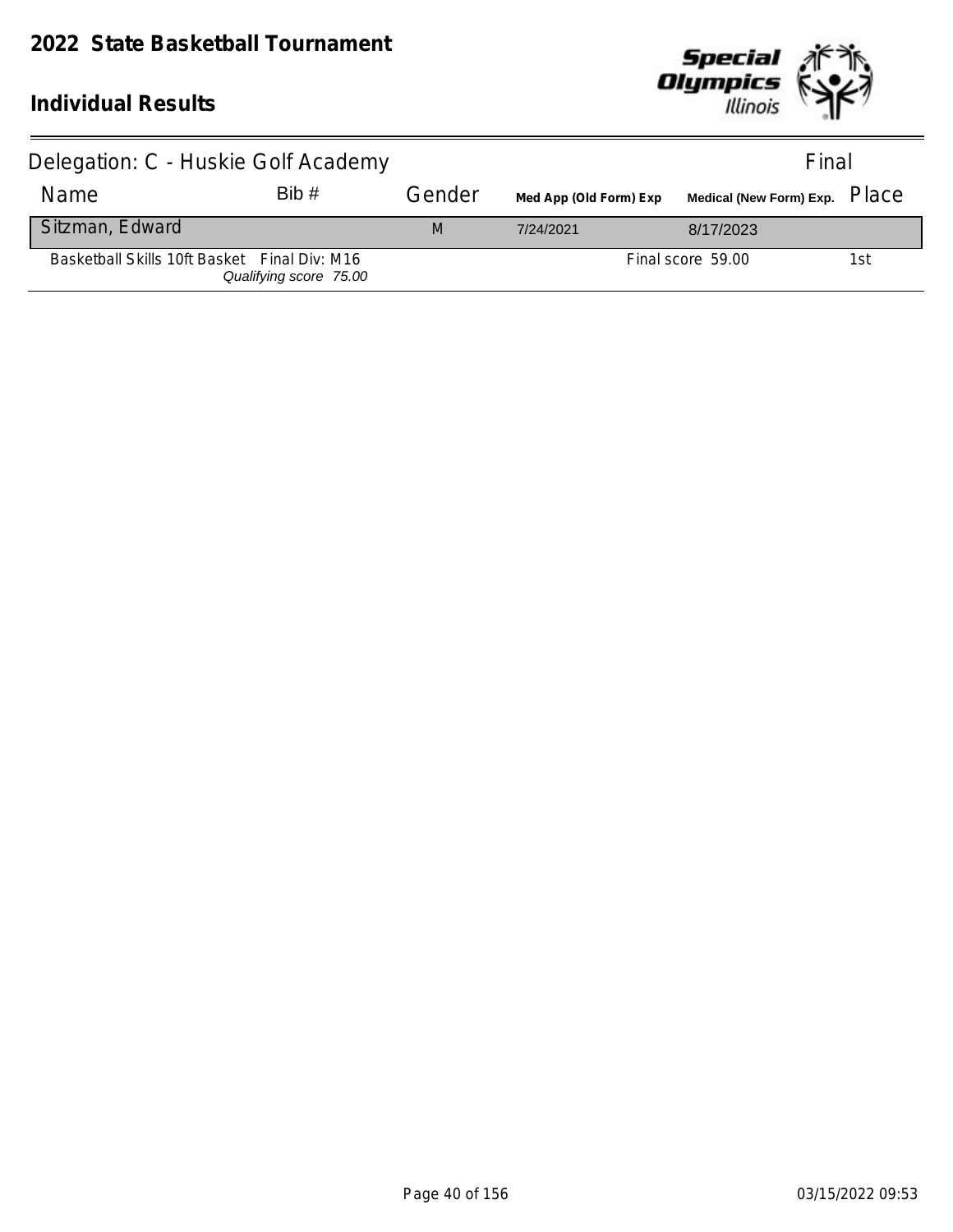

| Delegation: C - Leyden High Schools-LIFE Transition Blue<br>Final |                        |        |                                        |                         |                 |
|-------------------------------------------------------------------|------------------------|--------|----------------------------------------|-------------------------|-----------------|
| Name                                                              | Bib#                   | Gender | Med App (Old Form) Exp                 | Medical (New Form) Exp. | Place           |
| Colon, Christina                                                  |                        | F      | 11/11/2022                             |                         |                 |
| Basketball High School Team Completition S3                       | Qualifying score 35.00 |        | Leyden LIFE Transition BlueFinal score |                         | 2 <sub>nd</sub> |
| Delgado, Roberto                                                  |                        | M      | 10/29/2021                             | 11/6/2024               |                 |
| Basketball High School Team Completition S3                       | Qualifying score 14.00 |        | Leyden LIFE Transition BlueFinal score |                         | 2nd             |
| Garcia, Victor                                                    |                        | M      | 11/6/2022                              |                         |                 |
| Basketball High School Team ComapDiitioHS3                        | Qualifying score 19.00 |        | Leyden LIFE Transition BlueFinal score |                         | 2nd             |
| Gonzalez, Ramon                                                   |                        | M      | 12/2/2021                              | 11/19/2024              |                 |
| Basketball High School Team ComapDition S3                        | Qualifying score 14.00 |        | Leyden LIFE Transition BlueFinal score |                         | 2nd             |
| Malinowski, Peter                                                 |                        | M      | 10/22/2022                             |                         |                 |
| Basketball High School Team ComapDititioHS3                       | Qualifying score 14.00 |        | Leyden LIFE Transition BlueFinal score |                         | 2nd             |
| Mendoza, Giovanni                                                 |                        | M      | 10/8/2021                              | 11/11/2024              |                 |
| Basketball High School Team ComabDition S3                        | Qualifying score 22.00 |        | Leyden LIFE Transition BlueFinal score |                         | 2nd             |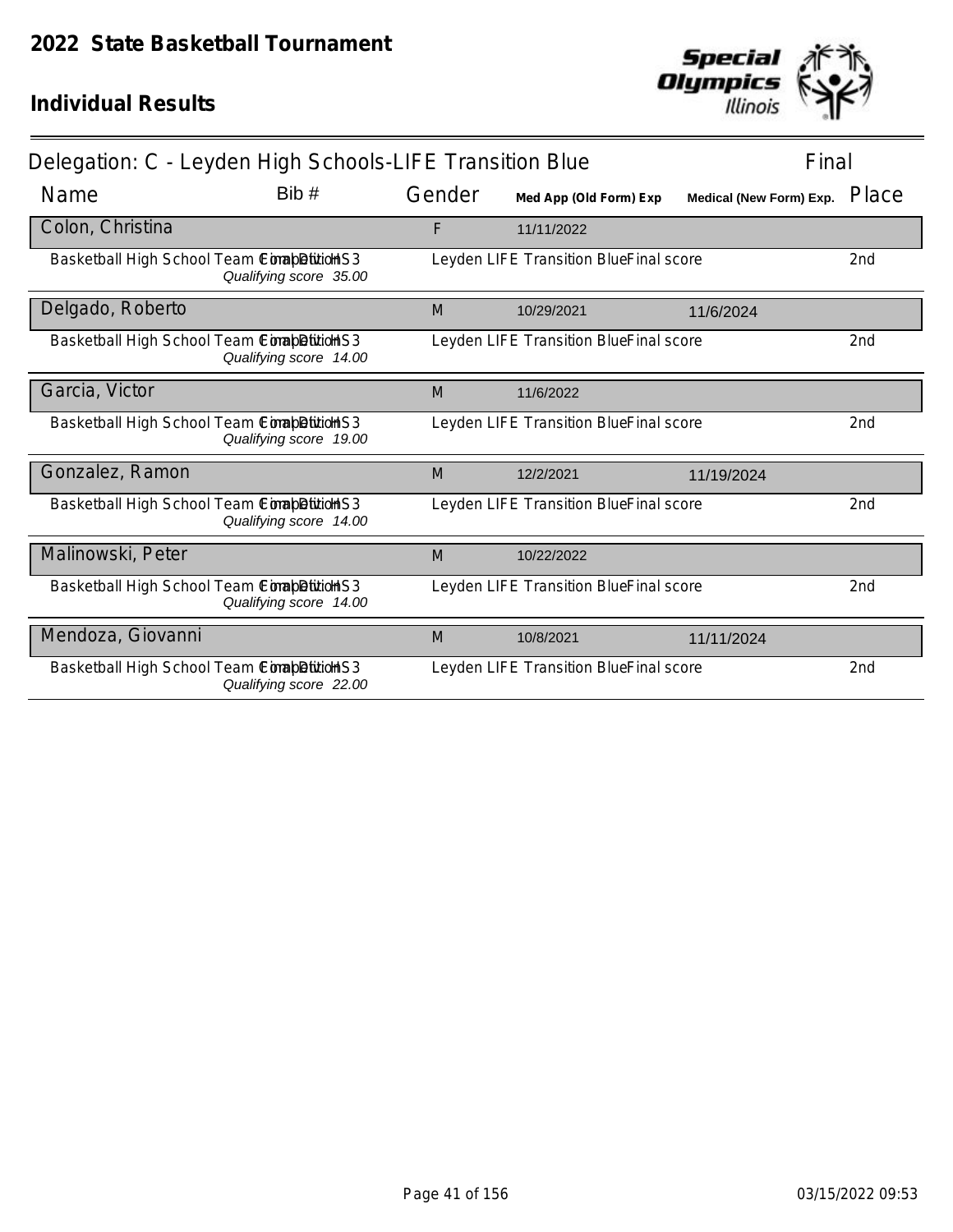

| Delegation: C - Naperville Team 203         |                        |        |                         |             | Final                          |       |
|---------------------------------------------|------------------------|--------|-------------------------|-------------|--------------------------------|-------|
| Name                                        | Bib#                   | Gender | Med App (Old Form) Exp  |             | <b>Medical (New Form) Exp.</b> | Place |
| Goodfellow, Lily                            |                        | F      | 11/28/2021              |             | 10/19/2024                     |       |
| Basketball High School Team CimabDitidHS1   | Qualifying score 12.00 |        | Naperville 203 Fire-HS2 | Final score |                                | 3rd   |
| Huston, Cody                                |                        | M      | 7/30/2021               |             | 2/19/2024                      |       |
| Basketball High School Team ComapDitionHS1  | Qualifying score 13.00 |        | Naperville 203 Fire-HS2 | Final score |                                | 3rd   |
| Kurkechian, Christopher                     |                        | M      | 11/11/2021              |             | 10/19/2024                     |       |
| Basketball High School Team ComapDition S1  | Qualifying score 14.00 |        | Naperville 203 Fire-HS2 | Final score |                                | 3rd   |
| Peroutka, Gabrielle                         |                        | F      | 6/27/2022               |             |                                |       |
| Basketball High School Team ConabDitidHS1   | Qualifying score 8.00  |        | Naperville 203 Fire-HS2 | Final score |                                | 3rd   |
| Pratt, Sean                                 |                        | M      | 10/15/2021              |             | 10/13/2024                     |       |
| Basketball High School Team ComapDitidHS1   | Qualifying score 7.00  |        | Naperville 203 Fire-HS2 | Final score |                                | 3rd   |
| Sanfilippo, Alyssa                          |                        | F      | 8/6/2021                |             | 10/19/2024                     |       |
| Basketball High School Team ConabDitidHS1   | Qualifying score 17.00 |        | Naperville 203 Fire-HS2 | Final score |                                | 3rd   |
| Shannon, Bridget                            |                        | F      | 9/6/2018                |             | 9/1/2024                       |       |
| Basketball High School Team Comab Bitid HS1 | Qualifying score 17.00 |        | Naperville 203 Fire-HS2 | Final score |                                | 3rd   |
| Siannas, Ariana                             |                        | F      | 10/9/2022               |             | 9/23/2024                      |       |
| Basketball High School Team ComapDitidHS1   | Qualifying score 13.00 |        | Naperville 203 Fire-HS2 | Final score |                                | 3rd   |
| Szots, Francois                             |                        | M      | 8/13/2022               |             |                                |       |
| Basketball High School Team ComapDition S1  | Qualifying score 7.00  |        | Naperville 203 Fire-HS2 | Final score |                                | 3rd   |
| Wang, Eric                                  |                        | M      | 11/1/2021               |             | 10/16/2024                     |       |
| Basketball High School Team ComapDitionHS1  | Qualifying score 7.00  |        | Naperville 203 Fire-HS2 | Final score |                                | 3rd   |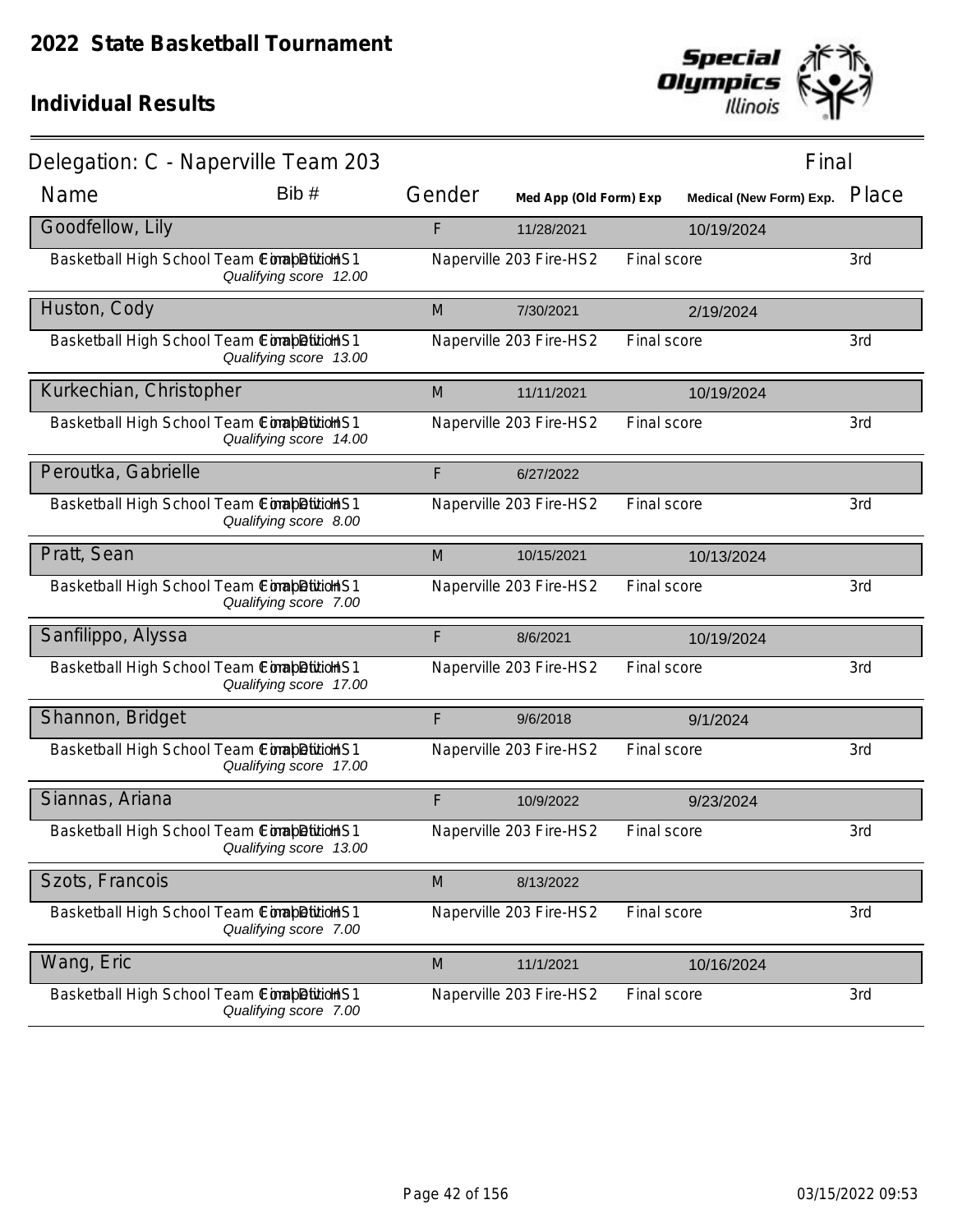

| Delegation: C - NEDSRA                     |                        |        |                            |             | Final                          |                 |
|--------------------------------------------|------------------------|--------|----------------------------|-------------|--------------------------------|-----------------|
| Name                                       | Bib #                  | Gender | Med App (Old Form) Exp     |             | <b>Medical (New Form) Exp.</b> | Place           |
| Aguayo, Oscar                              |                        | M      | 2/21/2024                  |             |                                |                 |
| Basketball Sr Male Team Competitioniv: SR9 | Qualifying score 35.00 |        | <b>NEDSRA Huskies Blue</b> | Final score |                                | 2nd             |
| Darrow, Dillon                             |                        | M      | 8/15/2021                  |             | 11/24/2023                     |                 |
| Basketball Sr Male Team Competitioniv: SR9 | Qualifying score 44.00 |        | <b>NEDSRA Huskies Blue</b> | Final score |                                | 2nd             |
| Ortiz, Alexis                              |                        | M      |                            |             | 10/30/2024                     |                 |
| Basketball Sr Male Team Competitioniv: SR9 | Qualifying score 46.00 |        | <b>NEDSRA Huskies Blue</b> | Final score |                                | 2nd             |
| Ramos, Jonathan                            |                        | M      | 3/6/2022                   |             | 3/2/2024                       |                 |
| Basketball Sr Male Team Competitioniv: SR9 | Qualifying score 35.00 |        | <b>NEDSRA Huskies Blue</b> | Final score |                                | 2nd             |
| Rinaldi, Christopher                       |                        | M      | 6/3/2022                   |             |                                |                 |
| Basketball Sr Male Team Competitioniv: SR9 | Qualifying score 40.00 |        | <b>NEDSRA Huskies Blue</b> | Final score |                                | 2nd             |
| Shimanek, Jacob                            |                        | M      | 6/15/2023                  |             |                                |                 |
| Basketball Sr Male Team Competitioniv: SR9 | Qualifying score 35.00 |        | <b>NEDSRA Huskies Blue</b> | Final score |                                | 2 <sub>nd</sub> |
| Strzewski, Ramon                           |                        | M      | 5/19/2022                  |             |                                |                 |
| Basketball Sr Male Team Competitioniv: SR9 | Qualifying score 22.00 |        | <b>NEDSRA Huskies Blue</b> | Final score |                                | 2nd             |
| Vazquez, Angel                             |                        | M      | 9/10/2022                  |             |                                |                 |
| Basketball Sr Male Team CompetaldDiv: SR9  | Qualifying score 33.00 |        | <b>NEDSRA Huskies Blue</b> | Final score |                                | 2nd             |
| Vitello, Austin                            |                        | M      | 4/12/2024                  |             |                                |                 |
| Basketball Sr Male Team Competitioniv: SR9 | Qualifying score 40.00 |        | <b>NEDSRA Huskies Blue</b> | Final score |                                | 2nd             |
| Vitello, Robert                            |                        | M      | 4/12/2024                  |             |                                |                 |
| Basketball Sr Male Team Competitioniv: SR9 | Qualifying score 48.00 |        | <b>NEDSRA Huskies Blue</b> | Final score |                                | 2nd             |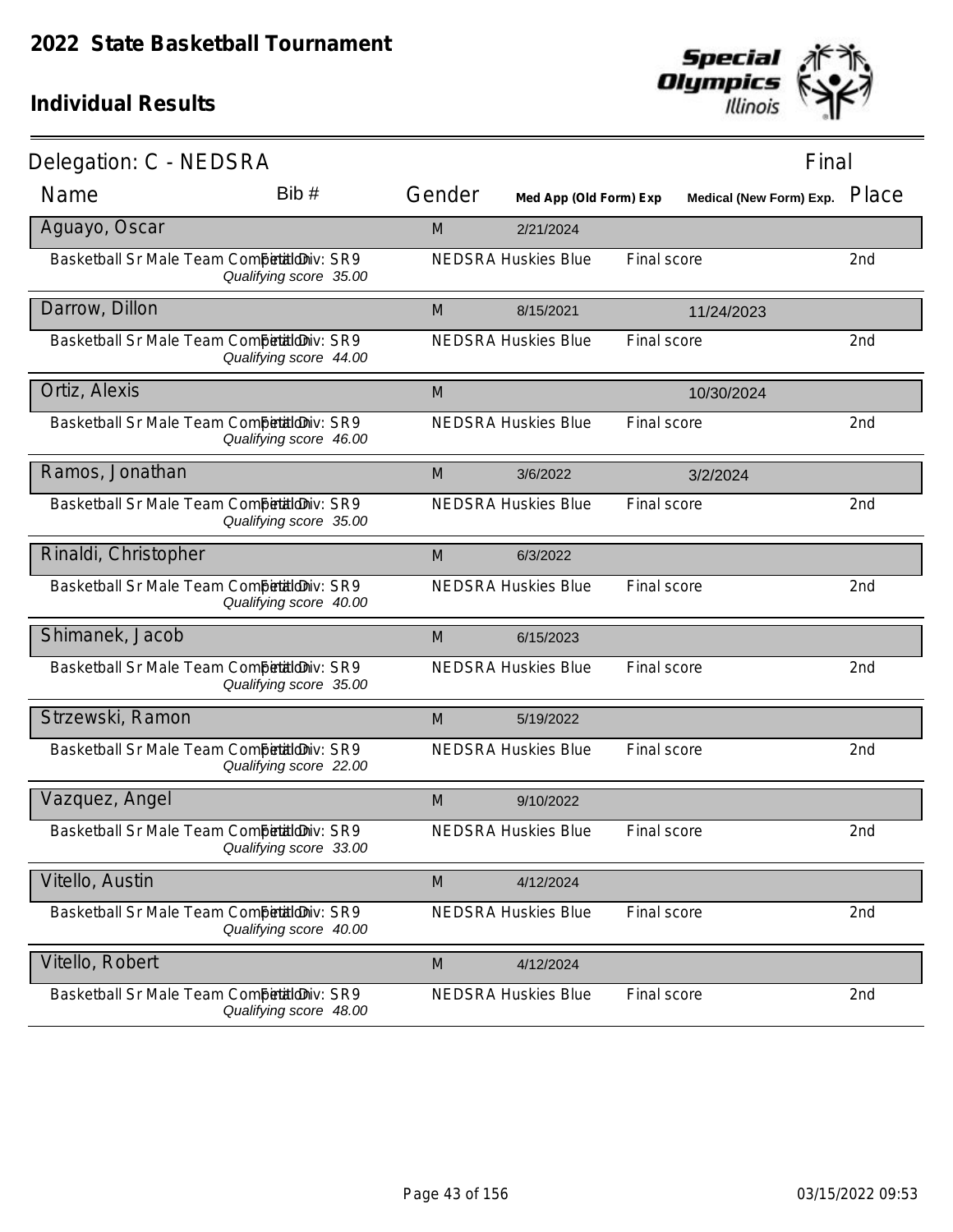

| Delegation: C - Neuqua Valley HS            |                                |        |                        |             | Final                          |       |
|---------------------------------------------|--------------------------------|--------|------------------------|-------------|--------------------------------|-------|
| Name                                        | Bib #                          | Gender | Med App (Old Form) Exp |             | <b>Medical (New Form) Exp.</b> | Place |
| Biespiel, Jonah                             |                                | M      | 10/13/2022             |             | 10/15/2023                     |       |
| Basketball High School Team ConabDitionS5   | Qualifying score 38.00         |        | Nequa Valley Wildcats  | Final score |                                | 3rd   |
| Boyd, Telera                                |                                | F      |                        |             | 4/9/2024                       |       |
| <b>Team Manager</b>                         | Final Div:<br>Qualifying score |        |                        | Final score |                                |       |
| Cai, Alex                                   |                                | M      | 3/7/2019               |             | 11/18/2024                     |       |
| Basketball High School Team ComapDitionHS5  | Qualifying score 26.00         |        | Nequa Valley Wildcats  | Final score |                                | 3rd   |
| Flynn, Ryan                                 |                                | M      |                        |             | 5/18/2024                      |       |
| Basketball High School Team ComapDition S5  | Qualifying score 37.00         |        | Nequa Valley Wildcats  | Final score |                                | 3rd   |
| Foley, Kale                                 |                                | M      | 7/23/2022              |             | 9/29/2024                      |       |
| Basketball High School Team ComapDition S5  | Qualifying score 47.00         |        | Nequa Valley Wildcats  | Final score |                                | 3rd   |
| Jeffery, Adam                               |                                | M      | 2/18/2023              |             | 2/19/2023                      |       |
| Basketball High School Team ConabDitionS5   | Qualifying score 37.00         |        | Nequa Valley Wildcats  | Final score |                                | 3rd   |
| Mahmoud, Aiman                              |                                | M      | 1/21/2023              |             | 9/1/2024                       |       |
| Basketball High School Team ConabDitionS5   | Qualifying score 31.00         |        | Nequa Valley Wildcats  | Final score |                                | 3rd   |
| Mikuta, Thomas                              |                                | M      | 2/20/2022              |             | 6/24/2024                      |       |
| Basketball High School Team ComapDitionHS5  | Qualifying score 45.00         |        | Nequa Valley Wildcats  | Final score |                                | 3rd   |
| Ptak, Carter                                |                                | M      | 5/13/2022              |             |                                |       |
| Basketball High School Team ConabDitionS5   | Qualifying score 36.00         |        | Nequa Valley Wildcats  | Final score |                                | 3rd   |
| Rajan, Ashwin                               |                                | M      | 8/26/2021              |             | 9/21/2024                      |       |
| Basketball High School Team Completition S5 | Qualifying score 46.00         |        | Nequa Valley Wildcats  | Final score |                                | 3rd   |
| Yousuf, Abdulmajid                          |                                | M      | 9/25/2021              |             | 8/20/2024                      |       |
| Basketball High School Team Completition S5 | Qualifying score 38.00         |        | Nequa Valley Wildcats  | Final score |                                | 3rd   |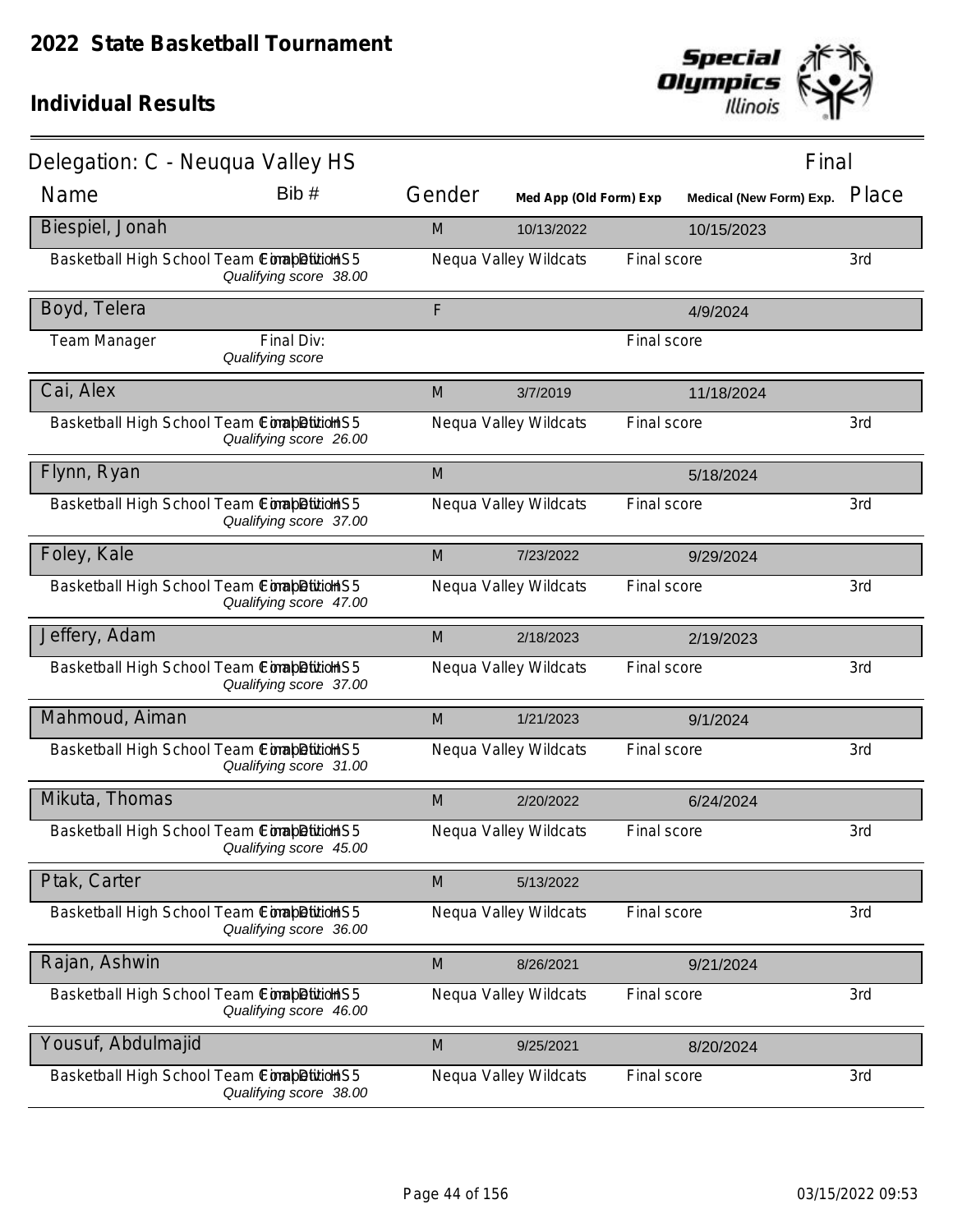

| Delegation: C - PAEC                          |                        |                    |                        |             | Final                   |       |
|-----------------------------------------------|------------------------|--------------------|------------------------|-------------|-------------------------|-------|
| Name                                          | Bib#                   | Gender             | Med App (Old Form) Exp |             | Medical (New Form) Exp. | Place |
| Astorga, Alexander                            |                        | M                  | 9/23/2022              |             | 9/27/2024               |       |
| Basketball Jr Male Team Competibilibiliv: JR2 | Qualifying score 15.00 | <b>PAEC Tigers</b> |                        | Final score |                         | 1st   |
| Bonilla, Ivan                                 |                        | M                  | 9/8/2022               |             | 9/15/2024               |       |
| Basketball Jr Male Team Competibilibiliv: JR2 | Qualifying score 15.00 | <b>PAEC Tigers</b> |                        | Final score |                         | 1st   |
| Bucaram, Nathaniel                            |                        | M                  |                        |             | 8/23/2024               |       |
| Basketball Jr Male Team Competibilibiliv: JR2 | Qualifying score 14.00 | <b>PAEC Tigers</b> |                        | Final score |                         | 1st   |
| Clemens, Deion                                |                        | M                  |                        |             | 10/2/2024               |       |
| Basketball Jr Male Team Competibilibiliv: JR2 | Qualifying score 24.00 | <b>PAEC Tigers</b> |                        | Final score |                         | 1st   |
| Davis, Treasure                               |                        | F                  | 9/22/2022              |             |                         |       |
| Basketball Jr Male Team Competibilibiliv: JR2 | Qualifying score 21.00 | <b>PAEC Tigers</b> |                        | Final score |                         | 1st   |
| Hardrick, Dallas                              |                        | M                  | 9/6/2022               |             | 9/25/2024               |       |
| Basketball Jr Male Team Competibilibiliv: JR2 | Qualifying score 16.00 | <b>PAEC Tigers</b> |                        | Final score |                         | 1st   |
| White, Damari                                 |                        | M                  | 6/4/2022               |             | 9/16/2024               |       |
| Basketball Jr Male Team Competibilibiliv: JR2 | Qualifying score 22.00 | <b>PAEC Tigers</b> |                        | Final score |                         | 1st   |
| Zajac, Jacob                                  |                        | M                  | 9/24/2022              |             | 8/25/2024               |       |
| Basketball Jr Male Team Competibilibiliv: JR2 | Qualifying score 22.00 | <b>PAEC Tigers</b> |                        | Final score |                         | 1st   |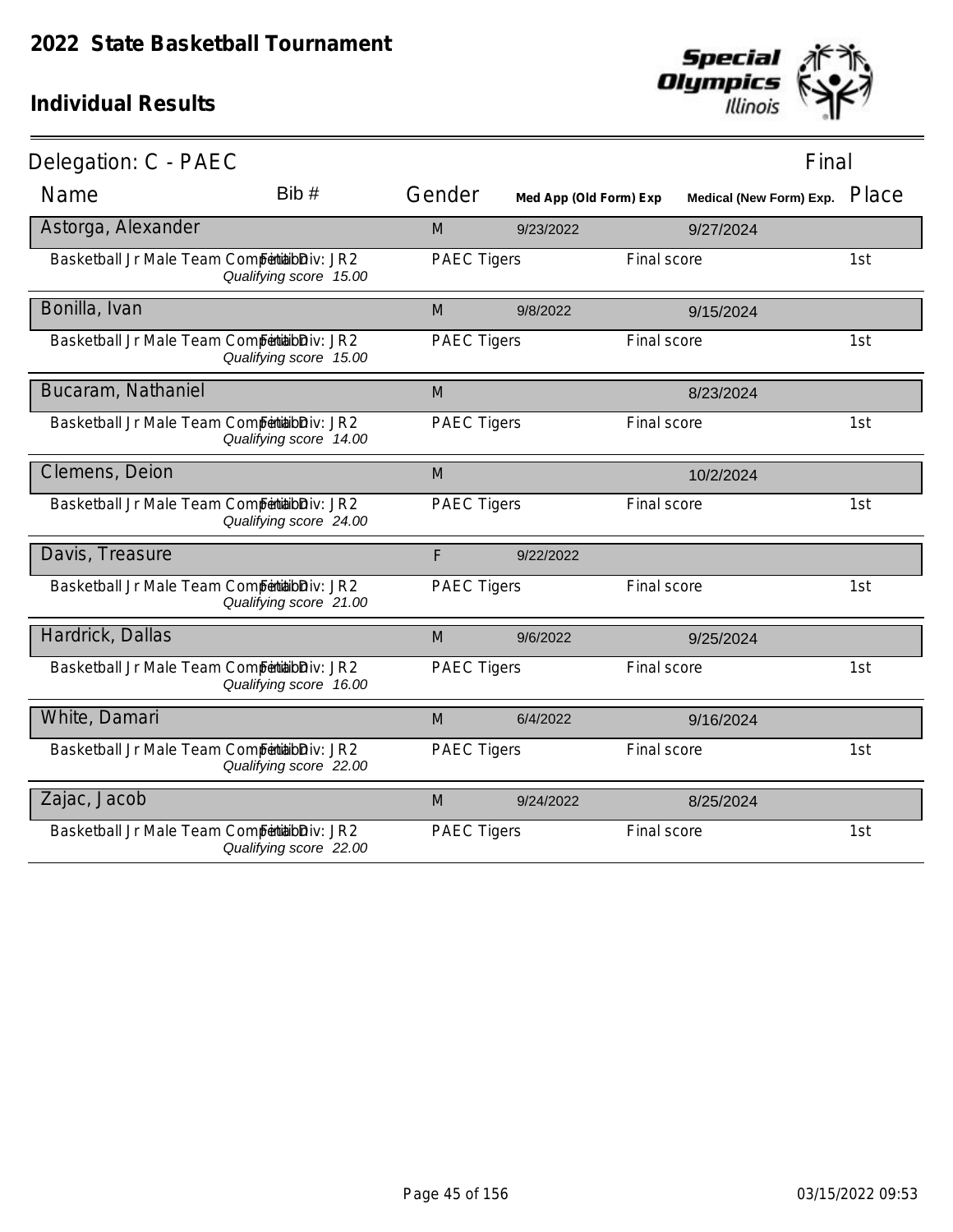

| Delegation: C - Parents Making a Difference  |                        |        |                        |                         | Final |
|----------------------------------------------|------------------------|--------|------------------------|-------------------------|-------|
| Name                                         | Bib#                   | Gender | Med App (Old Form) Exp | Medical (New Form) Exp. | Place |
| Roche, Scott                                 |                        | M      | 9/15/2023              |                         |       |
| Basketball Skills 10ft Basket Final Div: M13 | Qualifying score 60.00 |        |                        | Final score 48.00       | 4th   |
| Spalla, Roseanna Lynn                        |                        | F      | 6/12/2022              | 10/20/2024              |       |
| Basketball Skills 10ft Basket Final Div: F09 | Qualifying score 56.00 |        |                        | Final score 51.00       | 6th   |
| Stuvee, Jason                                |                        | M      | 6/23/2022              | 6/23/2024               |       |
| Basketball Skills 10ft Basket Final Div: M15 | Qualifying score 68.00 |        |                        | Final score 55.00       | 3rd   |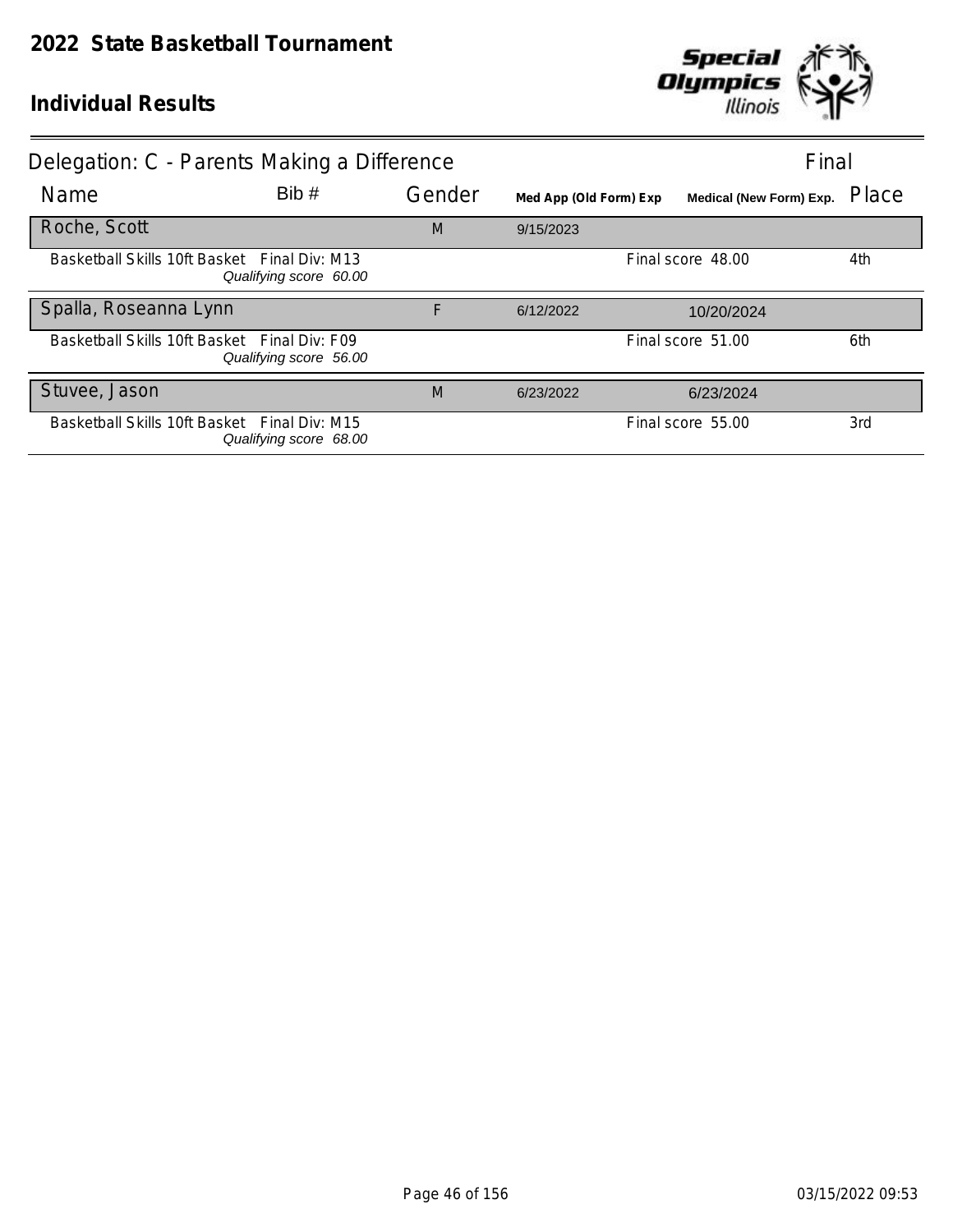

| Delegation: C - Park Jr High                  |                        |        |                                          | Final                          |       |
|-----------------------------------------------|------------------------|--------|------------------------------------------|--------------------------------|-------|
| Name                                          | Bib #                  | Gender | Med App (Old Form) Exp                   | <b>Medical (New Form) Exp.</b> | Place |
| Crovsore, Blake                               |                        | M      |                                          | 10/28/2024                     |       |
| Basketball Jr Male Team Competibilibiliv: JR2 | Qualifying score 2.00  |        | Park Jr High Mighty Patriots Final score |                                | 2nd   |
| Deck, Tyler                                   |                        | M      |                                          | 9/23/2024                      |       |
| Basketball Jr Male Team Competibilibiliv: JR2 | Qualifying score 39.00 |        | Park Jr High Mighty Patriots Final score |                                | 2nd   |
| Delao, Andrew                                 |                        | M      |                                          | 10/28/2024                     |       |
| Basketball Jr Male Team Competibilibiliv: JR2 | Qualifying score 28.00 |        | Park Jr High Mighty Patriots Final score |                                | 2nd   |
| DiBraccio, Ryan                               |                        | M      |                                          | 10/28/2024                     |       |
| Basketball Jr Male Team Competibilibiliv: JR2 | Qualifying score 15.00 |        | Park Jr High Mighty Patriots Final score |                                | 2nd   |
| Figueroa, David                               |                        | M      |                                          | 10/28/2024                     |       |
| Basketball Jr Male Team Competibilibiliv: JR2 | Qualifying score 35.00 |        | Park Jr High Mighty Patriots Final score |                                | 2nd   |
| Huppenbauer, Angel                            |                        | M      | 3/5/2022                                 | 11/15/2024                     |       |
| Basketball Jr Male Team Competibilibiliv: JR2 | Qualifying score 20.00 |        | Park Jr High Mighty Patriots Final score |                                | 2nd   |
| Mulcahy, Conor                                |                        | M      | 8/25/2022                                | 10/28/2024                     |       |
| Basketball Jr Male Team Competibilibiliv: JR2 | Qualifying score 24.00 |        | Park Jr High Mighty Patriots Final score |                                | 2nd   |
| Payne, James                                  |                        | M      |                                          | 10/28/2024                     |       |
| Basketball Jr Male Team Competibilibiliv: JR2 | Qualifying score 30.00 |        | Park Jr High Mighty Patriots Final score |                                | 2nd   |
| Schuefer, Nathaniel                           |                        | M      |                                          | 10/28/2024                     |       |
| Basketball Jr Male Team Competibilibiliv: JR2 | Qualifying score 5.00  |        | Park Jr High Mighty Patriots Final score |                                | 2nd   |
| Schwartz, Ryan                                |                        | M      |                                          | 10/28/2024                     |       |
| Basketball Jr Male Team Competibilibiliv: JR2 | Qualifying score 34.00 |        | Park Jr High Mighty Patriots Final score |                                | 2nd   |
| Villanueva, Brandon                           |                        | M      |                                          | 10/28/2024                     |       |
| Basketball Jr Male Team Competibilibiliv: JR2 | Qualifying score 16.00 |        | Park Jr High Mighty Patriots Final score |                                | 2nd   |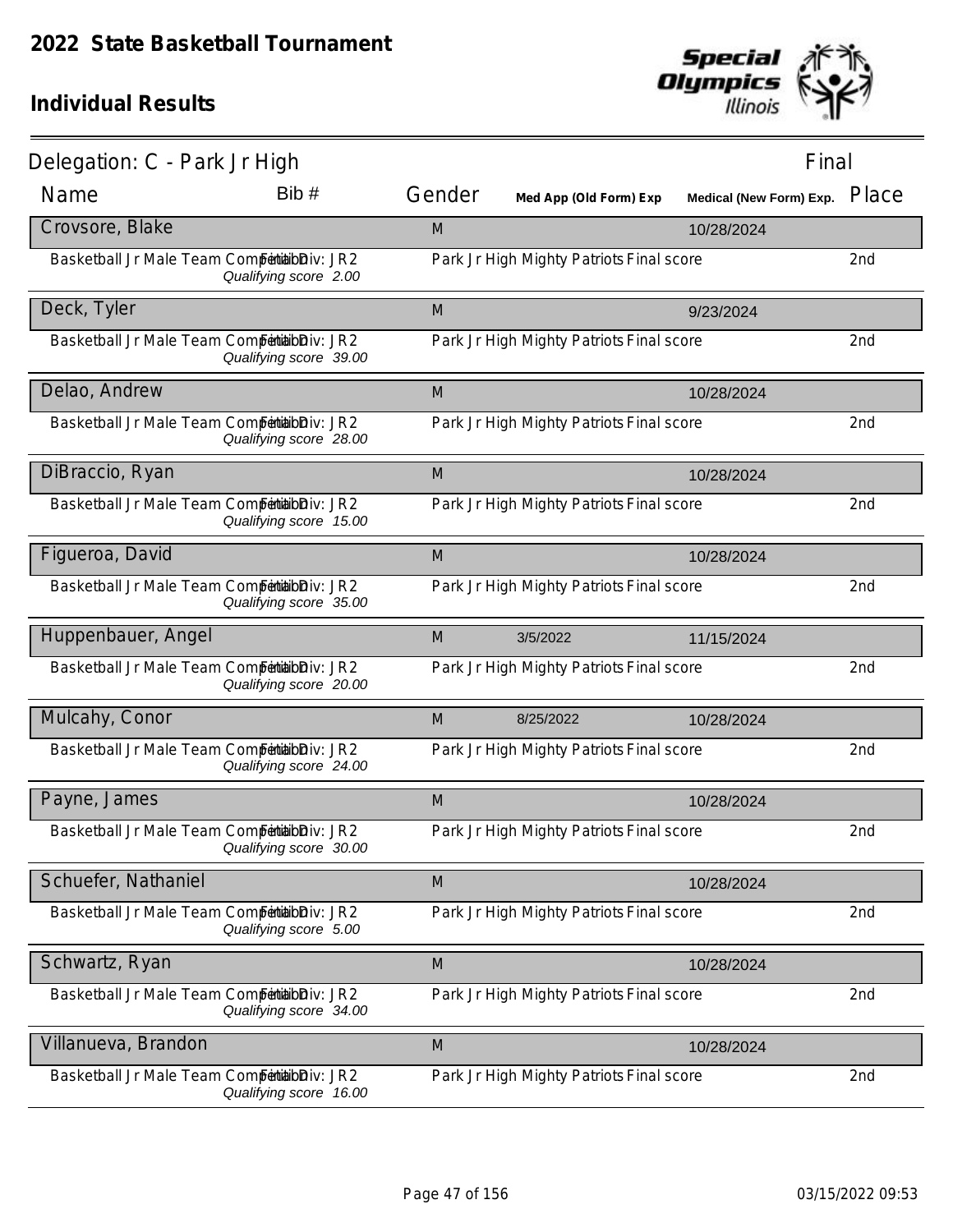

| Delegation: C - Sch Dist U-46                |                        |                 |                        |             | Final                   |                 |
|----------------------------------------------|------------------------|-----------------|------------------------|-------------|-------------------------|-----------------|
| Name                                         | Bib #                  | Gender          | Med App (Old Form) Exp |             | Medical (New Form) Exp. | Place           |
| Burger, Jason                                |                        | M               | 1/12/2024              |             |                         |                 |
| Basketball High School Team ComapDition S6   | Qualifying score 28.00 | U-46 Blue Stars |                        | Final score |                         | 2 <sub>nd</sub> |
| Coduto, Dominic                              |                        | M               | 10/29/2020             |             | 10/22/2024              |                 |
| Basketball High School Team ComapDitition S6 | Qualifying score 31.00 | U-46 Blue Stars |                        | Final score |                         | 2nd             |
| Fergus, lan                                  |                        | M               | 6/3/2022               |             | 9/27/2024               |                 |
| Basketball High School Team ComapDition S6   | Qualifying score 39.00 | U-46 Blue Stars |                        | Final score |                         | 2nd             |
| Graves, Braden                               |                        | M               | 6/12/2022              |             |                         |                 |
| Basketball High School Team ComapDitition S6 | Qualifying score 35.00 | U-46 Blue Stars |                        | Final score |                         | 2 <sub>nd</sub> |
| Janke, David                                 |                        | M               | 9/27/2022              |             |                         |                 |
| Basketball High School Team ComapDitition S6 | Qualifying score 18.00 | U-46 Blue Stars |                        | Final score |                         | 2 <sub>nd</sub> |
| Johnson, Bryce                               |                        | M               | 4/22/2022              |             | 11/3/2024               |                 |
| Basketball High School Team ComapDitition S6 | Qualifying score 41.00 | U-46 Blue Stars |                        | Final score |                         | 2nd             |
| Joseph, John                                 |                        | M               | 2/16/2023              |             |                         |                 |
| Basketball High School Team Completition S6  | Qualifying score 39.00 | U-46 Blue Stars |                        | Final score |                         | 2nd             |
| Kapadoukakis, Elias                          |                        | M               | 10/12/2012             |             | 10/28/2024              |                 |
| Basketball High School Team ComapDitition S6 | Qualifying score 36.00 | U-46 Blue Stars |                        | Final score |                         | 2nd             |
| Karpes, Michael                              |                        | M               | 10/24/2021             |             | 9/23/2024               |                 |
| Basketball High School Team Completition S6  | Qualifying score 18.00 | U-46 Blue Stars |                        | Final score |                         | 2nd             |
| Raza, Syed Ahrar                             |                        | M               | 5/30/2022              |             | 7/13/2024               |                 |
| Basketball High School Team Completition S6  | Qualifying score 32.00 | U-46 Blue Stars |                        | Final score |                         | 2nd             |
| Rzucidlo, Michael                            |                        | M               | 3/18/2022              |             | 9/13/2024               |                 |
| Basketball High School Team CorabDition S6   | Qualifying score 18.00 | U-46 Blue Stars |                        | Final score |                         | 2nd             |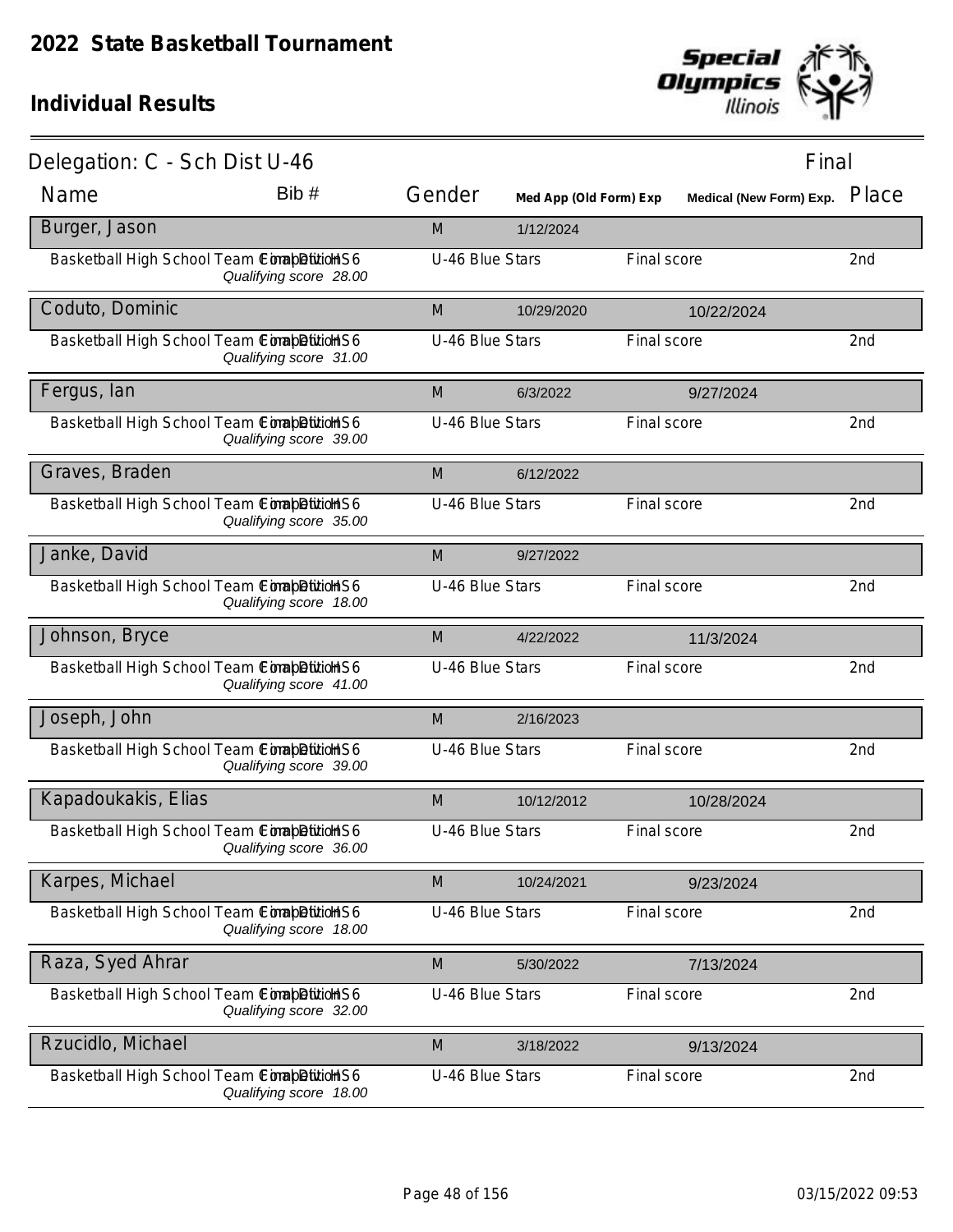

| Delegation: C - SD 308 Wildcats               |                        |        |                        |                         | Final |
|-----------------------------------------------|------------------------|--------|------------------------|-------------------------|-------|
| Name                                          | Bib#                   | Gender | Med App (Old Form) Exp | Medical (New Form) Exp. | Place |
| Efuntade, Oluwadamilola                       |                        | M      |                        | 11/18/2024              |       |
| Basketball Jr Male Team Competibilibiliv: JR2 | Qualifying score 21.00 |        | SD 308 Junior Wildcats | Final score             | 3rd   |
| Flaherty, Liam                                |                        | M      | 11/14/2022             |                         |       |
| Basketball High School Team ComapDititioHS2   | Qualifying score 17.00 |        | SD 308 Silver Wildcats | Final score             | 2nd   |
| Freese, Brittany                              |                        | F      | 8/12/2022              | 8/19/2024               |       |
| Basketball Jr Male Team Competibilibiliv: JR2 | Qualifying score 17.00 |        | SD 308 Junior Wildcats | Final score             | 3rd   |
| Gomez, Robbie Jireh                           |                        | M      | 8/2/2021               | 11/15/2024              |       |
| Basketball High School Team ComapDition S2    | Qualifying score 26.00 |        | SD 308 Silver Wildcats | Final score             | 2nd   |
| Harrell, Christian                            |                        | M      | 10/12/2022             | 4/5/2024                |       |
| Basketball High School Team ComapDition S2    | Qualifying score 20.00 |        | SD 308 Silver Wildcats | Final score             | 2nd   |
| Jarvis, William                               |                        | M      | 10/15/2021             | 11/11/2024              |       |
| Basketball High School Team CompletitionS2    | Qualifying score 16.00 |        | SD 308 Silver Wildcats | Final score             | 2nd   |
| Marasco, Mateo                                |                        | M      | 9/2/2021               | 4/22/2024               |       |
| Basketball Jr Male Team Competibilibiliv: JR2 | Qualifying score 15.00 |        | SD 308 Junior Wildcats | Final score             | 3rd   |
| Marshall, Matthew                             |                        | M      | 2/5/2022               | 11/3/2024               |       |
| Basketball High School Team ComapDitition S2  | Qualifying score 10.00 |        | SD 308 Silver Wildcats | Final score             | 2nd   |
| Moch, Jacob                                   |                        | M      |                        | 10/1/2024               |       |
| Basketball Jr Male Team Competibilibiliv: JR2 | Qualifying score 12.00 |        | SD 308 Junior Wildcats | Final score             | 3rd   |
| Nuttle, Benjamin                              |                        | M      | 8/11/2022              | 10/25/2024              |       |
| Basketball High School Team ComabDitition S2  | Qualifying score 10.00 |        | SD 308 Silver Wildcats | Final score             | 2nd   |
| Olson, Logan                                  |                        | M      |                        | 11/4/2024               |       |
| Basketball Jr Male Team Competibilibiliv: JR2 | Qualifying score 12.00 |        | SD 308 Junior Wildcats | Final score             | 3rd   |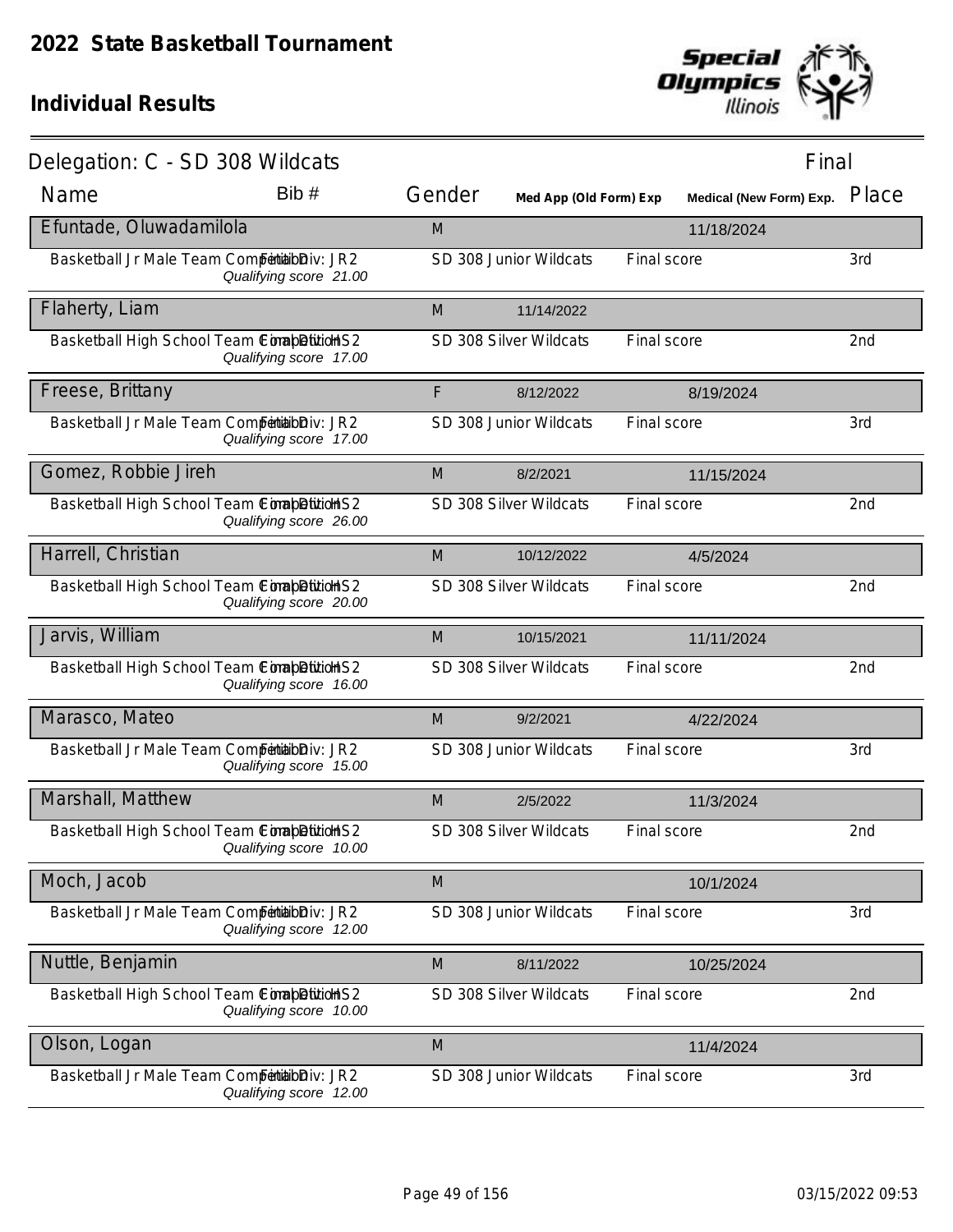

| Delegation: C - SD 308 Wildcats               |                        |        |                        |             | Final                   |       |
|-----------------------------------------------|------------------------|--------|------------------------|-------------|-------------------------|-------|
| Name                                          | Bib#                   | Gender | Med App (Old Form) Exp |             | Medical (New Form) Exp. | Place |
| Pietrowiak, Zachary                           |                        | M      | 9/15/2022              |             |                         |       |
| Basketball High School Team ComapDition S2    | Qualifying score 8.00  |        | SD 308 Silver Wildcats | Final score |                         | 2nd   |
| Ramirez, Julissa                              |                        | F      | 4/4/2021               |             | 8/5/2024                |       |
| Basketball High School Team ComapDititionS2   | Qualifying score 19.00 |        | SD 308 Silver Wildcats | Final score |                         | 2nd   |
| Robinson, Benjamin                            |                        | M      | 11/15/2021             |             | 11/3/2024               |       |
| Basketball High School Team ComapDitition S2  | Qualifying score 8.00  |        | SD 308 Silver Wildcats | Final score |                         | 2nd   |
| Salvacion, Joshua                             |                        | M      |                        |             | 7/31/2024               |       |
| Basketball Jr Male Team Competibilibiliv: JR2 | Qualifying score 20.00 |        | SD 308 Junior Wildcats | Final score |                         | 3rd   |
| Sieh, Andrew                                  |                        | M      |                        |             | 9/23/2024               |       |
| Basketball Skills 8 Ft Basket Final Div: M4   | Qualifying score 40.00 |        |                        |             | Final score 60.00       | 2nd   |
| Sugg, Ryan                                    |                        | M      |                        |             | 11/3/2024               |       |
| Basketball High School Team ComapDitionS2     | Qualifying score 22.00 |        | SD 308 Silver Wildcats | Final score |                         | 2nd   |
| Sugg, Savannah                                |                        | F      |                        |             | 11/19/2024              |       |
| Basketball Jr Male Team Competibilibiliv: JR2 | Qualifying score 10.00 |        | SD 308 Junior Wildcats | Final score |                         | 3rd   |
| Sugg, Shania                                  |                        | F      |                        |             | 8/24/2024               |       |
| Basketball Jr Male Team Competibilioniv: JR2  | Qualifying score 15.00 |        | SD 308 Junior Wildcats | Final score |                         | 3rd   |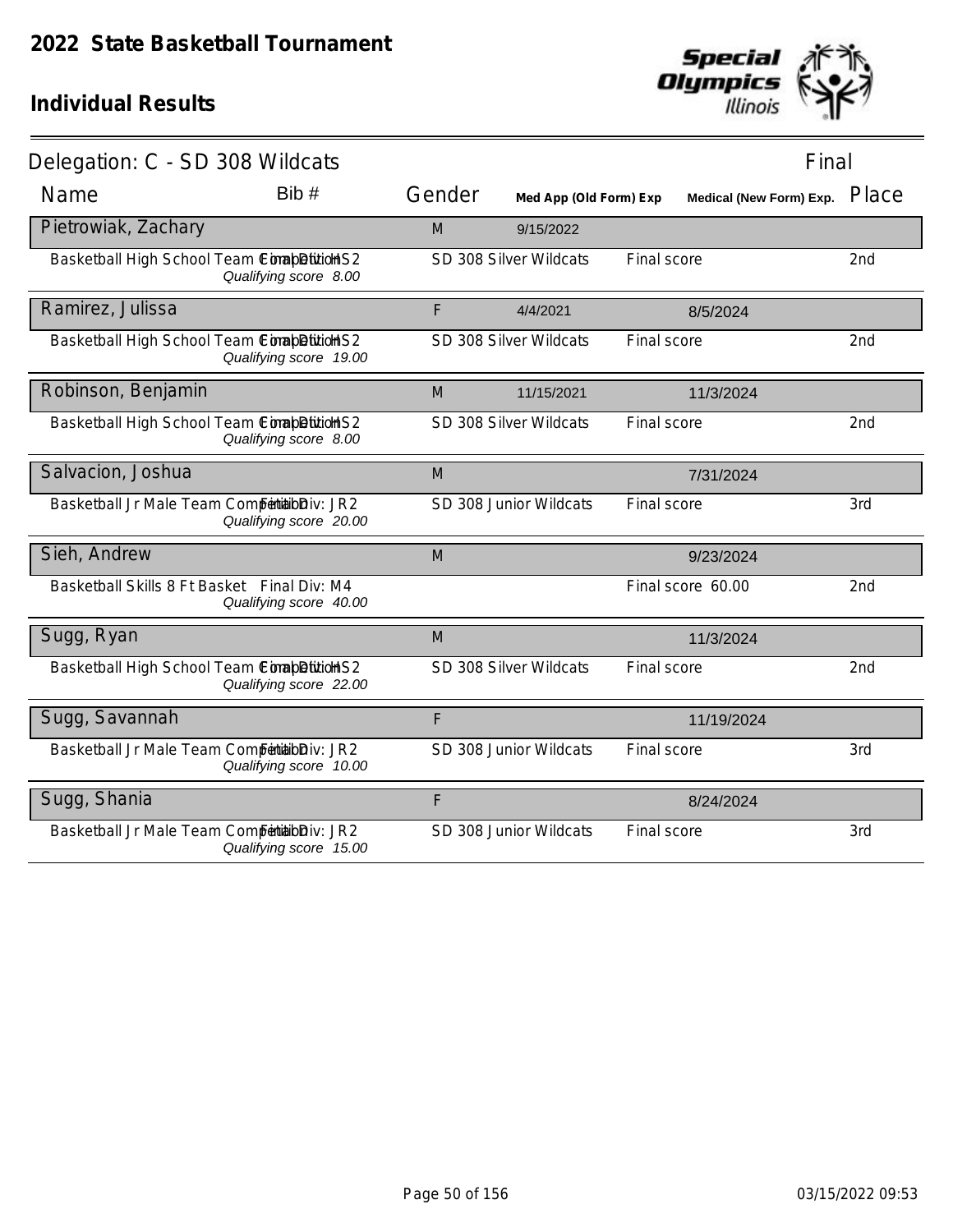

| Delegation: C - St Charles East HS           |                        |        |                        |                         | Final |
|----------------------------------------------|------------------------|--------|------------------------|-------------------------|-------|
| Name                                         | Bib#                   | Gender | Med App (Old Form) Exp | Medical (New Form) Exp. | Place |
| Boniak, Aleksandra                           |                        | F      | 8/27/2022              |                         |       |
| Basketball Skills 10ft Basket Final Div: F05 | Qualifying score 30.00 |        |                        | Final score             | Part  |
| Hoan, Hunter                                 |                        | M      | 9/16/2021              | 8/24/2024               |       |
| Basketball Skills 10ft Basket Final Div: M15 | Qualifying score 71.00 |        |                        | Final score 53.00       | 4th   |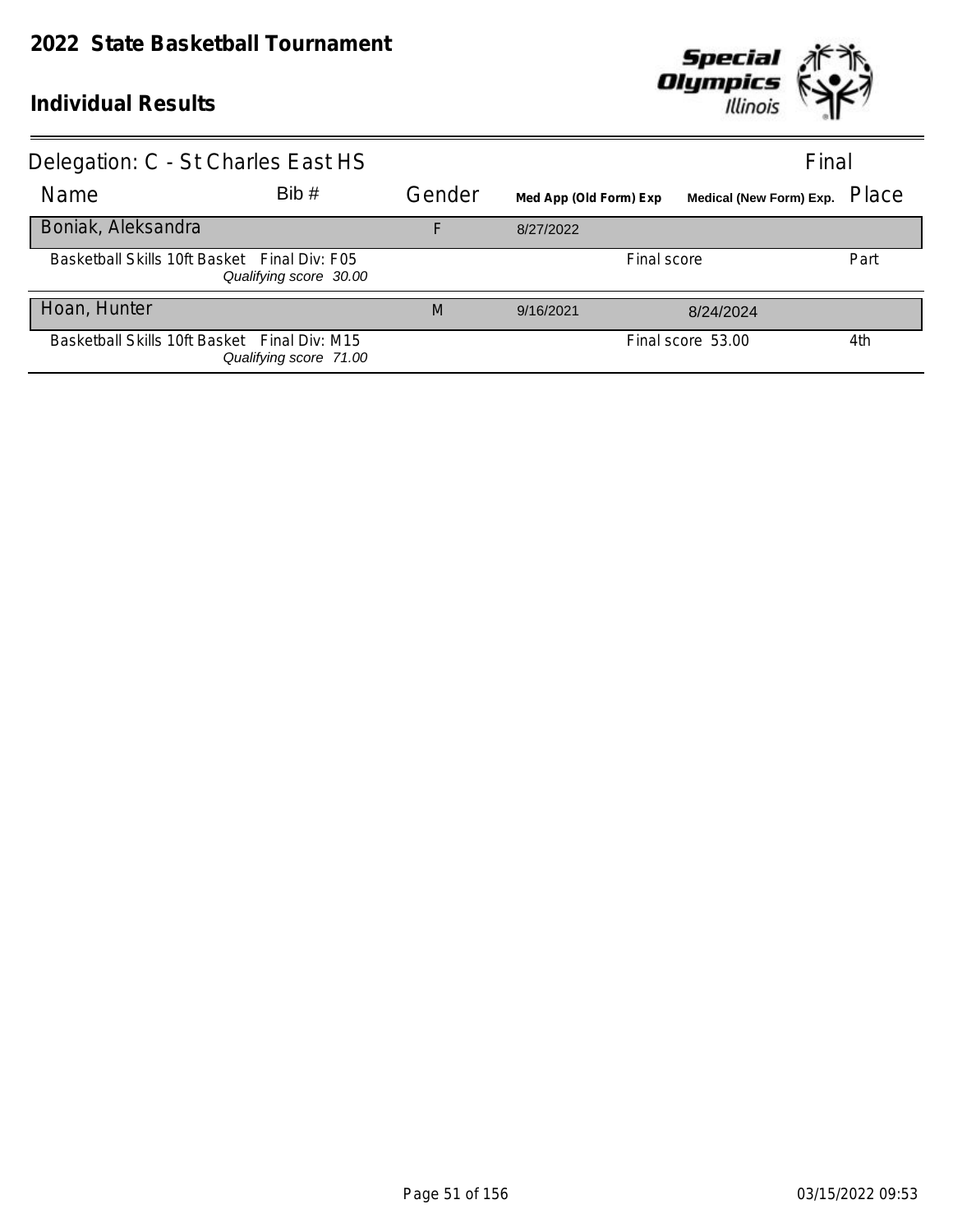

| Delegation: C - STEPS Eagles                 |                       |                       |                        |             | Final                          |       |
|----------------------------------------------|-----------------------|-----------------------|------------------------|-------------|--------------------------------|-------|
| Name                                         | Bib #                 | Gender                | Med App (Old Form) Exp |             | <b>Medical (New Form) Exp.</b> | Place |
| Boland, Jackie                               |                       | F                     | 8/20/2022              |             | 8/25/2024                      |       |
| Basketball High School Team ComapDitition S6 | Qualifying score 6.00 | <b>STEPS Eagles A</b> |                        | Final score |                                | 1st   |
| Cleary, Austin                               |                       | M                     | 8/12/2022              |             |                                |       |
| Basketball High School Team ComapDition S6   | Qualifying score 5.00 | <b>STEPS Eagles A</b> |                        | Final score |                                | 1st   |
| Coleman, Amiri I                             |                       | M                     | 4/2/2022               |             | 9/27/2024                      |       |
| Basketball High School Team ComapDitidHS6    | Qualifying score      | <b>STEPS Eagles A</b> |                        | Final score |                                | 1st   |
| Ghiotto, Mia                                 |                       | F                     | 2/5/2022               |             | 11/15/2024                     |       |
| Basketball High School Team ConabDition S6   | Qualifying score      | <b>STEPS Eagles A</b> |                        | Final score |                                | 1st   |
| He, Ryan                                     |                       | M                     | 8/28/2022              |             | 10/7/2024                      |       |
| Basketball High School Team ComapDitition S6 | Qualifying score      | <b>STEPS Eagles A</b> |                        | Final score |                                | 1st   |
| Kendrick, Jeremiah                           |                       | M                     | 8/16/2021              |             | 8/15/2024                      |       |
| Basketball High School Team ComapDition S6   | Qualifying score      | <b>STEPS Eagles A</b> |                        | Final score |                                | 1st   |
| May, Albert                                  |                       | M                     | 9/2/2022               |             | 10/28/2024                     |       |
| Basketball High School Team CimabDitidHS6    | Qualifying score      | <b>STEPS Eagles A</b> |                        | Final score |                                | 1st   |
| Perez, Emiliano                              |                       | M                     | 9/2/2022               |             |                                |       |
| Basketball High School Team Competition S6   | Qualifying score      | <b>STEPS Eagles A</b> |                        | Final score |                                | 1st   |
| Smith, Johnny                                |                       | M                     | 10/13/2022             |             |                                |       |
| Basketball High School Team ConabDition S6   | Qualifying score      | <b>STEPS Eagles A</b> |                        | Final score |                                | 1st   |
| Vallejo, Andrea                              |                       | F                     | 9/16/2022              |             |                                |       |
| Basketball High School Team ComapDition S6   | Qualifying score      | <b>STEPS Eagles A</b> |                        | Final score |                                | 1st   |
| Ward, Ryan                                   |                       | M                     | 7/21/2022              |             |                                |       |
| Basketball High School Team ConabDition S6   | Qualifying score      | <b>STEPS Eagles A</b> |                        | Final score |                                | 1st   |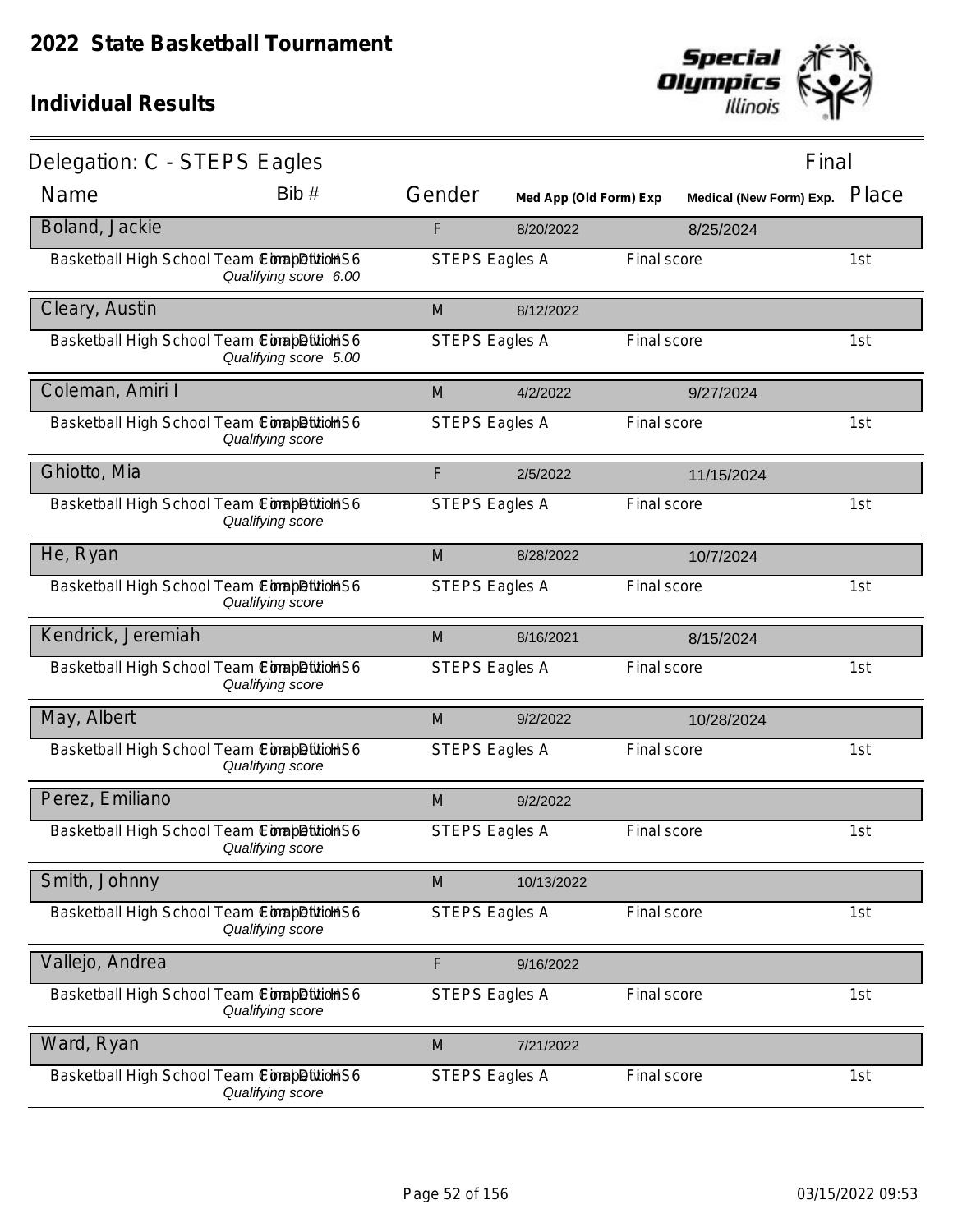

| Delegation: C - WDSRA                      |                        |                         |                        |             | Final                   |       |
|--------------------------------------------|------------------------|-------------------------|------------------------|-------------|-------------------------|-------|
| Name                                       | Bib#                   | Gender                  | Med App (Old Form) Exp |             | Medical (New Form) Exp. | Place |
| Anderson, Michelle                         |                        | F                       | 7/14/2022              |             |                         |       |
| Basketball Sr Male Team Competitioniv: SR6 | Qualifying score 16.00 | <b>WDSRA Wildcats 5</b> |                        | Final score |                         | 4th   |
| Bender, Jeffrey                            |                        | M                       | 3/25/2022              |             | 8/20/2024               |       |
| Basketball Sr Male Team Competitioniv: SR8 | Qualifying score 10.00 | <b>WDSRA Wildcats 6</b> |                        | Final score |                         | 4th   |
| Butler, Troy                               |                        | M                       | 10/26/2021             |             | 10/18/2024              |       |
| Basketball Sr Male Team Competitioniv: SR6 | Qualifying score 35.00 | <b>WDSRA Wildcats 5</b> |                        | Final score |                         | 4th   |
| Cook, Andrea                               |                        | F                       | 10/21/2022             |             |                         |       |
| Basketball Sr Male Team Competitioniv: SR6 | Qualifying score 22.00 | <b>WDSRA Wildcats 5</b> |                        | Final score |                         | 4th   |
| Gotsis, Stephen (Steve)                    |                        | M                       | 2/17/2023              |             |                         |       |
| Basketball Sr Male Team Competitioniv: SR8 | Qualifying score 15.00 | <b>WDSRA Wildcats 6</b> |                        | Final score |                         | 4th   |
| Luksetich, Adam                            |                        | M                       | 3/17/2023              |             |                         |       |
| Basketball Sr Male Team Competitioniv: SR8 | Qualifying score 27.00 | <b>WDSRA Wildcats 6</b> |                        | Final score |                         | 4th   |
| Luksetich, Eric                            |                        | M                       | 5/26/2024              |             |                         |       |
| Basketball Sr Male Team Competitioniv: SR8 | Qualifying score 17.00 | <b>WDSRA Wildcats 6</b> |                        | Final score |                         | 4th   |
| MacLennan, Andrew                          |                        | M                       | 8/15/2022              |             | 8/27/2024               |       |
| Basketball Sr Male Team Competitioniv: SR6 | Qualifying score 31.00 | <b>WDSRA Wildcats 5</b> |                        | Final score |                         | 4th   |
| Marquardt, Aaron                           |                        | M                       | 3/4/2022               |             | 6/14/2024               |       |
| Basketball Sr Male Team Competitioniv: SR8 | Qualifying score 52.00 | <b>WDSRA Wildcats 6</b> |                        | Final score |                         | 4th   |
| McManus, Kathryn                           |                        | F                       | 12/30/2022             |             | 12/2/2023               |       |
| Basketball Sr Male Team Competitioniv: SR6 | Qualifying score 26.00 | <b>WDSRA Wildcats 5</b> |                        | Final score |                         | 4th   |
| Mueller, Michael                           |                        | M                       | 7/17/2022              |             | 8/19/2024               |       |
| Basketball Sr Male Team Competitioniv: SR8 | Qualifying score 40.00 | <b>WDSRA Wildcats 6</b> |                        | Final score |                         | 4th   |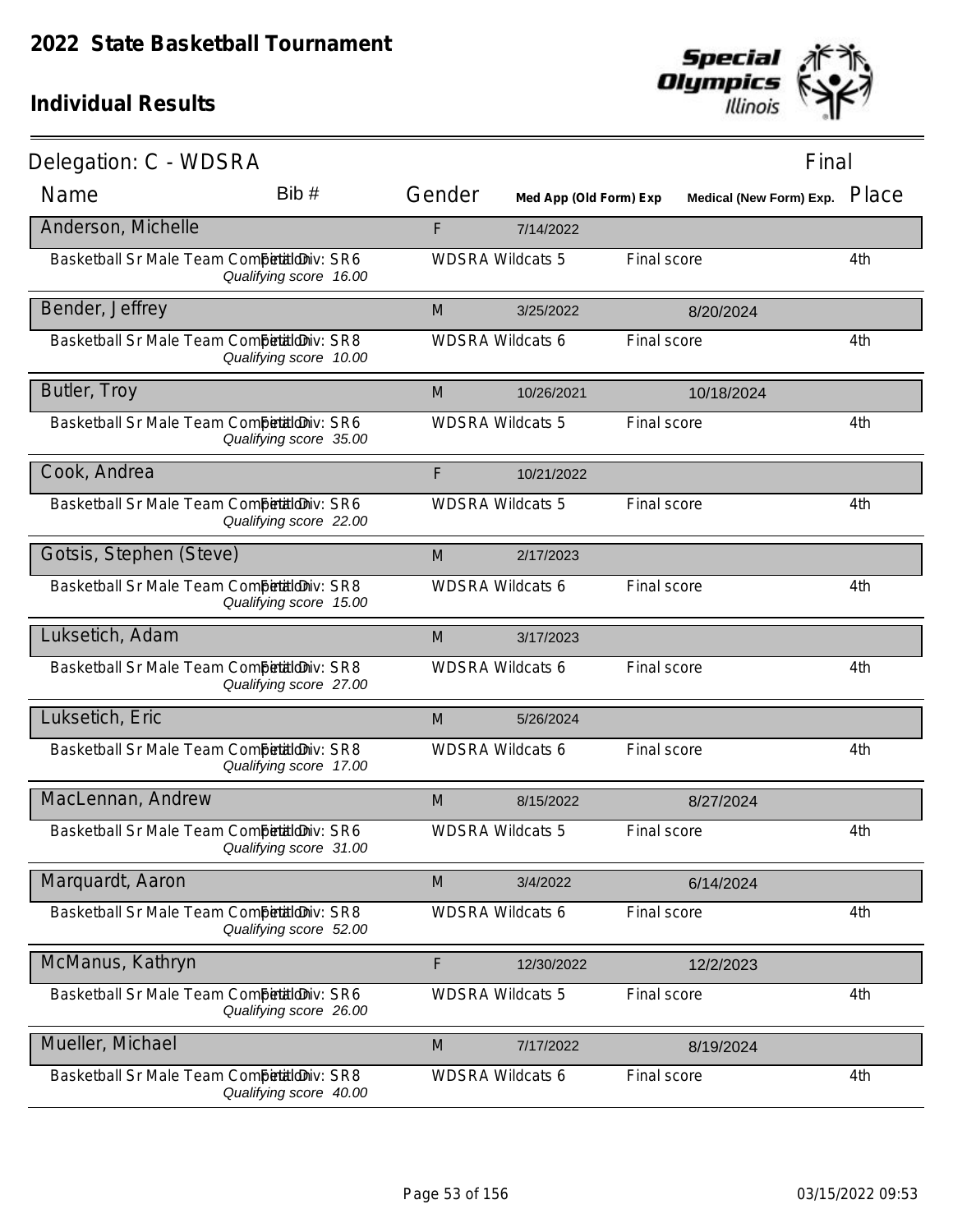

| Delegation: C - WDSRA                      |                        |        |                         |             | Final                   |       |
|--------------------------------------------|------------------------|--------|-------------------------|-------------|-------------------------|-------|
| Name                                       | Bib#                   | Gender | Med App (Old Form) Exp  |             | Medical (New Form) Exp. | Place |
| Mueller, Ryan                              |                        | M      | 7/22/2022               |             | 8/18/2024               |       |
| Basketball Sr Male Team Competitioniv: SR8 | Qualifying score 44.00 |        | <b>WDSRA Wildcats 6</b> | Final score |                         | 4th   |
| Paserillo, Todd                            |                        | M      | 3/18/2022               |             | 7/20/2024               |       |
| Basketball Sr Male Team Competitioniv: SR8 | Qualifying score 17.00 |        | <b>WDSRA Wildcats 6</b> | Final score |                         | 4th   |
| Richer, Elliot J                           |                        | M      | 2/10/2023               |             |                         |       |
| Basketball Sr Male Team Competitioniv: SR6 | Qualifying score 19.00 |        | <b>WDSRA Wildcats 5</b> | Final score |                         | 4th   |
| Richer, Jeremy J                           |                        | M      | 2/10/2023               |             |                         |       |
| Basketball Sr Male Team Competitioniv: SR6 | Qualifying score 30.00 |        | <b>WDSRA Wildcats 5</b> | Final score |                         | 4th   |
| Seiboldt, Grace                            |                        | F      | 3/9/2023                |             | 6/29/2024               |       |
| Basketball Sr Male Team Competitioniv: SR6 | Qualifying score 30.00 |        | <b>WDSRA Wildcats 5</b> | Final score |                         | 4th   |
| Sheley, John                               |                        | M      | 9/6/2022                |             |                         |       |
| Basketball Sr Male Team Competitioniv: SR8 | Qualifying score 28.00 |        | <b>WDSRA Wildcats 6</b> | Final score |                         | 4th   |
| Taylor, Mallory                            |                        | F      | 2/25/2023               |             |                         |       |
| Basketball Sr Male Team Competitioniv: SR6 | Qualifying score 28.00 |        | <b>WDSRA Wildcats 5</b> | Final score |                         | 4th   |
| Ware, Jeremy                               |                        | M      | 2/17/2022               |             | 7/22/2024               |       |
| Basketball Sr Male Team Competitioniv: SR6 | Qualifying score 8.00  |        | <b>WDSRA Wildcats 5</b> | Final score |                         | 4th   |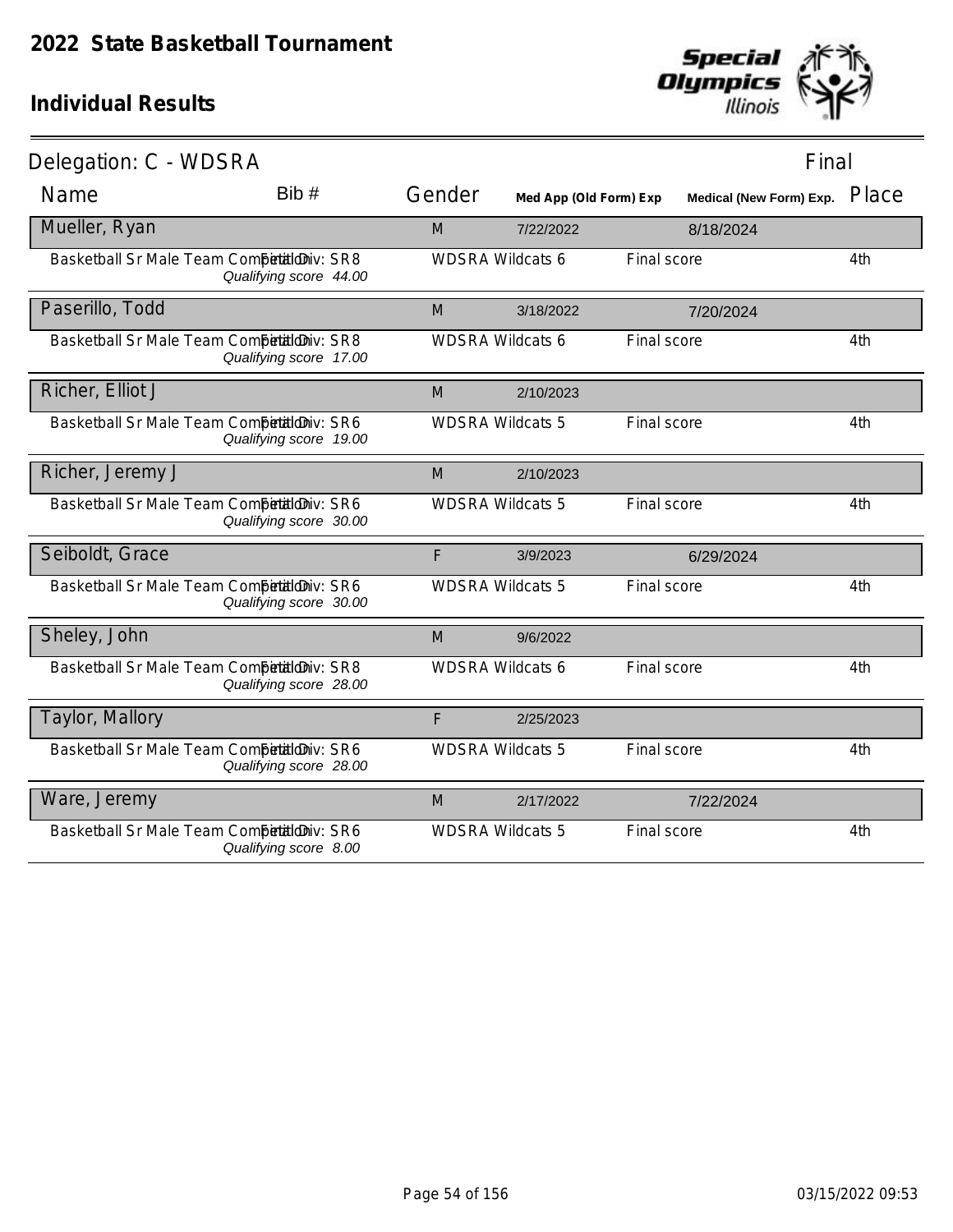

| Delegation: C - West Leyden High School    |                        |        |                        |             | Final                         |     |
|--------------------------------------------|------------------------|--------|------------------------|-------------|-------------------------------|-----|
| Name                                       | Bib #                  | Gender | Med App (Old Form) Exp |             | Medical (New Form) Exp. Place |     |
| Bravo, Gianluca                            |                        | M      | 10/15/2022             |             | 11/4/2024                     |     |
| Basketball High School Team ConabDitionS4  | Qualifying score 27.00 |        | West Leyden Bridge     | Final score |                               | 1st |
| Deacon, Emmanuel                           |                        | M      | 1/28/2015              |             | 11/10/2024                    |     |
| Basketball High School Team ComapDition S4 | Qualifying score 33.00 |        | West Leyden Bridge     | Final score |                               | 1st |
| Gonzalez Jr, Jonathan                      |                        | M      | 11/25/2021             |             | 10/22/2024                    |     |
| Basketball High School Team ComapDition S4 | Qualifying score 40.00 |        | West Leyden Bridge     | Final score |                               | 1st |
| Juraszek, Alexander                        |                        | M      | 7/15/2021              |             | 6/21/2024                     |     |
| Basketball High School Team ComapDition S4 | Qualifying score 21.00 |        | West Leyden Bridge     | Final score |                               | 1st |
| LaRocco, Dominic                           |                        | M      | 10/20/2022             |             |                               |     |
| Basketball High School Team ComapDition S4 | Qualifying score 38.00 |        | West Leyden Bridge     | Final score |                               | 1st |
| Martinez Reyes, Lester                     |                        | M      |                        |             | 11/15/2024                    |     |
| Basketball High School Team ComapDition S4 | Qualifying score 40.00 |        | West Leyden Bridge     | Final score |                               | 1st |
| Ramirez, Daniel                            |                        | M      | 4/12/2021              |             | 11/9/2024                     |     |
| Basketball High School Team CompletitionS4 | Qualifying score 43.00 |        | West Leyden Bridge     | Final score |                               | 1st |
| Termine, Samuel                            |                        | M      |                        |             | 8/6/2024                      |     |
| Basketball High School Team ConabDitionS4  | Qualifying score 27.00 |        | West Leyden Bridge     | Final score |                               | 1st |
| Torres, William                            |                        | M      | 9/17/2021              |             | 11/4/2024                     |     |
| Basketball High School Team ComapDition S4 | Qualifying score 35.00 |        | West Leyden Bridge     | Final score |                               | 1st |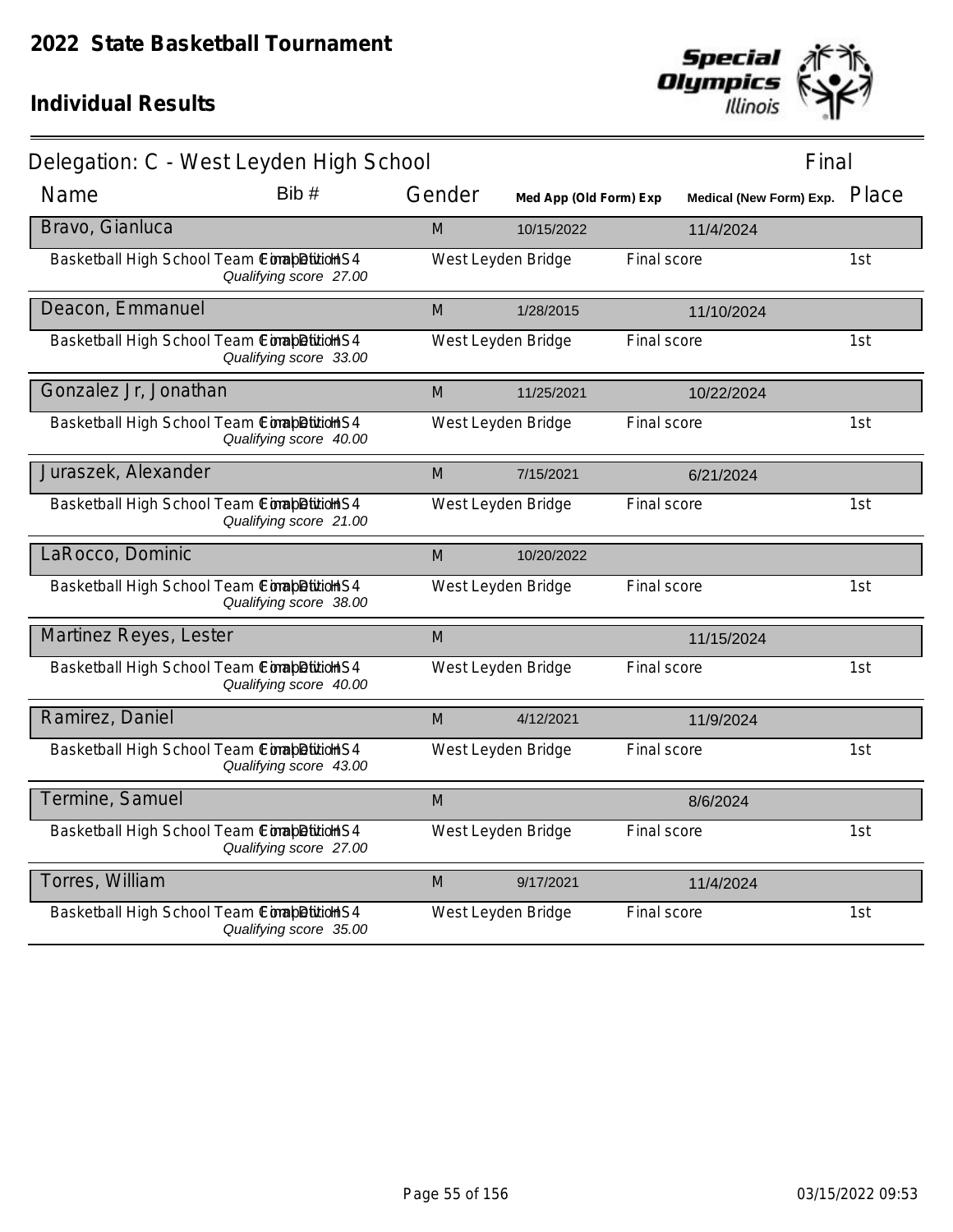

| Delegation: C - York High School             |                        |               |                        |             | Final                          |       |
|----------------------------------------------|------------------------|---------------|------------------------|-------------|--------------------------------|-------|
| Name                                         | Bib #                  | Gender        | Med App (Old Form) Exp |             | <b>Medical (New Form) Exp.</b> | Place |
| Bibbiano, Franco                             |                        | M             | 4/10/2022              |             | 5/10/2024                      |       |
| Basketball High School Team ComapDition S3   | Qualifying score 34.00 | York HS Dukes |                        | Final score |                                | 4th   |
| Bowen, Matthew                               |                        | M             | 8/14/2022              |             | 6/25/2024                      |       |
| Basketball High School Team ComapDition S3   | Qualifying score 9.00  | York HS Dukes |                        | Final score |                                | 4th   |
| DiCianni, Brianna                            |                        | F             | 9/11/2021              |             | 12/3/2024                      |       |
| Basketball High School Team ComapDition S4   | Qualifying score 37.00 |               | West Leyden Bridge     | Final score |                                | 1st   |
| Hickey, Peter                                |                        | M             | 9/8/2023               |             |                                |       |
| Basketball High School Team ComapDition S3   | Qualifying score 7.00  | York HS Dukes |                        | Final score |                                | 4th   |
| Higgins, Emma                                |                        | F             | 11/20/2022             |             |                                |       |
| Basketball High School Team CompletitionS3   | Qualifying score 32.00 | York HS Dukes |                        | Final score |                                | 4th   |
| Honquest, Matthew                            |                        | M             | 12/2/2023              |             |                                |       |
| Basketball High School Team ComapDition S3   | Qualifying score 7.00  | York HS Dukes |                        | Final score |                                | 4th   |
| Jamsheed, Ali                                |                        | M             | 9/29/2016              |             | 11/20/2024                     |       |
| Basketball High School Team ComapDitionS3    | Qualifying score 20.00 | York HS Dukes |                        | Final score |                                | 4th   |
| Jendreas, Hope                               |                        | F             | 6/7/2022               |             | 7/30/2024                      |       |
| Basketball High School Team ComapDitition S3 | Qualifying score 7.00  | York HS Dukes |                        | Final score |                                | 4th   |
| Rychley, Jack                                |                        | M             | 10/30/2013             |             | 1/9/2024                       |       |
| Basketball High School Team CompletitionS3   | Qualifying score 30.00 | York HS Dukes |                        | Final score |                                | 4th   |
| Skwarczek, Tyler                             |                        | M             | 6/6/2021               |             | 6/25/2024                      |       |
| Basketball High School Team ComapDitition S3 | Qualifying score 38.00 | York HS Dukes |                        | Final score |                                | 4th   |
| Tameling, Caleb                              |                        | M             | 2/24/2022              |             | 11/14/2024                     |       |
| Basketball High School Team Completition S3  | Qualifying score 33.00 | York HS Dukes |                        | Final score |                                | 4th   |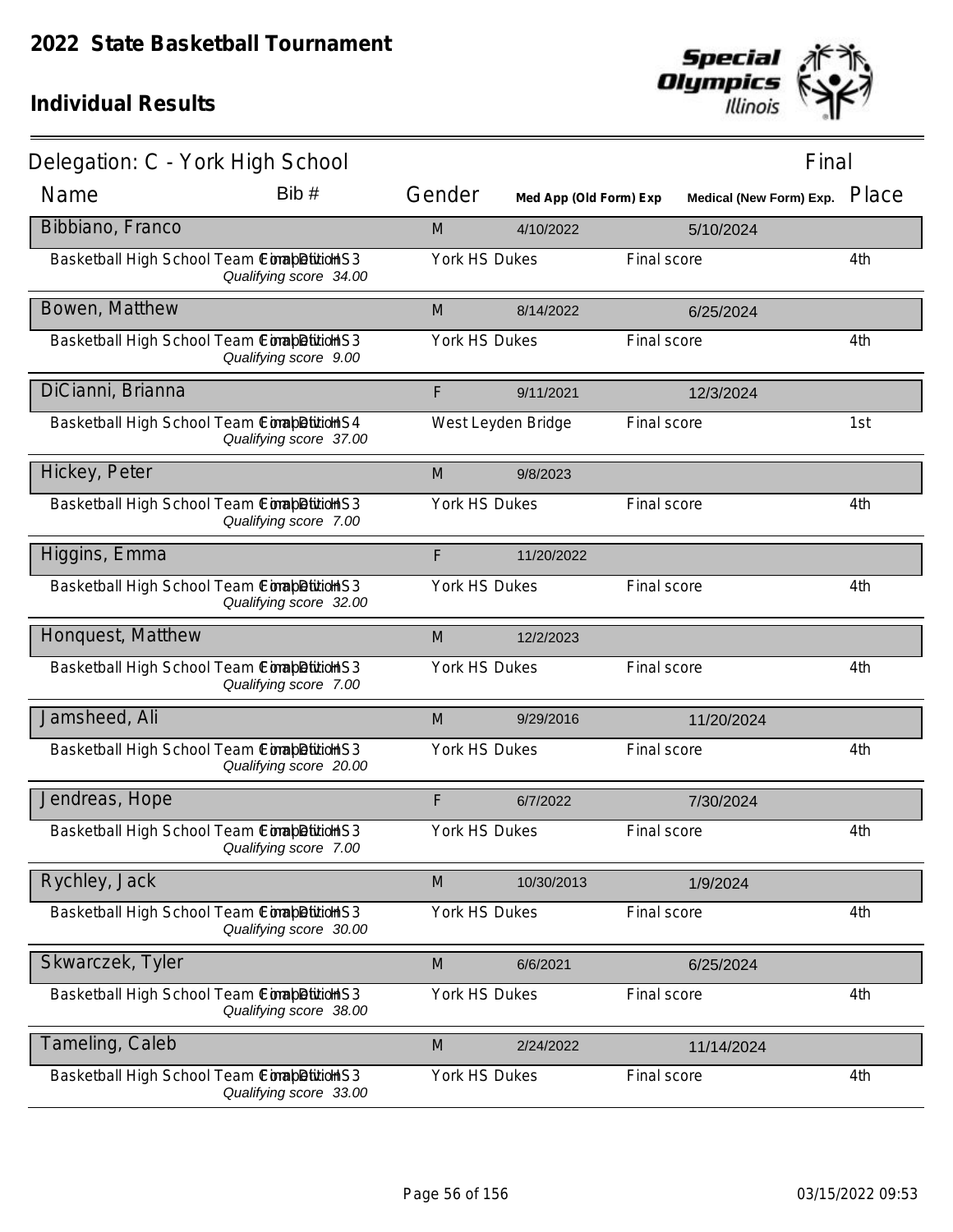

| Delegation: C - York High School            |                        |               |                        |             | Final                          |       |
|---------------------------------------------|------------------------|---------------|------------------------|-------------|--------------------------------|-------|
| Name                                        | Bib #                  | Gender        | Med App (Old Form) Exp |             | <b>Medical (New Form) Exp.</b> | Place |
| Veach, Thomas (Tommy)                       |                        | M             | 6/7/2016               |             | 11/17/2024                     |       |
| Basketball High School Team ComapDition S3  | Qualifying score 7.00  | York HS Dukes |                        | Final score |                                | 4th   |
| Villatoro Nevarez, Allaren                  |                        | M             | 11/9/2012              |             | 4/12/2024                      |       |
| Basketball High School Team ComapDition S3  | Qualifying score 7.00  | York HS Dukes |                        | Final score |                                | 4th   |
| Young, Nora                                 |                        | F             | 10/24/2013             |             | 11/22/2004                     |       |
| Basketball High School Team Completition S3 | Qualifying score 21.00 | York HS Dukes |                        | Final score |                                | 4th   |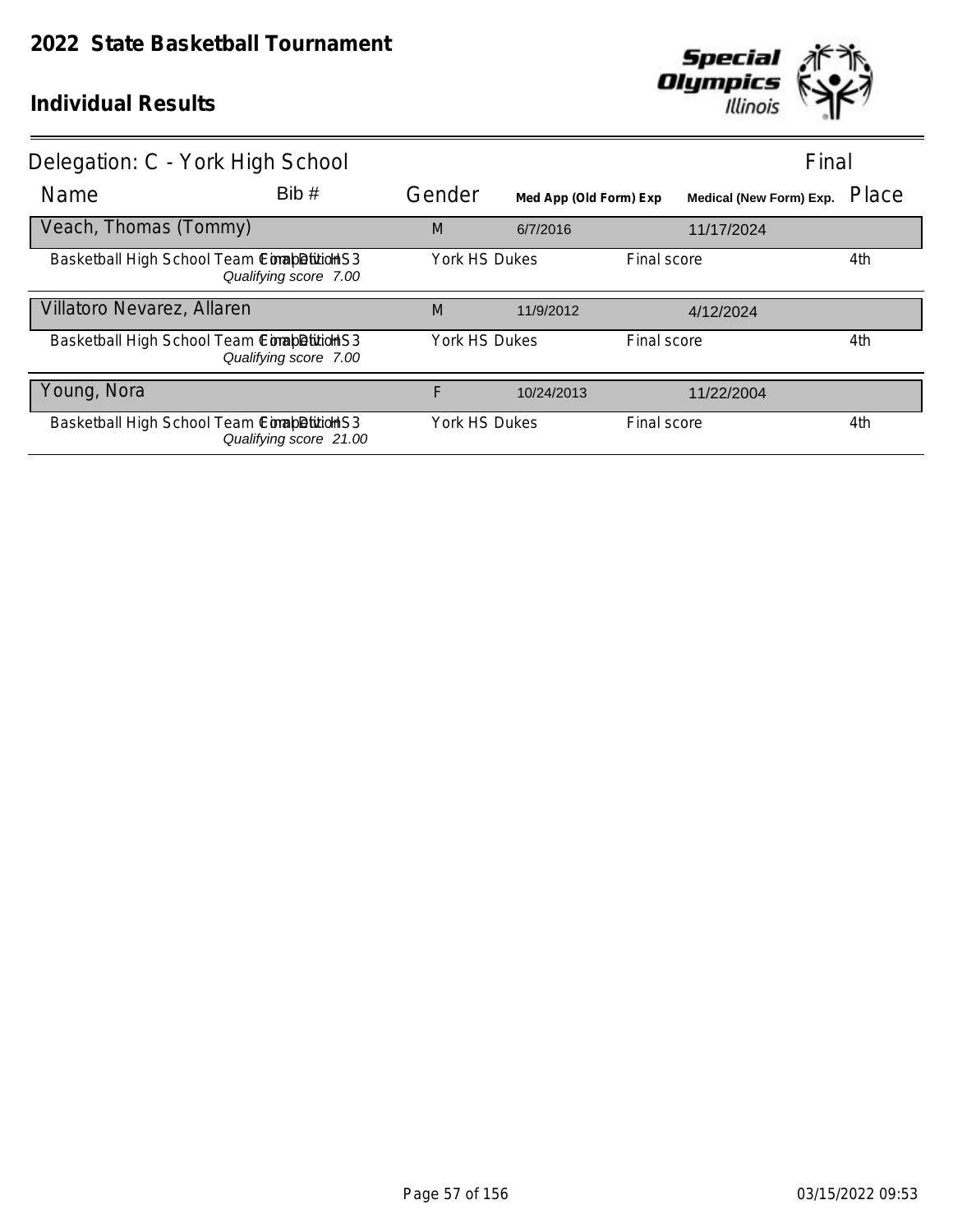

| Delegation: D - Columbus Park                |                        |        |                        | Final                          |       |
|----------------------------------------------|------------------------|--------|------------------------|--------------------------------|-------|
| Name                                         | Bib#                   | Gender | Med App (Old Form) Exp | <b>Medical (New Form) Exp.</b> | Place |
| Burrell, Edward                              |                        | M      | 12/2/2022              |                                |       |
| Basketball Skills 10ft Basket Final Div: M12 | Qualifying score 60.00 |        |                        | Final score 56.00              | 5th   |
| Lazare, Jessica                              |                        | F      | 1/20/2023              |                                |       |
| Basketball Skills 10ft Basket Final Div: F08 | Qualifying score 53.00 |        |                        | Final score 59.00              | 1st   |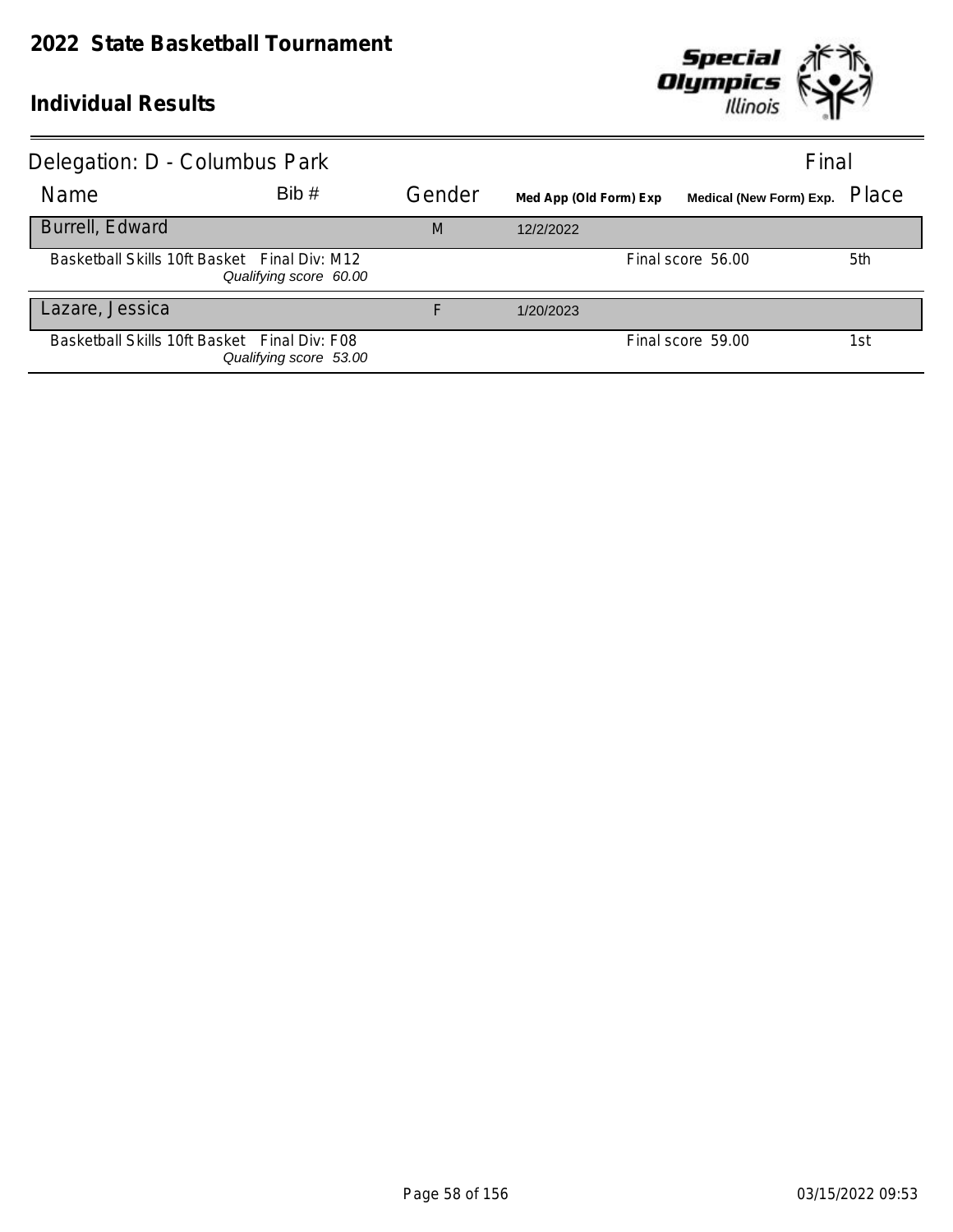

| Delegation: D - DePriest School             |                        |        |                        | Final                                                                                         |     |
|---------------------------------------------|------------------------|--------|------------------------|-----------------------------------------------------------------------------------------------|-----|
| Name                                        | Bib#                   | Gender | Med App (Old Form) Exp | Medical (New Form) Exp. $\,$ $\rm \Gamma$ $\rm \Gamma$ $\rm \Omega$ $\rm \Gamma$ $\rm \Gamma$ |     |
| Davis, Jaylen                               |                        | M      |                        | 11/19/2024                                                                                    |     |
| Basketball Skills 8 Ft Basket Final Div: M5 | Qualifying score 51.00 |        |                        | Final score 48.00                                                                             | 3rd |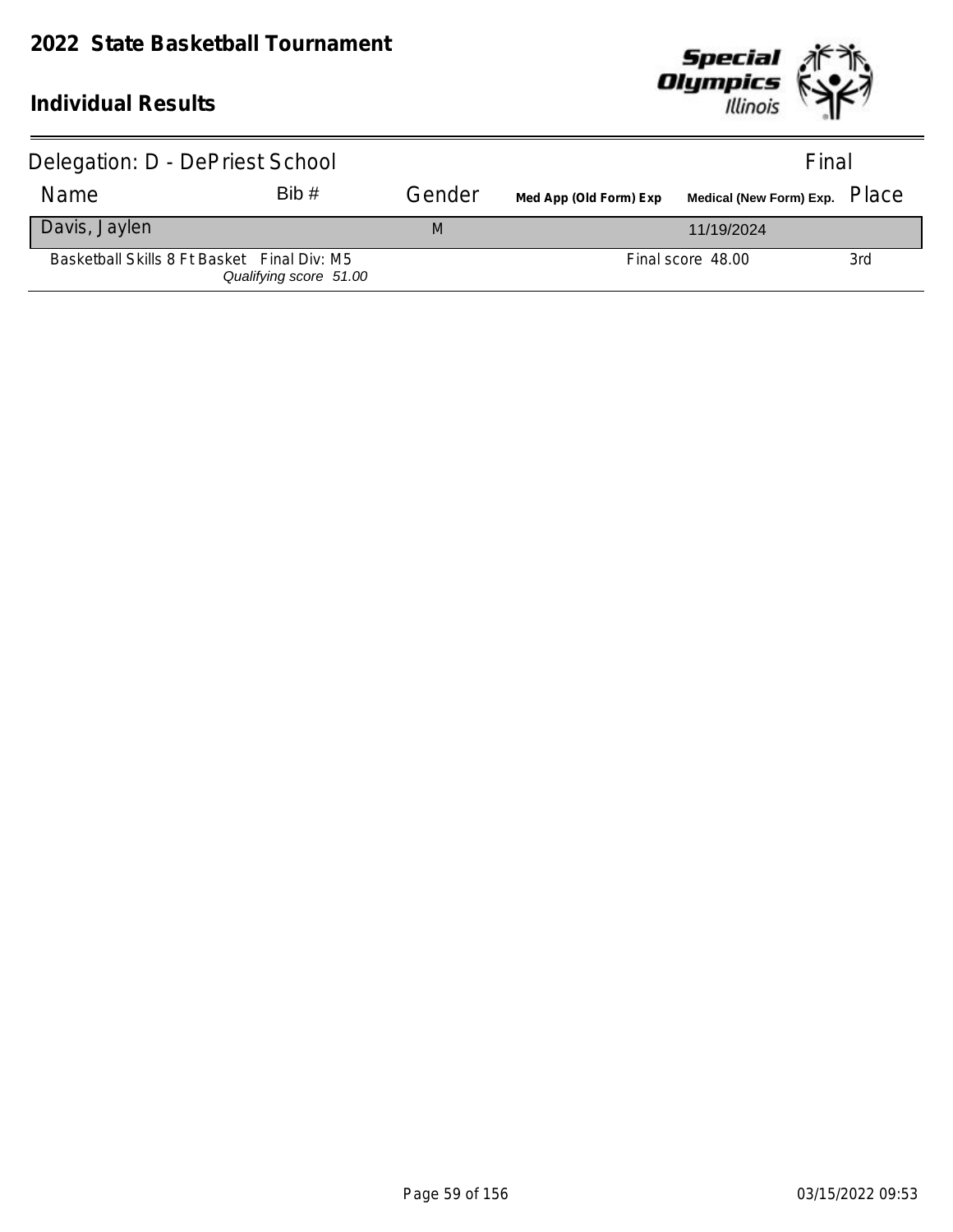

| Delegation: D - Eckhart Park                 |                        |        |                                             |                   | Final                   |       |
|----------------------------------------------|------------------------|--------|---------------------------------------------|-------------------|-------------------------|-------|
| Name                                         | Bib#                   | Gender | Med App (Old Form) Exp                      |                   | Medical (New Form) Exp. | Place |
| Allen, Jelani                                |                        | M      | 9/13/2022                                   |                   | 8/12/2024               |       |
| Basketball Sr Male Team Competitioniv: SR11  | Qualifying score 45.00 |        | <b>Eckhart Park RoadRunners Final score</b> |                   |                         | 3rd   |
| Brown, Joshua                                |                        | M      | 11/5/2022                                   |                   |                         |       |
| Basketball Sr Male Team CompetaldDiv: SR11   | Qualifying score 43.00 |        | <b>Eckhart Park RoadRunners Final score</b> |                   |                         | 3rd   |
| Carwell, Skylar                              |                        | M      | 11/5/2022                                   |                   |                         |       |
| Basketball Skills 10ft Basket Final Div: M10 | Qualifying score 55.00 |        |                                             | Final score 62.00 |                         | 1st   |
| Collier, Timothy                             |                        | M      | 11/5/2022                                   |                   |                         |       |
| Basketball Skills 10ft Basket Final Div: M12 | Qualifying score 60.00 |        |                                             | Final score 64.00 |                         | 1st   |
| Doby, Edward                                 |                        | M      | 11/5/2022                                   |                   | 7/15/2024               |       |
| Basketball Sr Male Team Competitioniv: SR11  | Qualifying score 40.00 |        | <b>Eckhart Park RoadRunners Final score</b> |                   |                         | 3rd   |
| Hayes, Jerry                                 |                        | M      | 11/5/2022                                   |                   |                         |       |
| Basketball Skills 10ft Basket Final Div: M07 | Qualifying score 42.00 |        |                                             | Final score 40.00 |                         | 3rd   |
| Johnson, Norman                              |                        | M      | 11/4/2021                                   |                   | 8/11/2024               |       |
| Basketball Sr Male Team Competitioniv: SR11  | Qualifying score 14.00 |        | Eckhart Park RoadRunners Final score        |                   |                         | 3rd   |
| Jordan, Trevell                              |                        | M      | 8/20/2022                                   |                   | 7/6/2024                |       |
| Basketball Sr Male Team CompetaldDiv: SR11   | Qualifying score 37.00 |        | Eckhart Park RoadRunners Final score        |                   |                         | 3rd   |
| Nunez, Nicole                                |                        | F      | 11/5/2022                                   |                   | 8/16/2024               |       |
| Basketball Sr Male Team Competitioniv: SR11  | Qualifying score 21.00 |        | <b>Eckhart Park RoadRunners Final score</b> |                   |                         | 3rd   |
| Phillips, Dion                               |                        | M      | 11/5/2022                                   |                   | 8/18/2024               |       |
| Basketball Sr Male Team Competitioniv: SR11  | Qualifying score 17.00 |        | Eckhart Park RoadRunners Final score        |                   |                         | 3rd   |
| Saari, Giada                                 |                        | F      | 11/5/2022                                   |                   | 8/18/2024               |       |
| Basketball Skills 10ft Basket Final Div: F07 | Qualifying score 48.00 |        |                                             | Final score 62.00 |                         | 1st   |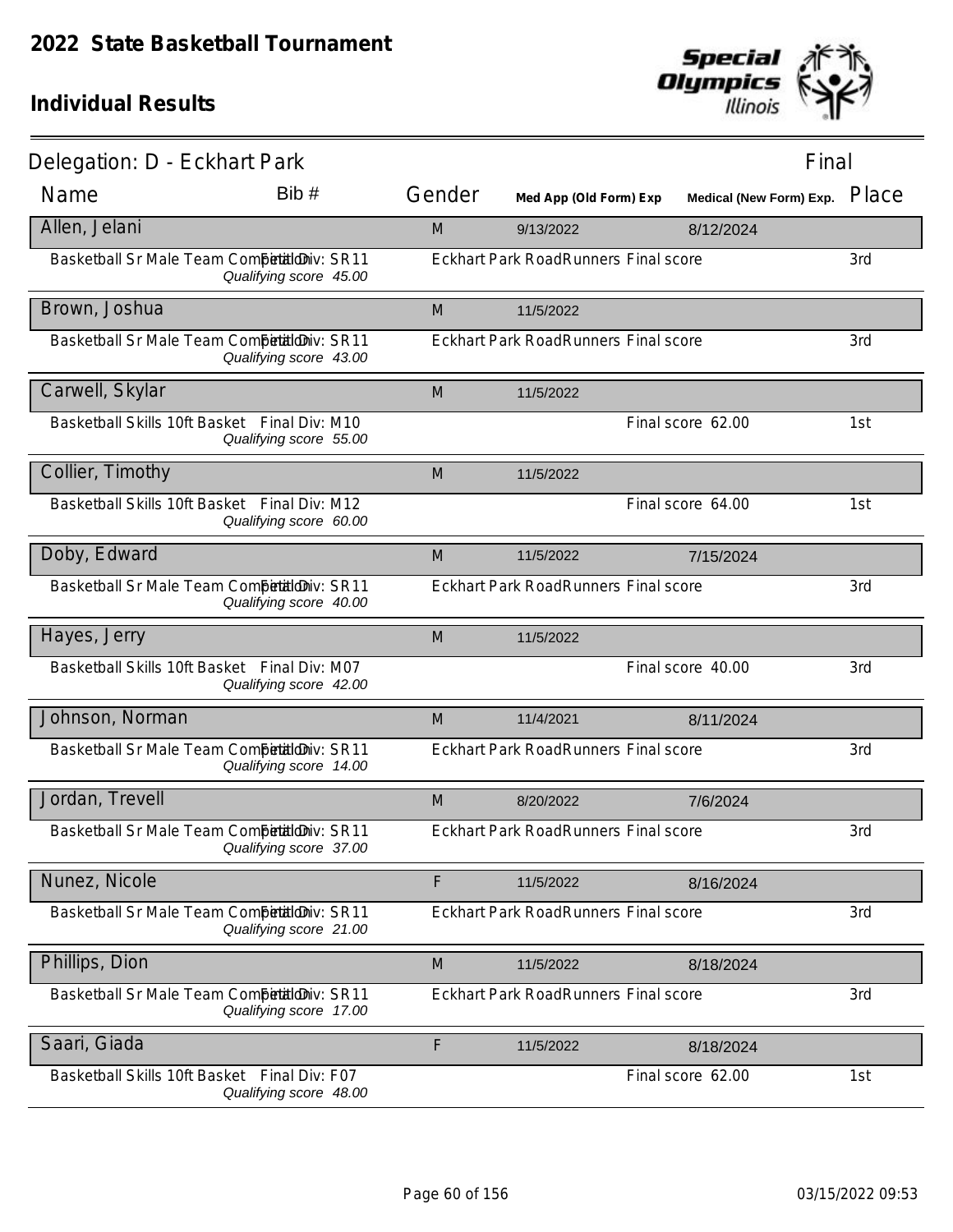

| Delegation: D - Envisions Unlimited Frick Center |                        |                           |                        |             | Final                   |       |  |
|--------------------------------------------------|------------------------|---------------------------|------------------------|-------------|-------------------------|-------|--|
| Name                                             | Bib #                  | Gender                    | Med App (Old Form) Exp |             | Medical (New Form) Exp. | Place |  |
| Armond, Joshua                                   |                        | M                         | 4/2/2022               |             |                         |       |  |
| Basketball Sr Male Team Competitioniv: SR7       | Qualifying score 49.00 | <b>Envisions Warriors</b> |                        | Final score |                         | 2nd   |  |
| Bennett, Sharon                                  |                        | F                         | 4/18/2022              |             |                         |       |  |
| Basketball Sr Female Team Commat Dion FM1        | Qualifying score 17.00 | <b>Envisions Queenz</b>   |                        | Final score |                         | 3rd   |  |
| Carmichael, Celestine                            |                        | F                         | 7/9/2024               |             |                         |       |  |
| Basketball Sr Female Team Commat Dion FM1        | Qualifying score 18.00 | <b>Envisions Queenz</b>   |                        | Final score |                         | 3rd   |  |
| Carter, LaTravionne                              |                        | M                         | 8/5/2021               |             | 8/23/2024               |       |  |
| Basketball Sr Male Team Competitioniv: SR7       | Qualifying score 25.00 | <b>Envisions Warriors</b> |                        | Final score |                         | 2nd   |  |
| Cheers, Marjorie                                 |                        | F                         | 11/4/2021              |             | 11/15/2024              |       |  |
| Basketball Sr Female Team Commat DionFM1         | Qualifying score 17.00 | <b>Envisions Queenz</b>   |                        | Final score |                         | 3rd   |  |
| Cowsert, Scott                                   |                        | M                         | 9/30/2022              |             |                         |       |  |
| Basketball Sr Male Team Competitioniv: SR7       | Qualifying score 36.00 | <b>Envisions Warriors</b> |                        | Final score |                         | 2nd   |  |
| Ford, Toya                                       |                        | F                         | 6/2/2022               |             |                         |       |  |
| Basketball Skills 10ft Basket Final Div: F06     | Qualifying score 40.00 |                           |                        |             | Final score 36.00       | 1st   |  |
| Gardner, Nina                                    |                        | F                         | 4/10/2021              |             | 10/25/2024              |       |  |
| Basketball Sr Female Team Commat DionFM1         | Qualifying score 21.00 | <b>Envisions Queenz</b>   |                        | Final score |                         | 3rd   |  |
| Gipson, Derrick D                                |                        | M                         | 7/18/2021              |             | 9/20/2024               |       |  |
| Basketball Sr Male Team Competitioniv: SR7       | Qualifying score 57.00 | <b>Envisions Warriors</b> |                        | Final score |                         | 2nd   |  |
| Hendricks, Aaron                                 |                        | M                         | 11/4/2021              |             | 11/15/2024              |       |  |
| Basketball Sr Male Team CompetialdDiv: SR7       | Qualifying score 29.00 | <b>Envisions Warriors</b> |                        | Final score |                         | 2nd   |  |
| Jackson, Eddie                                   |                        | M                         | 11/4/2021              |             | 10/15/2024              |       |  |
| Basketball Sr Male Team Competitioniv: SR7       | Qualifying score 36.00 | <b>Envisions Warriors</b> |                        | Final score |                         | 2nd   |  |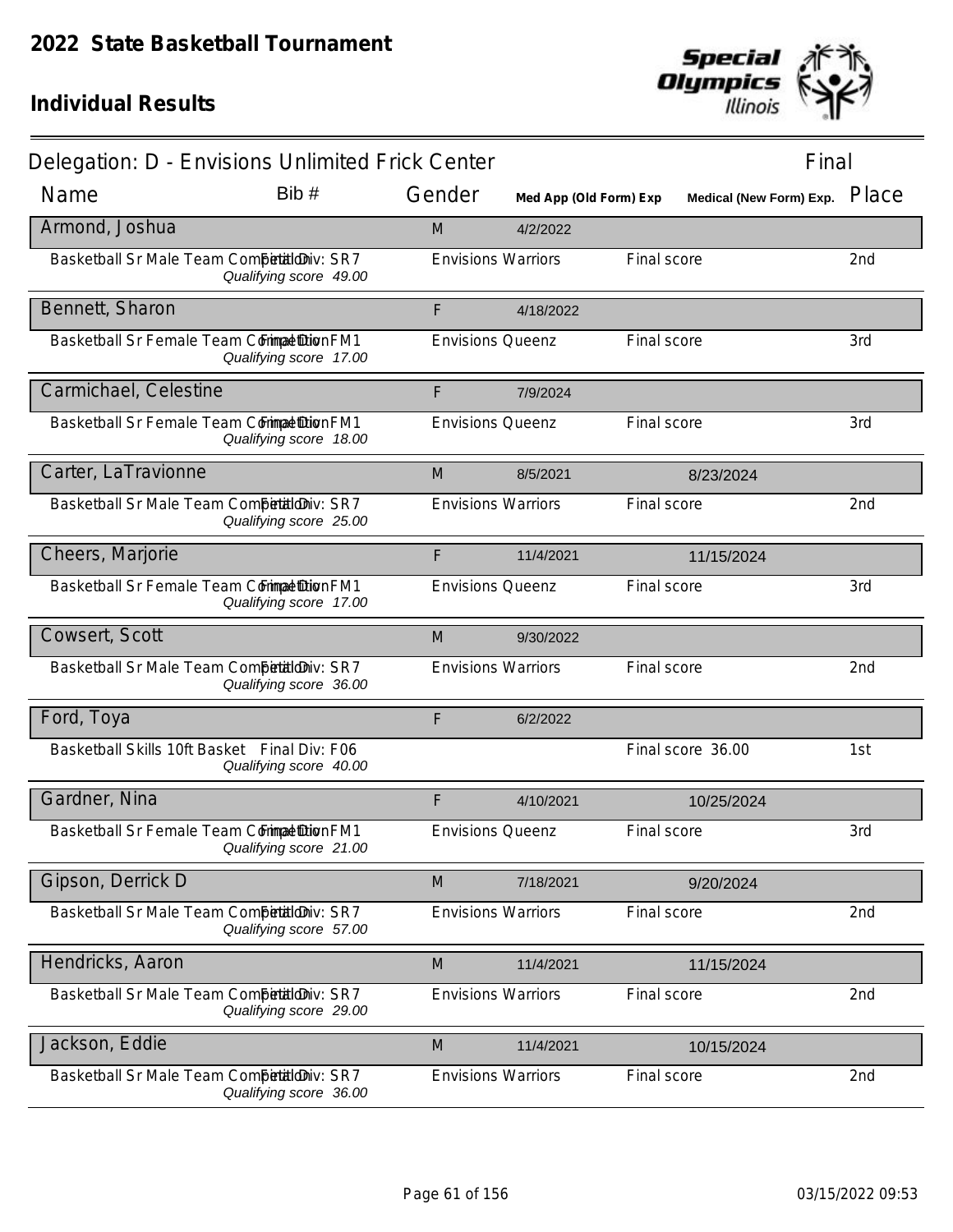

| Delegation: D - Envisions Unlimited Frick Center |                        |        |                           |                        |             | Final                   |                 |
|--------------------------------------------------|------------------------|--------|---------------------------|------------------------|-------------|-------------------------|-----------------|
| Name                                             | Bib#                   | Gender |                           | Med App (Old Form) Exp |             | Medical (New Form) Exp. | Place           |
| James, Robert L                                  |                        | M      |                           | 11/4/2021              |             | 10/15/2024              |                 |
| Basketball Sr Male Team Competitioniv: SR7       | Qualifying score 36.00 |        | <b>Envisions Warriors</b> |                        | Final score |                         | 2nd             |
| Jumper, Dana                                     |                        | M      |                           | 2/8/2023               |             |                         |                 |
| Basketball Skills 10ft Basket Final Div: M07     | Qualifying score 35.00 |        |                           |                        |             | Final score 61.00       | 1st             |
| Marcoux, Mark                                    |                        | M      |                           | 4/10/2022              |             |                         |                 |
| Basketball Sr Male Team Competitioniv: SR7       | Qualifying score 50.00 |        | <b>Envisions Warriors</b> |                        | Final score |                         | 2nd             |
| O'Neal, Antoinette                               |                        | F      |                           |                        |             | 11/15/2024              |                 |
| Basketball Sr Female Team Commat Dion FM1        | Qualifying score 44.00 |        | <b>Envisions Queenz</b>   |                        | Final score |                         | 3rd             |
| Pennington, Maurice                              |                        | M      |                           | 11/4/2021              |             | 11/15/2024              |                 |
| Basketball Sr Male Team Competitioniv: SR7       | Qualifying score 27.00 |        | <b>Envisions Warriors</b> |                        | Final score |                         | 2 <sub>nd</sub> |
| Smith, Jeffrey                                   |                        | M      |                           | 11/4/2021              |             | 10/15/2024              |                 |
| Basketball Sr Male Team Competitioniv: SR7       | Qualifying score 40.00 |        | <b>Envisions Warriors</b> |                        | Final score |                         | 2 <sub>nd</sub> |
| Smith, Rachel                                    |                        | F      |                           | 11/4/2021              |             | 10/15/2024              |                 |
| Basketball Sr Female Team Commat Dion FM1        | Qualifying score 39.00 |        | <b>Envisions Queenz</b>   |                        | Final score |                         | 3rd             |
| Wright, Tiffany                                  |                        | F      |                           | 11/12/2021             |             | 11/15/2024              |                 |
| Basketball Sr Female Team Commat Dion FM1        | Qualifying score 48.00 |        | <b>Envisions Queenz</b>   |                        | Final score |                         | 3rd             |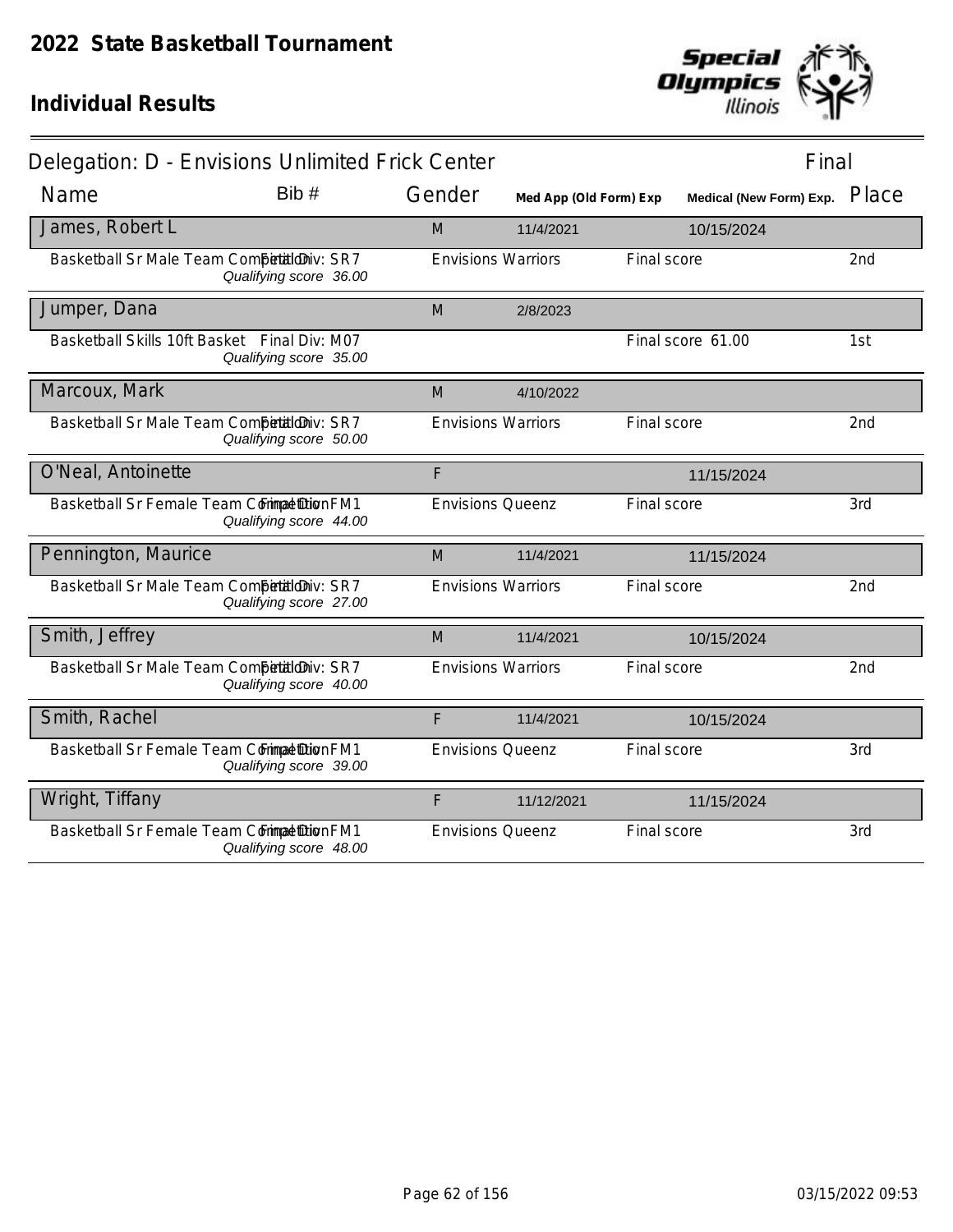

| Delegation: D - Gage Park                  |                        |                |                        |             | Final                   |       |
|--------------------------------------------|------------------------|----------------|------------------------|-------------|-------------------------|-------|
| Name                                       | Bib#                   | Gender         | Med App (Old Form) Exp |             | Medical (New Form) Exp. | Place |
| Bell, Robert E                             |                        | M              | 9/16/2022              |             |                         |       |
| Basketball Sr Male Team CompetialdDiv: SR9 | Qualifying score 9.00  | Gage Park Jazz |                        | Final score |                         | 1st   |
| Mc Dowell, Jamie                           |                        | M              | 9/13/2021              |             | 8/6/2024                |       |
| Basketball Sr Male Team Competitioniv: SR9 | Qualifying score 41.00 | Gage Park Jazz |                        | Final score |                         | 1st   |
| Smith, Cass Stanley                        |                        | M              | 12/21/2023             |             |                         |       |
| Basketball Sr Male Team Competitioniv: SR9 | Qualifying score 8.00  | Gage Park Jazz |                        | Final score |                         | 1st   |
| Wade, Robert L                             |                        | M              | 2/19/2023              |             |                         |       |
| Basketball Sr Male Team CompetialdDiv: SR9 | Qualifying score 35.00 | Gage Park Jazz |                        | Final score |                         | 1st   |
| Williams, Cory                             |                        | M              | 6/1/2024               |             | 10/4/2024               |       |
| Basketball Sr Male Team Competitioniv: SR9 | Qualifying score 41.00 | Gage Park Jazz |                        | Final score |                         | 1st   |
| Young, Javon                               |                        | M              | 4/22/2019              |             | 9/2/2024                |       |
| Basketball Sr Male Team CompetialdDiv: SR9 | Qualifying score 27.00 | Gage Park Jazz |                        | Final score |                         | 1st   |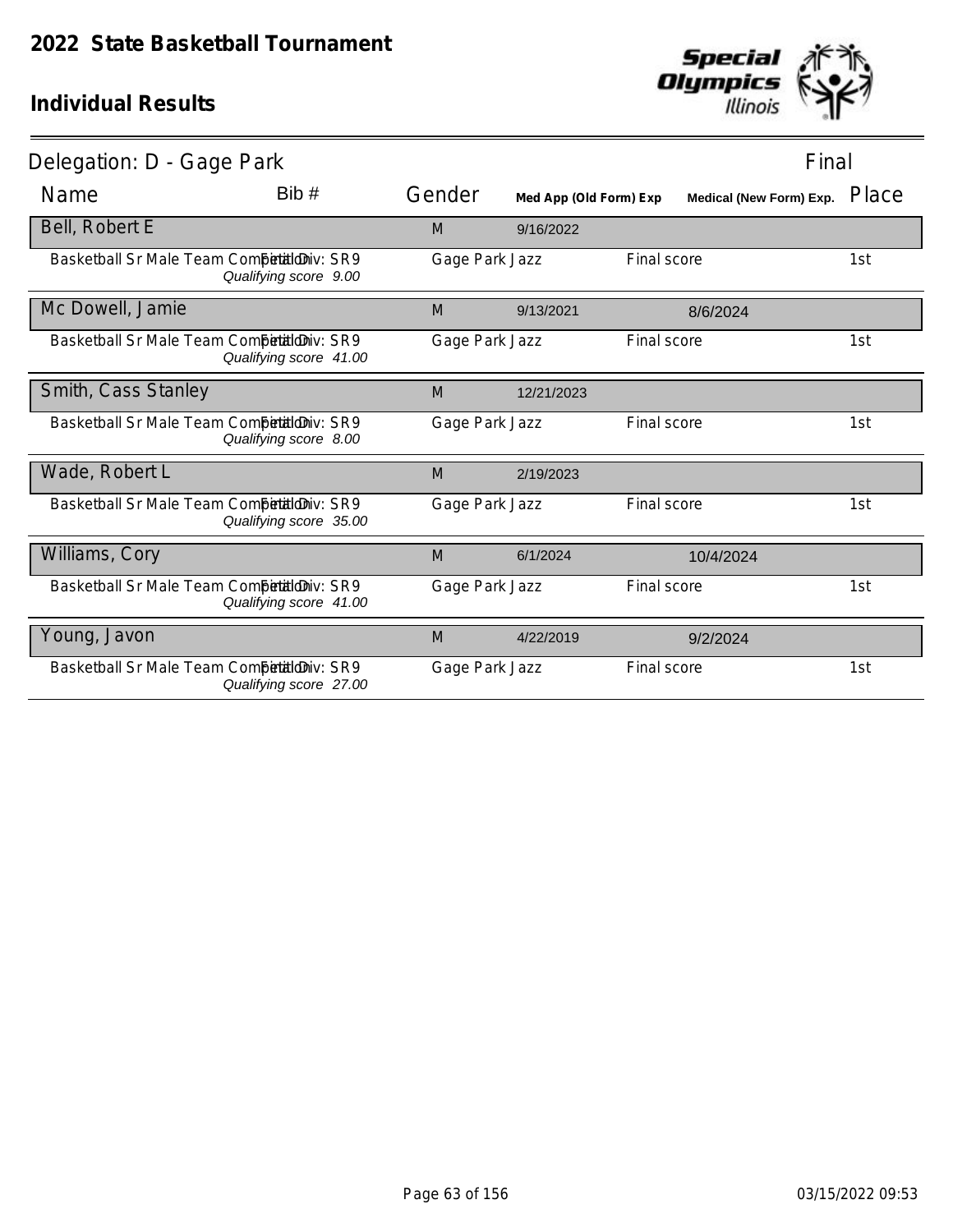

| Delegation: D - Hands Together Inc          |                        |        |                               |             | Final                          |       |
|---------------------------------------------|------------------------|--------|-------------------------------|-------------|--------------------------------|-------|
| Name                                        | Bib #                  | Gender | Med App (Old Form) Exp        |             | <b>Medical (New Form) Exp.</b> | Place |
| Allen, Willie                               |                        | M      | 7/25/2021                     | 11/15/2024  |                                |       |
| Basketball Sr Male Team Competitioniv: SR13 | Qualifying score 54.00 |        | Hands Together Burners        | Final score |                                | 1st   |
| Ballenger, Dashawn                          |                        | M      | 7/11/2021                     | 11/15/2024  |                                |       |
| Basketball Sr Male Team Competitioniv: SR13 | Qualifying score 49.00 |        | <b>Hands Together Burners</b> | Final score |                                | 1st   |
| Boldian, Jamar                              |                        | M      | 10/11/2021                    | 11/15/2024  |                                |       |
| Basketball Sr Male Team Competitioniv: SR13 | Qualifying score 53.00 |        | Hands Together Burners        | Final score |                                | 1st   |
| Burton, Shawn                               |                        | M      | 11/11/2022                    |             |                                |       |
| Basketball Sr Male Team Competitioniv: SR13 | Qualifying score 51.00 |        | Hands Together Burners        | Final score |                                | 1st   |
| Grey, Johnny                                |                        | M      | 7/26/2021                     | 11/15/2024  |                                |       |
| Basketball Sr Male Team Competitioniv: SR13 | Qualifying score 49.00 |        | Hands Together Burners        | Final score |                                | 1st   |
| Kelly, Jermane                              |                        | M      | 7/11/2022                     |             |                                |       |
| Basketball Sr Male Team Competitioniv: SR13 | Qualifying score 56.00 |        | Hands Together Burners        | Final score |                                | 1st   |
| Watkins, Jawan                              |                        | M      | 8/12/2022                     |             |                                |       |
| Basketball Sr Male Team Competitioniv: SR13 | Qualifying score 48.00 |        | <b>Hands Together Burners</b> | Final score |                                | 1st   |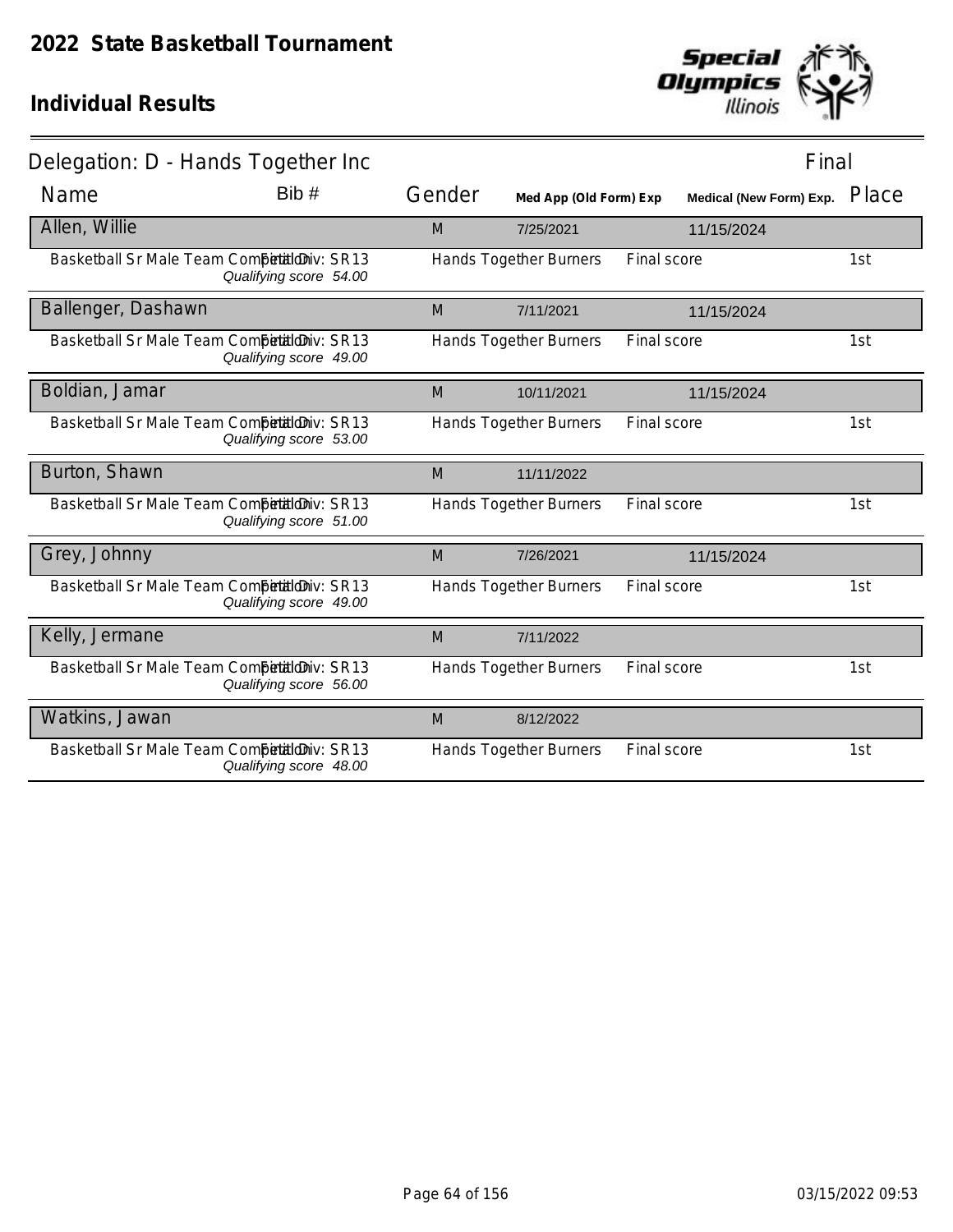#### **2022 State Basketball Tournament**



| Delegation: D - Hyde Park Academy            |                        |        |                        | Final                                |     |
|----------------------------------------------|------------------------|--------|------------------------|--------------------------------------|-----|
| <b>Name</b>                                  | Bib #                  | Gender | Med App (Old Form) Exp | Medical (New Form) Exp. PlaC $\rm e$ |     |
| Flowers, Kyran                               |                        | M      | 11/6/2020              | 11/15/2024                           |     |
| Basketball Skills 10ft Basket Final Div: M12 | Qualifying score 58.00 |        |                        | Final score 62.00                    | 3rd |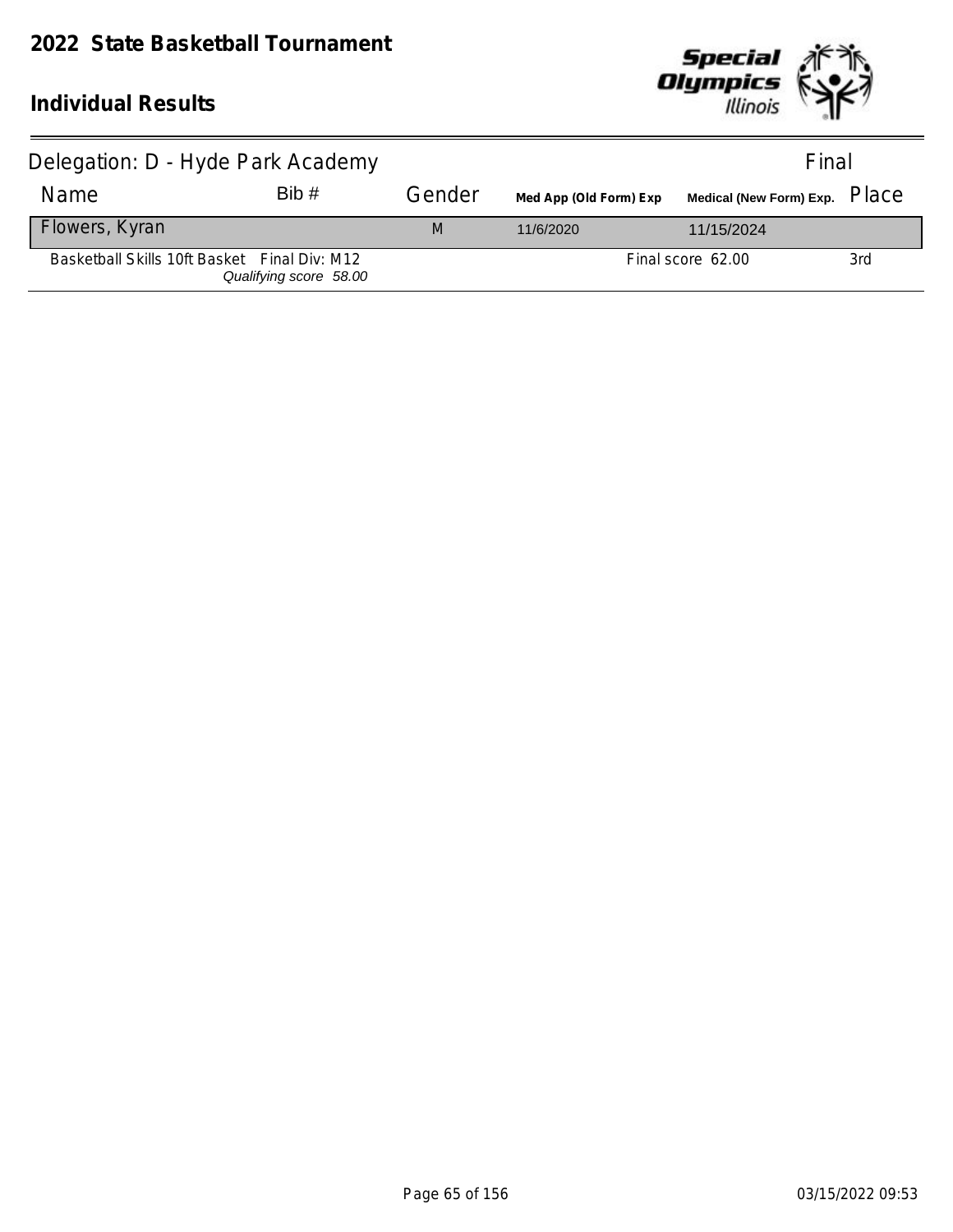

| Delegation: D - Jesse Owens Park             |                        |        | Final                  |                                      |     |
|----------------------------------------------|------------------------|--------|------------------------|--------------------------------------|-----|
| Name                                         | Bib#                   | Gender | Med App (Old Form) Exp | Medical (New Form) Exp. PlaC $\rm e$ |     |
| Clyne, Sanaa                                 |                        |        | 8/21/2021              | 11/10/2024                           |     |
| Basketball Skills 10ft Basket Final Div: F09 | Qualifying score 58.00 |        |                        | Final score 58.00                    | 4th |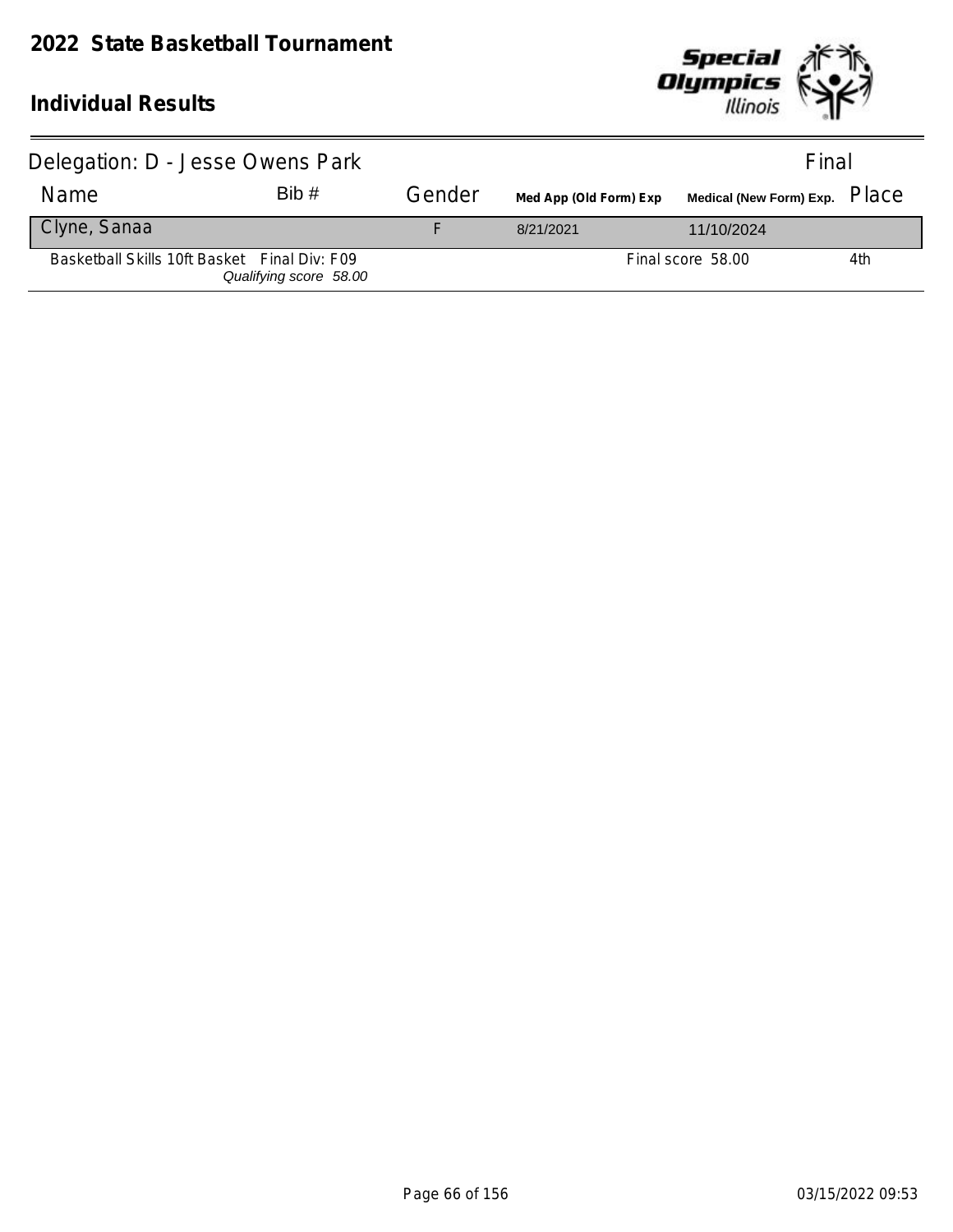

| Delegation: D - Kosciuszko Park            |                        |                    |                        |             | Final                   |       |
|--------------------------------------------|------------------------|--------------------|------------------------|-------------|-------------------------|-------|
| Name                                       | Bib #                  | Gender             | Med App (Old Form) Exp |             | Medical (New Form) Exp. | Place |
| Berggren, Allison                          |                        | F                  | 9/5/2022               |             |                         |       |
| Basketball Sr Male Team Competitioniv: SR2 | Qualifying score 11.00 | Koz Kozmics        |                        | Final score |                         | 4th   |
| Feliciano, Javier                          |                        | M                  | 2/11/2022              |             | 8/17/2024               |       |
| Basketball Sr Male Team Competitioniv: SR2 | Qualifying score 14.00 | Koz Kozmics        |                        | Final score |                         | 4th   |
| McDonough Jr, Michael                      |                        | M                  | 8/26/2021              |             | 7/24/2024               |       |
| Basketball Sr Male Team Competitioniv: SR2 | Qualifying score 12.00 | <b>Koz Kozmics</b> |                        | Final score |                         | 4th   |
| McKinney, Stephon                          |                        | M                  | 8/20/2021              |             | 8/12/2024               |       |
| Basketball Sr Male Team Competitioniv: SR2 | Qualifying score 7.00  | Koz Kozmics        |                        | Final score |                         | 4th   |
| Mundo, Diego                               |                        | M                  | 10/21/2022             |             |                         |       |
| Basketball Sr Male Team Competitioniv: SR2 | Qualifying score 13.00 | Koz Kozmics        |                        | Final score |                         | 4th   |
| Nykiel, Joshua                             |                        | M                  | 3/16/2024              |             |                         |       |
| Basketball Sr Male Team Competitioniv: SR2 | Qualifying score 13.00 | Koz Kozmics        |                        | Final score |                         | 4th   |
| Silva, Christian                           |                        | M                  | 8/20/2022              |             |                         |       |
| Basketball Sr Male Team Competitioniv: SR2 | Qualifying score 9.00  | Koz Kozmics        |                        | Final score |                         | 4th   |
| Vazquez, Luis A                            |                        | M                  | 4/8/2022               |             | 5/24/2024               |       |
| Basketball Sr Male Team CompetialdDiv: SR2 | Qualifying score 8.00  | Koz Kozmics        |                        | Final score |                         | 4th   |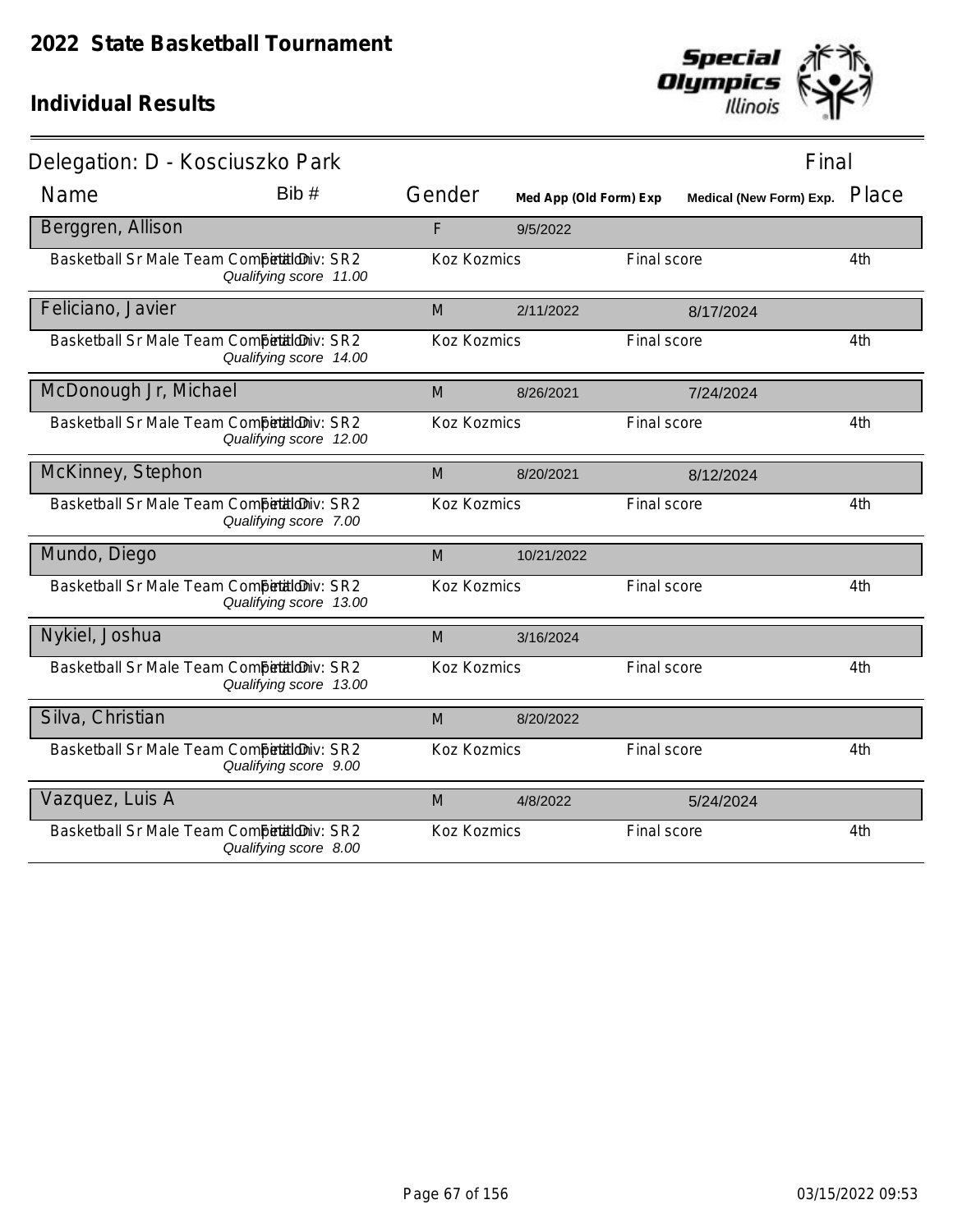

| Delegation: D - Loyola Park                 |                        |        |                        |             | Final                   |       |
|---------------------------------------------|------------------------|--------|------------------------|-------------|-------------------------|-------|
| Name                                        | Bib #                  | Gender | Med App (Old Form) Exp |             | Medical (New Form) Exp. | Place |
| Abonce-Mosqueda, Miguel                     |                        | M      | 8/23/2022              |             | 8/25/2024               |       |
| Basketball Sr Male Team Competitioniv: SR12 | Qualifying score 31.00 |        | Loyola Scorpion Kings  | Final score |                         | 3rd   |
| Andemariam, Astar                           |                        | F      | 2/5/2022               |             | 8/1/2024                |       |
| Basketball Sr Female Team Corimpet Dion FM2 | Qualifying score 20.00 |        | Loyola Scorpion Queens | Final score |                         | 2nd   |
| Chris, Keke Chrissy                         |                        | F      | 6/5/2024               |             |                         |       |
| Basketball Sr Female Team Commat Dion FM2   | Qualifying score 27.00 |        | Loyola Scorpion Queens | Final score |                         | 2nd   |
| Clark, Carl                                 |                        | M      | 3/21/2022              |             | 8/1/2024                |       |
| Basketball Sr Male Team Competitioniv: SR6  | Qualifying score 36.00 |        | Loyola Wild Scorpions  | Final score |                         | 1st   |
| Coleman, Kyle                               |                        | M      |                        |             | 8/1/2024                |       |
| Basketball Sr Male Team Competitioniv: SR6  | Qualifying score 22.00 |        | Loyola Wild Scorpions  | Final score |                         | 1st   |
| Craig, Jermaine                             |                        | M      | 11/26/2021             |             | 8/1/2024                |       |
| Basketball Sr Male Team Competitioniv: SR12 | Qualifying score 38.00 |        | Loyola Scorpion Kings  | Final score |                         | 3rd   |
| Decanis, Michelle Ruby                      |                        | F      | 1/26/2024              |             | 8/3/2024                |       |
| Basketball Sr Female Team Commat Dion FM2   | Qualifying score 26.00 |        | Loyola Scorpion Queens | Final score |                         | 2nd   |
| Henderson, Michael                          |                        | M      | 11/26/2021             |             | 8/1/2024                |       |
| Basketball Sr Male Team Competitioniv: SR12 | Qualifying score 36.00 |        | Loyola Scorpion Kings  | Final score |                         | 3rd   |
| Henson, Steven                              |                        | M      | 3/21/2022              |             | 8/1/2024                |       |
| Basketball Sr Male Team Competitioniv: SR12 | Qualifying score 41.00 |        | Loyola Scorpion Kings  | Final score |                         | 3rd   |
| Hodges, Terrance                            |                        | M      | 6/13/2021              |             | 9/8/2024                |       |
| Basketball Sr Male Team Competitioniv: SR6  | Qualifying score 25.00 |        | Loyola Wild Scorpions  | Final score |                         | 1st   |
| Islam, Mohammed Ridwanul                    |                        | M      | 10/24/2021             |             | 4/12/2024               |       |
| Basketball Sr Male Team Competitioniv: SR6  | Qualifying score 16.00 |        | Loyola Wild Scorpions  | Final score |                         | 1st   |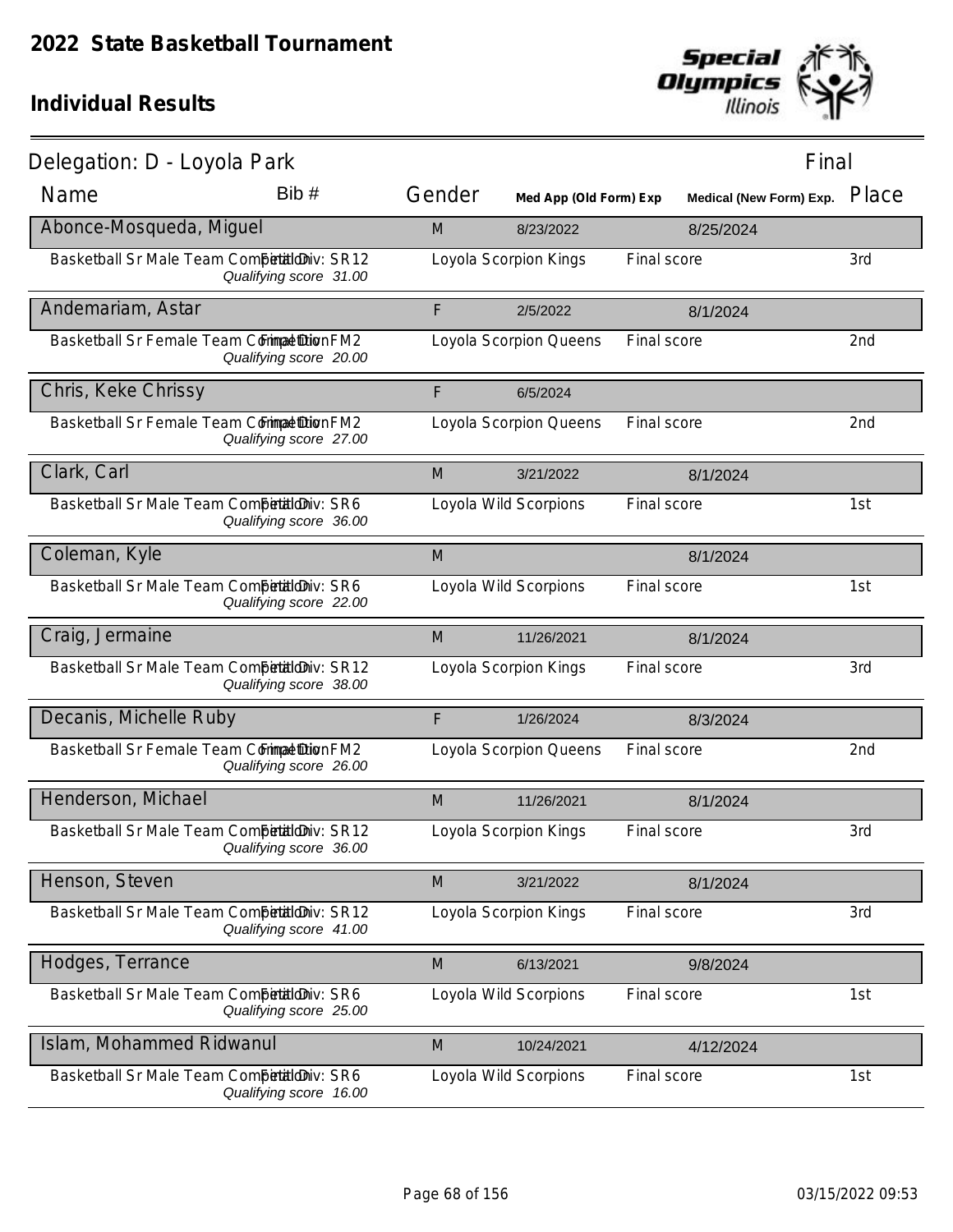

| Delegation: D - Loyola Park                  |                                          |        |                        |             | Final                   |       |
|----------------------------------------------|------------------------------------------|--------|------------------------|-------------|-------------------------|-------|
| Name                                         | Bib #                                    | Gender | Med App (Old Form) Exp |             | Medical (New Form) Exp. | Place |
| Jackiewicz, Gilbert P                        |                                          | M      | 7/20/2024              |             |                         |       |
| Basketball Skills 10ft Basket                | Final Div: M07<br>Qualifying score 40.00 |        |                        |             | Final score 30.00       | 4th   |
| King, Isaiah                                 |                                          | M      | 11/6/2022              |             | 11/12/2024              |       |
| Basketball Sr Male Team Competitioniv: SR6   | Qualifying score 19.00                   |        | Loyola Wild Scorpions  | Final score |                         | 1st   |
| Kluss, Stephanie                             |                                          | F      | 6/24/2024              |             |                         |       |
| Basketball Sr Female Team Commat Dion FM2    | Qualifying score 23.00                   |        | Loyola Scorpion Queens | Final score |                         | 2nd   |
| McFadden, Tiffany                            |                                          | F      | 3/12/2022              |             | 8/10/2024               |       |
| Basketball Sr Female Team Commat DionFM2     | Qualifying score 25.00                   |        | Loyola Scorpion Queens | Final score |                         | 2nd   |
| Montezuma Garcia, Javier                     |                                          | M      | 2/17/2022              |             | 8/7/2024                |       |
| Basketball Sr Male Team Competitioniv: SR12  | Qualifying score 32.00                   |        | Loyola Scorpion Kings  | Final score |                         | 3rd   |
| Moseley, Peter                               |                                          | M      | 2/5/2022               |             | 8/1/2024                |       |
| Basketball Skills 10ft Basket Final Div: M09 | Qualifying score 51.00                   |        |                        |             | Final score 40.00       | 3rd   |
| Parkman-Perez, Ricky                         |                                          | M      | 3/20/2022              |             |                         |       |
| Basketball Sr Male Team Competitioniv: SR6   | Qualifying score 17.00                   |        | Loyola Wild Scorpions  | Final score |                         | 1st   |
| Rivera, Israel                               |                                          | M      | 2/5/2022               |             | 8/1/2024                |       |
| Basketball Sr Male Team Competitioniv: SR12  | Qualifying score 45.00                   |        | Loyola Scorpion Kings  | Final score |                         | 3rd   |
| Smith, Demetrius                             |                                          | M      | 10/18/2021             |             | 8/4/2024                |       |
| Basketball Sr Male Team Competitioniv: SR6   | Qualifying score 12.00                   |        | Loyola Wild Scorpions  | Final score |                         | 1st   |
| Stocklein, Keyanna                           |                                          | F      | 11/26/2021             |             | 8/1/2024                |       |
| Basketball Sr Female Team Commat Dion FM2    | Qualifying score 28.00                   |        | Loyola Scorpion Queens | Final score |                         | 2nd   |
| Styczynski, Anna                             |                                          | F      | 7/20/2024              |             |                         |       |
| Basketball Sr Female Team Commat Dion FM2    | Qualifying score 13.00                   |        | Loyola Scorpion Queens | Final score |                         | 2nd   |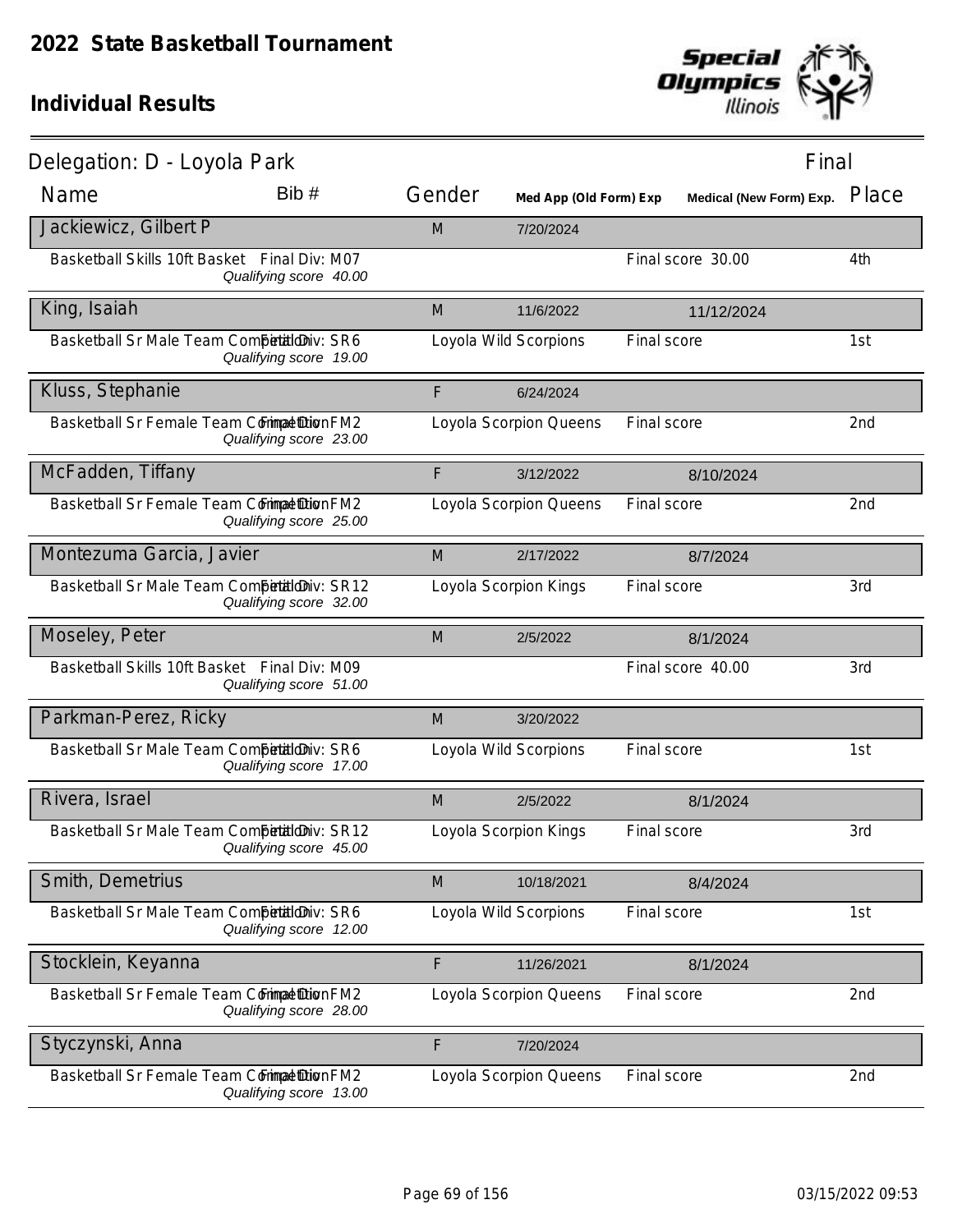

| Delegation: D - Loyola Park                  |                        |        |                        |             | Final                   |                 |  |
|----------------------------------------------|------------------------|--------|------------------------|-------------|-------------------------|-----------------|--|
| Name                                         | Bib#                   | Gender | Med App (Old Form) Exp |             | Medical (New Form) Exp. | Place           |  |
| Thomas, James M                              |                        | M      | 2/5/2022               |             | 8/1/2024                |                 |  |
| Basketball Sr Male Team CompetialdDiv: SR6   | Qualifying score 22.00 |        | Loyola Wild Scorpions  | Final score |                         | 1st             |  |
| Vallejo, Francisco Rey                       |                        | M      | 2/16/2023              |             |                         |                 |  |
| Basketball Sr Male Team Competitioniv: SR6   | Qualifying score 22.00 |        | Loyola Wild Scorpions  | Final score |                         | 1st             |  |
| Waltrip, Merlinda                            |                        | F      | 11/29/2021             |             | 8/1/2024                |                 |  |
| Basketball Skills 10ft Basket Final Div: F09 | Qualifying score 58.00 |        |                        |             | Final score 65.00       | 2 <sub>nd</sub> |  |
| Williams, Antonio                            |                        | M      | 2/5/2022               |             | 8/1/2024                |                 |  |
| Basketball Sr Male Team Competition iv: SR12 | Qualifying score 53.00 |        | Loyola Scorpion Kings  | Final score |                         | 3rd             |  |
| Wrenn, John                                  |                        | M      | 6/8/2024               |             |                         |                 |  |
| Basketball Sr Male Team Competition iv: SR12 | Qualifying score 33.00 |        | Loyola Scorpion Kings  | Final score |                         | 3rd             |  |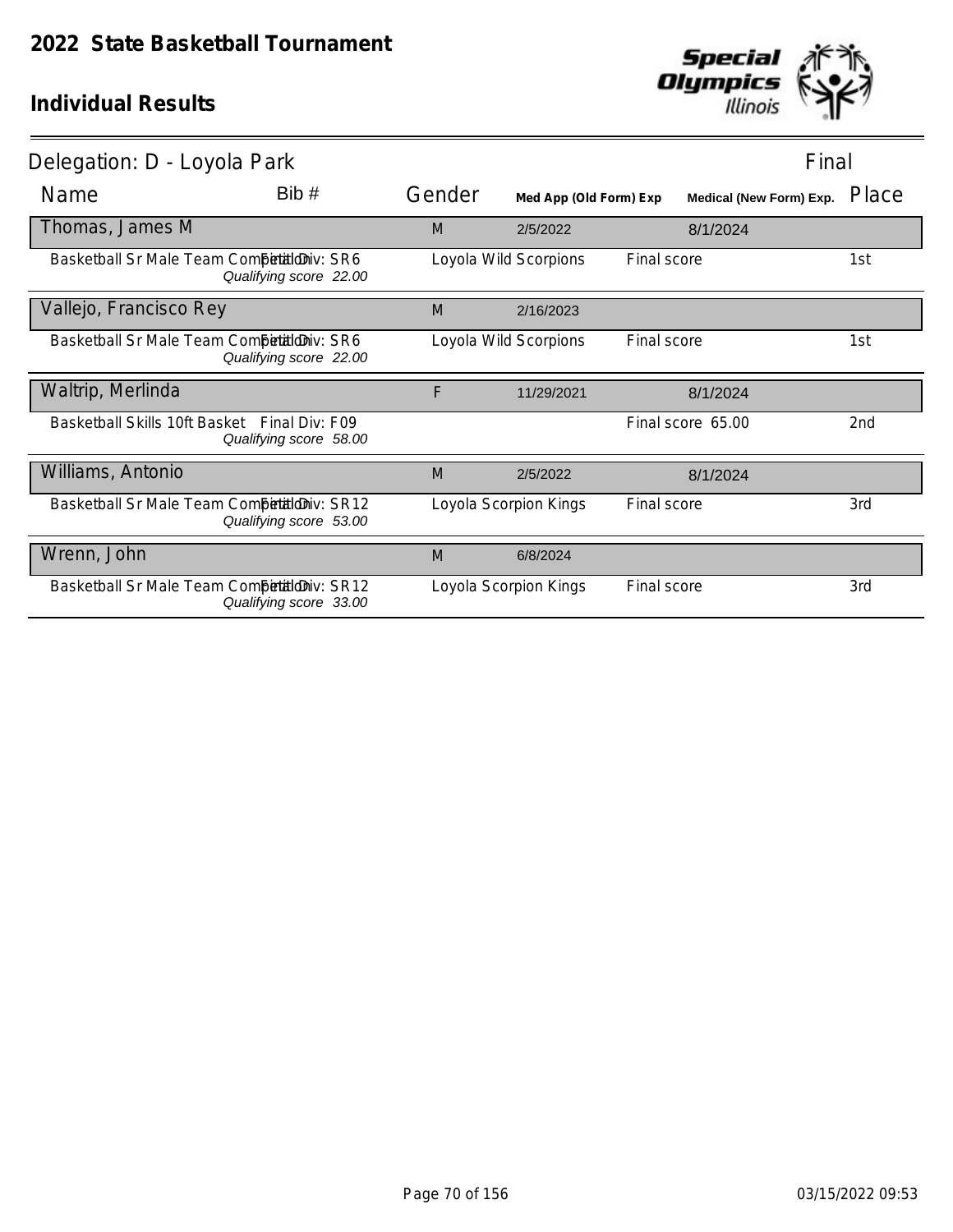

|                                             | Delegation: D - Luther Burbank Elem School                            |        | Final                  |                         |                 |
|---------------------------------------------|-----------------------------------------------------------------------|--------|------------------------|-------------------------|-----------------|
| <b>Name</b>                                 | Bib#                                                                  | Gender | Med App (Old Form) Exp | Medical (New Form) Exp. | Place           |
| Caus, Nur                                   |                                                                       | F      | 11/4/2021              | 11/10/2024              |                 |
| Basketball Skills 8 Ft Basket Final Div: F1 | Qualifying score 12.00                                                |        | Final score 28.00      |                         | 1st             |
| Fernandez, Erick                            |                                                                       | M      | 11/4/2021              | 7/29/2024               |                 |
|                                             | Basketball Skills 8 Ft Basket Final Div: M6<br>Qualifying score 63.00 |        |                        | Final score 65.00       | 1st             |
| Gomez, Kaylie                               |                                                                       | F      | 11/4/2021              | 11/11/2024              |                 |
| Basketball Skills 8 Ft Basket Final Div: F4 | Qualifying score 50.00                                                |        |                        | Final score 26.00       | 2 <sub>nd</sub> |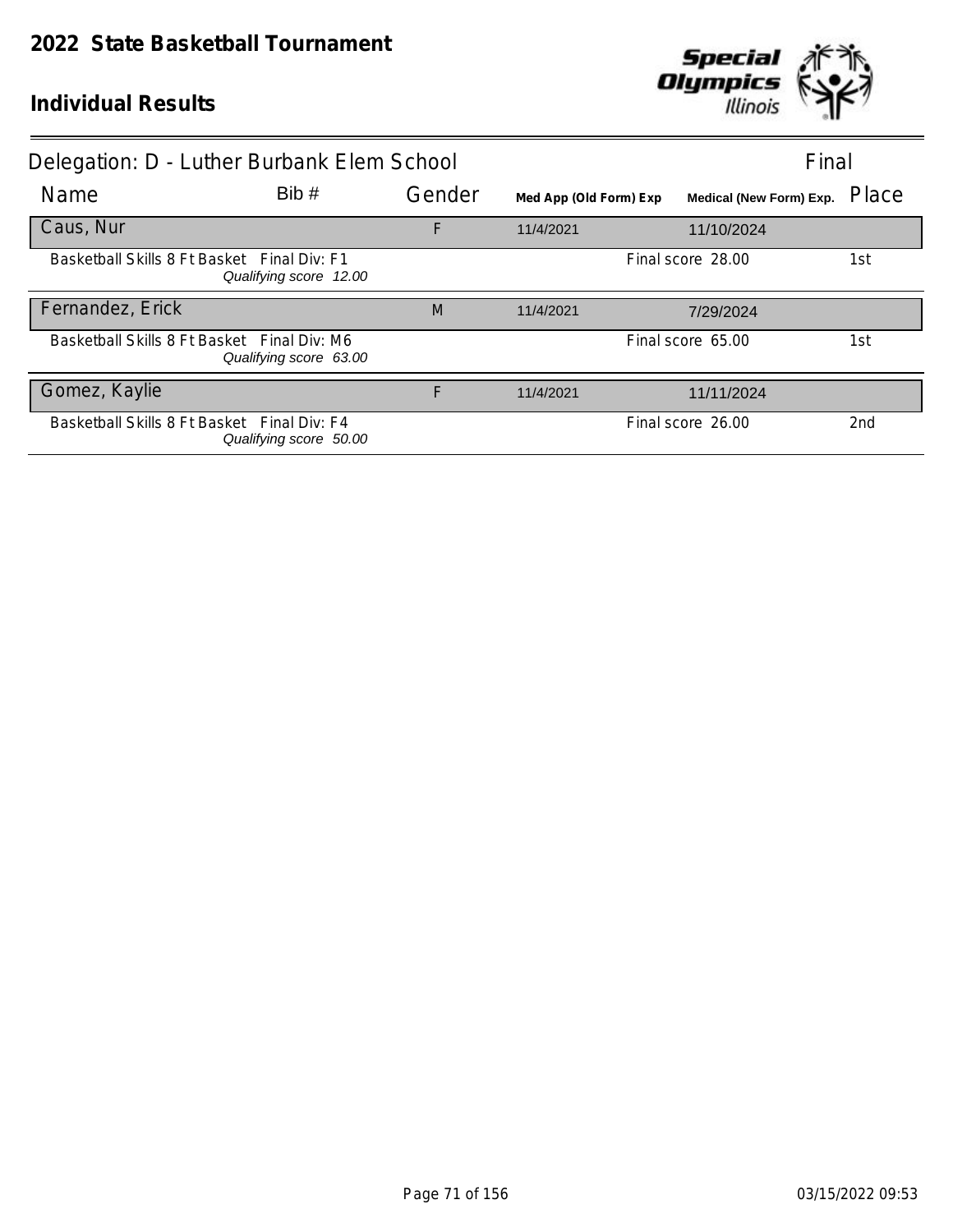

| Delegation: D - Mann Park                    |                        |        | Final                  |                   |     |
|----------------------------------------------|------------------------|--------|------------------------|-------------------|-----|
| Name                                         | Bib#                   | Gender | Med App (Old Form) Exp |                   |     |
| Vela, Abigail                                |                        |        | 11/5/2022              | 7/6/2024          |     |
| Basketball Skills 10ft Basket Final Div: F05 | Qualifying score 28.00 |        |                        | Final score 52.00 | 1st |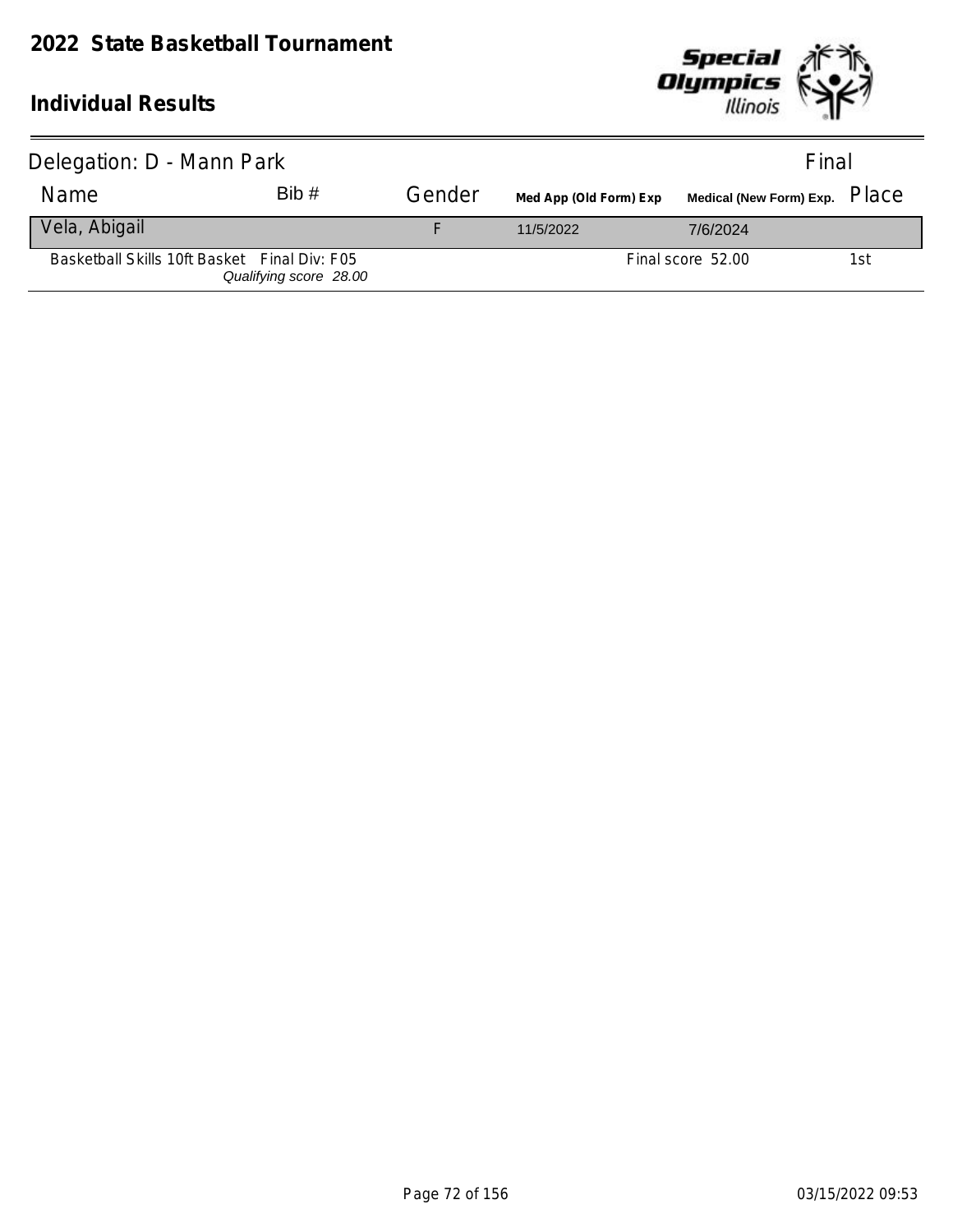

| Delegation: D - McKinley Vocational Ctr                               |                            | Final                  |                         |       |
|-----------------------------------------------------------------------|----------------------------|------------------------|-------------------------|-------|
| Bib#<br>Name                                                          | Gender                     | Med App (Old Form) Exp | Medical (New Form) Exp. | Place |
| Clark, Rico                                                           | M                          | 2/7/2023               |                         |       |
| Basketball Sr Male Team Competitioniv: SR12<br>Qualifying score 19.00 | S McKinley Panthers        |                        | Final score             | 4th   |
| Howell, Lavell                                                        | M                          | 7/22/2022              |                         |       |
| Basketball Sr Male Team Competition v: SR12<br>Qualifying score 11.00 | S McKinley Panthers        |                        | Final score             | 4th   |
| Jones, Donta                                                          | M                          | 4/28/2022              | 2/7/2025                |       |
| Basketball Sr Male Team Competitioniv: SR12<br>Qualifying score 19.00 | S McKinley Panthers        |                        | Final score             | 4th   |
| Matthews, Patrick                                                     | M                          | 8/23/2022              |                         |       |
| Basketball Sr Male Team Competitioniv: SR12<br>Qualifying score 26.00 | <b>S McKinley Panthers</b> |                        | <b>Final score</b>      | 4th   |
| Porter, Quentin                                                       | M                          | 2/1/2023               |                         |       |
| Basketball Sr Male Team Competitioniv: SR12<br>Qualifying score 13.00 | <b>S McKinley Panthers</b> |                        | <b>Final score</b>      | 4th   |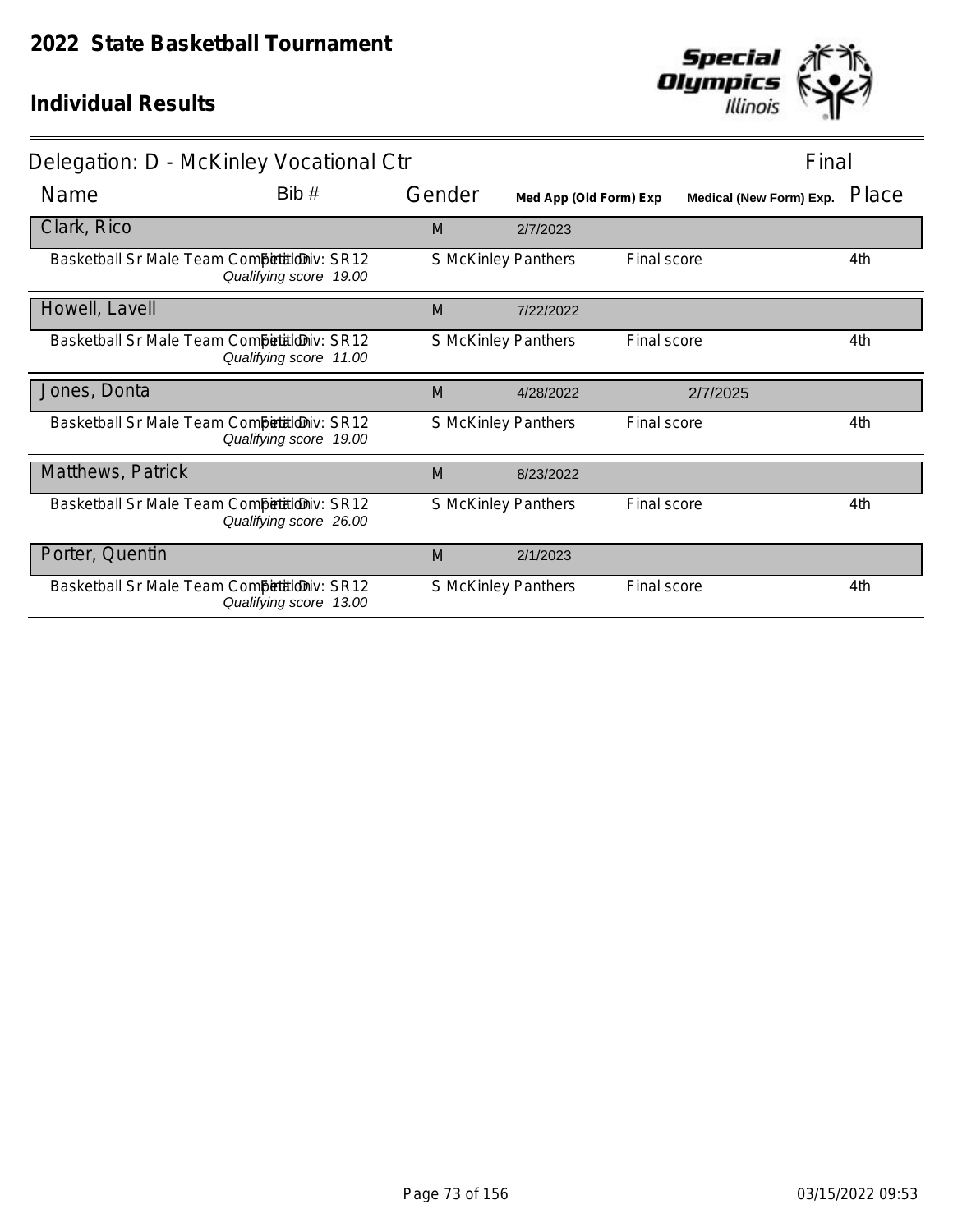

| Delegation: D - Mt Greenwood Park          |                        |        |                        |             | Final                   |       |
|--------------------------------------------|------------------------|--------|------------------------|-------------|-------------------------|-------|
| Name                                       | Bib #                  | Gender | Med App (Old Form) Exp |             | Medical (New Form) Exp. | Place |
| Brannigan, Kimberly                        |                        | F      | 11/18/2021             |             | 9/15/2024               |       |
| Basketball Sr Male Team Competitioniv: SR1 | Qualifying score 18.00 |        | Mt Greenwood Mustangs  | Final score |                         | 3rd   |
| <b>Buck, Matthew</b>                       |                        | M      | 5/17/2024              |             | 10/9/2024               |       |
| Basketball Sr Male Team Competitioniv: SR5 | Qualifying score 40.00 |        | Mt Greenwood Maverics  | Final score |                         | 3rd   |
| Conners, Isamu (Guy)                       |                        | M      | 3/31/2022              |             | 10/21/2024              |       |
| Basketball Sr Male Team Competitioniv: SR5 | Qualifying score 20.00 |        | Mt Greenwood Maverics  | Final score |                         | 3rd   |
| Dunleavy, John                             |                        | M      | 9/26/2022              |             |                         |       |
| Basketball Sr Male Team Competitioniv: SR1 | Qualifying score 17.00 |        | Mt Greenwood Mustangs  | Final score |                         | 3rd   |
| Fahey, Daniel                              |                        | M      | 4/7/2024               |             |                         |       |
| Basketball Sr Male Team Competitioniv: SR5 | Qualifying score 27.00 |        | Mt Greenwood Maverics  | Final score |                         | 3rd   |
| Ferriter, Maureen                          |                        | F      | 2/26/2024              |             |                         |       |
| Basketball Sr Male Team Competitioniv: SR1 | Qualifying score 18.00 |        | Mt Greenwood Mustangs  | Final score |                         | 3rd   |
| Gaynor, Ryan                               |                        | M      | 6/9/2023               |             |                         |       |
| Basketball Sr Male Team Competitioniv: SR5 | Qualifying score 30.00 |        | Mt Greenwood Maverics  | Final score |                         | 3rd   |
| Mindeman, Leslie                           |                        | F      | 6/25/2023              |             |                         |       |
| Basketball Sr Male Team Competialoniv: SR1 | Qualifying score 18.00 |        | Mt Greenwood Mustangs  | Final score |                         | 3rd   |
| O'Malley, Peter J                          |                        | M      | 7/23/2021              |             | 7/29/2024               |       |
| Basketball Sr Male Team CompetaldDiv: SR1  | Qualifying score 13.00 |        | Mt Greenwood Mustangs  | Final score |                         | 3rd   |
| Peters, Andrew David                       |                        | M      | 6/30/2024              |             |                         |       |
| Basketball Sr Male Team Competitioniv: SR1 | Qualifying score 18.00 |        | Mt Greenwood Mustangs  | Final score |                         | 3rd   |
| Schoenecker, Thomas                        |                        | M      | 6/30/2024              |             |                         |       |
| Basketball Sr Male Team Competitioniv: SR5 | Qualifying score 21.00 |        | Mt Greenwood Maverics  | Final score |                         | 3rd   |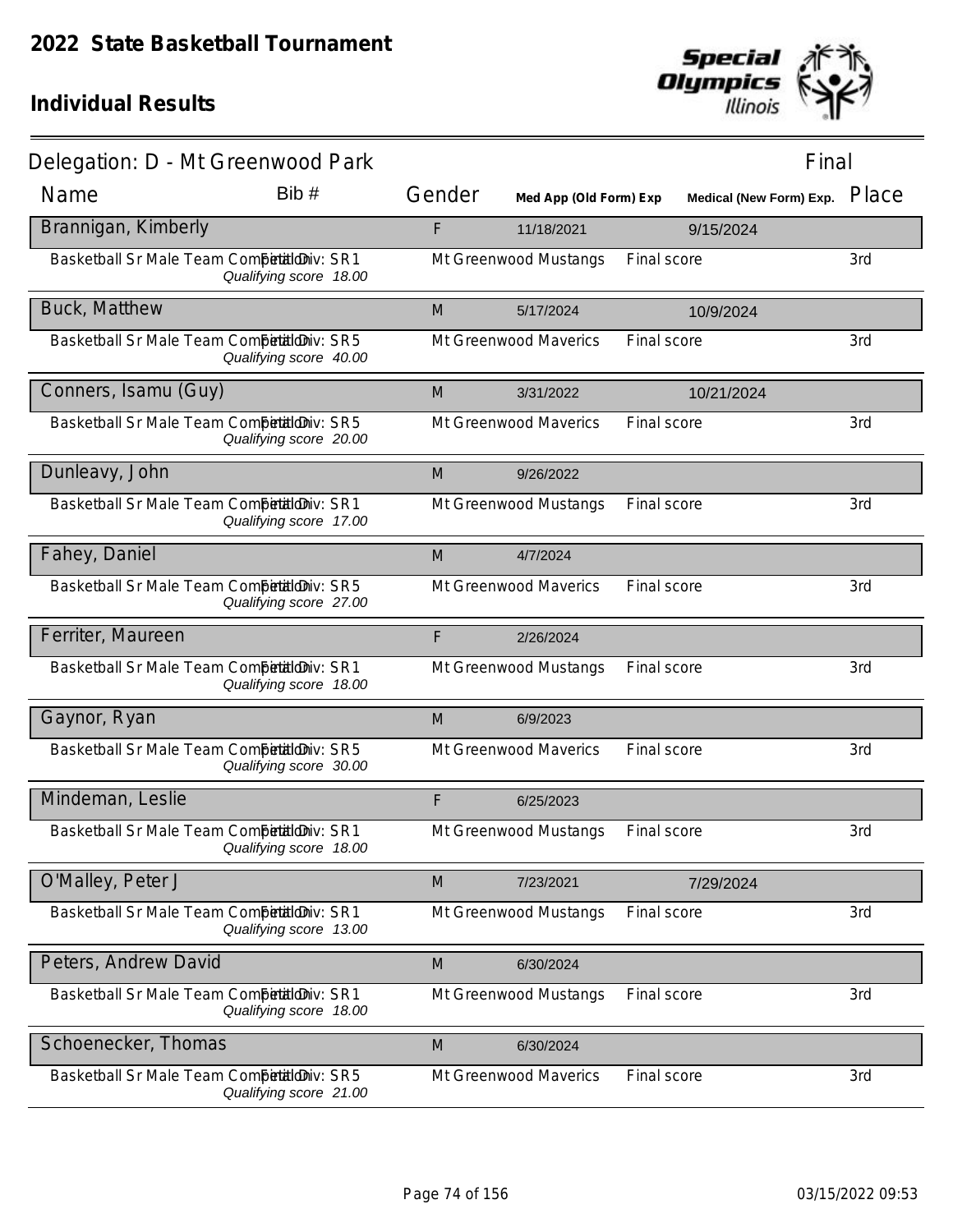

| Delegation: D - Mt Greenwood Park          |                        |        |                        |             | Final                   |       |
|--------------------------------------------|------------------------|--------|------------------------|-------------|-------------------------|-------|
| Name                                       | Bib#                   | Gender | Med App (Old Form) Exp |             | Medical (New Form) Exp. | Place |
| Shimoda, Thomas                            |                        | M      | 12/12/2021             |             | 10/12/2024              |       |
| Basketball Sr Male Team Competitioniv: SR5 | Qualifying score 26.00 |        | Mt Greenwood Maverics  | Final score |                         | 3rd   |
| Wright, Janae                              |                        |        | 12/26/2022             |             |                         |       |
| Basketball Sr Male Team Competitioniv: SR1 | Qualifying score 21.00 |        | Mt Greenwood Mustangs  | Final score |                         | 3rd   |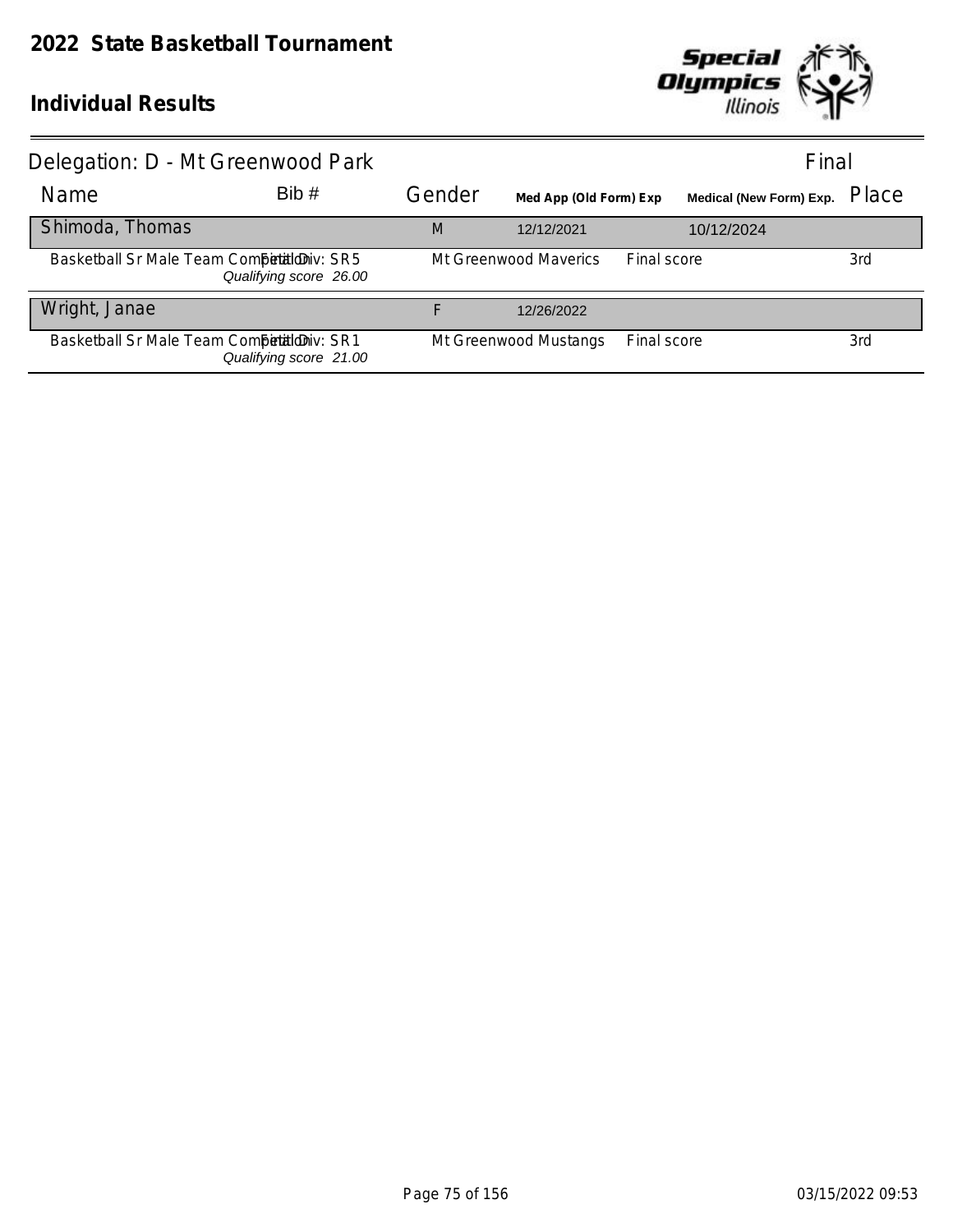

| Delegation: D - Northside Learning Ctr       |                        |                   |                        |             | Final                          |       |
|----------------------------------------------|------------------------|-------------------|------------------------|-------------|--------------------------------|-------|
| Name                                         | Bib#                   | Gender            | Med App (Old Form) Exp |             | <b>Medical (New Form) Exp.</b> | Place |
| Anderson, Davion                             |                        | M                 | 11/5/2022              |             |                                |       |
| Basketball High School Team ComapDition S3   | Qualifying score 33.00 | Northside Ballerz |                        | Final score |                                | 1st   |
| Feliciano, Luis                              |                        | M                 | 10/24/2021             |             | 11/29/2024                     |       |
| Basketball High School Team ComapDition S3   | Qualifying score 21.00 | Northside Ballerz |                        | Final score |                                | 1st   |
| Khan, Masi                                   |                        | M                 | 11/5/2022              |             |                                |       |
| Basketball Skills 10ft Basket Final Div: M09 | Qualifying score 53.00 |                   |                        |             | Final score 65.00              | 1st   |
| Mathews, Anna                                |                        | F                 | 6/28/2021              |             | 10/26/2024                     |       |
| Basketball Skills 10ft Basket Final Div: F12 | Qualifying score 68.00 |                   |                        |             | Final score 75.00              | 1st   |
| Merino, Jascellyn                            |                        | F                 | 11/5/2022              |             |                                |       |
| Basketball Skills 10ft Basket Final Div: F09 | Qualifying score 58.00 |                   |                        |             | Final score 66.00              | 1st   |
| Miller, Brian                                |                        | M                 | 7/21/2024              |             | 7/21/2024                      |       |
| Basketball High School Team ComapDitition S3 | Qualifying score 34.00 | Northside Ballerz |                        | Final score |                                | 1st   |
| Munoz, Alejandro                             |                        | M                 |                        |             | 11/22/2024                     |       |
| Basketball High School Team ComapDitionS3    | Qualifying score 30.00 | Northside Ballerz |                        | Final score |                                | 1st   |
| Pacer, Gabriela                              |                        | F                 | 11/5/2022              |             | 10/18/2024                     |       |
| Basketball Skills 10ft Basket Final Div: F07 | Qualifying score 43.00 |                   |                        |             | Final score 28.00              | 4th   |
| Rocio, Axel                                  |                        | M                 | 11/5/2022              |             |                                |       |
| Basketball High School Team ComapDitition S3 | Qualifying score 24.00 | Northside Ballerz |                        | Final score |                                | 1st   |
| Ruiz, Valentino                              |                        | M                 | 11/5/2022              |             | 11/4/2024                      |       |
| Basketball Skills 10ft Basket Final Div: M15 | Qualifying score 69.00 |                   |                        |             | Final score 55.00              | 3rd   |
| Sanchez, Christian                           |                        | M                 | 11/5/2022              |             |                                |       |
| Basketball High School Team ComapDition S3   | Qualifying score 24.00 | Northside Ballerz |                        | Final score |                                | 1st   |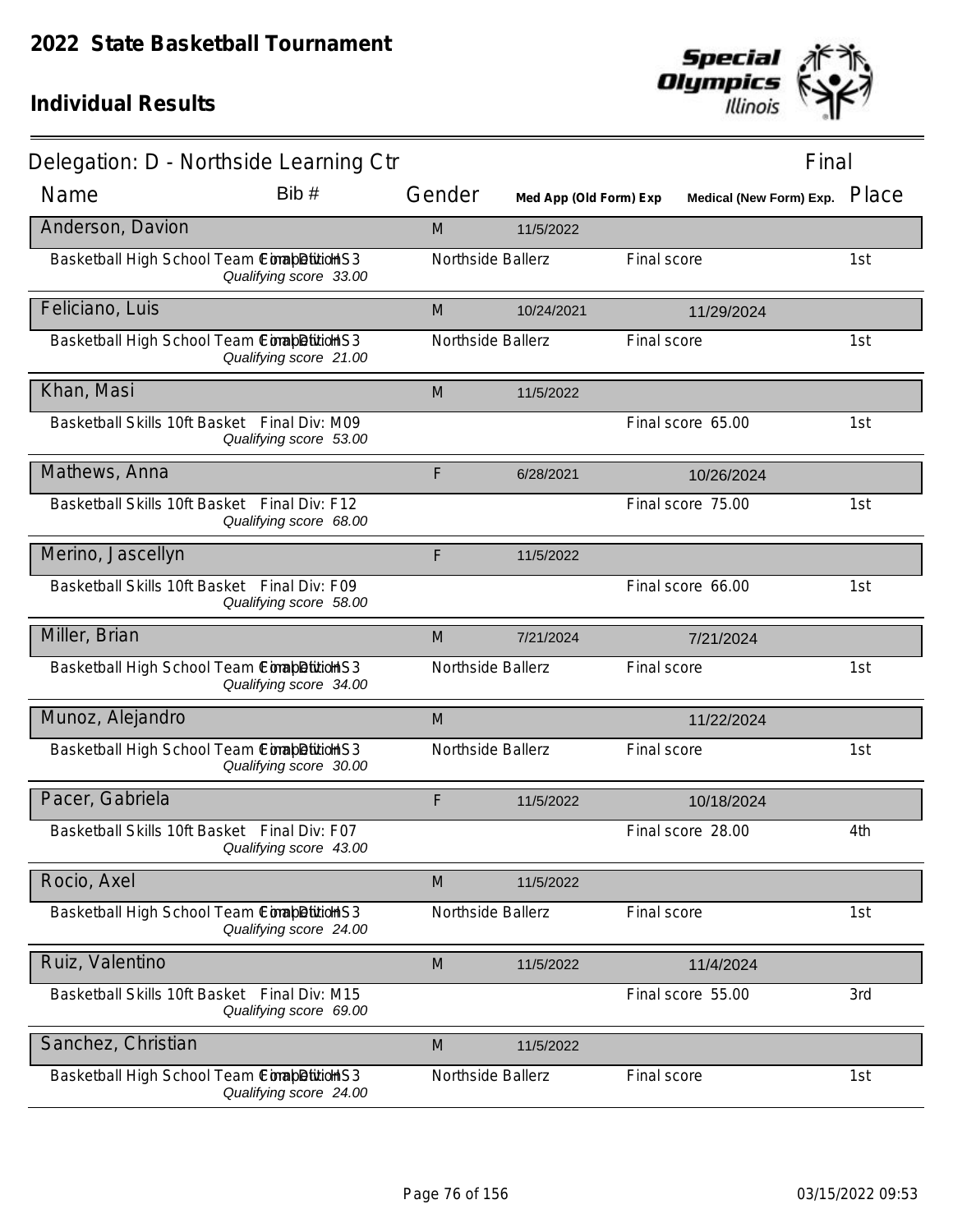

| Delegation: D - Northside Learning Ctr       |                        |                   |                        |                   | Final                          |                 |
|----------------------------------------------|------------------------|-------------------|------------------------|-------------------|--------------------------------|-----------------|
| Name                                         | Bib#                   | Gender            | Med App (Old Form) Exp |                   | <b>Medical (New Form) Exp.</b> | Place           |
| Smajlovic, Osman                             |                        | M                 | 11/5/2022              |                   | 11/12/2024                     |                 |
| Basketball Skills 10ft Basket Final Div: M03 | Qualifying score 63.00 |                   |                        | Final score 66.00 |                                | 4th             |
| Sourbis, Daniel                              |                        | M                 | 11/5/2022              |                   | 10/28/2024                     |                 |
| Basketball Skills 10ft Basket Final Div: M09 | Qualifying score 53.00 |                   |                        | Final score 42.00 |                                | 2 <sub>nd</sub> |
| Williams, Milek                              |                        | M                 | 11/5/2022              |                   |                                |                 |
| Basketball High School Team ComapDition S3   | Qualifying score 44.00 | Northside Ballerz |                        | Final score       |                                | 1st             |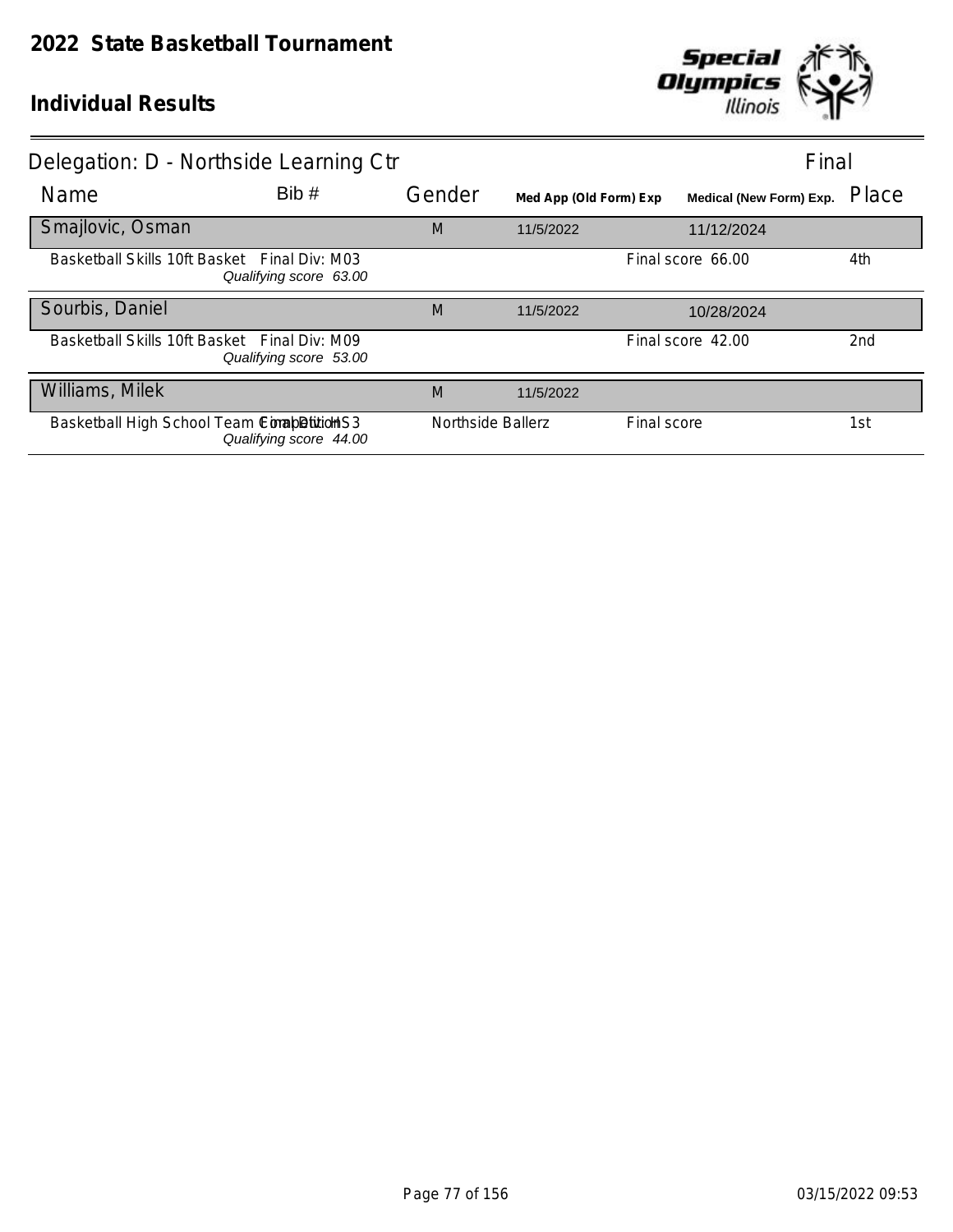

| Delegation: D - Piotrowski Park              |                                                                       |        |                        | Final                   |                 |
|----------------------------------------------|-----------------------------------------------------------------------|--------|------------------------|-------------------------|-----------------|
| Name                                         | Bib#                                                                  | Gender | Med App (Old Form) Exp | Medical (New Form) Exp. | Place           |
| Ferguson, Joel                               |                                                                       | M      | 6/14/2024              |                         |                 |
|                                              | Basketball Skills Wheelchair Final Div: W02<br>Qualifying score 29.00 |        |                        | Final score 31.00       |                 |
| Hernandez, Amelia                            |                                                                       | F      | 6/14/2024              |                         |                 |
| Basketball Skills 10ft Basket Final Div: F10 | Qualifying score 61.00                                                |        |                        | Final score 61.00       | 2 <sub>nd</sub> |
| Pedraza, Hugo                                |                                                                       | M      | 4/23/2024              |                         |                 |
| Basketball Skills 10ft Basket Final Div: M11 | Qualifying score 56.00                                                |        |                        | Final score 45.00       | 4th             |
| Yarbrough, Brian                             |                                                                       | M      | 11/5/2022              |                         |                 |
| Basketball Skills 10ft Basket                | Final Div: M14<br>Qualifying score 64.00                              |        |                        | Final score             | <b>DNS</b>      |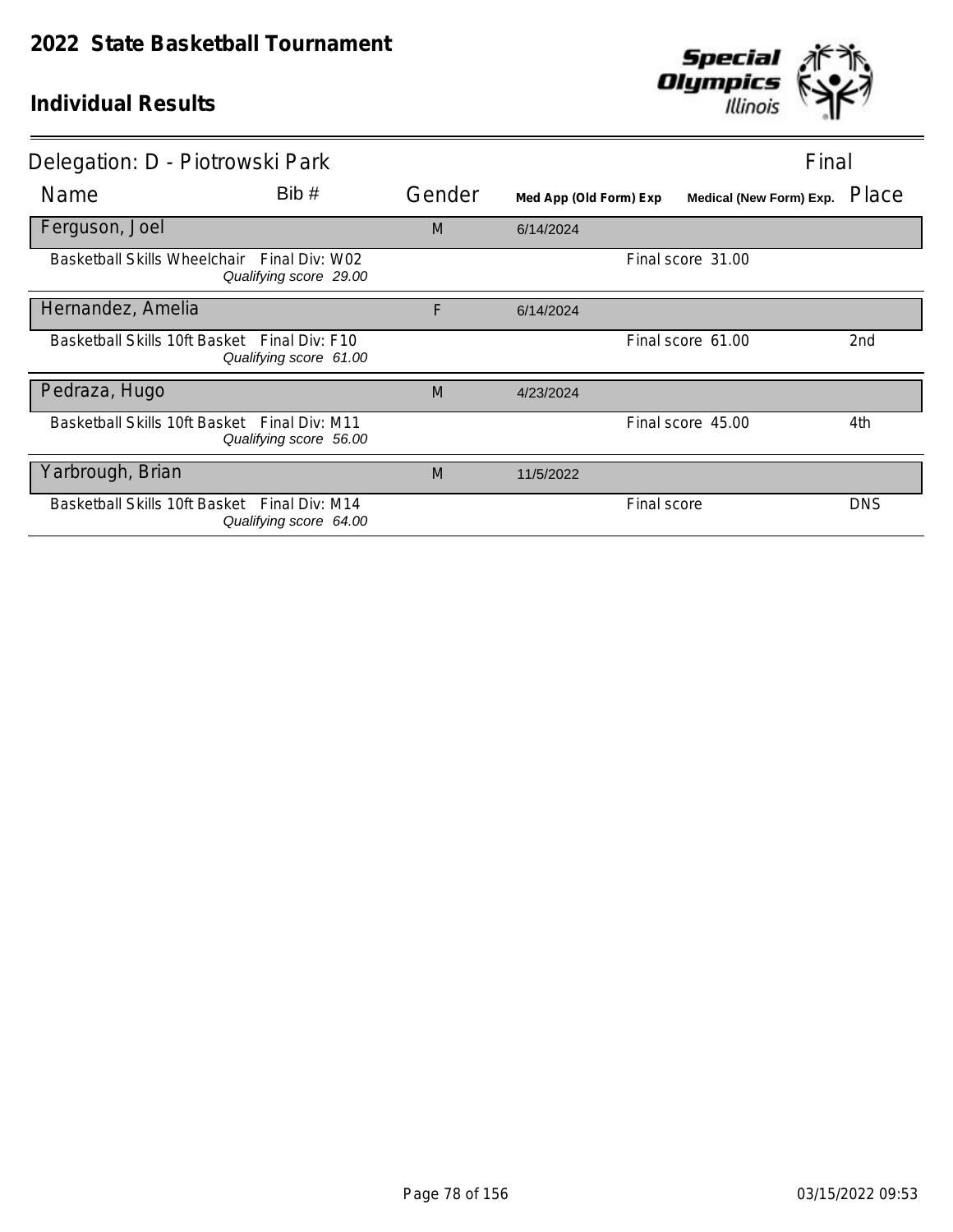

| Delegation: D - Southside Occupational Academy |                        |        |                        |             | Final                   |       |
|------------------------------------------------|------------------------|--------|------------------------|-------------|-------------------------|-------|
| Name                                           | Bib#                   | Gender | Med App (Old Form) Exp |             | Medical (New Form) Exp. | Place |
| Armstrong, De'Andre                            |                        | M      | 11/5/2022              |             |                         |       |
| Basketball High School Team ComapDition S1     | Qualifying score 11.00 |        | Southside Blue Eagles  | Final score |                         | 1st   |
| Cotton, Jakobe                                 |                        | M      | 11/5/2022              |             | 9/14/2024               |       |
| Basketball High School Team ComapDition S1     | Qualifying score 9.00  |        | Southside Blue Eagles  | Final score |                         | 1st   |
| Davis, Kendrick                                |                        | M      | 11/5/2022              |             |                         |       |
| Basketball High School Team ComapDitionHS1     | Qualifying score 9.00  |        | Southside Blue Eagles  | Final score |                         | 1st   |
| Flores, Desiree                                |                        | F      | 9/15/2022              |             |                         |       |
| Basketball Sr Female Team Corimpet Dion FM2    | Qualifying score 19.00 |        | Southside Lady Eagles  | Final score |                         | 3rd   |
| Garnett, Gerard                                |                        | M      | 11/4/2021              |             | 10/11/2024              |       |
| Basketball High School Team ComapDitionHS1     | Qualifying score 15.00 |        | Southside Blue Eagles  | Final score |                         | 1st   |
| Hensel, Lane                                   |                        | M      | 11/5/2022              |             | 9/21/2024               |       |
| Basketball High School Team ConabDitidHS1      | Qualifying score 17.00 |        | Southside Blue Eagles  | Final score |                         | 1st   |
| Lockhart, Heaven                               |                        | F      | 11/5/2022              |             |                         |       |
| Basketball Sr Female Team Commat Dion FM2      | Qualifying score 14.00 |        | Southside Lady Eagles  | Final score |                         | 3rd   |
| McKelvin, Amari                                |                        | F      | 11/5/2022              |             |                         |       |
| Basketball Sr Female Team Corimpet Dion FM2    | Qualifying score 12.00 |        | Southside Lady Eagles  | Final score |                         | 3rd   |
| Moody, Javonius                                |                        | M      | 11/5/2022              |             |                         |       |
| Basketball High School Team ComapDition S1     | Qualifying score 10.00 |        | Southside Blue Eagles  | Final score |                         | 1st   |
| Moody, Mitchell                                |                        | M      | 11/5/2022              |             | 7/7/2024                |       |
| Basketball High School Team ComapDition S1     | Qualifying score 14.00 |        | Southside Blue Eagles  | Final score |                         | 1st   |
| Pruitt, Evelyn Joanne                          |                        | F      | 9/27/2021              |             | 10/6/2024               |       |
| Basketball Sr Female Team Commat Dion FM2      | Qualifying score 12.00 |        | Southside Lady Eagles  | Final score |                         | 3rd   |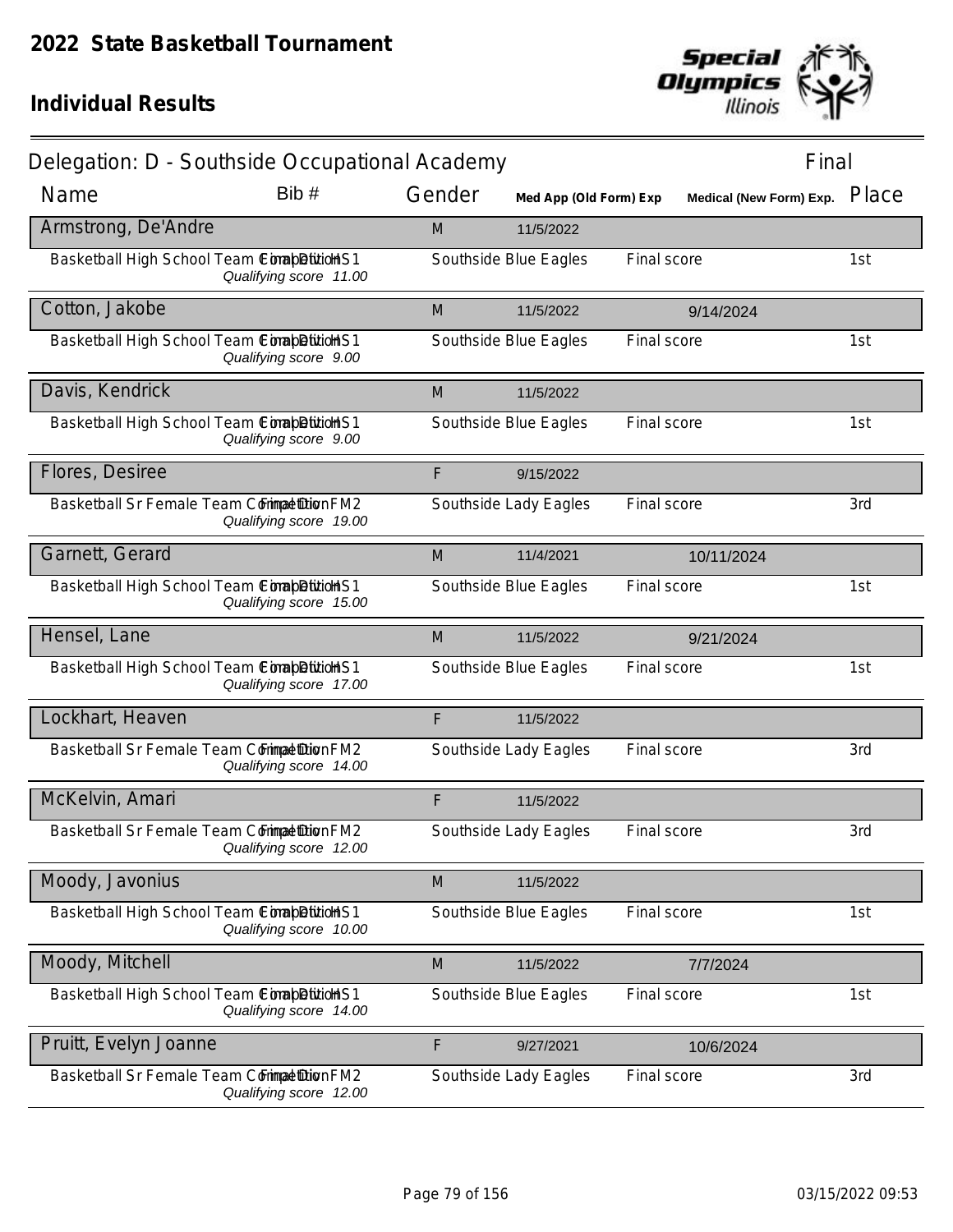

|                                            | Delegation: D - Southside Occupational Academy |        |                        |             |                                |       |
|--------------------------------------------|------------------------------------------------|--------|------------------------|-------------|--------------------------------|-------|
| Name                                       | Bib#                                           | Gender | Med App (Old Form) Exp |             | <b>Medical (New Form) Exp.</b> | Place |
| Ramirez, Maricela                          |                                                | F      | 11/17/2022             |             |                                |       |
| Basketball Sr Female Team Commat DionFM2   | Qualifying score 12.00                         |        | Southside Lady Eagles  | Final score |                                | 3rd   |
| Tolentino, Esmeralda                       |                                                | F      | 11/5/2022              |             | 10/6/2024                      |       |
| Basketball Sr Female Team Comma buion FM2  | Qualifying score 23.00                         |        | Southside Lady Eagles  | Final score |                                | 3rd   |
| Winston, Elijah                            |                                                | M      | 11/5/2022              |             |                                |       |
| Basketball High School Team ComapDition S1 | Qualifying score 8.00                          |        | Southside Blue Eagles  | Final score |                                | 1st   |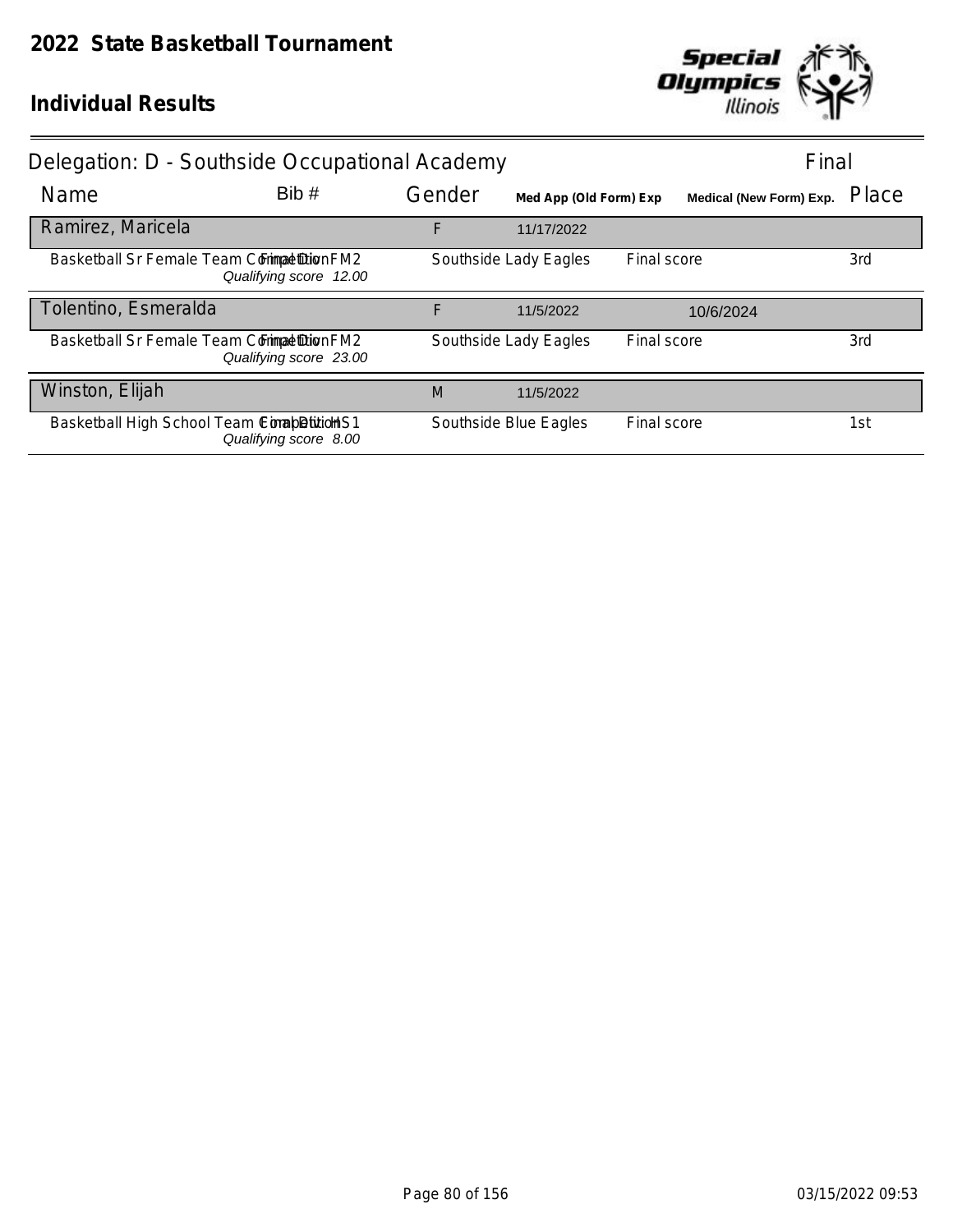

| Delegation: D - Vittum Park                  |                        |                     |                        |             |                               | Final |     |
|----------------------------------------------|------------------------|---------------------|------------------------|-------------|-------------------------------|-------|-----|
| Name                                         | Bib#                   | Gender              | Med App (Old Form) Exp |             | Medical (New Form) Exp. Place |       |     |
| Abdel-Majeid, Yacob                          |                        | M                   | 9/17/2021              |             | 8/11/2024                     |       |     |
| Basketball Skills 10ft Basket Final Div: M08 | Qualifying score 49.00 |                     |                        |             | Final score 57.00             |       | 2nd |
| Mikos, Sandra                                |                        | F                   | 2/19/2022              |             | 12/29/2024                    |       |     |
| Basketball Sr Male Team Competitioniv: SR4   | Qualifying score 7.00  | Vittum Park Vikings |                        | Final score |                               |       | 4th |
| Ogden, Kenneth                               |                        | M                   | 2/4/2023               |             | 10/9/2024                     |       |     |
| Basketball Sr Male Team CompetaldDiv: SR4    | Qualifying score 18.00 | Vittum Park Vikings |                        | Final score |                               |       | 4th |
| Padilla, Alexis                              |                        | F                   | 6/19/2022              |             |                               |       |     |
| Basketball Sr Male Team Competitioniv: SR4   | Qualifying score 7.00  | Vittum Park Vikings |                        | Final score |                               |       | 4th |
| Ruiz, Rafael                                 |                        | M                   | 11/24/2022             |             |                               |       |     |
| Basketball Sr Male Team Competitioniv: SR4   | Qualifying score 7.00  | Vittum Park Vikings |                        | Final score |                               |       | 4th |
| Villanueva, Evan                             |                        | M                   | 2/22/2024              |             |                               |       |     |
| Basketball Skills 8 Ft Basket Final Div: M7  | Qualifying score 71.00 |                     |                        |             | Final score 62.00             |       | 1st |
| Villa, Darius                                |                        | M                   | 5/8/2022               |             | 12/17/2024                    |       |     |
| Basketball Sr Male Team Competitioniv: SR4   | Qualifying score 14.00 | Vittum Park Vikings |                        | Final score |                               |       | 4th |
| Yelder, Isaac                                |                        | M                   | 10/29/2022             |             |                               |       |     |
| Basketball Sr Male Team Competitioniv: SR4   | Qualifying score 18.00 | Vittum Park Vikings |                        | Final score |                               |       | 4th |
| Zamora, Jennifer                             |                        | F                   | 11/12/2021             |             | 9/20/2024                     |       |     |
| Basketball Sr Male Team Competitioniv: SR4   | Qualifying score 7.00  | Vittum Park Vikings |                        | Final score |                               |       | 4th |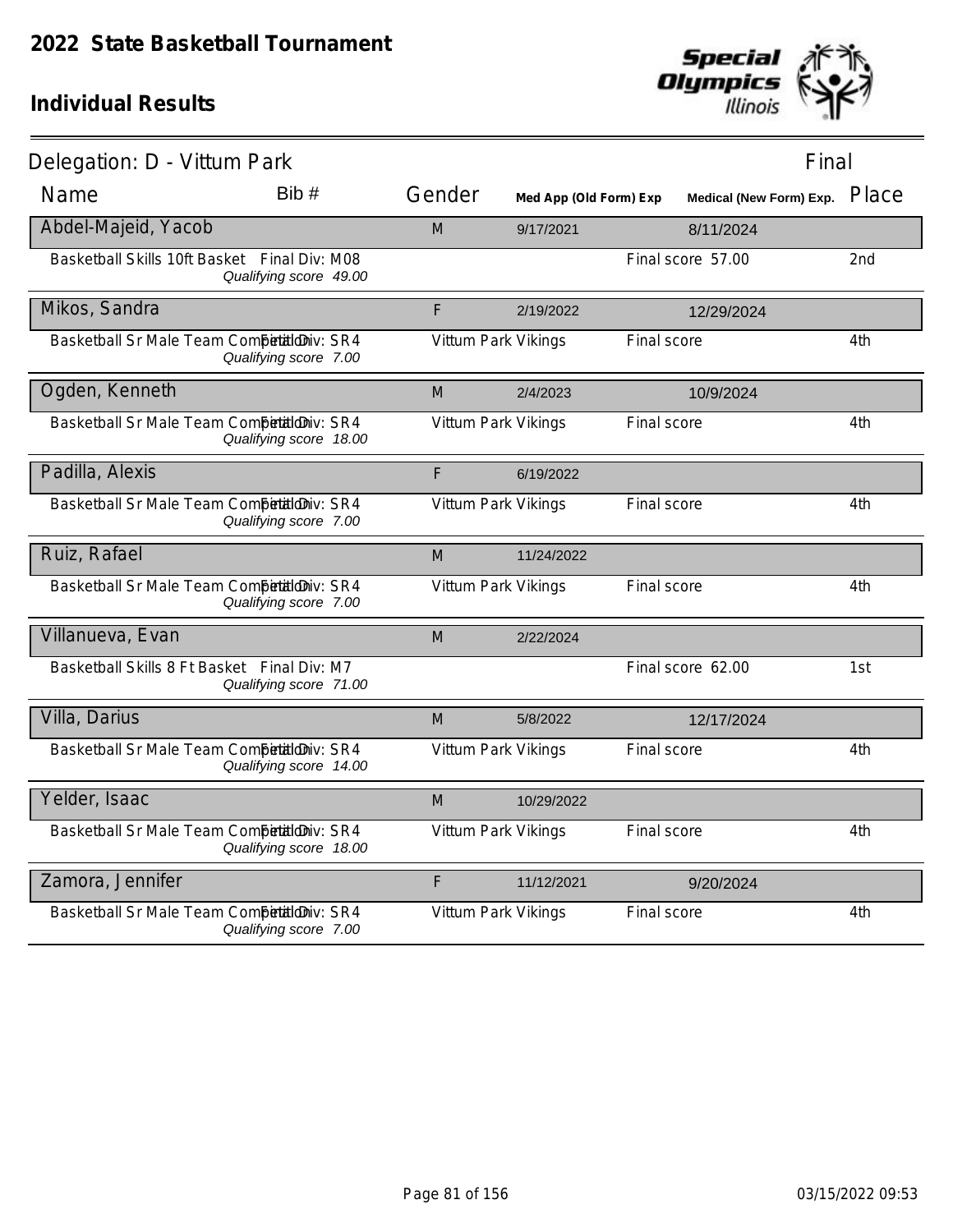

| Delegation: D - Welles Park                  |                        |        |                        | Final                          |       |
|----------------------------------------------|------------------------|--------|------------------------|--------------------------------|-------|
| Name                                         | Bib#                   | Gender | Med App (Old Form) Exp | <b>Medical (New Form) Exp.</b> | Place |
| Doggett Jr, David                            |                        | M      | 2/18/2022              | 3/3/2024                       |       |
| Basketball Skills 10ft Basket Final Div: M12 | Qualifying score 60.00 |        |                        | Final score 54.00              | 6th   |
| Esparza, Xavier                              |                        | M      | 11/12/2022             |                                |       |
| Basketball Skills 10ft Basket Final Div: M16 | Qualifying score 74.00 |        |                        | Final score 53.00              | 4th   |
| Niedospial, Rachael                          |                        | F      | 8/1/2023               |                                |       |
| Basketball Skills 10ft Basket Final Div: F07 | Qualifying score 43.00 |        |                        | Final score 50.00              | 3rd   |
| Tello, Alejandro                             |                        | M      | 9/4/2022               | 8/12/2024                      |       |
| Basketball Skills 10ft Basket Final Div: M14 | Qualifying score 64.00 |        |                        | Final score 54.00              | 6th   |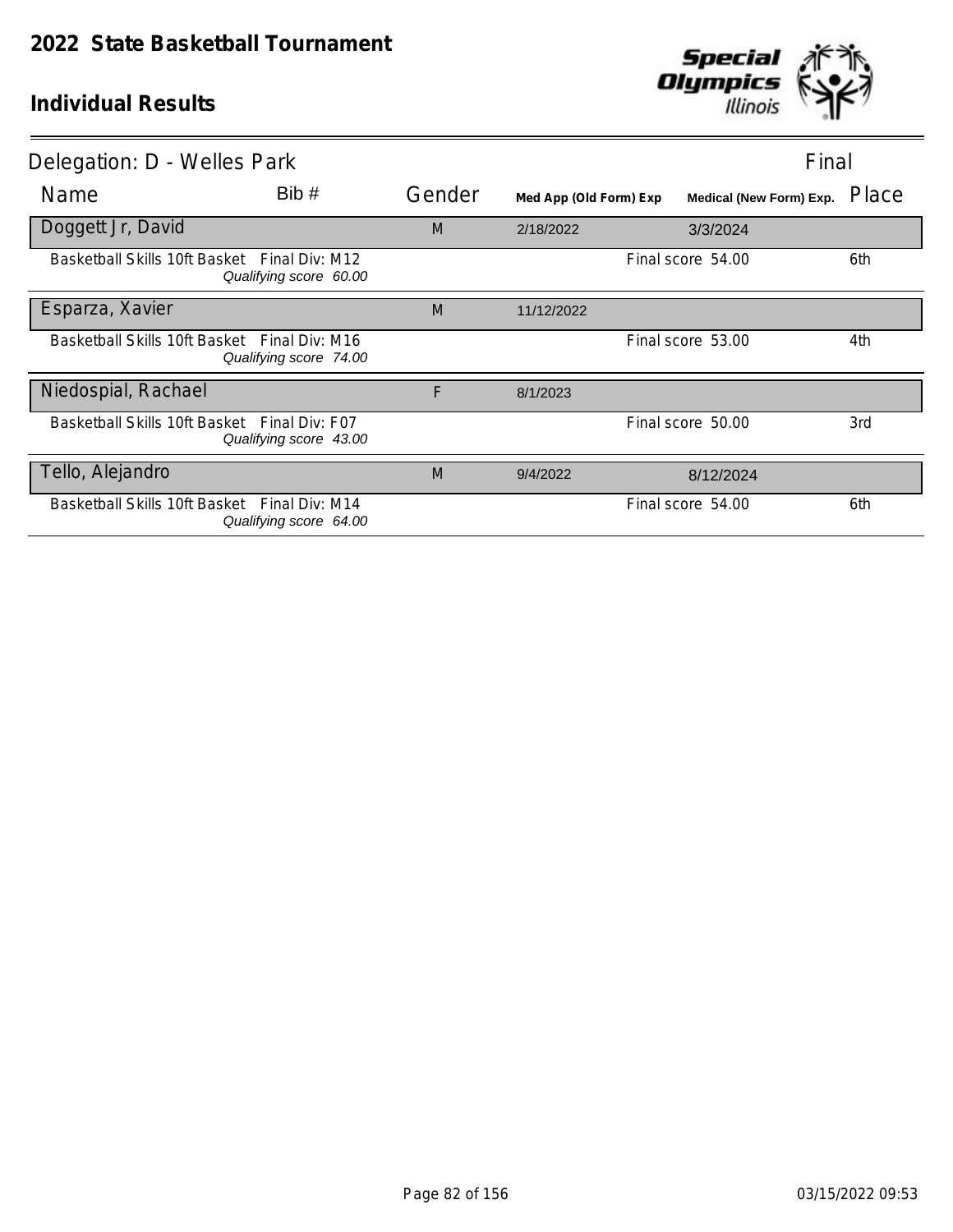

| Delegation: E - A & R Family Agency          |                        |        |                        | Final                   |       |
|----------------------------------------------|------------------------|--------|------------------------|-------------------------|-------|
| <b>Name</b>                                  | Bib#                   | Gender | Med App (Old Form) Exp | Medical (New Form) Exp. | Place |
| Markiel, Connor                              |                        | M      | 6/7/2022               |                         |       |
| Basketball Skills 10ft Basket Final Div: M14 | Qualifying score 63.00 |        |                        | Final score 44.00       | 7th   |
| Neill, Austin                                |                        | M      | 11/11/2022             |                         |       |
| Basketball Skills 10ft Basket Final Div: M16 | Qualifying score 74.00 |        |                        | Final score 53.00       | 4th   |
| Teele, Julianne                              |                        | F      | 2/12/2023              |                         |       |
| Basketball Skills 10ft Basket Final Div: F11 | Qualifying score 64.00 |        |                        | Final score 56.00       | 4th   |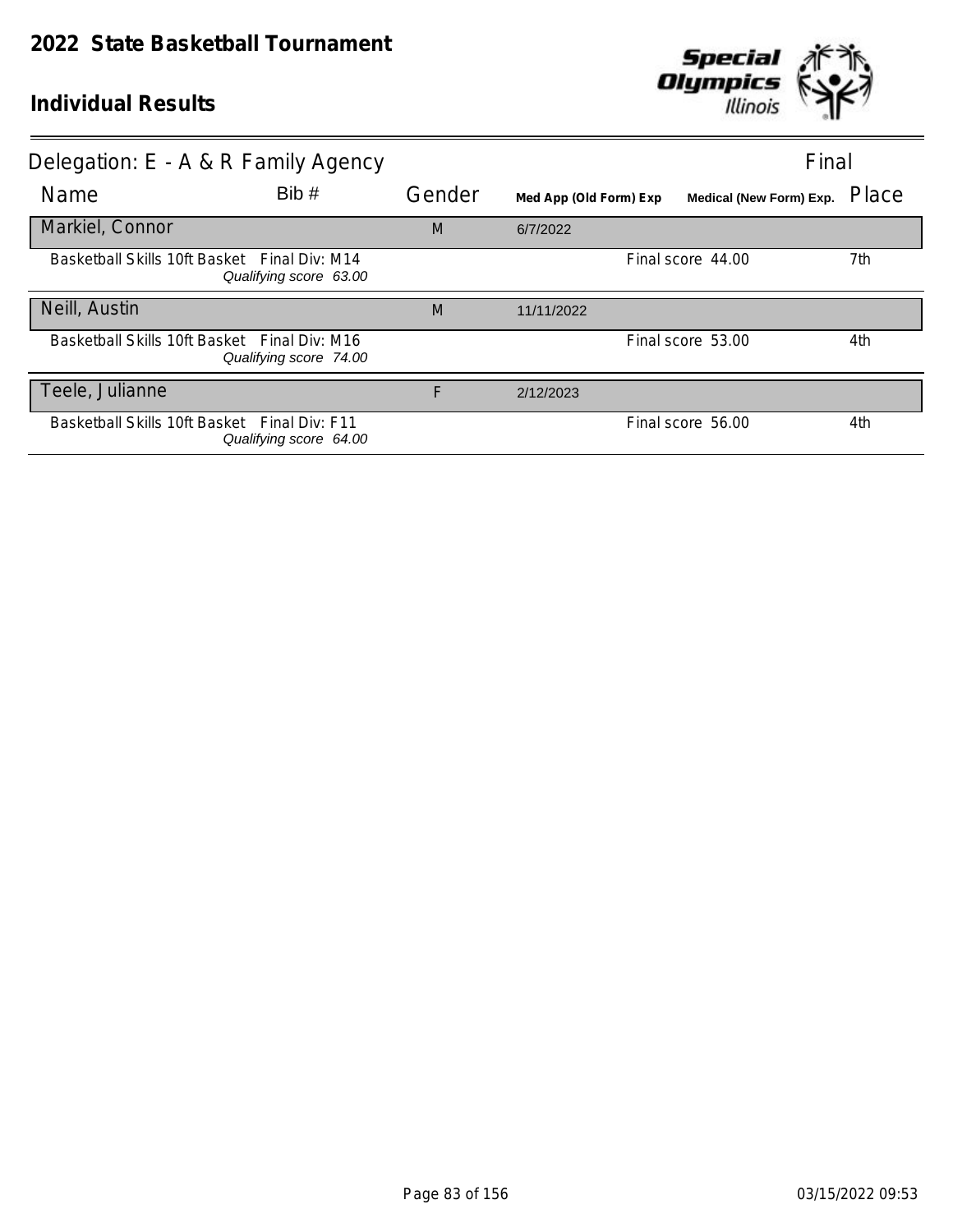

| Delegation: E - Andrew High School         |                        |        |                            |                    | Final                         |     |
|--------------------------------------------|------------------------|--------|----------------------------|--------------------|-------------------------------|-----|
| Name                                       | Bib #                  | Gender | Med App (Old Form) Exp     |                    | Medical (New Form) Exp. Place |     |
| Blount, Lauren                             |                        | F      | 9/30/2022                  |                    |                               |     |
| Basketball High School Team CompletitionS1 | Qualifying score       |        | <b>Andrew Thunderbolts</b> | Final score        |                               | 4th |
| Cremins, John                              |                        | M      | 6/27/2022                  |                    |                               |     |
| Basketball High School Team CompletitionS1 | Qualifying score       |        | <b>Andrew Thunderbolts</b> | Final score        |                               | 4th |
| Devine, Christopher                        |                        | M      | 6/3/2022                   |                    | 6/24/2024                     |     |
| Basketball High School Team ComapDitidHS1  | Qualifying score       |        | <b>Andrew Thunderbolts</b> | Final score        |                               | 4th |
| Harvey, Camden                             |                        | M      | 5/1/2022                   |                    |                               |     |
| Basketball High School Team CompletitionS1 | Qualifying score       |        | <b>Andrew Thunderbolts</b> | Final score        |                               | 4th |
| Keefe, Bryan                               |                        | M      | 5/14/2023                  |                    |                               |     |
| Basketball High School Team ComapDitidHS1  | Qualifying score       |        | <b>Andrew Thunderbolts</b> | Final score        |                               | 4th |
| Lim, Daniel                                |                        | M      | 10/9/2022                  |                    |                               |     |
| Basketball High School Team ComapDition S1 | Qualifying score       |        | <b>Andrew Thunderbolts</b> | Final score        |                               | 4th |
| McMahon, Mollie                            |                        | F      | 6/26/2022                  |                    |                               |     |
| Basketball High School Team ComapDition S1 | Qualifying score       |        | Andrew Thunderbolts        | <b>Final score</b> |                               | 4th |
| Nofal, Ahmad                               |                        | M      |                            |                    | 11/15/2024                    |     |
| Basketball High School Team ComapDitidHS1  | Qualifying score       |        | <b>Andrew Thunderbolts</b> | Final score        |                               | 4th |
| Ritchie, Colin                             |                        | M      | 10/10/2021                 |                    | 2/13/2024                     |     |
| Basketball High School Team ComapDitionHS1 | Qualifying score 87.00 |        | <b>Andrew Thunderbolts</b> | Final score        |                               | 4th |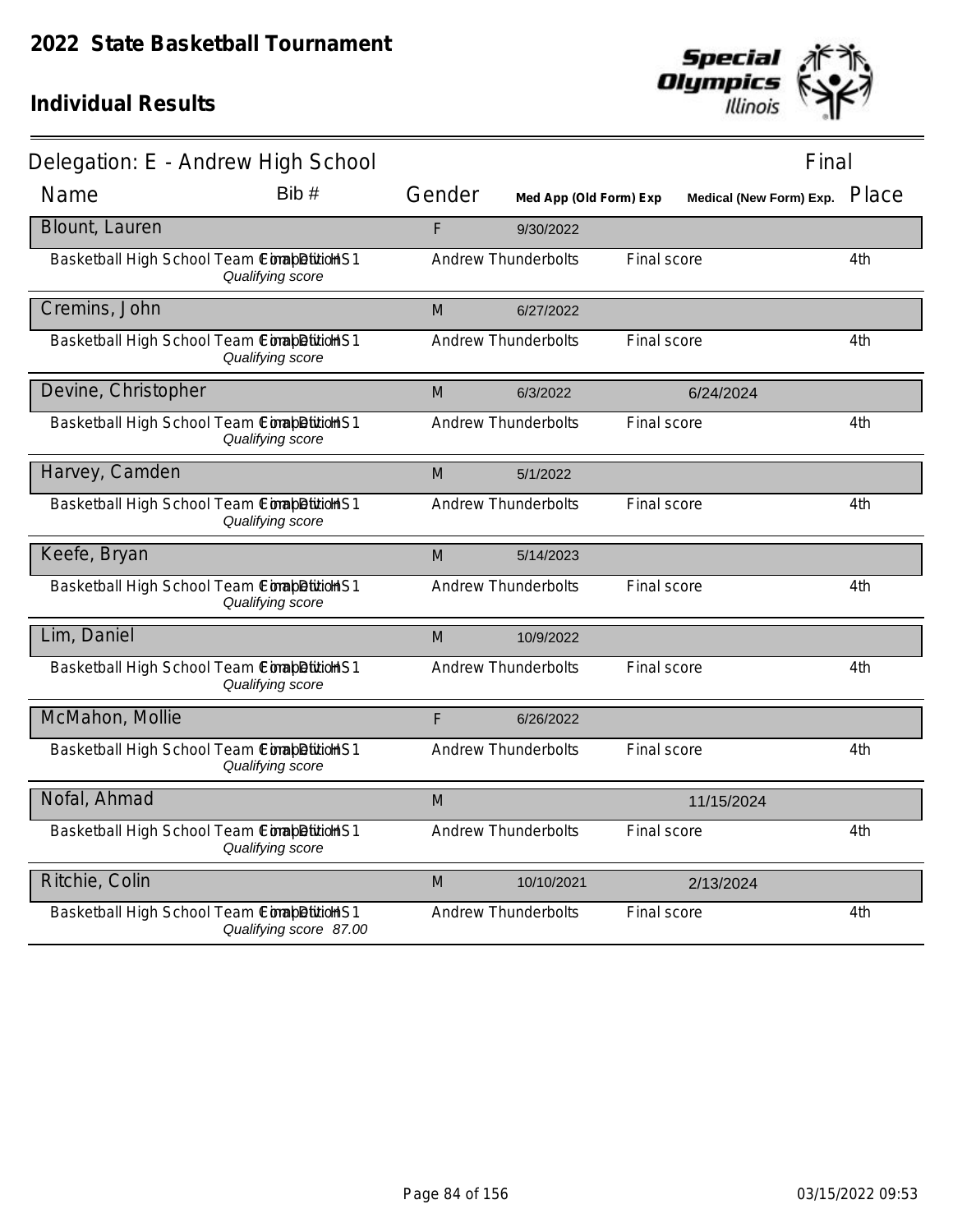

| Delegation: E - Cook County School District 130 |                        |        |                        |                   | Final                          |                 |
|-------------------------------------------------|------------------------|--------|------------------------|-------------------|--------------------------------|-----------------|
| Name                                            | Bib#                   | Gender | Med App (Old Form) Exp |                   | <b>Medical (New Form) Exp.</b> | Place           |
| DelaTorre, Nathen                               |                        | M      | 10/10/2021             |                   | 11/23/2024                     |                 |
| Basketball Skills 10ft Basket Final Div: M04    | Qualifying score 68.00 |        | Final score 72.00      |                   | 3rd                            |                 |
| Oliver, Randen                                  |                        | M      | 9/26/2022              |                   | 11/11/2024                     |                 |
| Basketball Skills 8 Ft Basket Final Div: M4     | Qualifying score 38.00 |        |                        | Final score 61.00 |                                | 1st             |
| Waddicar, Anthony                               |                        | M      |                        |                   | 11/27/2024                     |                 |
| Basketball Skills 8 Ft Basket Final Div: M2     | Qualifying score 26.00 |        |                        | Final score 39.00 |                                | 2 <sub>nd</sub> |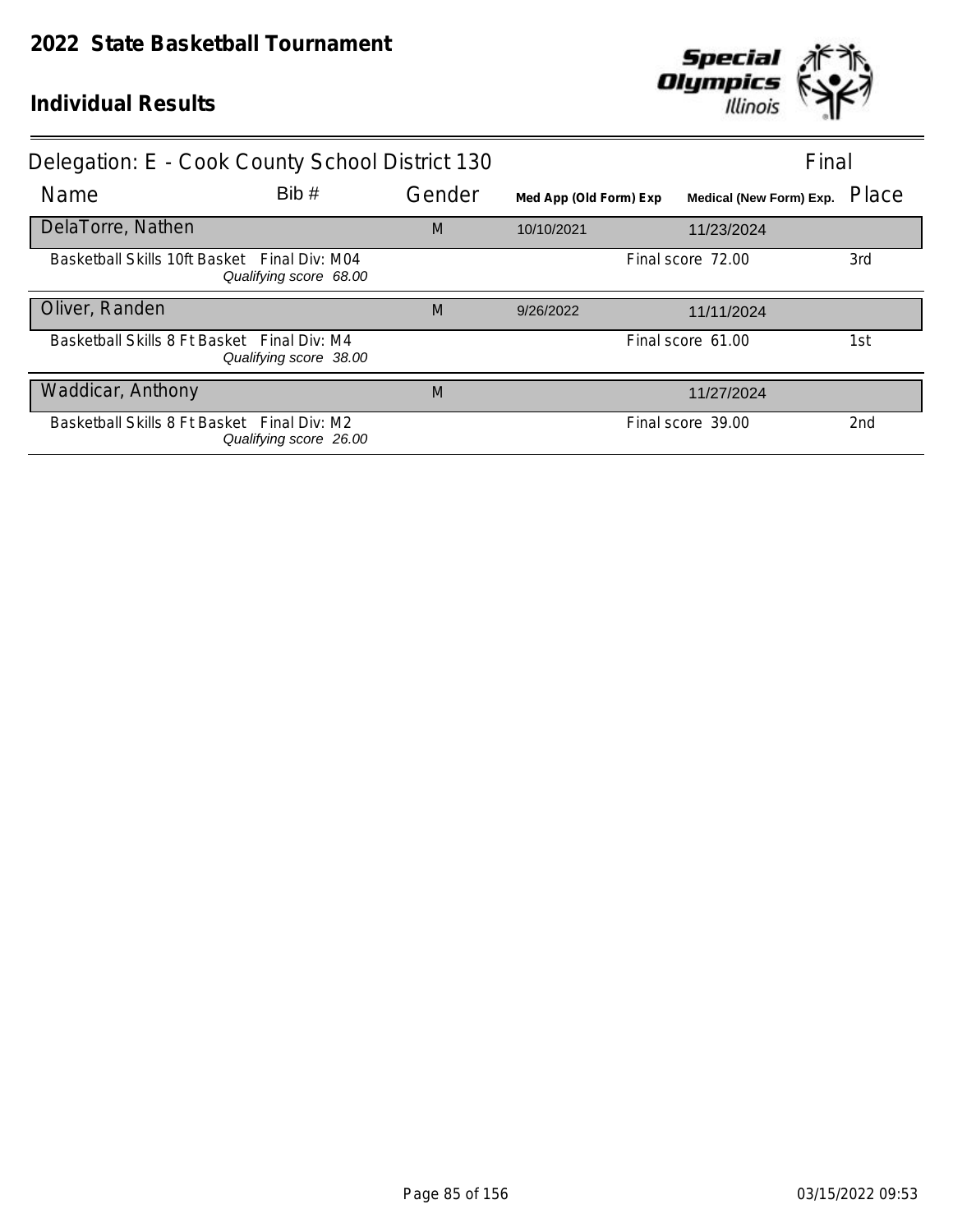

|                                              | Delegation: E - Crete Monee Schl Dist |             |                        |                               | Final |
|----------------------------------------------|---------------------------------------|-------------|------------------------|-------------------------------|-------|
| Name                                         | Bib#                                  | Gender      | Med App (Old Form) Exp | Medical (New Form) Exp. Place |       |
| Collins, Terrell                             |                                       | M           | 9/23/2022              | 10/13/2024                    |       |
| Basketball High School Team ComapDition S5   | Qualifying score 247.00               | Crete-Monee |                        | Final score                   | 4th   |
| Hoglund-Abernathy, Brian                     |                                       | M           | 3/18/2022              | 10/19/2024                    |       |
| Basketball High School Team ComapDition S5   | Qualifying score                      | Crete-Monee |                        | Final score                   | 4th   |
| Hoglund-Abernathy, Christopher               |                                       | M           | 10/23/2021             | 10/19/2024                    |       |
| Basketball High School Team ComapDition S5   | Qualifying score                      | Crete-Monee |                        | Final score                   | 4th   |
| Hoglund-Abernathy, Katherine                 |                                       | F           | 10/22/2021             | 10/19/2024                    |       |
| Basketball High School Team ComapDitionHS5   | Qualifying score                      | Crete-Monee |                        | Final score                   | 4th   |
| Holden, Marnell                              |                                       | M           | 11/5/2022              | 10/28/2024                    |       |
| Basketball High School Team ConapDition S5   | Qualifying score                      | Crete-Monee |                        | Final score                   | 4th   |
| Johnson, Amber                               |                                       | F           | 10/8/2022              | 10/20/2024                    |       |
| Basketball High School Team ComabDition S7   | Qualifying score                      |             | Crystal Lake Tigers    | Final score                   | 3rd   |
| Lukombo, Cohen                               |                                       | M           | 10/24/2021             | 10/18/2024                    |       |
| Basketball High School Team ConabDition S5   | Qualifying score                      | Crete-Monee |                        | Final score                   | 4th   |
| Parks, Marissa                               |                                       | F           | 6/16/2022              | 10/13/2024                    |       |
| Basketball High School Team ComapDitionHS5   | Qualifying score                      | Crete-Monee |                        | Final score                   | 4th   |
| Smith, Aaden                                 |                                       | M           | 11/11/2022             | 10/31/2024                    |       |
| Basketball Skills 10ft Basket Final Div: M04 | Qualifying score 71.00                |             |                        | Final score 76.00             | 1st   |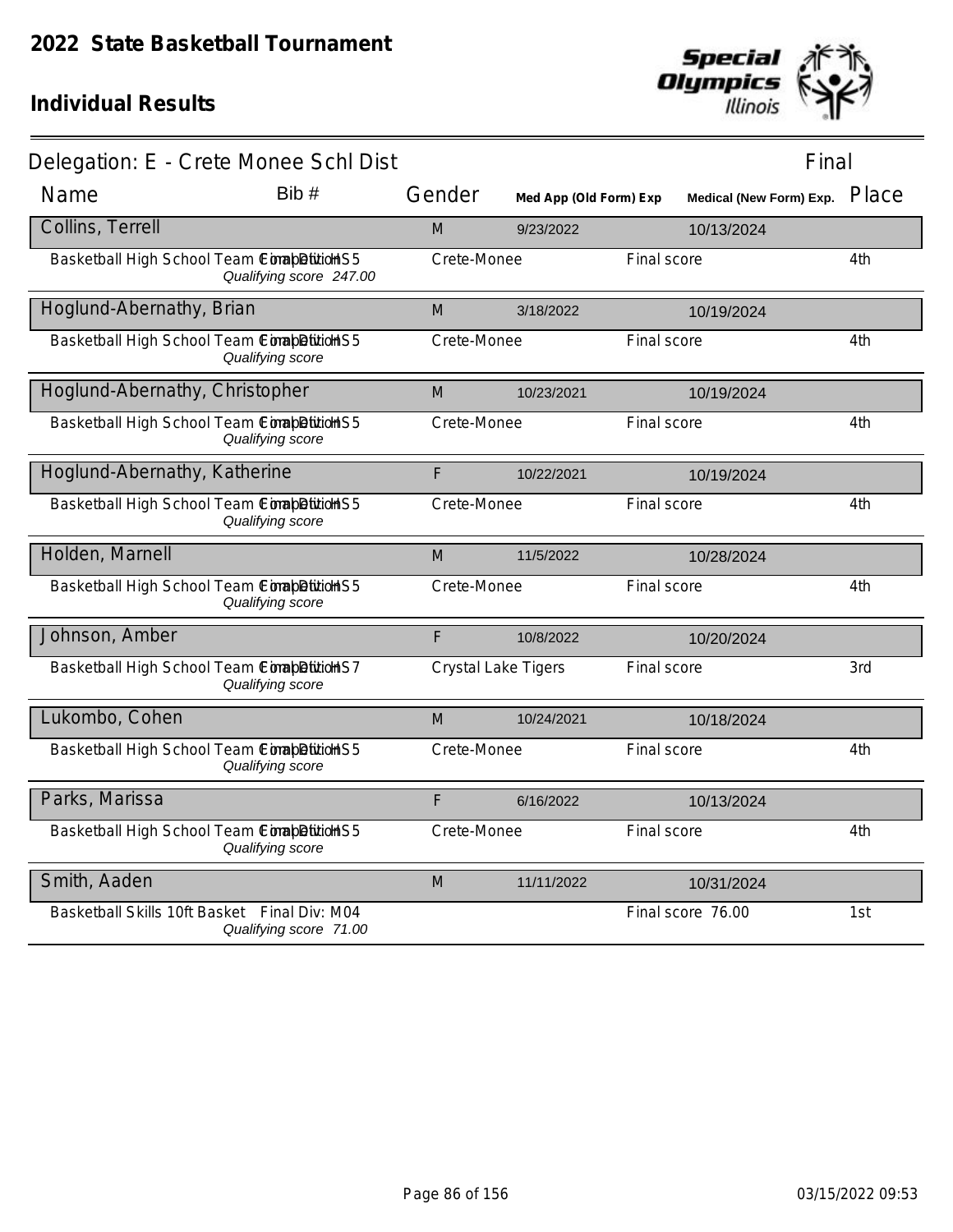

| Delegation: E - Joliet Township HS          |                         |        |                         |             | Final                   |       |
|---------------------------------------------|-------------------------|--------|-------------------------|-------------|-------------------------|-------|
| Name                                        | Bib#                    | Gender | Med App (Old Form) Exp  |             | Medical (New Form) Exp. | Place |
| Allen, Jaden                                |                         | M      |                         |             | 11/8/2024               |       |
| Basketball High School Team ComapDition S6  | Qualifying score 397.00 |        | Joliet Township HS Gold | Final score |                         | 4th   |
| Arias, Adam                                 |                         | M      | 5/2/2022                |             | 9/28/2024               |       |
| Basketball High School Team ConabDition S6  | Qualifying score        |        | Joliet Township HS Gold | Final score |                         | 4th   |
| Collins, Caroline                           |                         | F      | 8/21/2022               |             | 11/15/2024              |       |
| Basketball High School Team ComapDitionHS6  | Qualifying score        |        | Joliet Township HS Gold | Final score |                         | 4th   |
| Drexel, Hannah Marie                        |                         | F      | 9/9/2021                |             | 9/15/2024               |       |
| Basketball High School Team ConabDition S6  | Qualifying score        |        | Joliet Township HS Gold | Final score |                         | 4th   |
| Formhals, Tim                               |                         | M      | 6/2/2022                |             | 9/23/2024               |       |
| Basketball High School Team ComapDitionHS6  | Qualifying score        |        | Joliet Township HS Gold | Final score |                         | 4th   |
| Jenkins, Seren                              |                         | F      | 11/11/2022              |             | 10/20/2024              |       |
| Basketball High School Team ComapDition S6  | Qualifying score        |        | Joliet Township HS Gold | Final score |                         | 4th   |
| Lopez, Sarah                                |                         | F      | 8/13/2022               |             | 8/2/2024                |       |
| Basketball High School Team CimabDitidHS6   | Qualifying score        |        | Joliet Township HS Gold | Final score |                         | 4th   |
| Mendoza, Gilberto                           |                         | M      |                         |             | 8/13/2024               |       |
| Basketball High School Team Completition S6 | Qualifying score        |        | Joliet Township HS Gold | Final score |                         | 4th   |
| Mixon, Christopher                          |                         | M      | 3/6/2023                |             | 11/10/2024              |       |
| Basketball High School Team ComabDition S6  | Qualifying score        |        | Joliet Township HS Gold | Final score |                         | 4th   |
| Teodoro, Rafael                             |                         | M      | 11/17/2022              |             | 10/19/2024              |       |
| Basketball High School Team ConabDition S6  | Qualifying score        |        | Joliet Township HS Gold | Final score |                         | 4th   |
| Turner, Kollen                              |                         | M      | 10/22/2022              |             | 10/8/2024               |       |
| Basketball High School Team ComapDitidHS6   | Qualifying score        |        | Joliet Township HS Gold | Final score |                         | 4th   |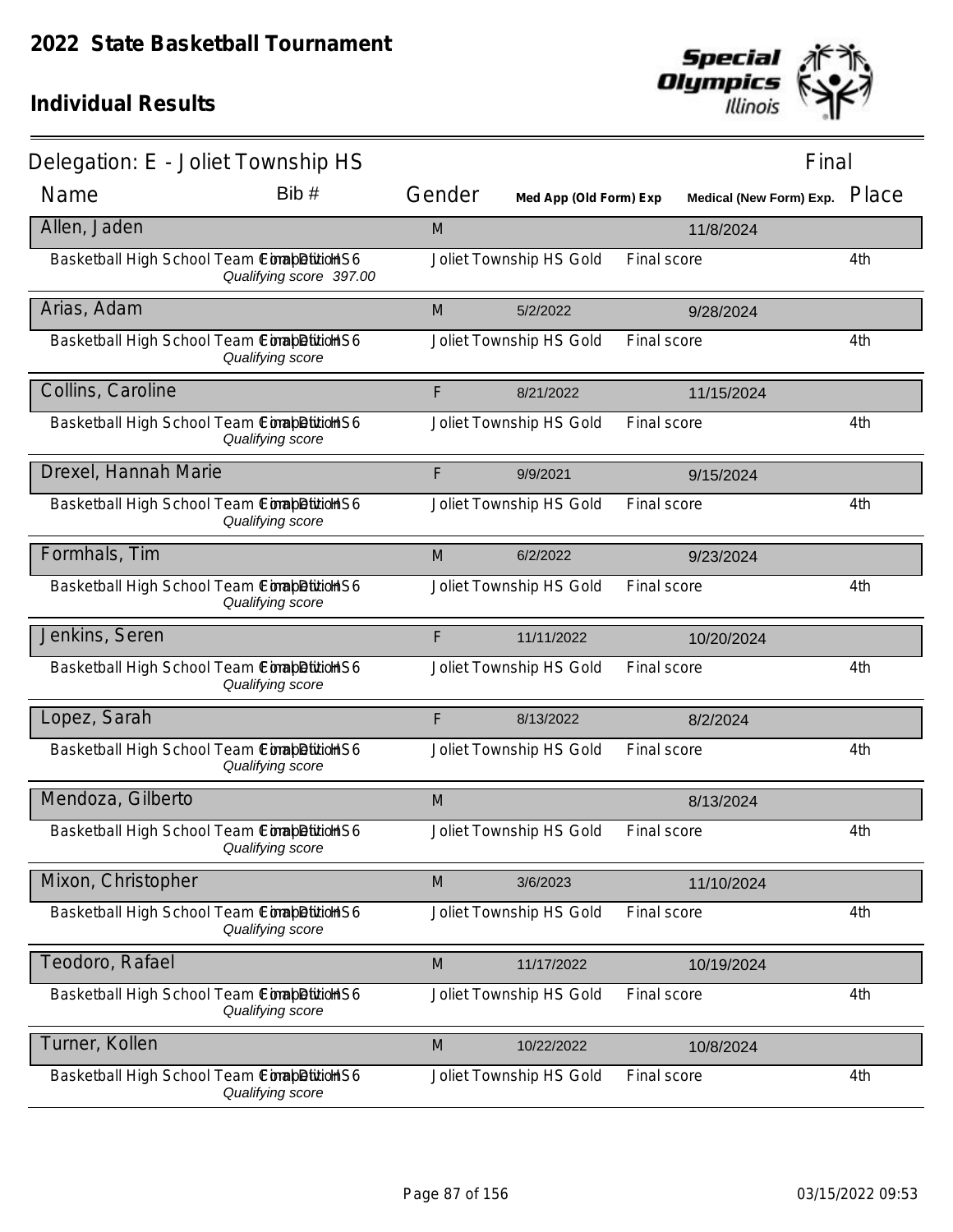

| Delegation: E - Lemont High School           |                                                                        |        | Final                  |  |                                |                 |
|----------------------------------------------|------------------------------------------------------------------------|--------|------------------------|--|--------------------------------|-----------------|
| Name                                         | Bib#                                                                   | Gender | Med App (Old Form) Exp |  | <b>Medical (New Form) Exp.</b> | Place           |
| Hunter, Ryan                                 |                                                                        | M      | 6/27/2022              |  | 7/29/2024                      |                 |
|                                              | Basketball Skills 10ft Basket Final Div: M09<br>Qualifying score 51.00 |        |                        |  | Final score 65.00              | 1st             |
| McKeough, Jason                              |                                                                        | M      |                        |  | 7/29/2024                      |                 |
|                                              | Basketball Skills 10ft Basket Final Div: M08<br>Qualifying score 45.00 |        |                        |  | Final score 69.00              | 1st             |
| Predki, Ewelina                              |                                                                        | F      |                        |  | 8/26/2024                      |                 |
| Basketball Skills 10ft Basket Final Div: F01 | Qualifying score 52.00                                                 |        |                        |  | Final score 53.00              | 3rd             |
| Wesolowski, Madison                          |                                                                        | F      | 3/6/2022               |  | 11/3/2023                      |                 |
| Basketball Skills 10ft Basket Final Div: F07 | Qualifying score 47.00                                                 |        |                        |  | Final score 52.00              | 2 <sub>nd</sub> |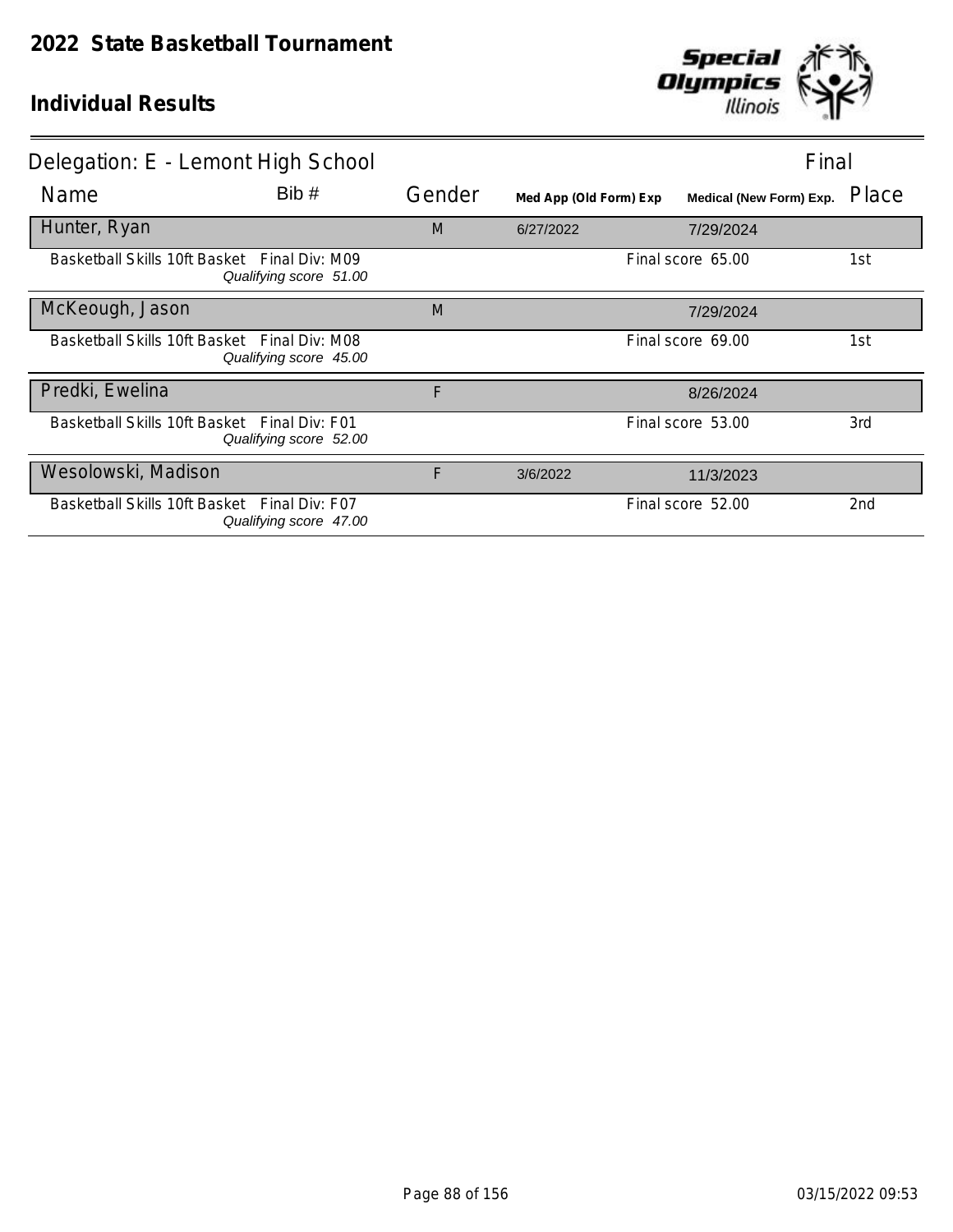

| Delegation: E - Lincolnway SRA                |                         |                      |                        |             | Final                          |                 |
|-----------------------------------------------|-------------------------|----------------------|------------------------|-------------|--------------------------------|-----------------|
| Name                                          | Bib#                    | Gender               | Med App (Old Form) Exp |             | <b>Medical (New Form) Exp.</b> | Place           |
| Alcoser, Morgan                               |                         | F                    | 4/18/2022              |             | 9/21/2024                      |                 |
| Basketball Sr Male Team Competitioniv: SR7    | Qualifying score        | <b>LWSRA Hawks 3</b> |                        | Final score |                                | 4th             |
| Anderson, Paige                               |                         | F                    | 10/15/2021             |             | 10/8/2024                      |                 |
| Basketball Sr Male Team Competitioniv: SR7    | Qualifying score        | <b>LWSRA Hawks 3</b> |                        | Final score |                                | 4th             |
| Barella, Eddie                                |                         | M                    |                        |             | 8/26/2024                      |                 |
| Basketball Jr Male Team Competibilibiliv: JR1 | Qualifying score        |                      | NWCSR/LW Hawks         | Final score |                                | 2nd             |
| Blackburn, Rylee                              |                         | F                    |                        |             | 6/10/2024                      |                 |
| Basketball Jr Male Team Competibilibiliv: JR1 | Qualifying score        |                      | NWCSR/LW Hawks         | Final score |                                | 2 <sub>nd</sub> |
| Bradley, Victor                               |                         | M                    | 11/3/2022              |             | 11/9/2024                      |                 |
| Basketball Sr Male Team Competitioniv: SR10   | Qualifying score 490.00 | LWSRA Hawks 4        |                        | Final score |                                | 3rd             |
| <b>Buckley, Allison</b>                       |                         | F                    | 10/15/2022             |             | 11/8/2024                      |                 |
| Basketball Sr Male Team Competitioniv: SR7    | Qualifying score        | LWSRA Hawks 3        |                        | Final score |                                | 4th             |
| Castaneda Jr, Gerardo                         |                         | M                    | 11/4/2021              |             | 11/14/2024                     |                 |
| Basketball Sr Male Team Competitioniv: SR10   | Qualifying score        | LWSRA Hawks 4        |                        | Final score |                                | 3rd             |
| Claxton, Peter M                              |                         | M                    | 7/23/2022              |             | 8/26/2024                      |                 |
| Basketball Sr Male Team Competitioniv: SR10   | Qualifying score        | LWSRA Hawks 4        |                        | Final score |                                | 3rd             |
| Coutcher, Benjamin                            |                         | M                    | 10/17/2021             |             | 10/7/2024                      |                 |
| Basketball Sr Male Team Competitioniv: SR10   | Qualifying score        | <b>LWSRA Hawks 4</b> |                        | Final score |                                | 3rd             |
| Fields, Nathan                                |                         | M                    | 7/4/2022               |             |                                |                 |
| Basketball Jr Male Team Competibilibiliv: JR1 | Qualifying score        |                      | NWCSR/LW Hawks         | Final score |                                | 2nd             |
| Gandy, Jonathan                               |                         | M                    | 8/16/2022              |             |                                |                 |
| Basketball Jr Male Team Competitabliv: JR1    | Qualifying score        |                      | NWCSR/LW Hawks         | Final score |                                | 2nd             |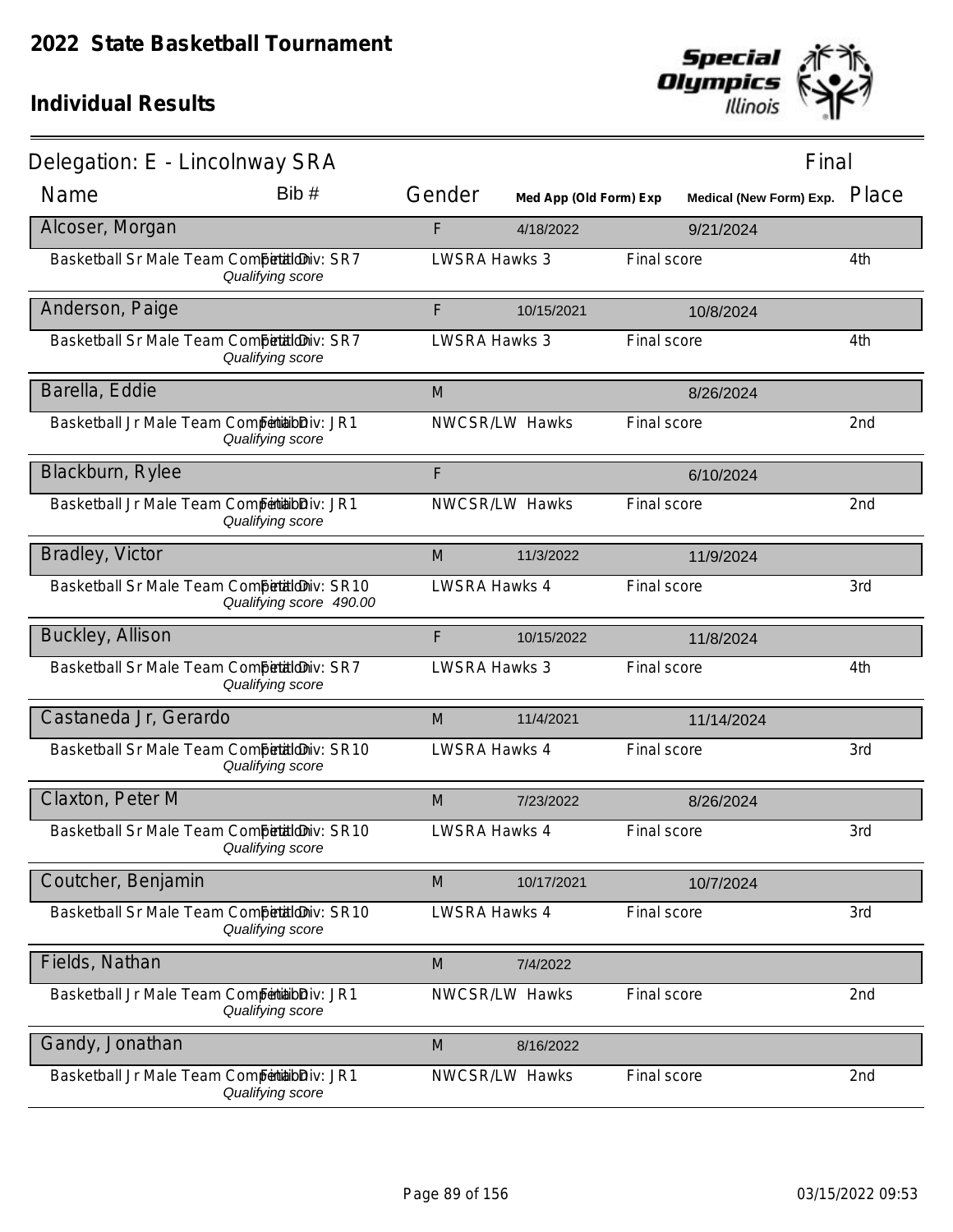

| Delegation: E - Lincolnway SRA                |                  |                      |                        |             |                         | Final |
|-----------------------------------------------|------------------|----------------------|------------------------|-------------|-------------------------|-------|
| Name                                          | Bib#             | Gender               | Med App (Old Form) Exp |             | Medical (New Form) Exp. | Place |
| Gatlin, Tyler                                 |                  | M                    | 5/13/2024              |             |                         |       |
| Basketball Sr Male Team Competitioniv: SR10   | Qualifying score | LWSRA Hawks 4        |                        | Final score |                         | 3rd   |
| Gengo, Daniel (Danny)                         |                  | M                    | 10/15/2022             |             |                         |       |
| Basketball Sr Male Team Competitioniv: SR10   | Qualifying score | <b>LWSRA Hawks 4</b> |                        | Final score |                         | 3rd   |
| Gould, Victoria                               |                  | F                    | 9/28/2021              |             | 11/11/2024              |       |
| Basketball Sr Male Team Competitioniv: SR7    | Qualifying score | <b>LWSRA Hawks 3</b> |                        | Final score |                         | 4th   |
| Haines, Robert Francis                        |                  | M                    | 1/8/2022               |             | 3/9/2025                |       |
| Basketball Sr Male Team CompetaldDiv: SR7     | Qualifying score | <b>LWSRA Hawks 3</b> |                        | Final score |                         | 4th   |
| Hanson, Dylan                                 |                  | M                    | 10/21/2021             |             | 5/10/2024               |       |
| Basketball Sr Male Team Competitioniv: SR7    | Qualifying score | <b>LWSRA Hawks 3</b> |                        | Final score |                         | 4th   |
| Hernandez, George                             |                  | M                    | 8/6/2022               |             |                         |       |
| Basketball Sr Male Team Competitioniv: SR10   | Qualifying score | <b>LWSRA Hawks 4</b> |                        | Final score |                         | 3rd   |
| Jach, Danielle M                              |                  | F                    | 7/20/2014              |             | 11/22/2024              |       |
| Basketball Sr Male Team CompetaldDiv: SR7     | Qualifying score | <b>LWSRA Hawks 3</b> |                        | Final score |                         | 4th   |
| Langlois, Joshua                              |                  | M                    | 4/15/2021              |             | 11/4/2024               |       |
| Basketball Sr Male Team Competitilo Niv: SR7  | Qualifying score | <b>LWSRA Hawks 3</b> |                        | Final score |                         | 4th   |
| Latif, Salah                                  |                  | M                    |                        |             | 11/14/2024              |       |
| Basketball Jr Male Team Competibilibiliv: JR1 | Qualifying score |                      | NWCSR/LW Hawks         | Final score |                         | 2nd   |
| Leehaug, Allison                              |                  | F                    | 9/5/2021               |             | 8/19/2024               |       |
| Basketball Sr Male Team Competitilo Nv: SR7   | Qualifying score | <b>LWSRA Hawks 3</b> |                        | Final score |                         | 4th   |
| Lorenz, Nicholas                              |                  | M                    | 3/6/2023               |             |                         |       |
| Basketball Sr Male Team CompetialdDiv: SR7    | Qualifying score | <b>LWSRA Hawks 3</b> |                        | Final score |                         | 4th   |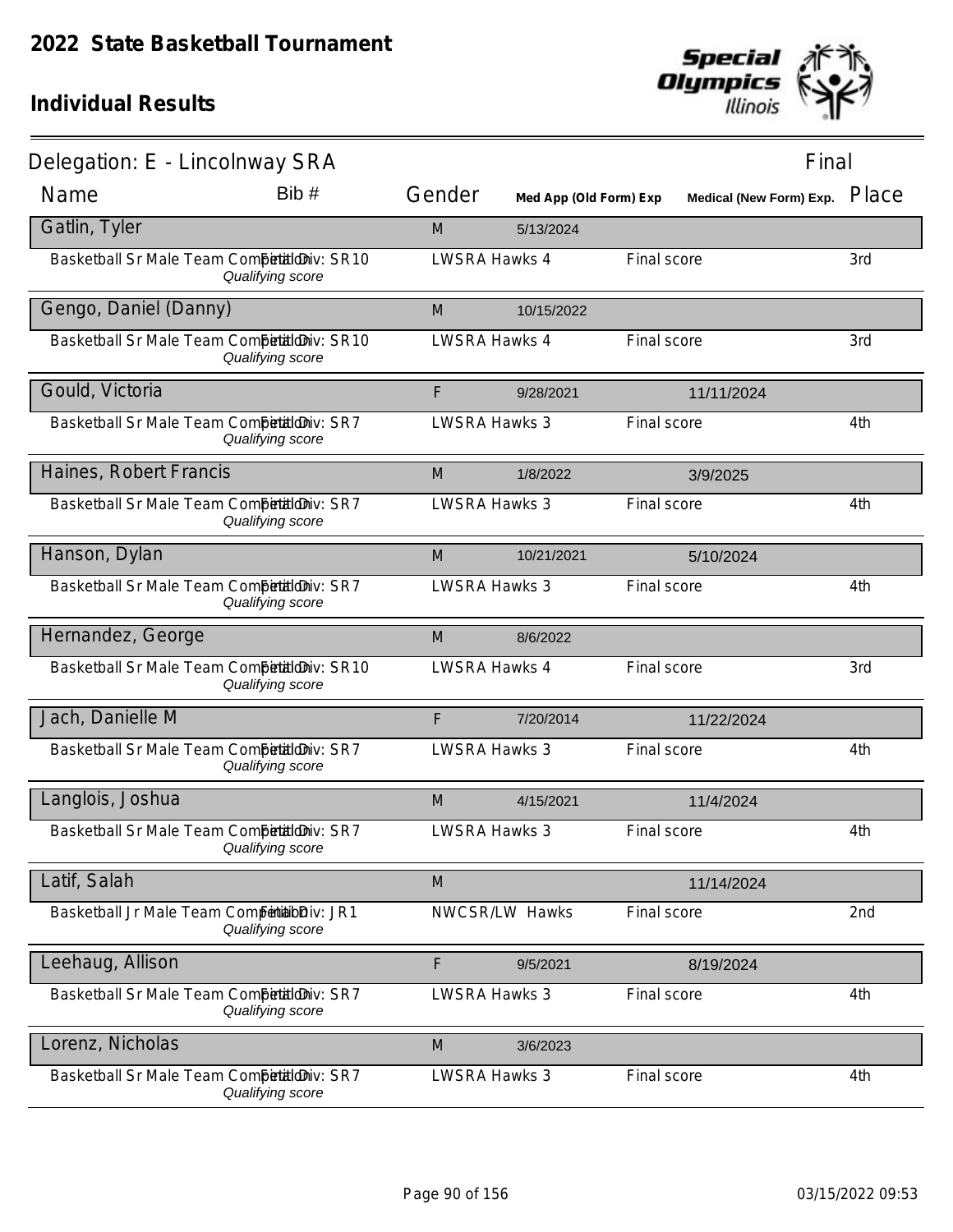

| Delegation: E - Lincolnway SRA                |                         |                      |                        |             | Final                          |       |
|-----------------------------------------------|-------------------------|----------------------|------------------------|-------------|--------------------------------|-------|
| Name                                          | Bib #                   | Gender               | Med App (Old Form) Exp |             | <b>Medical (New Form) Exp.</b> | Place |
| Ludwin, Jakub                                 |                         | M                    | 9/23/2021              |             | 10/28/2024                     |       |
| Basketball Jr Male Team Competibilibiliv: JR1 | Qualifying score 184.00 |                      | NWCSR/LW Hawks         | Final score |                                | 2nd   |
| Magee, Nicole                                 |                         | F                    | 7/21/2023              |             |                                |       |
| Basketball Sr Male Team Competitioniv: SR7    | Qualifying score        | <b>LWSRA Hawks 3</b> |                        | Final score |                                | 4th   |
| Marks, Aaron                                  |                         | M                    | 1/7/2022               |             | 7/15/2024                      |       |
| Basketball Sr Male Team Competitioniv: SR10   | Qualifying score        | LWSRA Hawks 4        |                        | Final score |                                | 3rd   |
| Murphy, Marikate                              |                         | F                    | 10/7/2022              |             |                                |       |
| Basketball Sr Male Team Competitioniv: SR7    | Qualifying score        | <b>LWSRA Hawks 3</b> |                        | Final score |                                | 4th   |
| Peck, Kevin                                   |                         | M                    | 10/30/2022             |             |                                |       |
| Basketball Sr Male Team Competitioniv: SR10   | Qualifying score        | <b>LWSRA Hawks 4</b> |                        | Final score |                                | 3rd   |
| Radecky, Colin                                |                         | M                    | 11/11/2022             |             | 4/5/2024                       |       |
| Basketball Sr Male Team Competitioniv: SR7    | Qualifying score 332.00 | <b>LWSRA Hawks 3</b> |                        | Final score |                                | 4th   |
| Reczek, Matthew                               |                         | M                    | 10/13/2022             |             |                                |       |
| Basketball Sr Male Team Competitioniv: SR10   | Qualifying score        | <b>LWSRA Hawks 4</b> |                        | Final score |                                | 3rd   |
| Scaccia, Lucus                                |                         | M                    |                        |             | 6/1/2024                       |       |
| Basketball Jr Male Team Competibilibiliv: JR1 | Qualifying score        |                      | NWCSR/LW Hawks         | Final score |                                | 2nd   |
| Scaccia, Rocco                                |                         | M                    |                        |             | 6/1/2024                       |       |
| Basketball Jr Male Team Competibilibiliv: JR1 | Qualifying score        |                      | NWCSR/LW Hawks         | Final score |                                | 2nd   |
| Sekula, Adam                                  |                         | M                    | 10/16/2022             |             | 2/17/2025                      |       |
| Basketball Sr Male Team Competitioniv: SR7    | Qualifying score        | <b>LWSRA Hawks 3</b> |                        | Final score |                                | 4th   |
| Slota, Alexandra                              |                         | F                    | 12/19/2021             |             | 10/9/2024                      |       |
| Basketball Sr Male Team CompetaldDiv: SR7     | Qualifying score        | <b>LWSRA Hawks 3</b> |                        | Final score |                                | 4th   |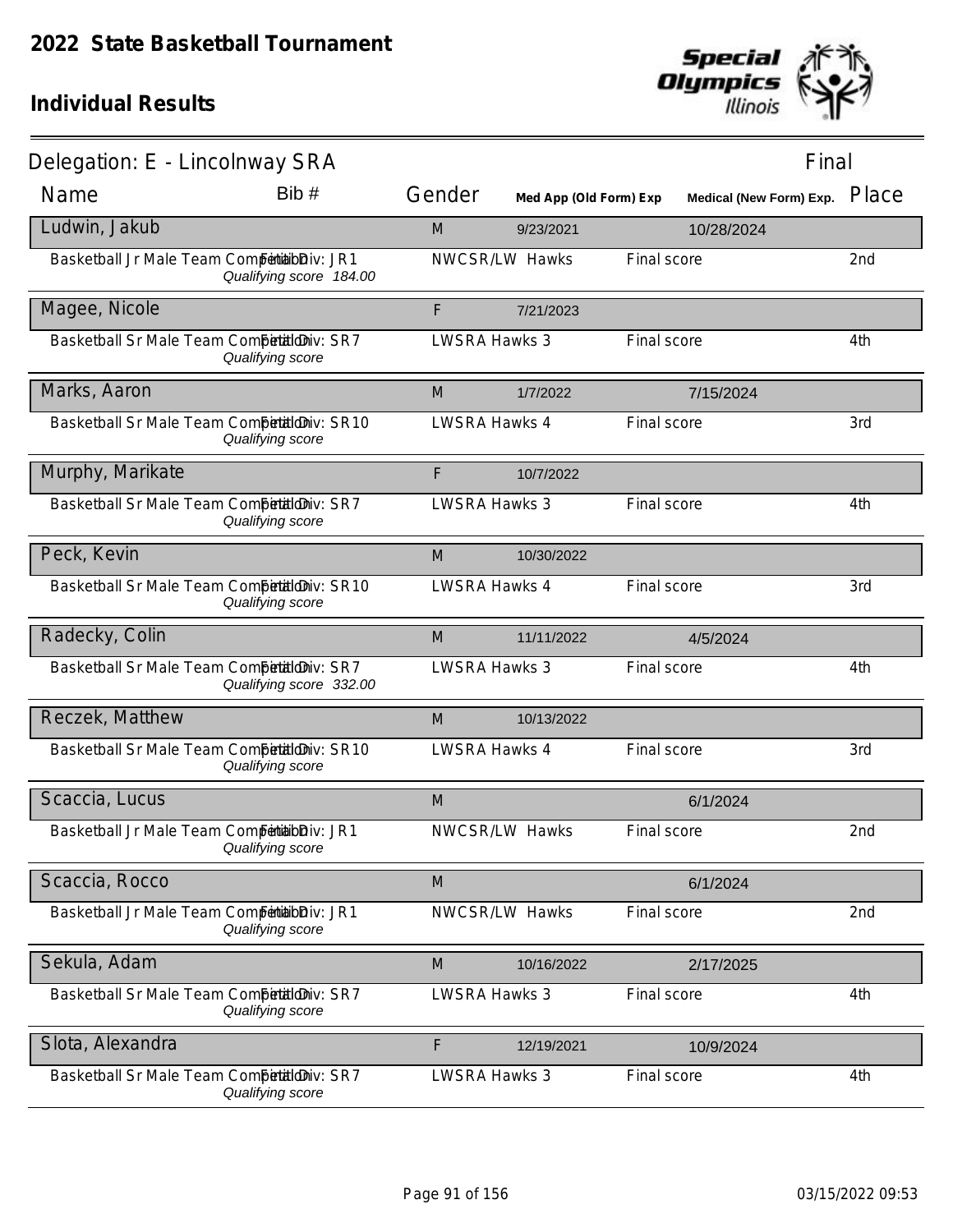

| Delegation: E - Lincolnway SRA                |                                                                  |               |                        |                    |                                | Final |  |
|-----------------------------------------------|------------------------------------------------------------------|---------------|------------------------|--------------------|--------------------------------|-------|--|
| Name                                          | Bib#                                                             | Gender        | Med App (Old Form) Exp |                    | <b>Medical (New Form) Exp.</b> | Place |  |
| Walshon, Daniel                               |                                                                  | M             | 11/28/2021             |                    | 10/27/2024                     |       |  |
|                                               | Basketball Sr Male Team Competitioniv: SR10<br>Qualifying score  | LWSRA Hawks 4 |                        | Final score        |                                | 3rd   |  |
| Wilkens, Brett                                |                                                                  | M             |                        |                    | 11/11/2024                     |       |  |
|                                               | Basketball Sr Male Team Competitioniv: SR10<br>Qualifying score  | LWSRA Hawks 4 |                        | Final score        |                                | 3rd   |  |
| Winter, Brendan                               |                                                                  | M             | 2/14/2023              |                    |                                |       |  |
|                                               | Basketball Sr Male Team Competition iv: SR10<br>Qualifying score | LWSRA Hawks 4 |                        | Final score        |                                | 3rd   |  |
| Zuccato, Charlie                              |                                                                  | M             |                        |                    | 11/15/2024                     |       |  |
| Basketball Jr Male Team Competibilibiliv: JR1 | Qualifying score                                                 |               | NWCSR/LW Hawks         | <b>Final score</b> |                                | 2nd   |  |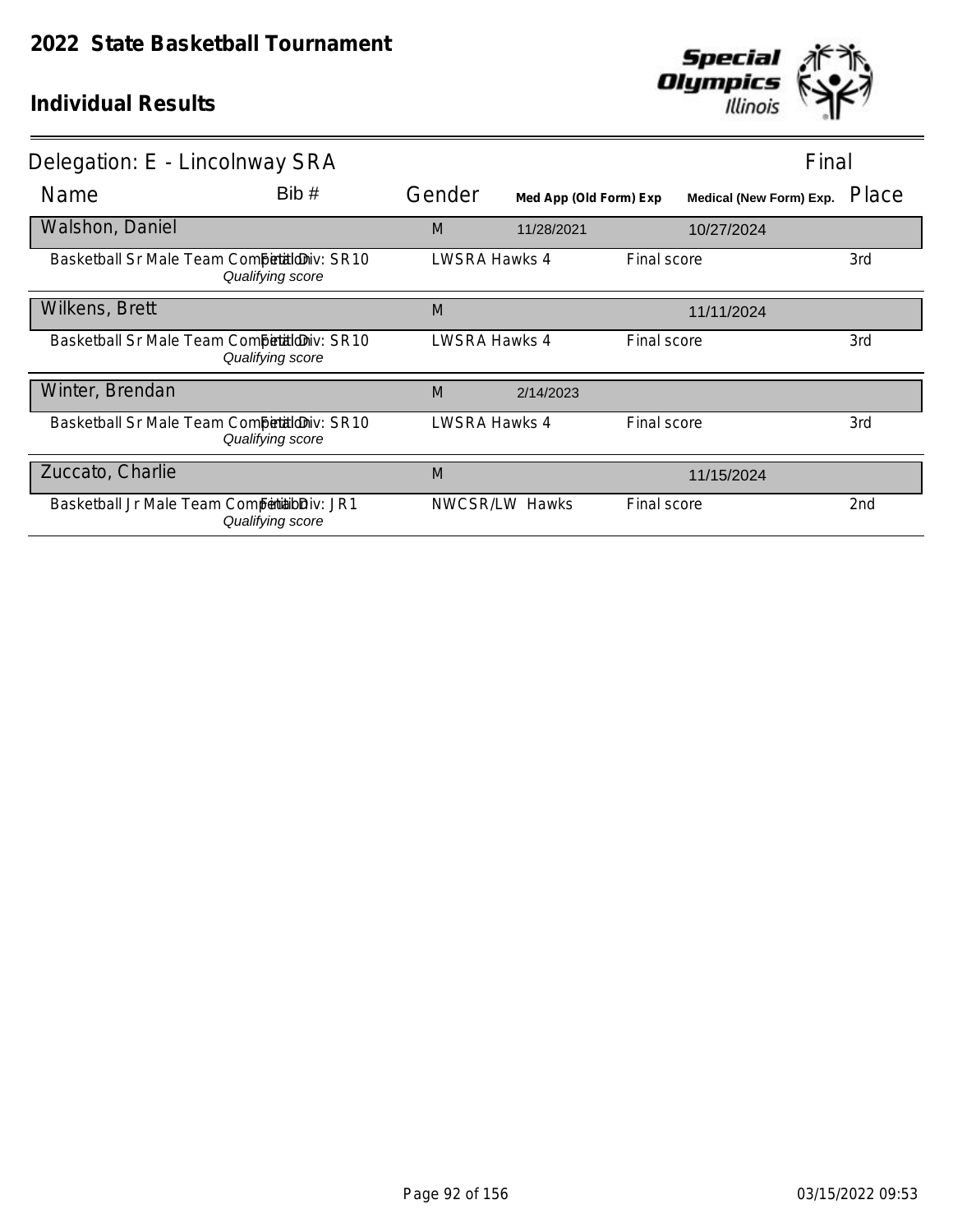

| Delegation: E - Lockport High School         |                                |        |                            |             | Final                          |       |
|----------------------------------------------|--------------------------------|--------|----------------------------|-------------|--------------------------------|-------|
| Name                                         | Bib #                          | Gender | Med App (Old Form) Exp     |             | <b>Medical (New Form) Exp.</b> | Place |
| Alvarado, Christopher                        |                                | M      | 12/15/2022                 |             |                                |       |
| Basketball High School Team ConabDitionS3    | Qualifying score               |        | <b>Lockport HS Porters</b> | Final score |                                | 3rd   |
| Ballard, Derek                               |                                | M      |                            |             | 10/20/2024                     |       |
| Basketball High School Team ConabDitionS3    | Qualifying score               |        | <b>Lockport HS Porters</b> | Final score |                                | 3rd   |
| Dorian, Colin                                |                                | M      | 11/18/2021                 |             | 11/8/2024                      |       |
| Basketball High School Team ComapDition S3   | Qualifying score               |        | <b>Lockport HS Porters</b> | Final score |                                | 3rd   |
| Floramo, Nicholas                            |                                | M      | 10/9/2022                  |             | 6/2/2024                       |       |
| Basketball High School Team ComapDitionS3    | Qualifying score               |        | <b>Lockport HS Porters</b> | Final score |                                | 3rd   |
| Gonzalez, Armani                             |                                | M      |                            |             | 10/21/2024                     |       |
| Basketball High School Team ConabDitionS3    | Qualifying score               |        | <b>Lockport HS Porters</b> | Final score |                                | 3rd   |
| Lempicki, Brendan                            |                                | M      | 10/1/2022                  |             |                                |       |
| Basketball High School Team ComapDitionS3    | Qualifying score               |        | <b>Lockport HS Porters</b> | Final score |                                | 3rd   |
| McCarter, Mason                              |                                | M      | 10/9/2022                  |             |                                |       |
| Basketball High School Team ComapDition S3   | Qualifying score               |        | <b>Lockport HS Porters</b> | Final score |                                | 3rd   |
| Morfoot, Luke                                |                                | M      | 2/14/2021                  |             | 10/30/2024                     |       |
| <b>Team Manager</b>                          | Final Div:<br>Qualifying score |        |                            | Final score |                                |       |
| Olivero, Isabella                            |                                | F      | 11/13/2021                 |             | 9/23/2024                      |       |
| Basketball High School Team ComapDitition S3 | Qualifying score               |        | <b>Lockport HS Porters</b> | Final score |                                | 3rd   |
| Potter, Frank                                |                                | M      | 11/5/2021                  |             | 10/28/2024                     |       |
| Basketball High School Team ComapDitionS3    | Qualifying score 372.00        |        | <b>Lockport HS Porters</b> | Final score |                                | 3rd   |
| Santos, Mia Jessica                          |                                | F      | 10/31/2022                 |             |                                |       |
| Basketball High School Team CorapBittion S3  | Qualifying score               |        | <b>Lockport HS Porters</b> | Final score |                                | 3rd   |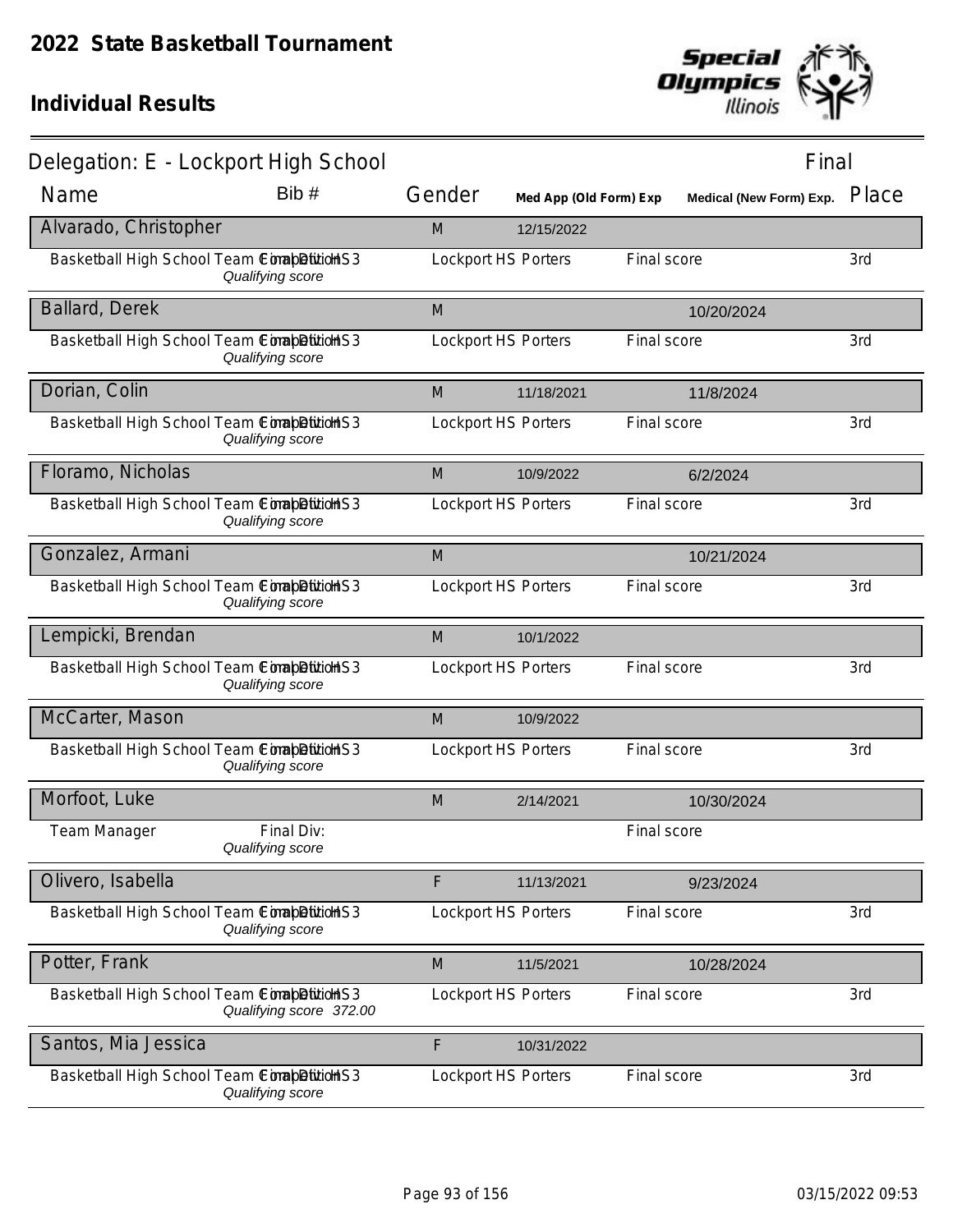

| Delegation: E - Lockport High School        |                  |        |                            | Final       |                         |       |
|---------------------------------------------|------------------|--------|----------------------------|-------------|-------------------------|-------|
| Name                                        | Bib#             | Gender | Med App (Old Form) Exp     |             | Medical (New Form) Exp. | Place |
| Schneider, Evan                             |                  | M      | 12/30/2021                 |             | 9/3/2024                |       |
| Basketball High School Team ComapDition S3  | Qualifying score |        | <b>Lockport HS Porters</b> | Final score |                         | 3rd   |
| Sola, Isabella                              |                  | F      | 7/7/2022                   |             | 7/7/2024                |       |
| Basketball High School Team ComapDition S3  | Qualifying score |        | <b>Lockport HS Porters</b> | Final score |                         | 3rd   |
| Sullivan, Randall (Randy)                   |                  | M      | 10/17/2022                 |             | 9/29/2024               |       |
| Basketball High School Team Completition S3 | Qualifying score |        | <b>Lockport HS Porters</b> | Final score |                         | 3rd   |
| Vrba, Jacob                                 |                  | M      | 8/28/2021                  |             | 9/21/2024               |       |
| Basketball High School Team ComapDition S3  | Qualifying score |        | <b>Lockport HS Porters</b> | Final score |                         | 3rd   |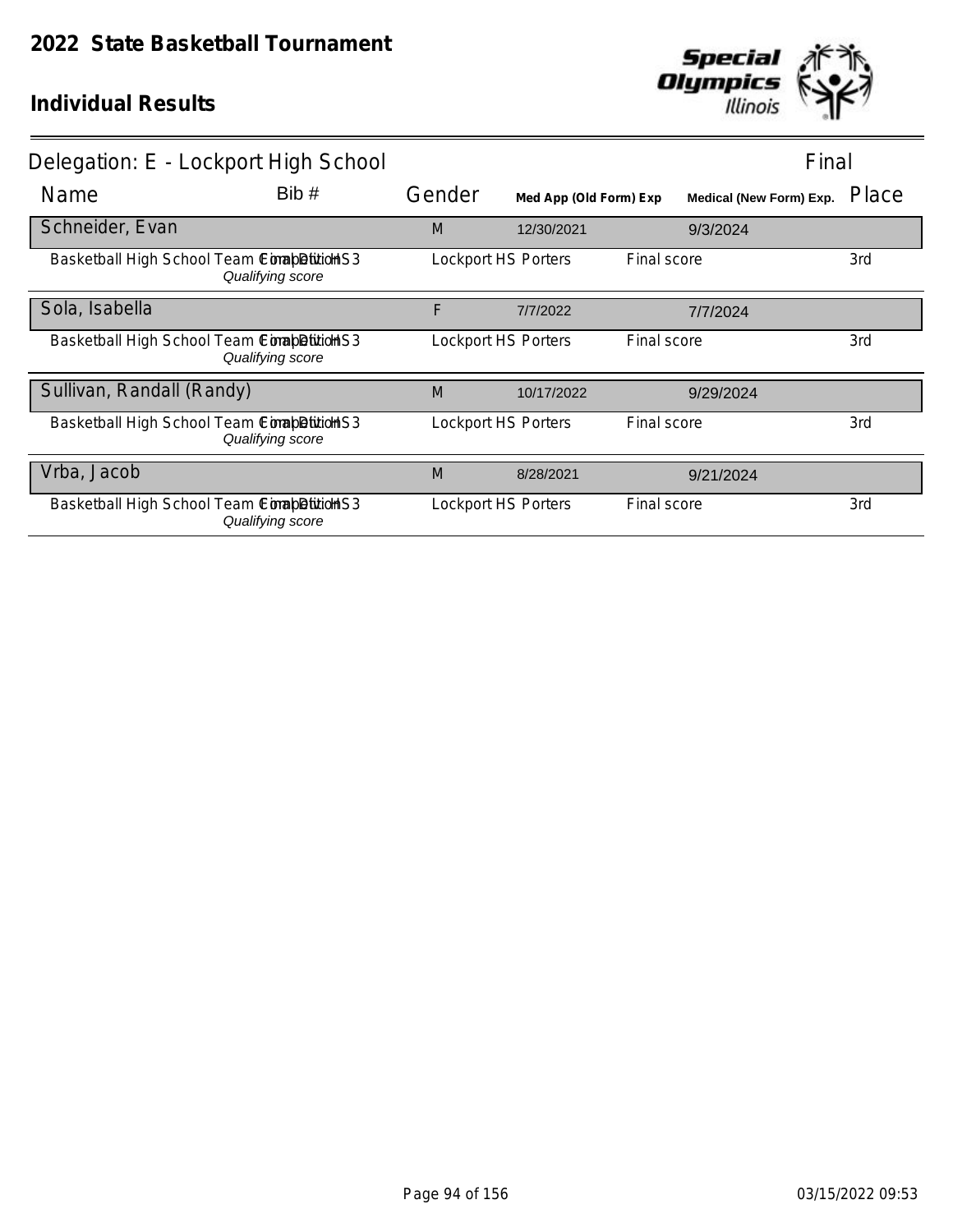

| Delegation: E - Manteno School District      |                        |        |                        | Final             |     |
|----------------------------------------------|------------------------|--------|------------------------|-------------------|-----|
| Name                                         | Bib#                   | Gender | Med App (Old Form) Exp |                   |     |
| Taylor, Zackary                              |                        | M      | 12/22/2022             |                   |     |
| Basketball Skills 10ft Basket Final Div: M16 | Qualifying score 72.00 |        |                        | Final score 58.00 | 2nd |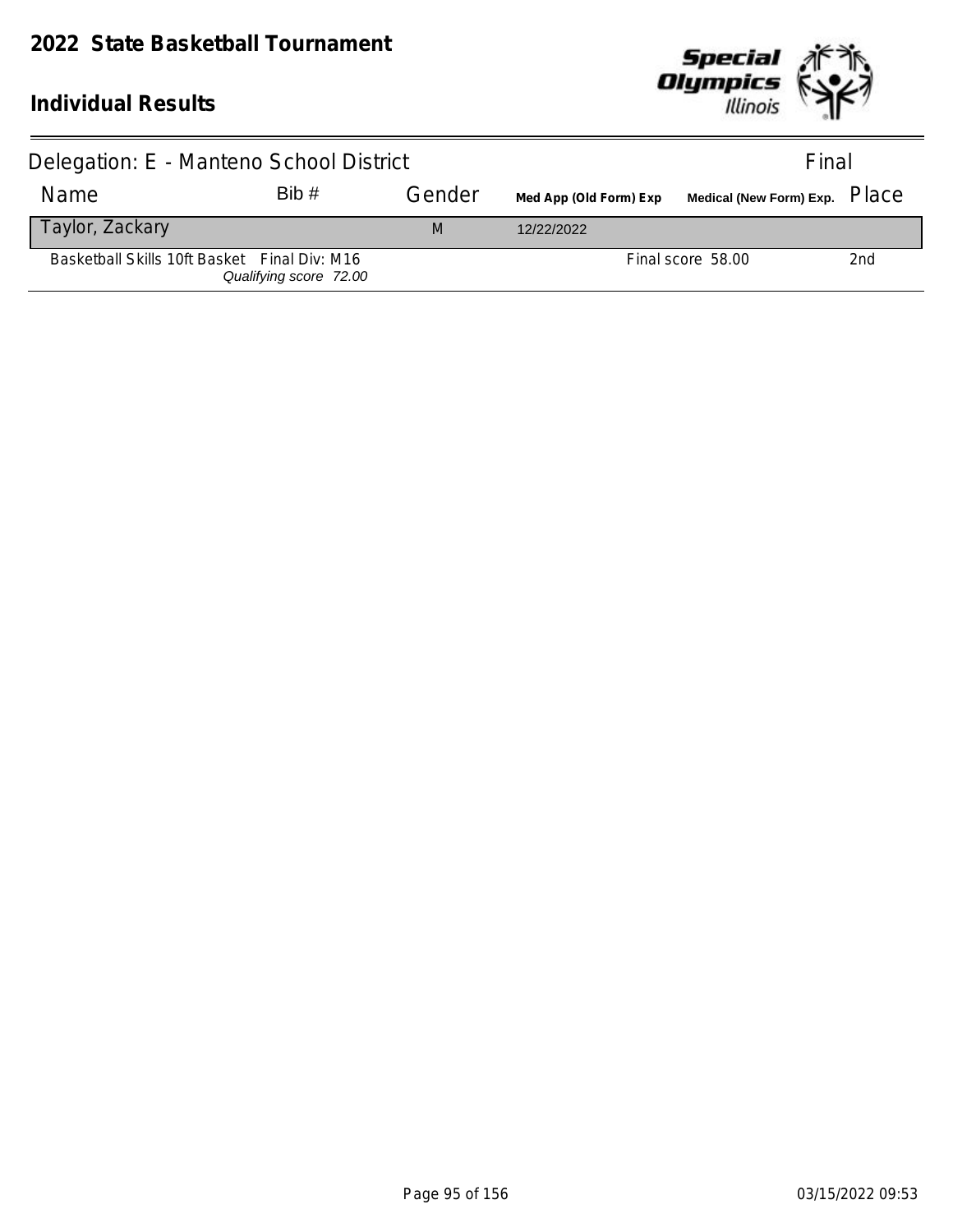

|                                              | Delegation: E - Northern Will County SRA |        |                            |             |                         | Final |  |  |
|----------------------------------------------|------------------------------------------|--------|----------------------------|-------------|-------------------------|-------|--|--|
| Name                                         | Bib #                                    | Gender | Med App (Old Form) Exp     |             | Medical (New Form) Exp. | Place |  |  |
| Banas, Kyle                                  |                                          | M      | 11/30/2023                 |             |                         |       |  |  |
| Basketball Sr Male Team Competitioniv: SR7   | Qualifying score 386.00                  |        | <b>NWCSRA Wolves White</b> | Final score |                         | 3rd   |  |  |
| Barnes, Sean                                 |                                          | M      | 11/6/2022                  |             |                         |       |  |  |
| Basketball Sr Male Team Competitioniv: SR7   | Qualifying score                         |        | <b>NWCSRA Wolves White</b> | Final score |                         | 3rd   |  |  |
| Bedi, Gurinder                               |                                          | M      | 11/6/2022                  |             |                         |       |  |  |
| Basketball Sr Male Team Competitioniv: SR6   | Qualifying score                         |        | <b>NWCSRA Wolves Gray</b>  | Final score |                         | 2nd   |  |  |
| Chiu, Jericho                                |                                          | M      | 12/17/2022                 |             | 8/19/2024               |       |  |  |
| Basketball Sr Male Team Competitioniv: SR6   | Qualifying score                         |        | <b>NWCSRA Wolves Gray</b>  | Final score |                         | 2nd   |  |  |
| Christopher, Kelly                           |                                          | F      | 1/9/2023                   |             |                         |       |  |  |
| Basketball Sr Male Team Competitioniv: SR7   | Qualifying score                         |        | <b>NWCSRA Wolves White</b> | Final score |                         | 3rd   |  |  |
| Dagnino Canedo, Alonso                       |                                          | M      | 5/12/2022                  |             | 1/26/2025               |       |  |  |
| Basketball Sr Male Team CompetaldDiv: SR7    | Qualifying score                         |        | <b>NWCSRA Wolves White</b> | Final score |                         | 3rd   |  |  |
| Dagnino, Andre                               |                                          | M      | 5/12/2022                  |             | 1/26/2025               |       |  |  |
| Basketball Sr Male Team Competitioniv: SR7   | Qualifying score                         |        | <b>NWCSRA Wolves White</b> | Final score |                         | 3rd   |  |  |
| DeGuilio, David                              |                                          | M      | 12/11/2021                 |             | 10/20/2024              |       |  |  |
| Basketball Sr Male Team Competitilo Niv: SR6 | Qualifying score                         |        | <b>NWCSRA Wolves Gray</b>  | Final score |                         | 2nd   |  |  |
| Dunkin, Ethan                                |                                          | M      | 6/23/2022                  |             | 6/16/2024               |       |  |  |
| Basketball Sr Male Team Competitioniv: SR6   | Qualifying score 322.00                  |        | <b>NWCSRA Wolves Gray</b>  | Final score |                         | 2nd   |  |  |
| Enk, Kelly                                   |                                          | F      | 8/1/2022                   |             |                         |       |  |  |
| Basketball Sr Male Team Competitioniv: SR7   | Qualifying score                         |        | <b>NWCSRA Wolves White</b> | Final score |                         | 3rd   |  |  |
| Enk, Shannon                                 |                                          | F      | 6/5/2022                   |             |                         |       |  |  |
| Basketball Sr Male Team Competitioniv: SR7   | Qualifying score                         |        | <b>NWCSRA Wolves White</b> | Final score |                         | 3rd   |  |  |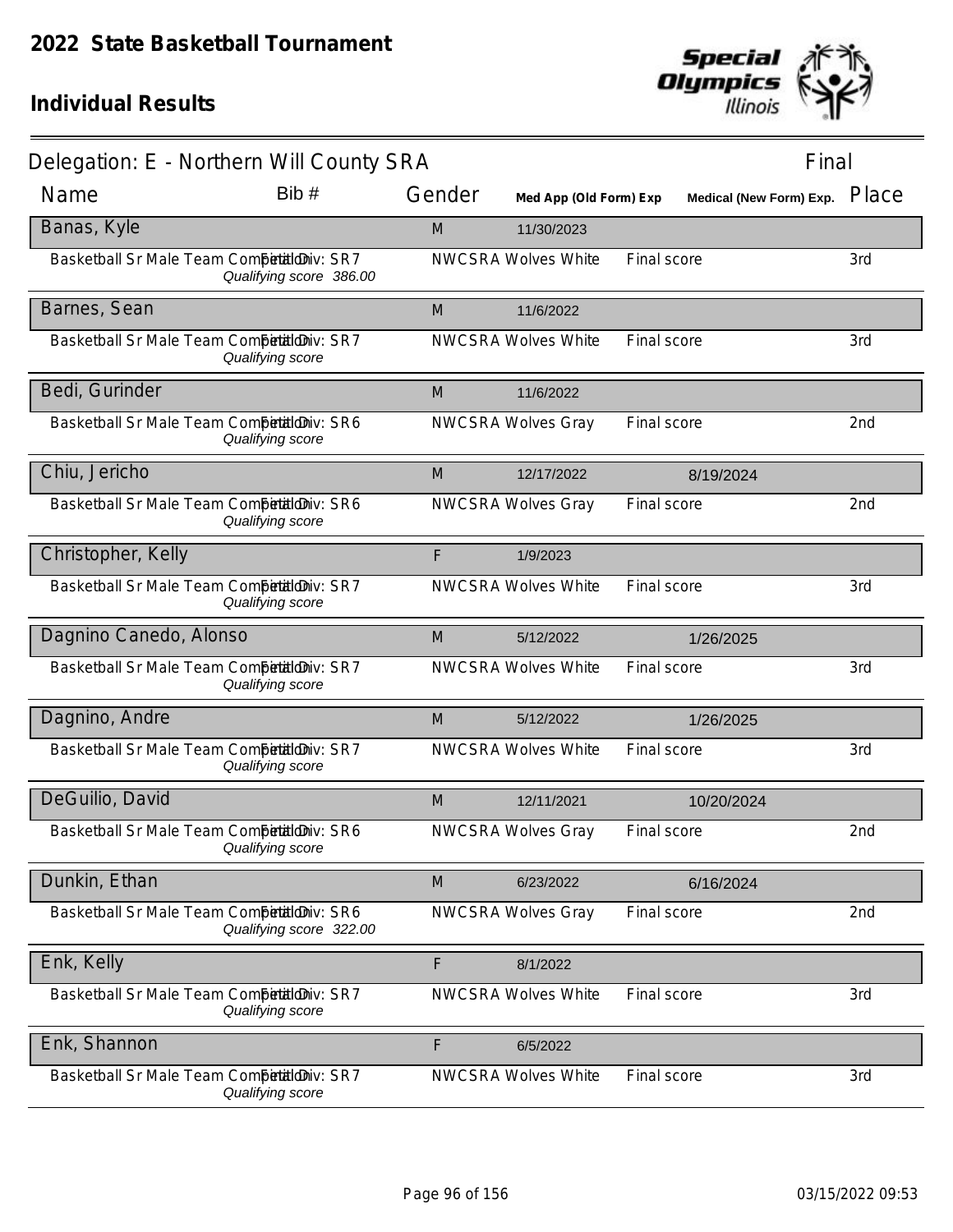

| Delegation: E - Northern Will County SRA   |                  |        |                            |             | Final                          |                 |
|--------------------------------------------|------------------|--------|----------------------------|-------------|--------------------------------|-----------------|
| Name                                       | Bib #            | Gender | Med App (Old Form) Exp     |             | <b>Medical (New Form) Exp.</b> | Place           |
| Garcia, Nicholas                           |                  | M      | 9/17/2021                  |             | 6/30/2024                      |                 |
| Basketball Sr Male Team Competitioniv: SR6 | Qualifying score |        | <b>NWCSRA Wolves Gray</b>  | Final score |                                | 2nd             |
| Gonzalez, Matthew                          |                  | M      | 8/25/2023                  |             | 11/15/2024                     |                 |
| Basketball Sr Male Team CompetaldDiv: SR7  | Qualifying score |        | <b>NWCSRA Wolves White</b> | Final score |                                | 3rd             |
| Hatton, James                              |                  | M      | 1/28/2022                  |             | 9/9/2024                       |                 |
| Basketball Sr Male Team Competitioniv: SR7 | Qualifying score |        | <b>NWCSRA Wolves White</b> | Final score |                                | 3rd             |
| Hayden, Thomas                             |                  | M      | 9/13/2022                  |             |                                |                 |
| Basketball Sr Male Team Competitioniv: SR7 | Qualifying score |        | <b>NWCSRA Wolves White</b> | Final score |                                | 3rd             |
| Ho, Charles                                |                  | M      | 11/3/2022                  |             |                                |                 |
| Basketball Sr Male Team CompetaldDiv: SR7  | Qualifying score |        | <b>NWCSRA Wolves White</b> | Final score |                                | 3rd             |
| Kane, Lyle D                               |                  | M      | 4/28/2023                  |             |                                |                 |
| Basketball Sr Male Team Competitioniv: SR6 | Qualifying score |        | <b>NWCSRA Wolves Gray</b>  | Final score |                                | 2nd             |
| Kegl, James                                |                  | M      | 5/4/2024                   |             |                                |                 |
| Basketball Sr Male Team CompetaldDiv: SR6  | Qualifying score |        | <b>NWCSRA Wolves Gray</b>  | Final score |                                | 2nd             |
| Lambert, Luke                              |                  | M      | 2/24/2022                  |             | 10/22/2024                     |                 |
| Basketball Sr Male Team Competitioniv: SR7 | Qualifying score |        | <b>NWCSRA Wolves White</b> | Final score |                                | 3rd             |
| Moran, Kathryn (Katie)                     |                  | F      | 4/28/2022                  |             |                                |                 |
| Basketball Sr Male Team Competitioniv: SR6 | Qualifying score |        | <b>NWCSRA Wolves Gray</b>  | Final score |                                | 2nd             |
| Mullan, Jonathan                           |                  | M      | 5/12/2022                  |             |                                |                 |
| Basketball Sr Male Team Competitioniv: SR6 | Qualifying score |        | <b>NWCSRA Wolves Gray</b>  | Final score |                                | 2 <sub>nd</sub> |
| Ramirez, Lisette (Liz)                     |                  | F      | 10/28/2021                 |             | 11/23/2024                     |                 |
| Basketball Sr Male Team Competitioniv: SR6 | Qualifying score |        | <b>NWCSRA Wolves Gray</b>  | Final score |                                | 2nd             |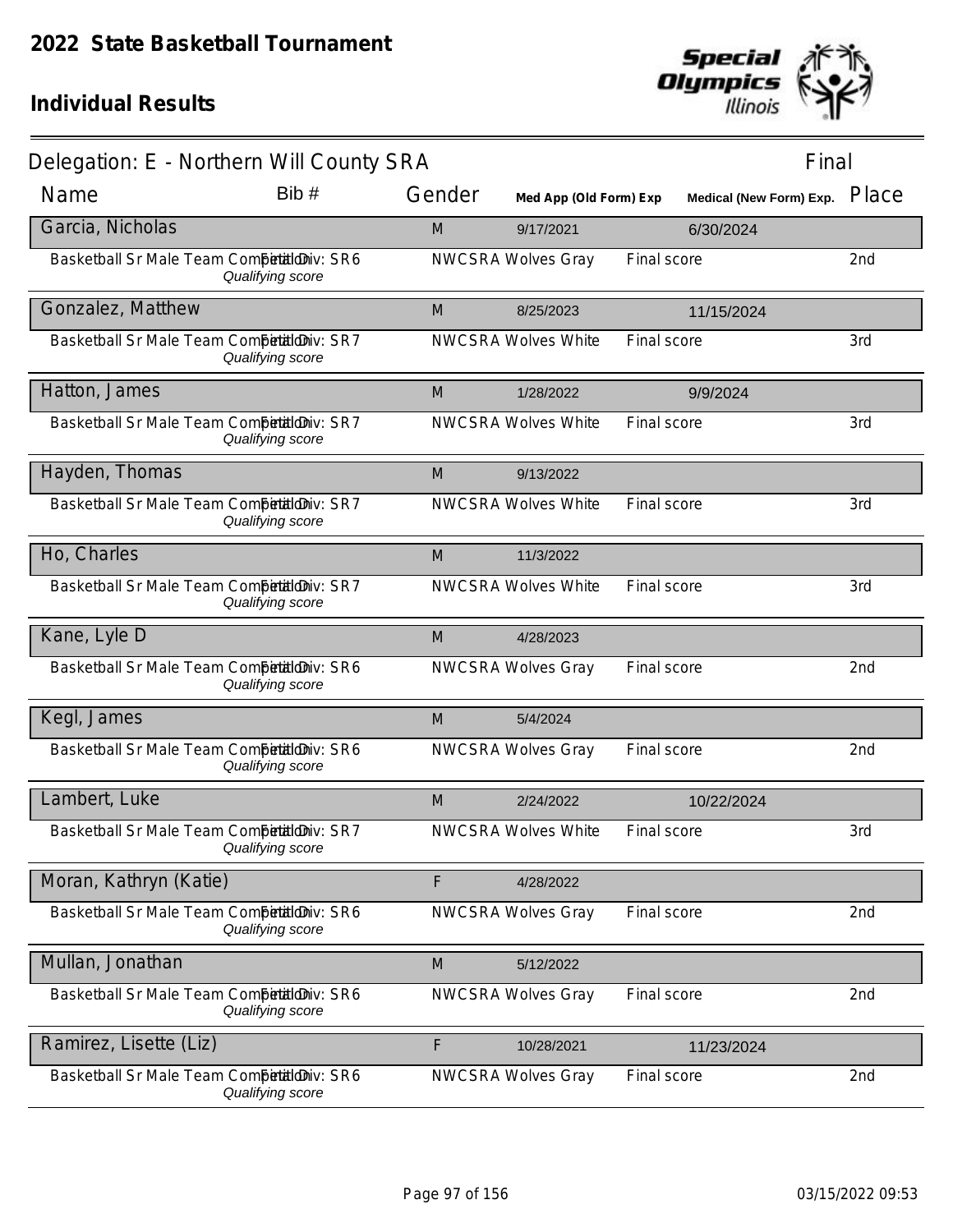

| Delegation: E - Northern Will County SRA    |                  |        |                           | Final       |                                  |                 |
|---------------------------------------------|------------------|--------|---------------------------|-------------|----------------------------------|-----------------|
| <b>Name</b>                                 | Bib#             | Gender | Med App (Old Form) Exp    |             | Medical (New Form) Exp. PlaC $e$ |                 |
| Sime, Alexis                                |                  |        | 10/21/2022                |             |                                  |                 |
| Basketball Sr Male Team Competition iv: SR6 | Qualifying score |        | <b>NWCSRA Wolves Gray</b> | Final score |                                  | 2 <sub>nd</sub> |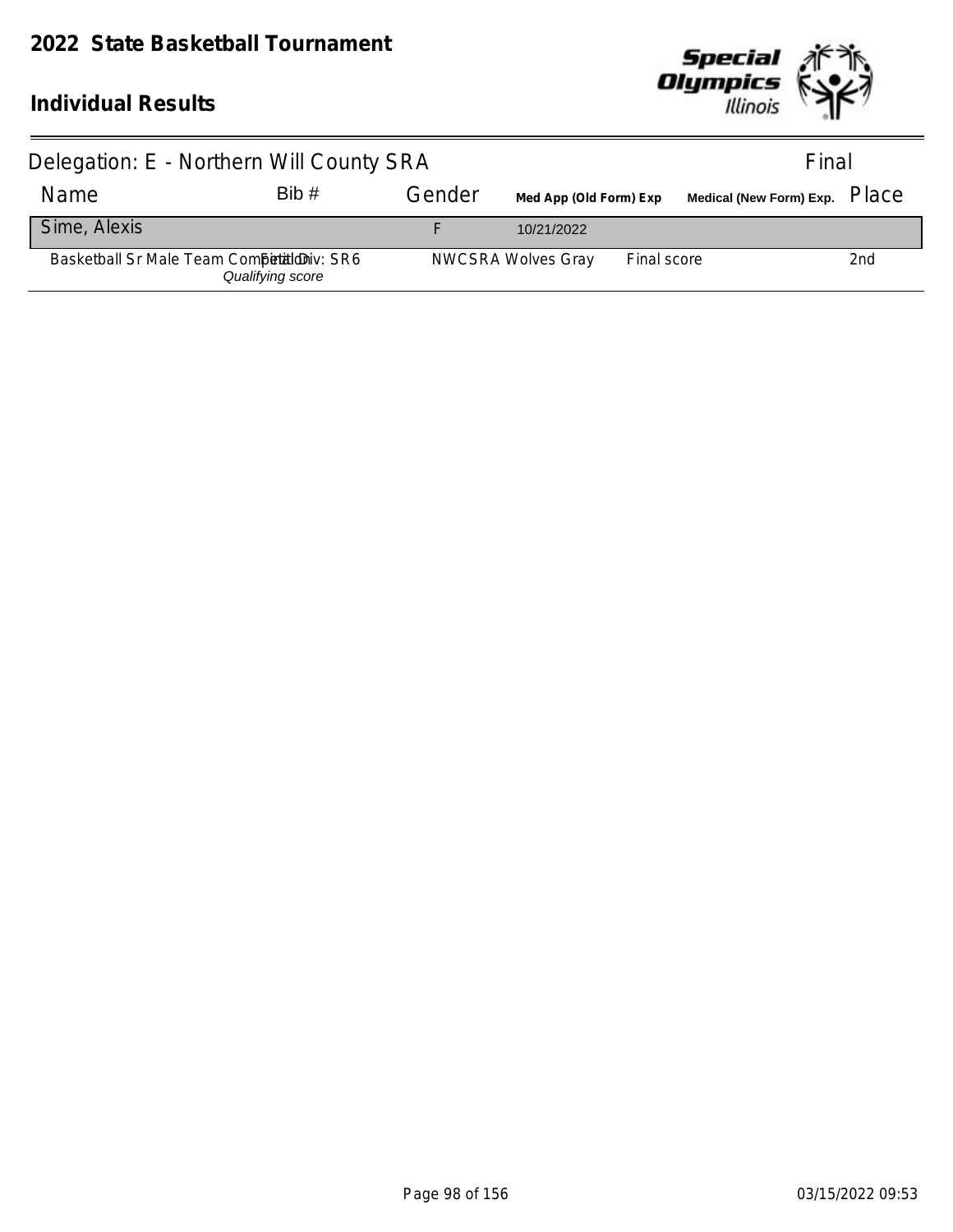

| Delegation: E - Oak Lawn Park District      |                        |        |                        | Final                         |     |
|---------------------------------------------|------------------------|--------|------------------------|-------------------------------|-----|
| Name                                        | Bib#                   | Gender | Med App (Old Form) Exp | Medical (New Form) Exp. Place |     |
| Kernats, Eli                                |                        | M      |                        | 2/11/2024                     |     |
| Basketball Skills 8 Ft Basket Final Div: M5 | Qualifying score 54.00 |        |                        | Final score 58.00             | 1st |
| Moreno, Andrea                              |                        |        | 11/4/2022              | 11/11/2024                    |     |
| Basketball Skills 8 Ft Basket Final Div: F6 | Qualifying score 74.00 |        |                        | Final score 73.00             | 1st |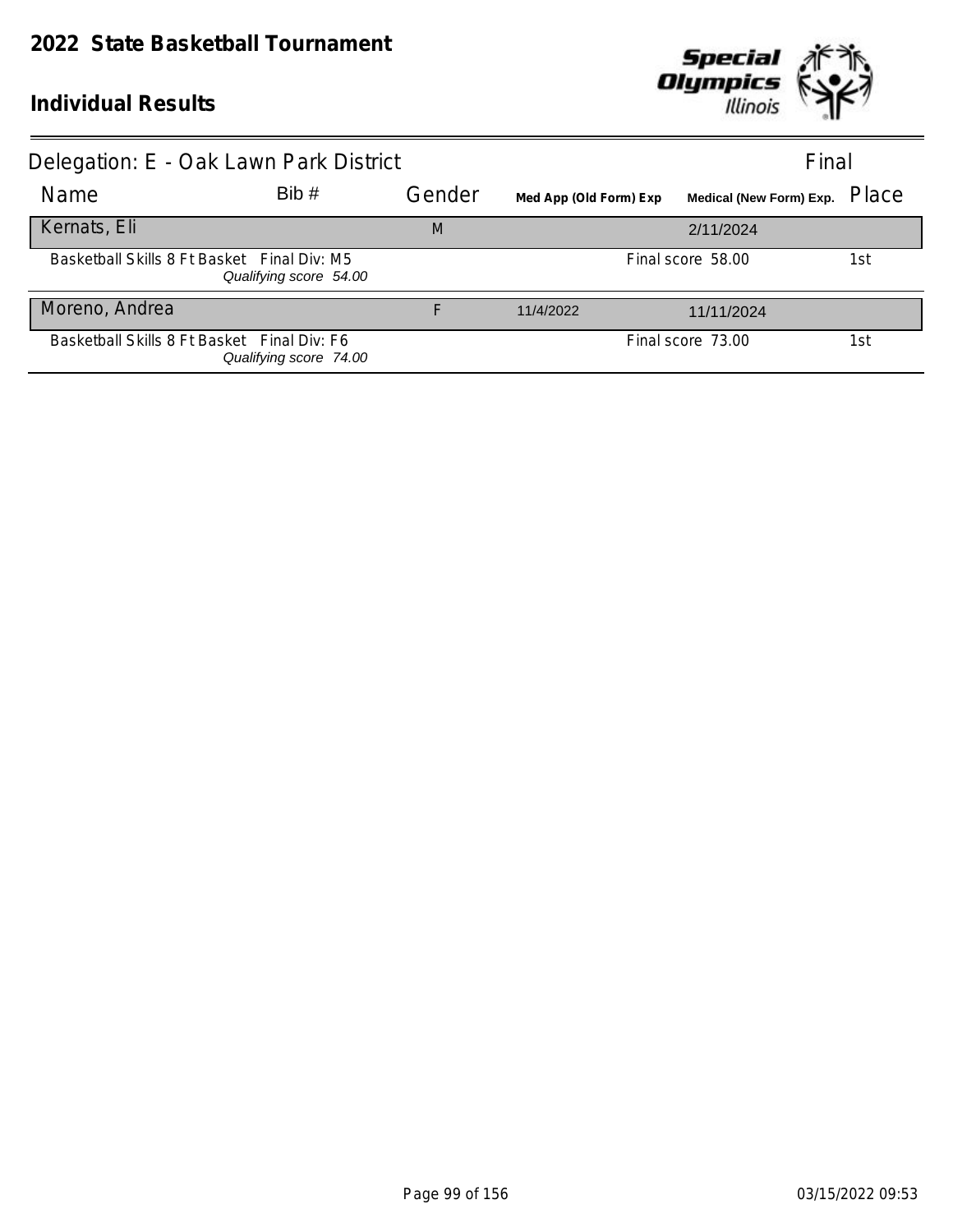

|                                             | Delegation: E - Orland Park Rec Dept                                   |        |                        |             | Final                          |       |
|---------------------------------------------|------------------------------------------------------------------------|--------|------------------------|-------------|--------------------------------|-------|
| Name                                        | Bib#                                                                   | Gender | Med App (Old Form) Exp |             | <b>Medical (New Form) Exp.</b> | Place |
| Ammari, Luma                                |                                                                        | F      | 9/25/2021              |             | 8/13/2024                      |       |
| Basketball Sr Female Team Commat DionFM1    | Qualifying score                                                       |        | Orland Park Lady Owls  | Final score |                                | 2nd   |
| Carroll, Luke                               |                                                                        | M      | 5/24/2021              |             | 5/5/2024                       |       |
|                                             | Basketball Skills 10ft Basket Final Div: M03<br>Qualifying score 62.00 |        |                        |             | Final score 69.00              | 2nd   |
| Cerny, Laura                                |                                                                        | F      | 2/25/2023              |             |                                |       |
| Basketball Sr Female Team Commat DionFM1    | Qualifying score                                                       |        | Orland Park Lady Owls  | Final score |                                | 2nd   |
| Conway, Bryana                              |                                                                        | F      | 9/12/2022              |             |                                |       |
| Basketball Sr Female Team Commat DionFM1    | Qualifying score                                                       |        | Orland Park Lady Owls  | Final score |                                | 2nd   |
| Gasser, Leslie                              |                                                                        | F      | 2/9/2023               |             |                                |       |
| Basketball Sr Female Team Commat Dion FM1   | Qualifying score 237.00                                                |        | Orland Park Lady Owls  | Final score |                                | 2nd   |
| Gasser, Natalie                             |                                                                        | F      | 8/13/2022              |             |                                |       |
| Basketball Sr Female Team Commat DionFM1    | Qualifying score                                                       |        | Orland Park Lady Owls  | Final score |                                | 2nd   |
| Harmon, Crista                              |                                                                        | F      | 1/17/2021              |             | 6/2/2024                       |       |
| Basketball Sr Female Team CorimpatiDionFM1  | Qualifying score                                                       |        | Orland Park Lady Owls  | Final score |                                | 2nd   |
| Manning, Leanne                             |                                                                        | F      | 7/24/2022              |             |                                |       |
| Basketball Sr Female Team Commat Dion FM1   | Qualifying score                                                       |        | Orland Park Lady Owls  | Final score |                                | 2nd   |
| Pluta, Noelle                               |                                                                        | F      | 5/19/2024              |             |                                |       |
| Basketball Sr Female Team Corimat DionFM1   | Qualifying score                                                       |        | Orland Park Lady Owls  | Final score |                                | 2nd   |
| Rosas, Valerie                              |                                                                        | F      | 8/8/2022               |             |                                |       |
| Basketball Sr Female Team Commat DionFM1    | Qualifying score                                                       |        | Orland Park Lady Owls  | Final score |                                | 2nd   |
| Stack, Declan                               |                                                                        | M      |                        |             | 11/11/2024                     |       |
| Basketball Skills 8 Ft Basket Final Div: M5 | Qualifying score 52.00                                                 |        |                        |             | Final score 56.00              | 2nd   |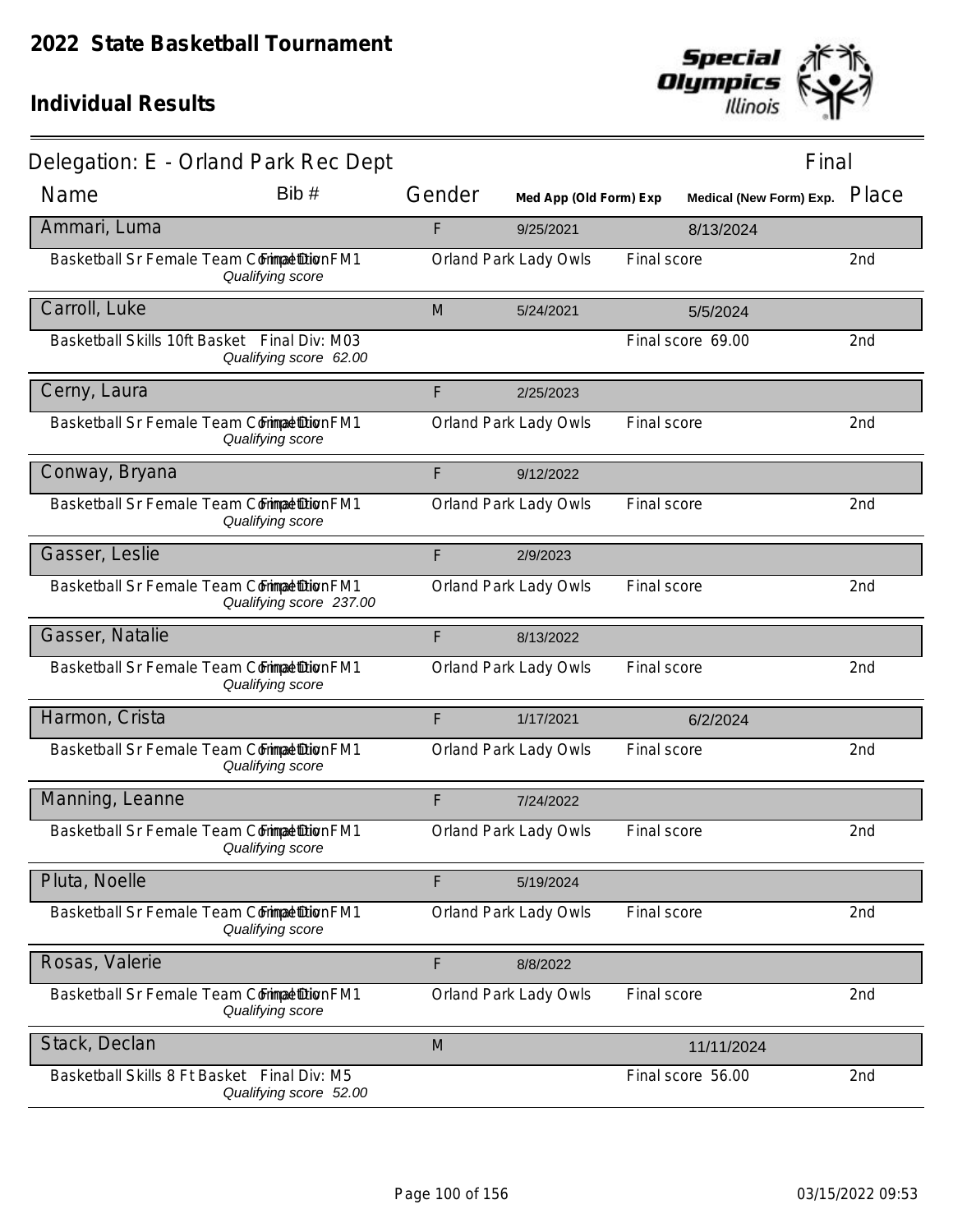

|                   | Delegation: E - Orland Park Rec Dept                          |        |                        |             | Final                   |       |
|-------------------|---------------------------------------------------------------|--------|------------------------|-------------|-------------------------|-------|
| Name              | Bib#                                                          | Gender | Med App (Old Form) Exp |             | Medical (New Form) Exp. | Place |
| Swieringa, Stacey |                                                               | F      | 8/24/2023              |             |                         |       |
|                   | Basketball Sr Female Team Commat Dion FM1<br>Qualifying score |        | Orland Park Lady Owls  | Final score |                         | 2nd   |
| Trygstad, Rachel  |                                                               | F      | 4/14/2022              |             | 12/28/2024              |       |
|                   | Basketball Sr Female Team Commat Dion FM1<br>Qualifying score |        | Orland Park Lady Owls  | Final score |                         | 2nd   |
| Vari, Kristen     |                                                               | F      | 10/7/2021              |             | 8/12/2024               |       |
|                   | Basketball Sr Female Team Commat Dion FM1<br>Qualifying score |        | Orland Park Lady Owls  | Final score |                         | 2nd   |
| Wojcik, Christine |                                                               | F      | 9/19/2021              |             | 9/14/2024               |       |
|                   | Basketball Sr Female Team Commat Dion FM1<br>Qualifying score |        | Orland Park Lady Owls  | Final score |                         | 2nd   |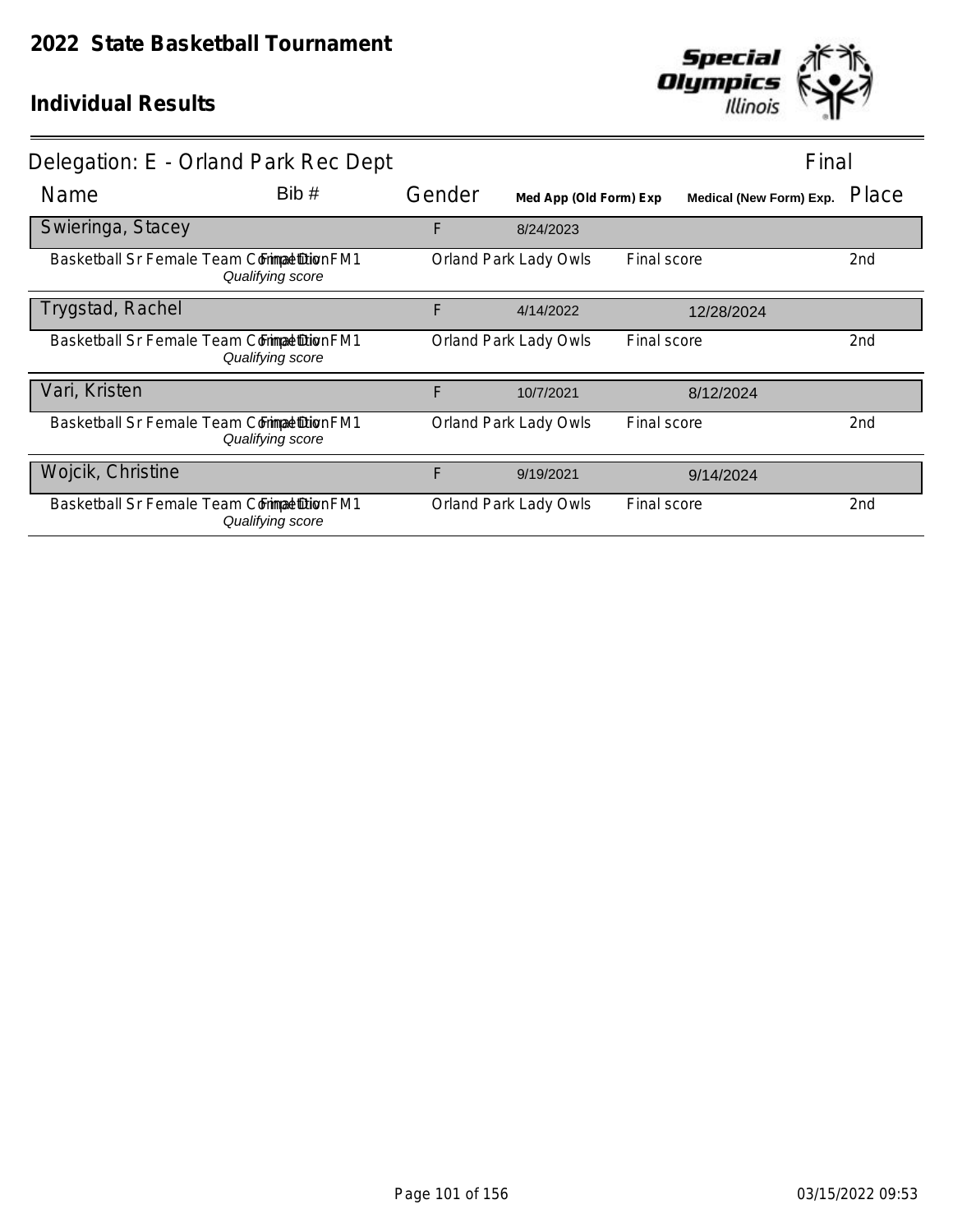

| Delegation: E - Plainfield District 202      |                        |        |                        | Final                   |                 |
|----------------------------------------------|------------------------|--------|------------------------|-------------------------|-----------------|
| Name                                         | Bib#                   | Gender | Med App (Old Form) Exp | Medical (New Form) Exp. | Place           |
| Flores, Jacob                                |                        | M      |                        | 11/10/2024              |                 |
| Basketball Skills 10ft Basket Final Div: M17 | Qualifying score 78.00 |        |                        | Final score 62.00       | 2 <sub>nd</sub> |
| Myles-Torne, Darius                          |                        | M      |                        | 11/6/2024               |                 |
| Basketball Skills 10ft Basket Final Div: M03 | Qualifying score 62.00 |        |                        | Final score 61.00       | 5th             |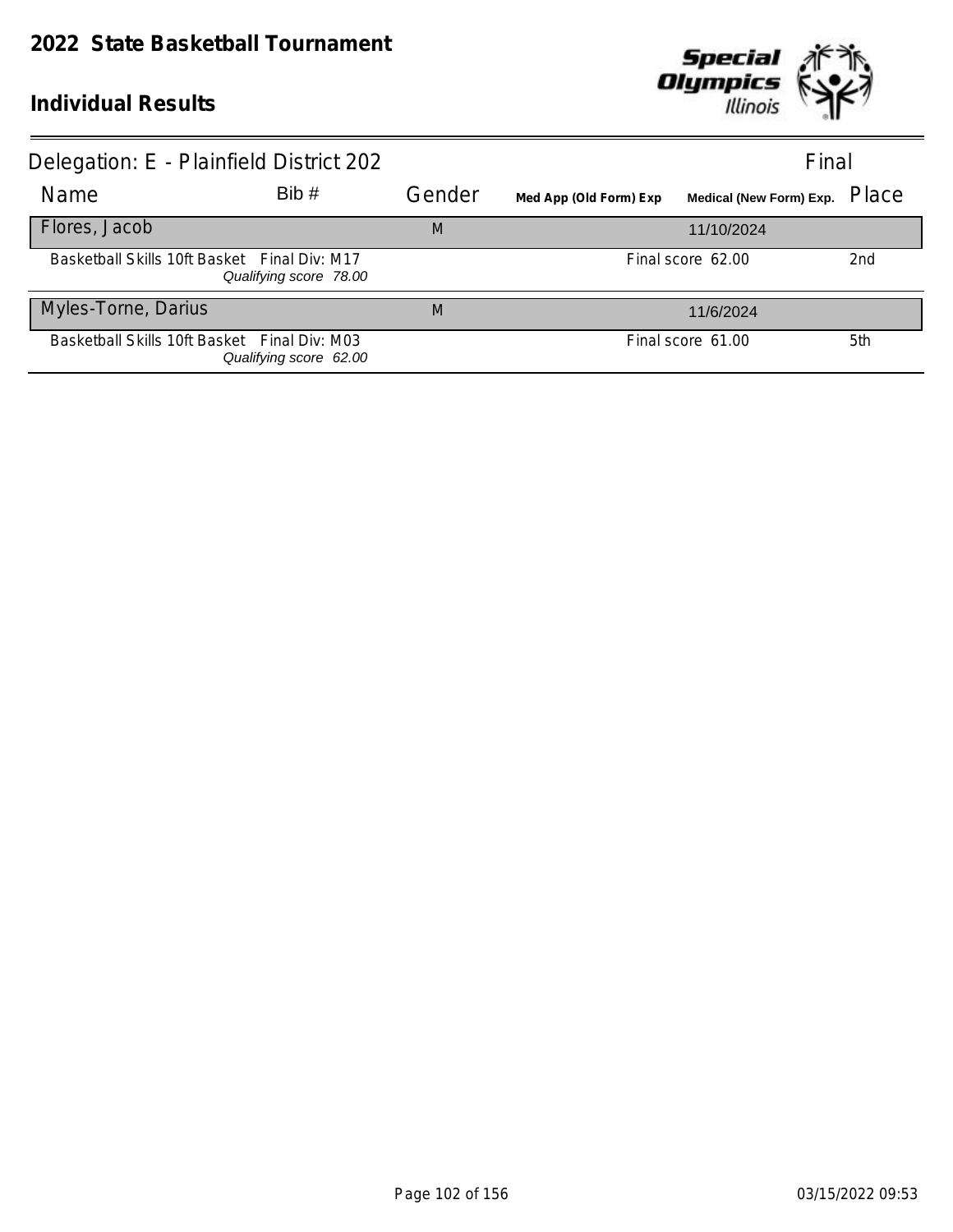

| Delegation: E - River Valley SRA           |                  |                   |                        |             | Final                   |       |
|--------------------------------------------|------------------|-------------------|------------------------|-------------|-------------------------|-------|
| Name                                       | Bib#             | Gender            | Med App (Old Form) Exp |             | Medical (New Form) Exp. | Place |
| Brock, Matthew                             |                  | M                 | 8/8/2021               |             | 8/19/2024               |       |
| Basketball Sr Male Team Competitioniv: SR9 | Qualifying score | River Valley Rage |                        | Final score |                         | 3rd   |
| Conrad, Jeffery                            |                  | M                 | 8/1/2022               |             |                         |       |
| Basketball Sr Male Team Competitioniv: SR9 | Qualifying score | River Valley Rage |                        | Final score |                         | 3rd   |
| Dzienisiewicz, William                     |                  | M                 | 10/9/2021              |             | 2/19/2024               |       |
| Basketball Sr Male Team CompetaldDiv: SR9  | Qualifying score | River Valley Rage |                        | Final score |                         | 3rd   |
| James, Joshua                              |                  | M                 | 3/4/2022               |             | 10/13/2024              |       |
| Basketball Sr Male Team Competitioniv: SR9 | Qualifying score | River Valley Rage |                        | Final score |                         | 3rd   |
| Rorem, Eli                                 |                  | M                 | 4/13/2024              |             |                         |       |
| Basketball Sr Male Team Competitioniv: SR9 | Qualifying score | River Valley Rage |                        | Final score |                         | 3rd   |
| Sparrow, Neelix                            |                  | M                 | 9/22/2017              |             | 9/20/2024               |       |
| Basketball Sr Male Team Competitioniv: SR9 | Qualifying score | River Valley Rage |                        | Final score |                         | 3rd   |
| Wallace, Nicole                            |                  | F                 | 5/27/2022              |             |                         |       |
| Basketball Sr Male Team CompetaldDiv: SR9  | Qualifying score | River Valley Rage |                        | Final score |                         | 3rd   |
| Wilson-Rosenthall, Jeremiah                |                  | M                 | 11/18/2021             |             | 11/15/2024              |       |
| Basketball Sr Male Team CompetaldDiv: SR9  | Qualifying score | River Valley Rage |                        | Final score |                         | 3rd   |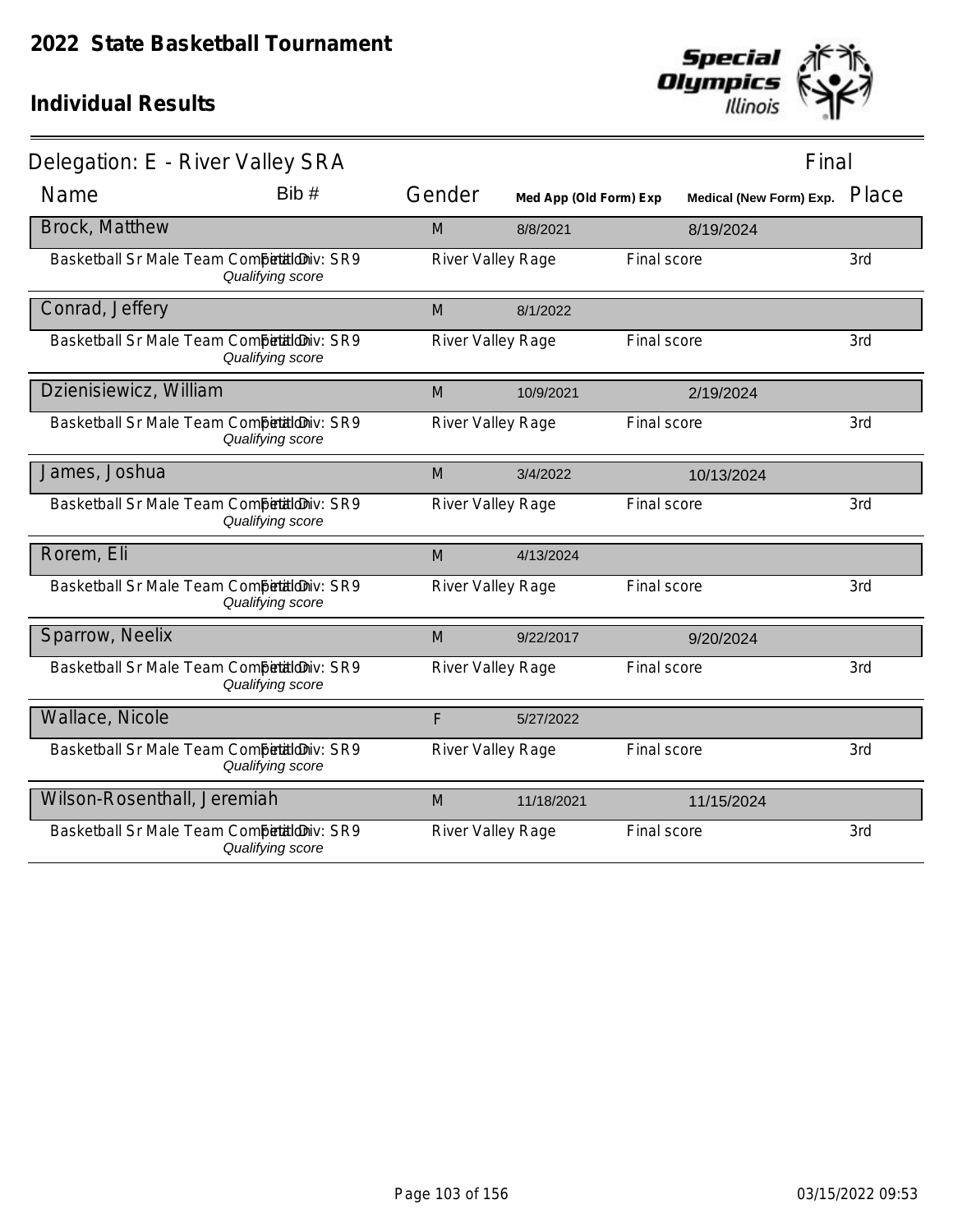

| Delegation: E - RTHSD 227                  |                         |                      |                        |             | Final                         |                 |
|--------------------------------------------|-------------------------|----------------------|------------------------|-------------|-------------------------------|-----------------|
| Name                                       | Bib #                   | Gender               | Med App (Old Form) Exp |             | Medical (New Form) Exp. Place |                 |
| Evans, Josiah                              |                         | M                    | 10/9/2022              |             | 11/11/2024                    |                 |
| Basketball High School Team ConabDition S5 | Qualifying score        | <b>RTHSD Raptors</b> |                        | Final score |                               | 2nd             |
| Gordon, Micah                              |                         | M                    | 10/9/2022              |             | 11/10/2024                    |                 |
| Basketball High School Team ConabDition S5 | Qualifying score        | <b>RTHSD Raptors</b> |                        | Final score |                               | 2nd             |
| Hill, Jeremy                               |                         | M                    | 1/8/2023               |             |                               |                 |
| Basketball High School Team ConabDitionHS5 | Qualifying score        | <b>RTHSD Raptors</b> |                        | Final score |                               | 2 <sub>nd</sub> |
| Norwood, Anthony                           |                         | M                    |                        |             | 12/14/2023                    |                 |
| Basketball High School Team ConabDitionHS5 | Qualifying score        | <b>RTHSD Raptors</b> |                        | Final score |                               | 2nd             |
| Pack, Alexander                            |                         | M                    | 10/9/2022              |             | 8/20/2024                     |                 |
| Basketball High School Team ConapDitionHS5 | Qualifying score        | <b>RTHSD Raptors</b> |                        | Final score |                               | 2nd             |
| Ross, Curtis                               |                         | M                    | 2/25/2022              |             | 1/31/2025                     |                 |
| Basketball High School Team ComapDitionHS5 | Qualifying score        | <b>RTHSD Raptors</b> |                        | Final score |                               | 2 <sub>nd</sub> |
| Vlach, Jacob                               |                         | M                    |                        |             | 12/9/2024                     |                 |
| Basketball High School Team ComapDition S5 | Qualifying score        | <b>RTHSD Raptors</b> |                        | Final score |                               | 2nd             |
| West, Cierra                               |                         | F                    | 8/28/2021              |             | 10/16/2024                    |                 |
| Basketball High School Team ComapDition S5 | Qualifying score 224.00 | <b>RTHSD Raptors</b> |                        | Final score |                               | 2nd             |
| Yow, Jeremiah                              |                         | M                    | 10/9/2022              |             |                               |                 |
| Basketball High School Team ComapDition S5 | Qualifying score        | <b>RTHSD Raptors</b> |                        | Final score |                               | 2nd             |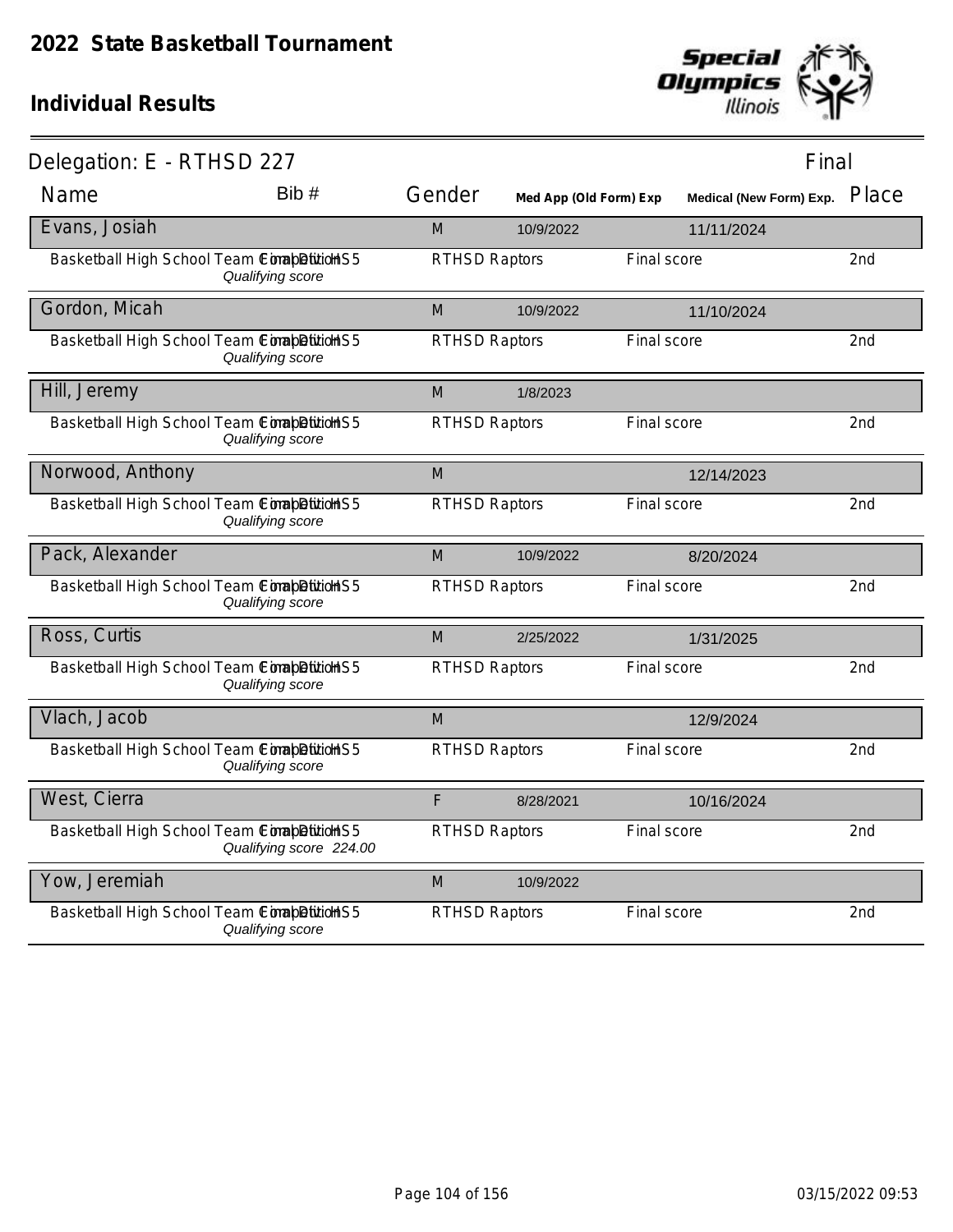

| Delegation: E - South West Coop              |                        |        |                        |                                | Final |
|----------------------------------------------|------------------------|--------|------------------------|--------------------------------|-------|
| Name                                         | Bib#                   | Gender | Med App (Old Form) Exp | <b>Medical (New Form) Exp.</b> | Place |
| Donley, Andrew                               |                        | M      | 10/9/2022              |                                |       |
| Basketball Skills 10ft Basket Final Div: M12 | Qualifying score 59.00 |        |                        | Final score 61.00              | 4th   |
| Kappel, Joseph                               |                        | M      | 10/8/2021              | 10/22/2024                     |       |
| Basketball Skills 10ft Basket Final Div: M14 | Qualifying score 64.00 |        |                        | Final score 60.00              | 3rd   |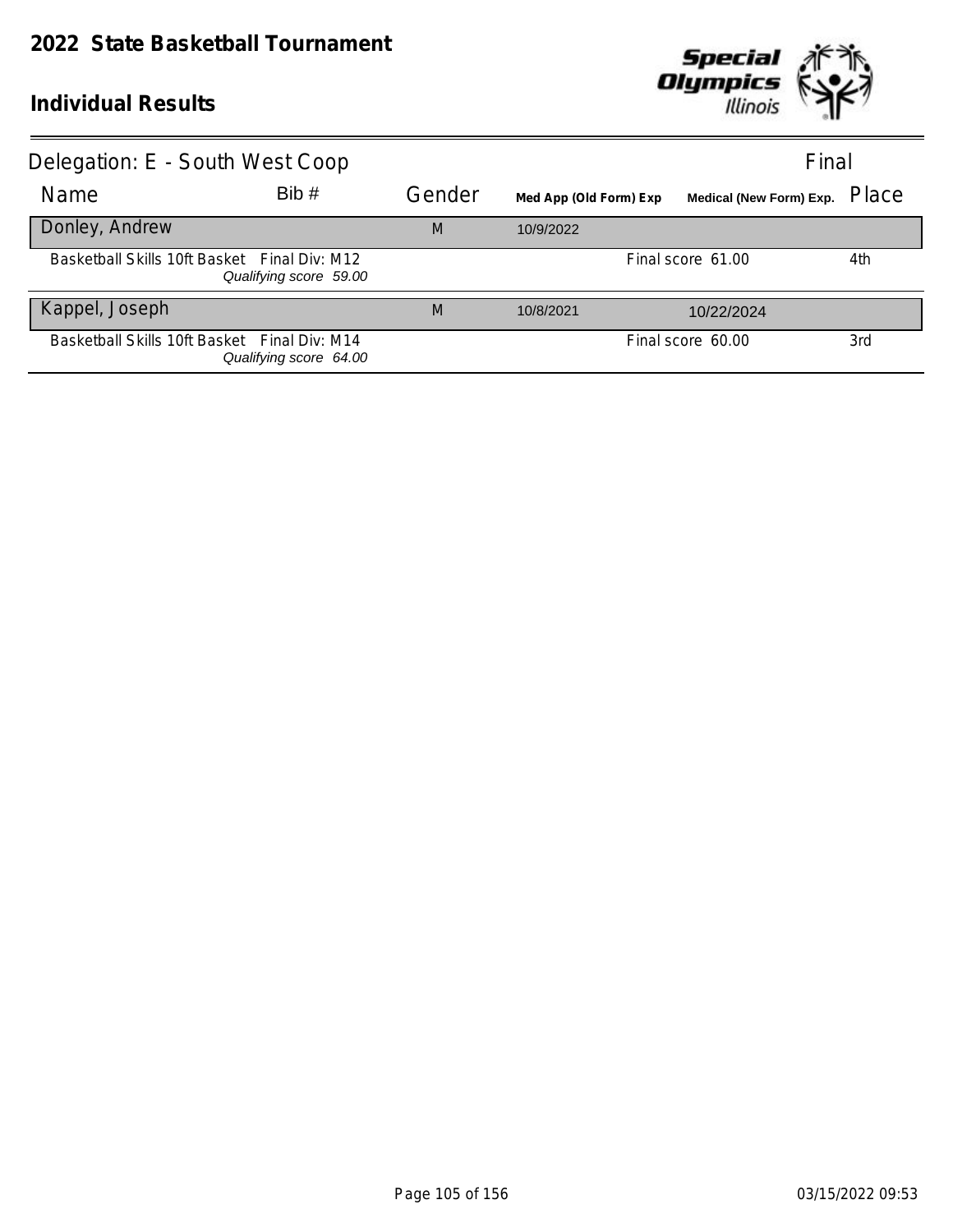

| Delegation: E - Special Connections GC       |                        |        |                        | Final                   |                 |
|----------------------------------------------|------------------------|--------|------------------------|-------------------------|-----------------|
| Name                                         | Bib#                   | Gender | Med App (Old Form) Exp | Medical (New Form) Exp. | Place           |
| Adams, Calen                                 |                        | M      | 11/5/2022              |                         |                 |
| Basketball Skills 8 Ft Basket Final Div: M6  | Qualifying score 63.00 |        |                        | Final score 56.00       | 3rd             |
| Davis, Evan                                  |                        | M      | 6/10/2022              | 10/21/2024              |                 |
| Basketball Skills 10ft Basket Final Div: M08 | Qualifying score 45.00 |        |                        | Final score 44.00       | 3rd             |
| Graziano, Nathanial                          |                        | M      | 6/16/2024              |                         |                 |
| Basketball Skills 10ft Basket Final Div: M13 | Qualifying score 62.00 |        |                        | Final score 60.00       | 2 <sub>nd</sub> |
| Headrick, Marissa                            |                        | F      |                        | 5/21/2024               |                 |
| Basketball Skills 10ft Basket Final Div: F08 | Qualifying score 50.00 |        |                        | Final score 42.00       | 5th             |
| Shannon, Jaidyn                              |                        | F      | 6/10/2022              | 6/1/2024                |                 |
| Basketball Skills 8 Ft Basket Final Div: F4  | Qualifying score 50.00 |        |                        | Final score 44.00       | 1st             |
| Siron, Keith                                 |                        | M      | 12/4/2022              |                         |                 |
| Basketball Skills 10ft Basket Final Div: M11 | Qualifying score 57.00 |        |                        | Final score 53.00       | 2 <sub>nd</sub> |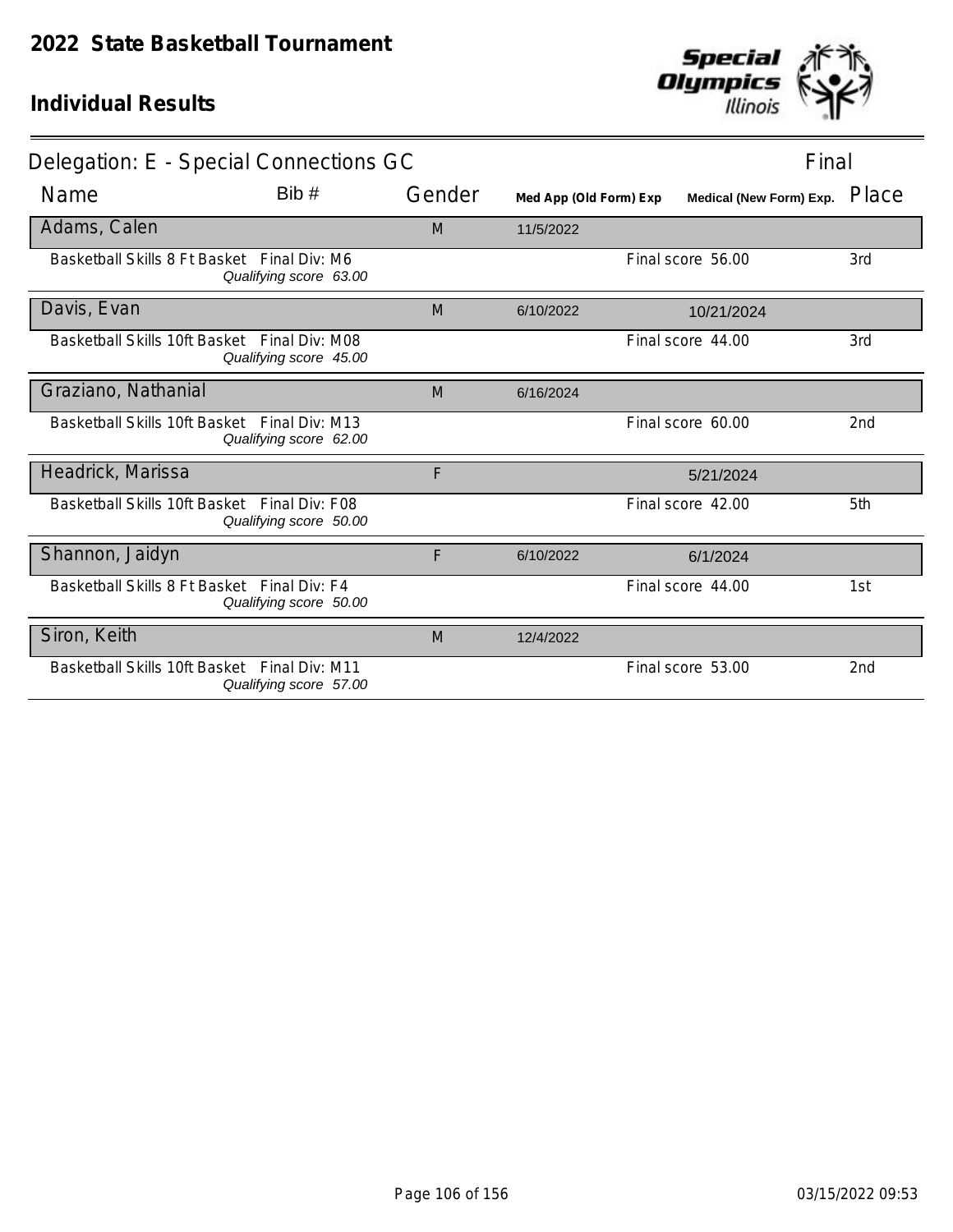

| Delegation: E - SRJC                         |                        |        |                        |                   | Final           |
|----------------------------------------------|------------------------|--------|------------------------|-------------------|-----------------|
| Name                                         | Bib#                   | Gender | Med App (Old Form) Exp |                   |                 |
| Jelley, Lisa                                 |                        |        | 1/2/2023               |                   |                 |
| Basketball Skills 10ft Basket Final Div: F12 | Qualifying score 72.00 |        |                        | Final score 72.00 | 2 <sub>nd</sub> |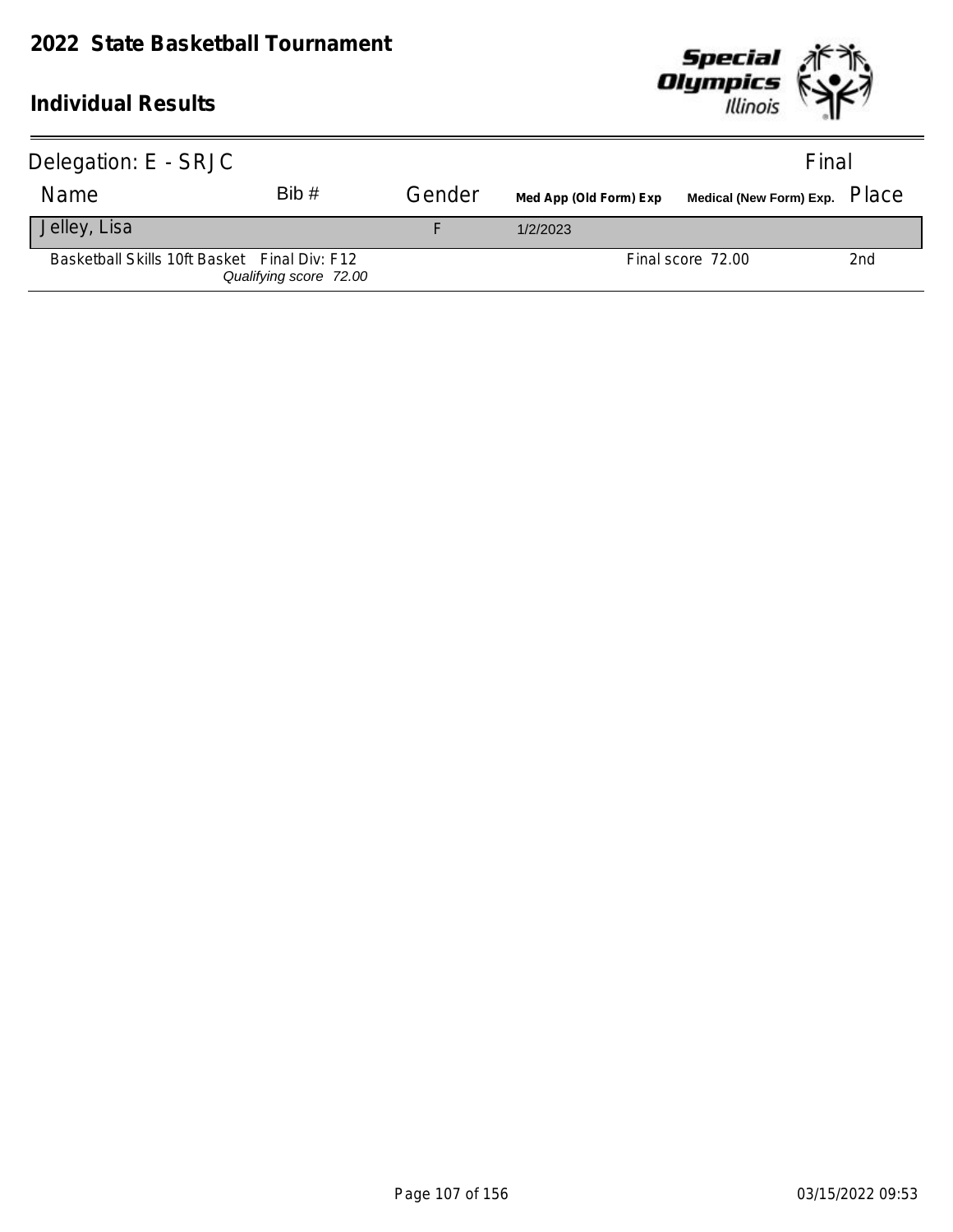

| Delegation: E - SSSRA                       |                         |                          |                        |             | Final                          |       |
|---------------------------------------------|-------------------------|--------------------------|------------------------|-------------|--------------------------------|-------|
| Name                                        | Bib #                   | Gender                   | Med App (Old Form) Exp |             | <b>Medical (New Form) Exp.</b> | Place |
| Angell, Jillian                             |                         | F                        | 4/23/2022              |             | 10/15/2024                     |       |
| Basketball Sr Male Team Competitioniv: SR11 | Qualifying score        | <b>SSSRA Stingrays 1</b> |                        | Final score |                                | 1st   |
| Bell, Joshua                                |                         | M                        | 5/28/2022              |             |                                |       |
| Basketball Sr Male Team Competitioniv: SR11 | Qualifying score        | <b>SSSRA Stingrays 1</b> |                        | Final score |                                | 1st   |
| Curran, Kevin                               |                         | M                        | 6/6/2022               |             |                                |       |
| Basketball Sr Male Team Competitioniv: SR11 | Qualifying score        | <b>SSSRA Stingrays 1</b> |                        | Final score |                                | 1st   |
| Dixon, Devonte                              |                         | M                        | 11/13/2021             |             | 9/7/2024                       |       |
| Basketball Sr Male Team Competitioniv: SR11 | Qualifying score        | <b>SSSRA Stingrays 1</b> |                        | Final score |                                | 1st   |
| Holloway, Leeway                            |                         | M                        | 10/15/2022             |             |                                |       |
| Basketball Sr Male Team Competitioniv: SR11 | Qualifying score 612.00 | <b>SSSRA Stingrays 1</b> |                        | Final score |                                | 1st   |
| Johnson, Karl                               |                         | M                        | 2/22/2023              |             | 9/24/2024                      |       |
| Basketball Sr Male Team Competitioniv: SR11 | Qualifying score        | <b>SSSRA Stingrays 1</b> |                        | Final score |                                | 1st   |
| Martino, Joshua                             |                         | M                        | 9/24/2021              |             | 10/18/2024                     |       |
| Basketball Sr Male Team CompetialdDiv: SR11 | Qualifying score        | <b>SSSRA Stingrays 1</b> |                        | Final score |                                | 1st   |
| McClinton, Willie Robert                    |                         | M                        | 9/30/2022              |             | 9/22/2024                      |       |
| Basketball Sr Male Team Competitioniv: SR11 | Qualifying score        | <b>SSSRA Stingrays 1</b> |                        | Final score |                                | 1st   |
| McEwen, Jeremiah                            |                         | M                        | 9/12/2022              |             |                                |       |
| Basketball Sr Male Team CompetialdDiv: SR11 | Qualifying score        | <b>SSSRA Stingrays 1</b> |                        | Final score |                                | 1st   |
| Robinson, Alvin                             |                         | M                        | 10/9/2022              |             |                                |       |
| Basketball Sr Male Team Competitioniv: SR11 | Qualifying score        | <b>SSSRA Stingrays 1</b> |                        | Final score |                                | 1st   |
| Rodriguez, Jeremy                           |                         | M                        | 10/25/2021             |             | 10/25/2024                     |       |
| Basketball Sr Male Team CompetialdDiv: SR11 | Qualifying score        | <b>SSSRA Stingrays 1</b> |                        | Final score |                                | 1st   |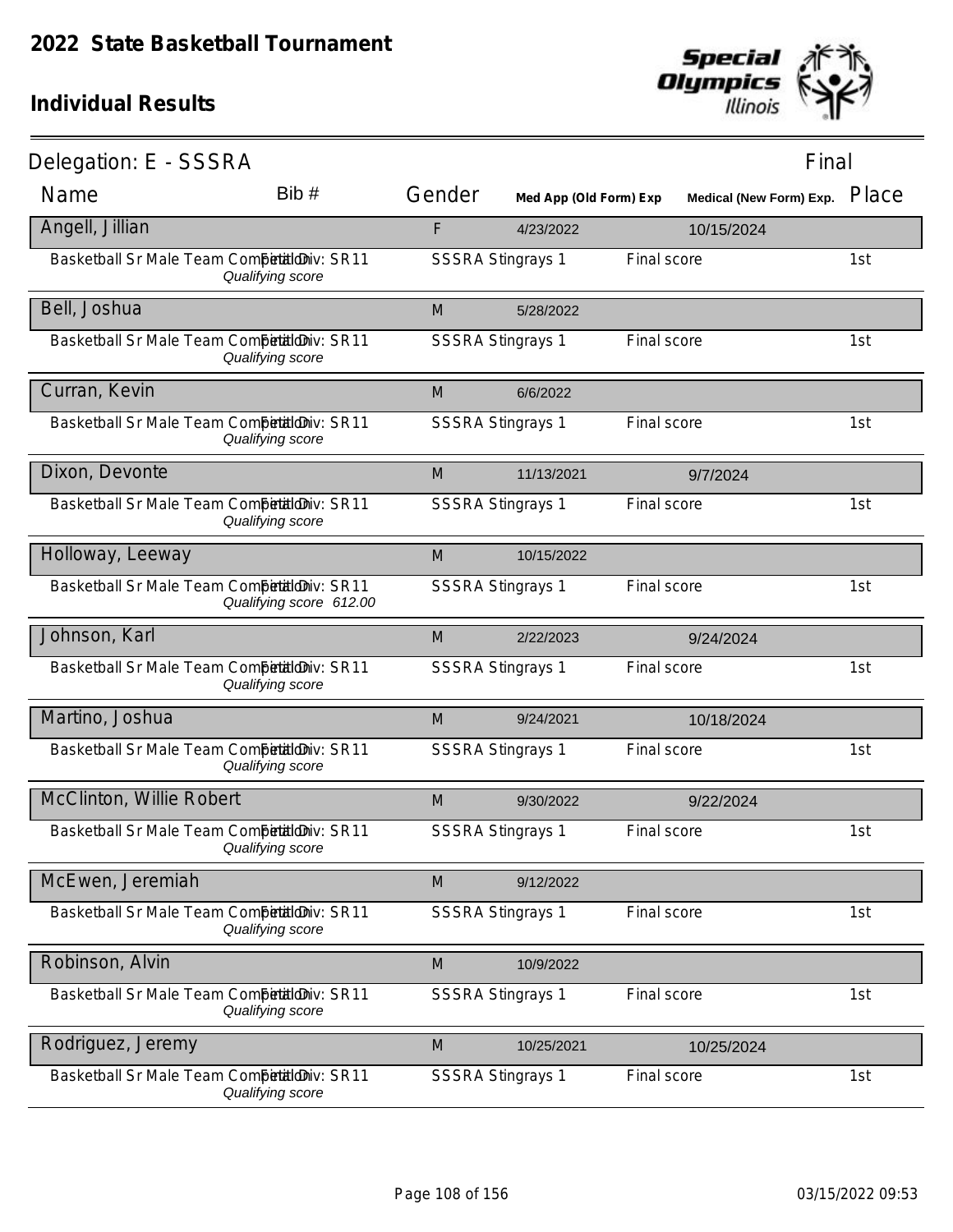

| Delegation: E - SSSRA                       |                  |                          |                        | Final       |                         |       |
|---------------------------------------------|------------------|--------------------------|------------------------|-------------|-------------------------|-------|
| Name                                        | Bib#             | Gender                   | Med App (Old Form) Exp |             | Medical (New Form) Exp. | Place |
| Schroeder II, James N                       |                  | M                        | 4/5/2021               |             | 6/21/2024               |       |
| Basketball Sr Male Team Competitioniv: SR11 | Qualifying score | <b>SSSRA Stingrays 1</b> |                        | Final score |                         | 1st   |
| Wainwright, Kalib                           |                  | M                        | 2/22/2023              |             | 9/24/2024               |       |
| Basketball Sr Male Team Competitioniv: SR11 | Qualifying score | <b>SSSRA Stingrays 1</b> |                        | Final score |                         | 1st   |
| Wallace, Darryl                             |                  | M                        | 9/8/2016               |             | 10/25/2024              |       |
| Basketball Sr Male Team Competitioniv: SR11 | Qualifying score | <b>SSSRA Stingrays 1</b> |                        | Final score |                         | 1st   |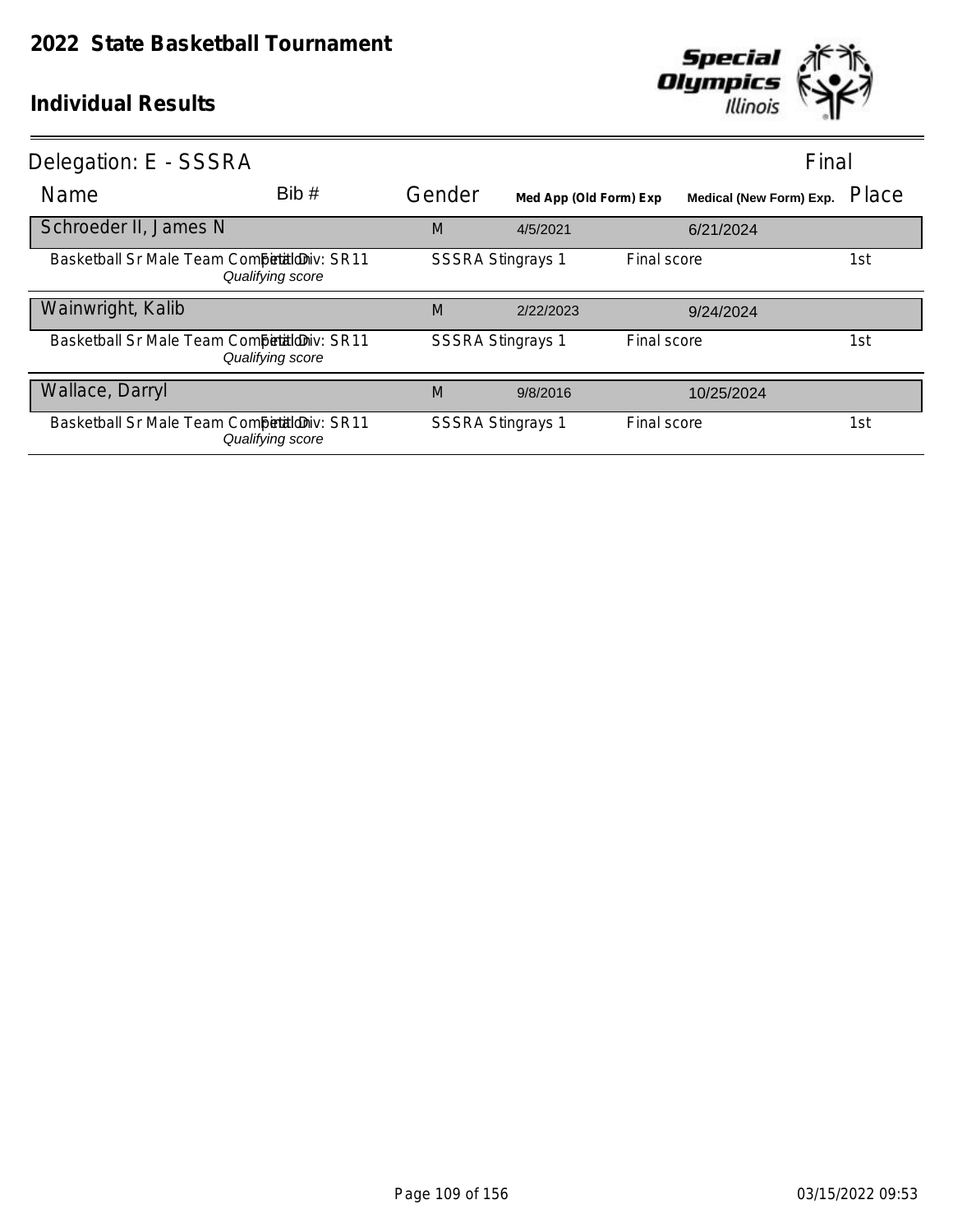

| Delegation: E - Thornton HS                |                         |                          |                        |             | Final                   |       |
|--------------------------------------------|-------------------------|--------------------------|------------------------|-------------|-------------------------|-------|
| Name                                       | Bib#                    | Gender                   | Med App (Old Form) Exp |             | Medical (New Form) Exp. | Place |
| Carrillo, Eduardo                          |                         | M                        | 10/9/2022              |             |                         |       |
| Basketball High School Team ComapDitionHS7 | Qualifying score 311.00 | <b>Thornton Wildcats</b> |                        | Final score |                         | 1st   |
| Covington, DeAngelo                        |                         | M                        | 10/9/2022              |             | 10/22/2024              |       |
| Basketball High School Team ConabDitionHS7 | Qualifying score        | <b>Thornton Wildcats</b> |                        | Final score |                         | 1st   |
| Franklin, Antonio                          |                         | M                        | 10/9/2022              |             | 1/28/2025               |       |
| Basketball High School Team ComapDitionHS7 | Qualifying score        | <b>Thornton Wildcats</b> |                        | Final score |                         | 1st   |
| Franklin, Antwaun                          |                         | M                        |                        |             | 10/22/2024              |       |
| Basketball High School Team ComapDitionHS7 | Qualifying score        | <b>Thornton Wildcats</b> |                        | Final score |                         | 1st   |
| Merriweather, Joel                         |                         | M                        | 10/9/2022              |             |                         |       |
| Basketball High School Team ComapDitionHS7 | Qualifying score        | <b>Thornton Wildcats</b> |                        | Final score |                         | 1st   |
| Price, Eddie                               |                         | M                        |                        |             | 10/22/2024              |       |
| Basketball High School Team ConabDitidHS7  | Qualifying score        | <b>Thornton Wildcats</b> |                        | Final score |                         | 1st   |
| Satterfield, Julian                        |                         | M                        | 7/27/2022              |             | 10/22/2024              |       |
| Basketball High School Team ComapDitionHS7 | Qualifying score        | <b>Thornton Wildcats</b> |                        | Final score |                         | 1st   |
| Scott, Gary                                |                         | M                        |                        |             | 10/15/2024              |       |
| Basketball High School Team ComabDitionS7  | Qualifying score        | <b>Thornton Wildcats</b> |                        | Final score |                         | 1st   |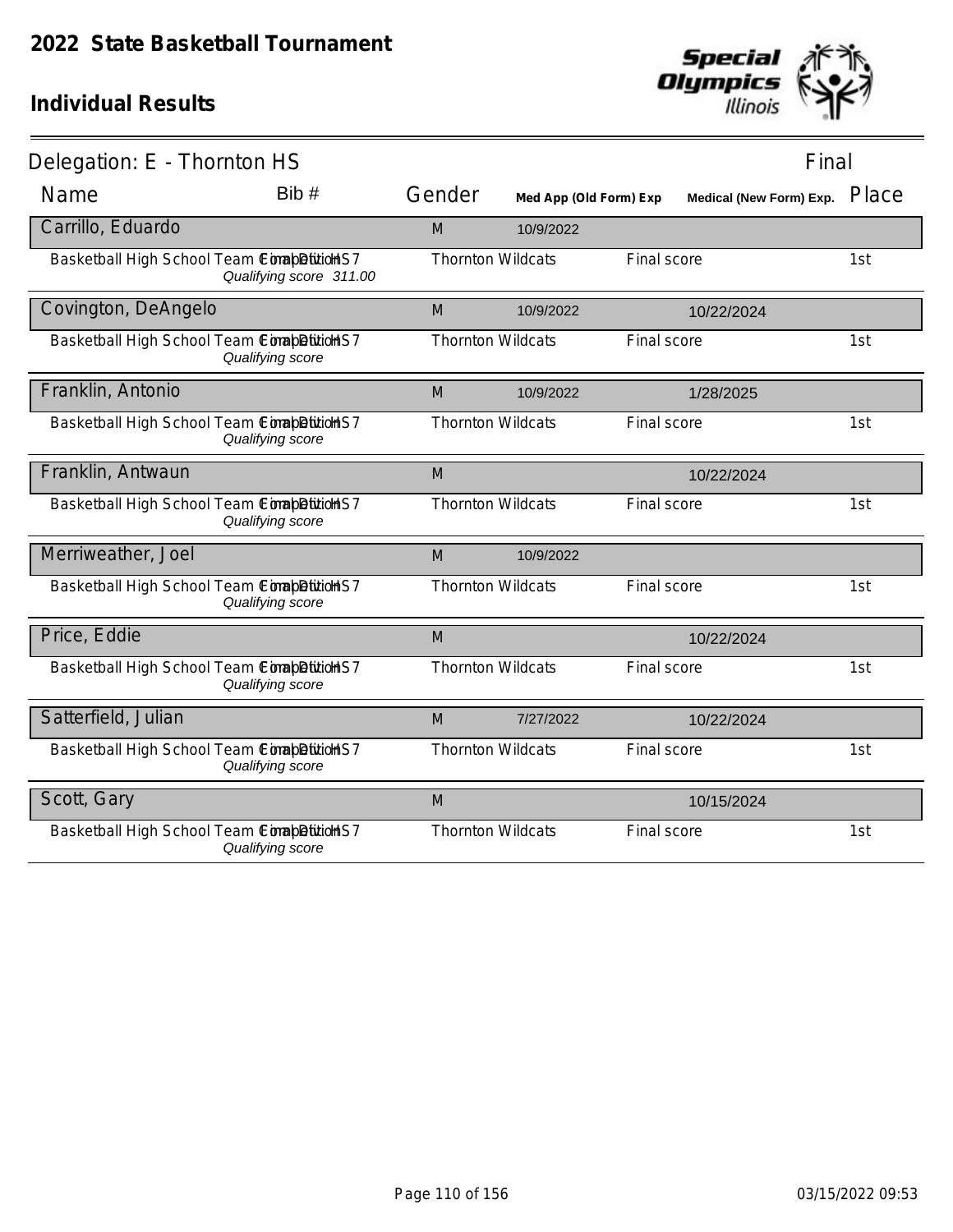

| Delegation: E - Troy 30C District            |                        |        |                        | Final                   |       |
|----------------------------------------------|------------------------|--------|------------------------|-------------------------|-------|
| Name                                         | Bib#                   | Gender | Med App (Old Form) Exp | Medical (New Form) Exp. | Place |
| Chanda, Lillian                              |                        | F      |                        | 12/5/2024               |       |
| Basketball Skills 10ft Basket Final Div: F01 | Qualifying score 49.00 |        |                        | Final score 44.00       | 4th   |
| Horn, Michael                                |                        | M      | 7/28/2022              |                         |       |
| Basketball Skills 10ft Basket Final Div: M03 | Qualifying score 59.00 |        |                        | Final score 55.00       | 6th   |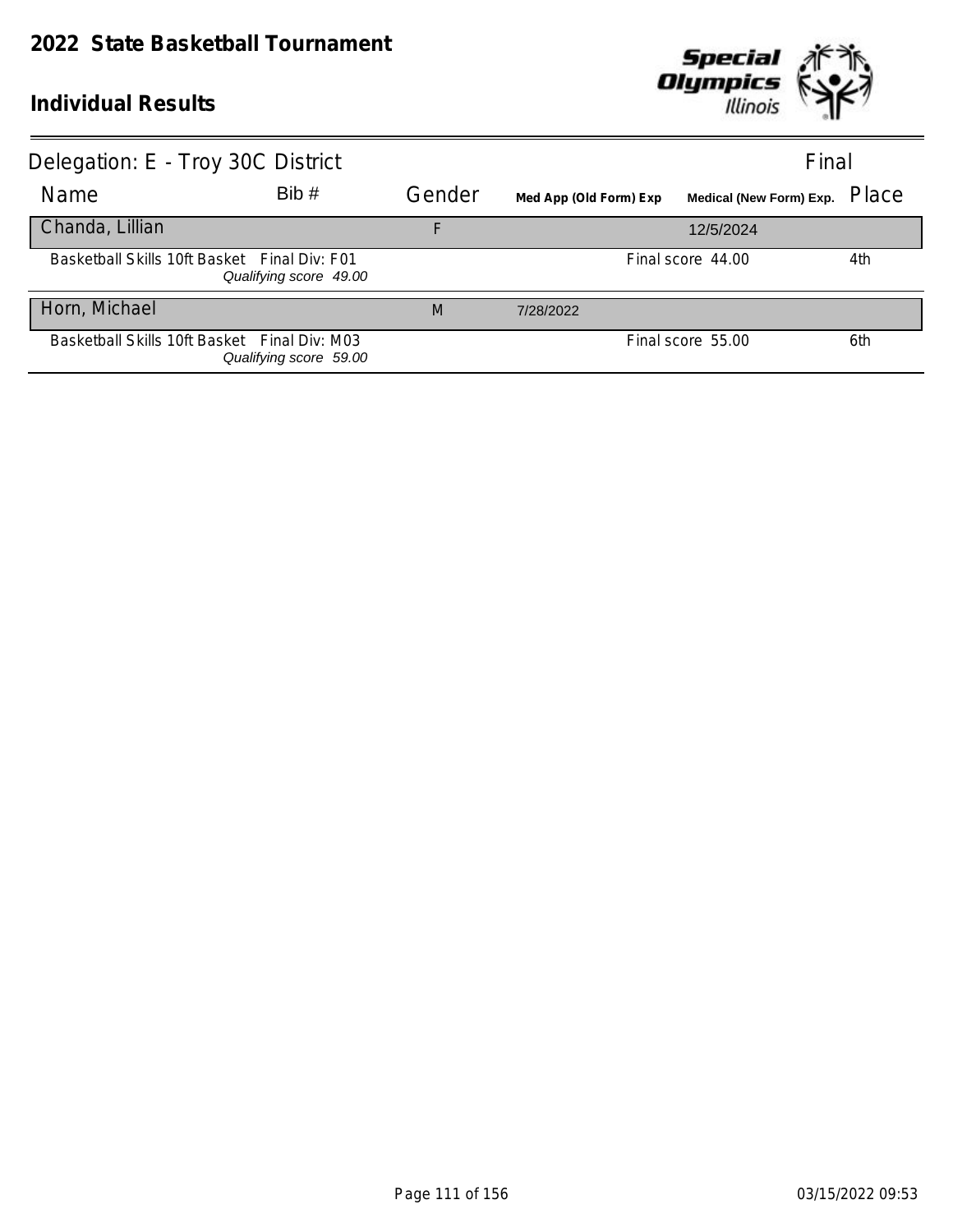

| Delegation: E - We Care Recreation Association |                  |                        |                        |             | Final                   |       |
|------------------------------------------------|------------------|------------------------|------------------------|-------------|-------------------------|-------|
| Name                                           | Bib #            | Gender                 | Med App (Old Form) Exp |             | Medical (New Form) Exp. | Place |
| Garrett, Archie                                |                  | M                      | 4/7/2022               |             |                         |       |
| Basketball Sr Male Team Competitioniv: SR12    | Qualifying score | <b>WCRA Warriors 2</b> |                        | Final score |                         | 2nd   |
| Howard, Ronnie                                 |                  | M                      | 6/25/2022              |             | 8/1/2024                |       |
| Basketball Sr Male Team Competitilo iv: SR12   | Qualifying score | <b>WCRA Warriors 2</b> |                        | Final score |                         | 2nd   |
| Jones, Tyrone J                                |                  | M                      | 11/1/2021              |             | 11/16/2024              |       |
| Basketball Sr Male Team Competitioniv: SR12    | Qualifying score | <b>WCRA Warriors 2</b> |                        | Final score |                         | 2nd   |
| Lindsey, Kerry                                 |                  | M                      | 10/9/2022              |             | 8/10/2024               |       |
| Basketball Sr Male Team Competitioniv: SR12    | Qualifying score | <b>WCRA Warriors 2</b> |                        | Final score |                         | 2nd   |
| Mitchell, Warren B                             |                  | M                      | 10/10/2021             |             | 11/4/2024               |       |
| Basketball Sr Male Team Competitioniv: SR12    | Qualifying score | <b>WCRA Warriors 2</b> |                        | Final score |                         | 2nd   |
| Mooney, Cameron                                |                  | M                      | 10/9/2022              |             |                         |       |
| Basketball Sr Male Team Competitioniv: SR12    | Qualifying score | <b>WCRA Warriors 2</b> |                        | Final score |                         | 2nd   |
| Rogers, Terry L.                               |                  | M                      | 1/24/2022              |             | 10/11/2024              |       |
| Basketball Sr Male Team Competitioniv: SR12    | Qualifying score | <b>WCRA Warriors 2</b> |                        | Final score |                         | 2nd   |
| Stewart, Joseph                                |                  | M                      | 4/28/2022              |             |                         |       |
| Basketball Sr Male Team Competitioniv: SR12    | Qualifying score | <b>WCRA Warriors 2</b> |                        | Final score |                         | 2nd   |
| Washington, Charles                            |                  | M                      | 10/11/2020             |             | 11/14/2024              |       |
| Basketball Sr Male Team Competitioniv: SR12    | Qualifying score | <b>WCRA Warriors 2</b> |                        | Final score |                         | 2nd   |
| Wilson, Derrick J                              |                  | M                      | 11/14/2021             |             | 11/12/2024              |       |
| Basketball Sr Male Team Competitioniv: SR12    | Qualifying score | <b>WCRA Warriors 2</b> |                        | Final score |                         | 2nd   |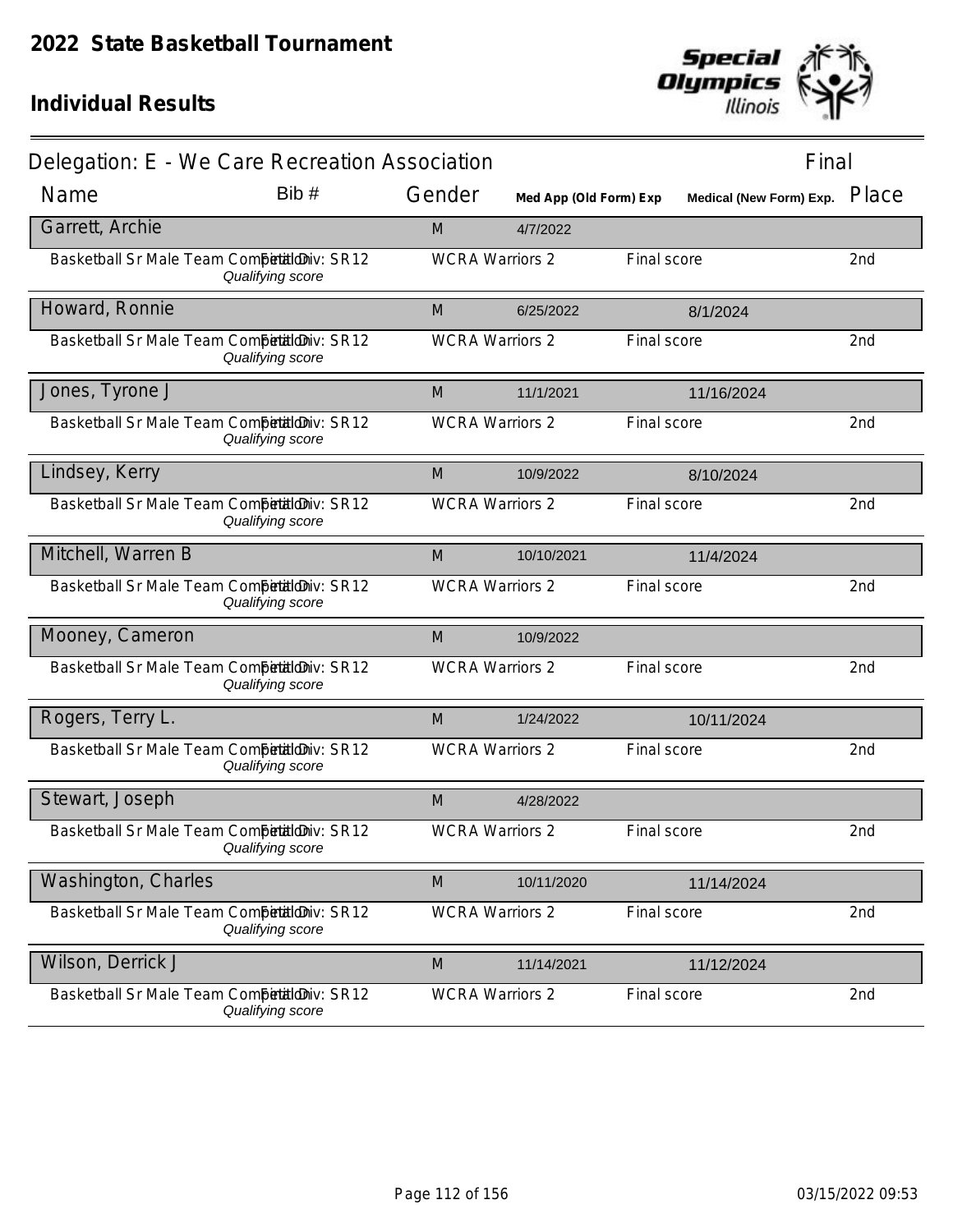

| Delegation: F - Geneseo High School          |                        |        |                        | Final                                                      |     |
|----------------------------------------------|------------------------|--------|------------------------|------------------------------------------------------------|-----|
| Name                                         | Bib#                   | Gender | Med App (Old Form) Exp | Medical (New Form) Exp. $\,$ $\rm \Gamma$ $\rm \Gamma dCe$ |     |
| Bassett, Landon                              |                        | M      | 11/26/2022             |                                                            |     |
| Basketball Skills 10ft Basket Final Div: M02 | Qualifying score 54.00 |        |                        | Final score 66.00                                          | 1st |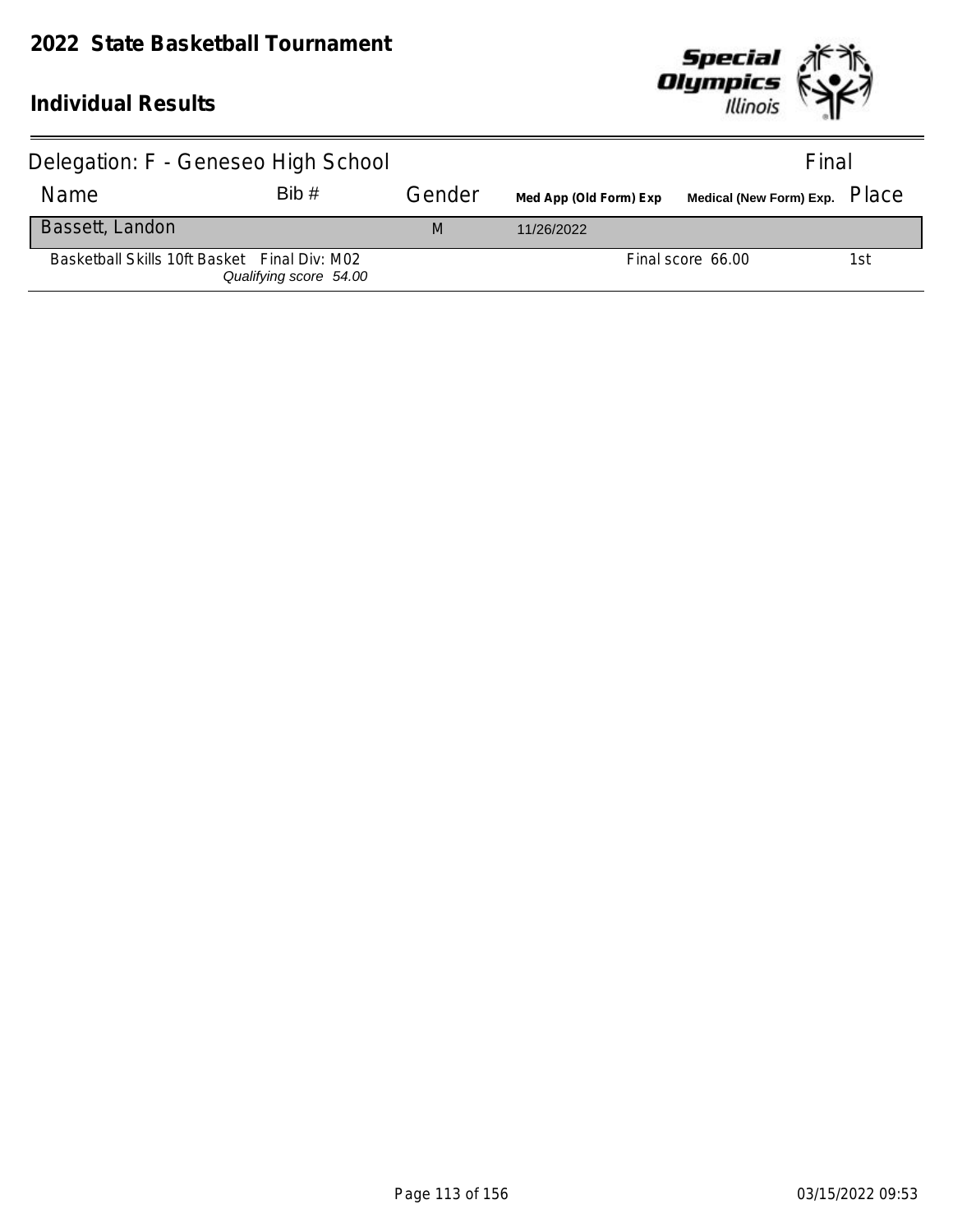

| Delegation: F - Knox County Schools        |                         |                     |                        |             | Final                          |       |
|--------------------------------------------|-------------------------|---------------------|------------------------|-------------|--------------------------------|-------|
| Name                                       | Bib#                    | Gender              | Med App (Old Form) Exp |             | <b>Medical (New Form) Exp.</b> | Place |
| Bornsen, Deondra                           |                         | M                   | 8/27/2022              |             |                                |       |
| Basketball High School Team ComapDition S5 | Qualifying score        | Knox Thunder        |                        | Final score |                                | 1st   |
| Cann, Jamie                                |                         | M                   | 12/17/2021             |             | 12/13/2024                     |       |
| Basketball High School Team ComapDitionHS5 | Qualifying score        | Knox Thunder        |                        | Final score |                                | 1st   |
| Dennis, Payton                             |                         | M                   | 10/31/2022             |             |                                |       |
| Basketball High School Team ComapDitionHS5 | Qualifying score        | Knox Thunder        |                        | Final score |                                | 1st   |
| Dickerson, Markus                          |                         | M                   | 7/9/2022               |             |                                |       |
| Basketball High School Team ConabDition S5 | Qualifying score        | Knox Thunder        |                        | Final score |                                | 1st   |
| Fluker, Travisus                           |                         | M                   |                        |             | 1/25/2025                      |       |
| Basketball High School Team ComapDitionHS5 | Qualifying score        | Knox Thunder        |                        | Final score |                                | 1st   |
| Isala, Aguy                                |                         | M                   |                        |             | 8/13/2024                      |       |
| Basketball High School Team ConabDitidHS5  | Qualifying score        | Knox Thunder        |                        | Final score |                                | 1st   |
| McMahill, Nicholas                         |                         | M                   | 6/13/2021              |             | 8/13/2024                      |       |
| Basketball High School Team ComapDitionHS5 | Qualifying score        | <b>Knox Thunder</b> |                        | Final score |                                | 1st   |
| Nix, Dane                                  |                         | M                   | 7/16/2022              |             | 11/5/2024                      |       |
| Basketball High School Team CorapDition S5 | Qualifying score        | Knox Thunder        |                        | Final score |                                | 1st   |
| Parker, Llouisa                            |                         | F                   | 11/15/2021             |             | 12/9/2024                      |       |
| Basketball High School Team ComapDitionHS5 | Qualifying score        | Knox Thunder        |                        | Final score |                                | 1st   |
| Smith, Blaze                               |                         | M                   | 11/29/2021             |             | 12/9/2024                      |       |
| Basketball High School Team ConabDition S5 | Qualifying score 269.00 | Knox Thunder        |                        | Final score |                                | 1st   |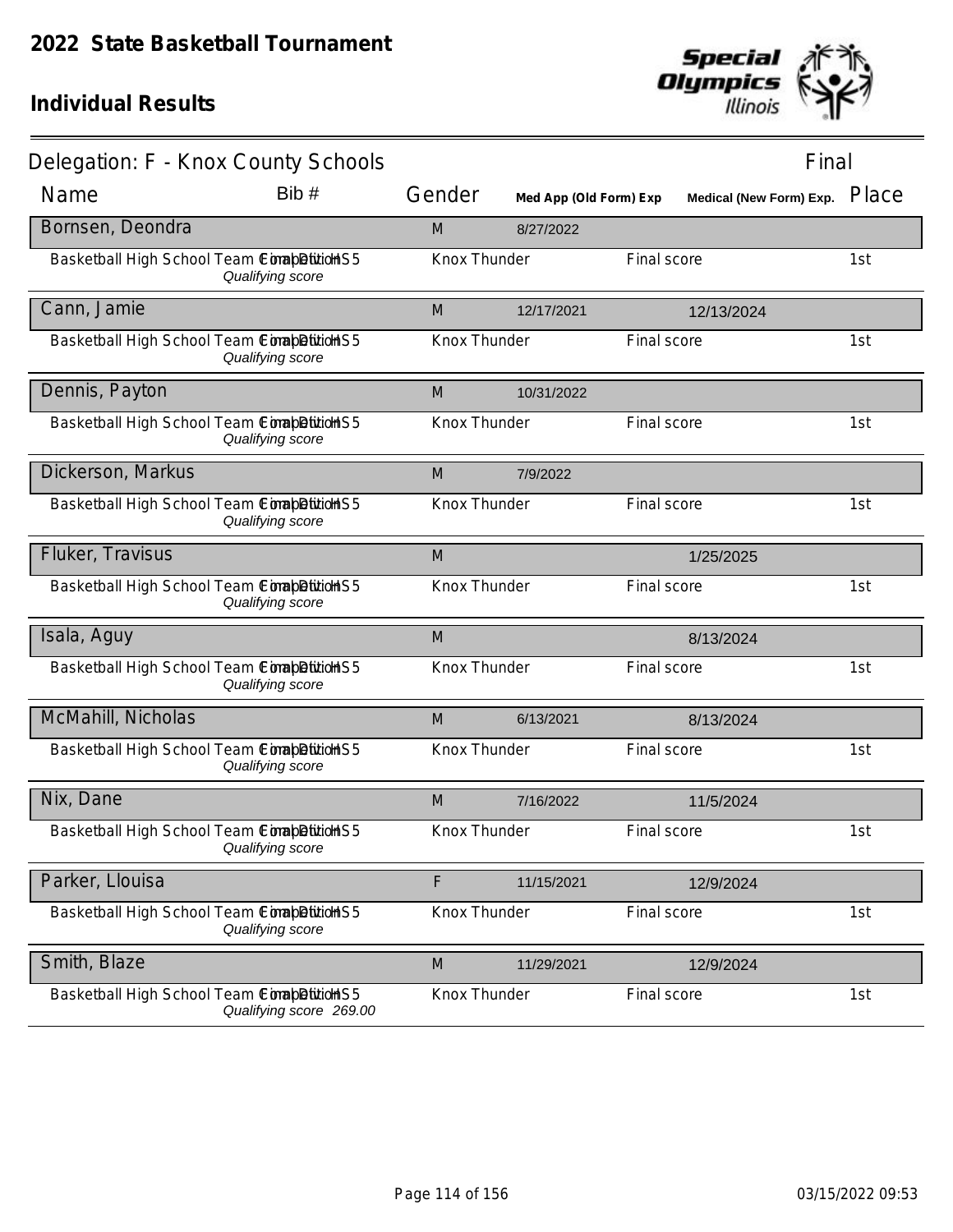

| Delegation: F - Moline HS                  |                         |                   |                        |             | Final                   |       |
|--------------------------------------------|-------------------------|-------------------|------------------------|-------------|-------------------------|-------|
| Name                                       | Bib#                    | Gender            | Med App (Old Form) Exp |             | Medical (New Form) Exp. | Place |
| Anderson, Brendan                          |                         | M                 | 6/13/2022              |             |                         |       |
| Basketball High School Team ComapDition S7 | Qualifying score 343.00 | Moline HS Maroons |                        | Final score |                         | 4th   |
| Berberich, Isiah                           |                         | M                 | 2/22/2017              |             | 10/1/2024               |       |
| Basketball High School Team ComapDitionHS7 | Qualifying score        | Moline HS Maroons |                        | Final score |                         | 4th   |
| Bogguess, Geayden                          |                         | M                 |                        |             | 11/19/2023              |       |
| Basketball High School Team ComapDitionHS7 | Qualifying score        | Moline HS Maroons |                        | Final score |                         | 4th   |
| Gomez, Gyel                                |                         | M                 |                        |             | 7/31/2024               |       |
| Basketball High School Team ComapDitionHS7 | Qualifying score        | Moline HS Maroons |                        | Final score |                         | 4th   |
| Johnson, Sean                              |                         | M                 | 2/18/2022              |             | 4/28/2024               |       |
| Basketball High School Team ComapDitidHS7  | Qualifying score        | Moline HS Maroons |                        | Final score |                         | 4th   |
| Lewis, Je'nez                              |                         | M                 |                        |             | 11/18/2024              |       |
| Basketball High School Team ComapDitionHS7 | Qualifying score        | Moline HS Maroons |                        | Final score |                         | 4th   |
| Lilius, Christian                          |                         | M                 |                        |             | 9/24/2024               |       |
| Basketball High School Team CimabDitidHS7  | Qualifying score        | Moline HS Maroons |                        | Final score |                         | 4th   |
| Lilius, Gabby                              |                         | F                 | 7/21/2023              |             |                         |       |
| Basketball High School Team ComapDitionHS7 | Qualifying score        | Moline HS Maroons |                        | Final score |                         | 4th   |
| Meeks, Elizabeth                           |                         | F                 | 9/5/2021               |             | 10/5/2024               |       |
| Basketball High School Team ComapDition S7 | Qualifying score        | Moline HS Maroons |                        | Final score |                         | 4th   |
| Mierzwa, Megan                             |                         | F                 | 11/10/2022             |             | 11/20/2024              |       |
| Basketball High School Team ComapDitionHS7 | Qualifying score        | Moline HS Maroons |                        | Final score |                         | 4th   |
| Perez, Esai                                |                         | M                 |                        |             | 8/23/2024               |       |
| Basketball High School Team CimabDitidHS7  | Qualifying score        | Moline HS Maroons |                        | Final score |                         | 4th   |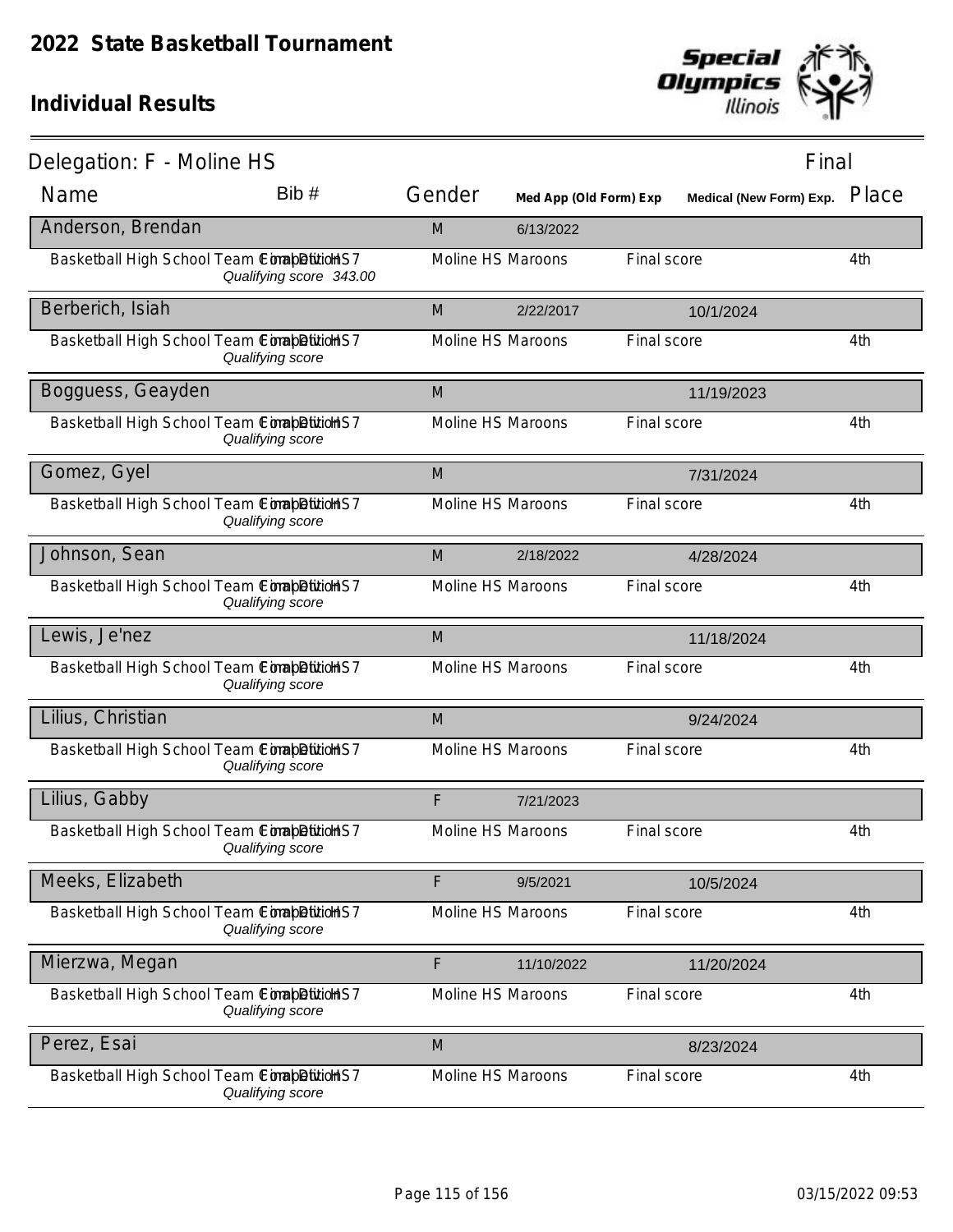

| Delegation: F - Moline HS                   |                         |                   |                        |             | Final                                |     |
|---------------------------------------------|-------------------------|-------------------|------------------------|-------------|--------------------------------------|-----|
| Name                                        | Bib#                    | Gender            | Med App (Old Form) Exp |             | Medical (New Form) Exp. PlaC $\rm e$ |     |
| Woods, Megan                                |                         |                   | 2/11/2022              |             | 2/6/2025                             |     |
| Basketball High School Team Completition S7 | Qualifying score 343.00 | Moline HS Maroons |                        | Final score |                                      | 4th |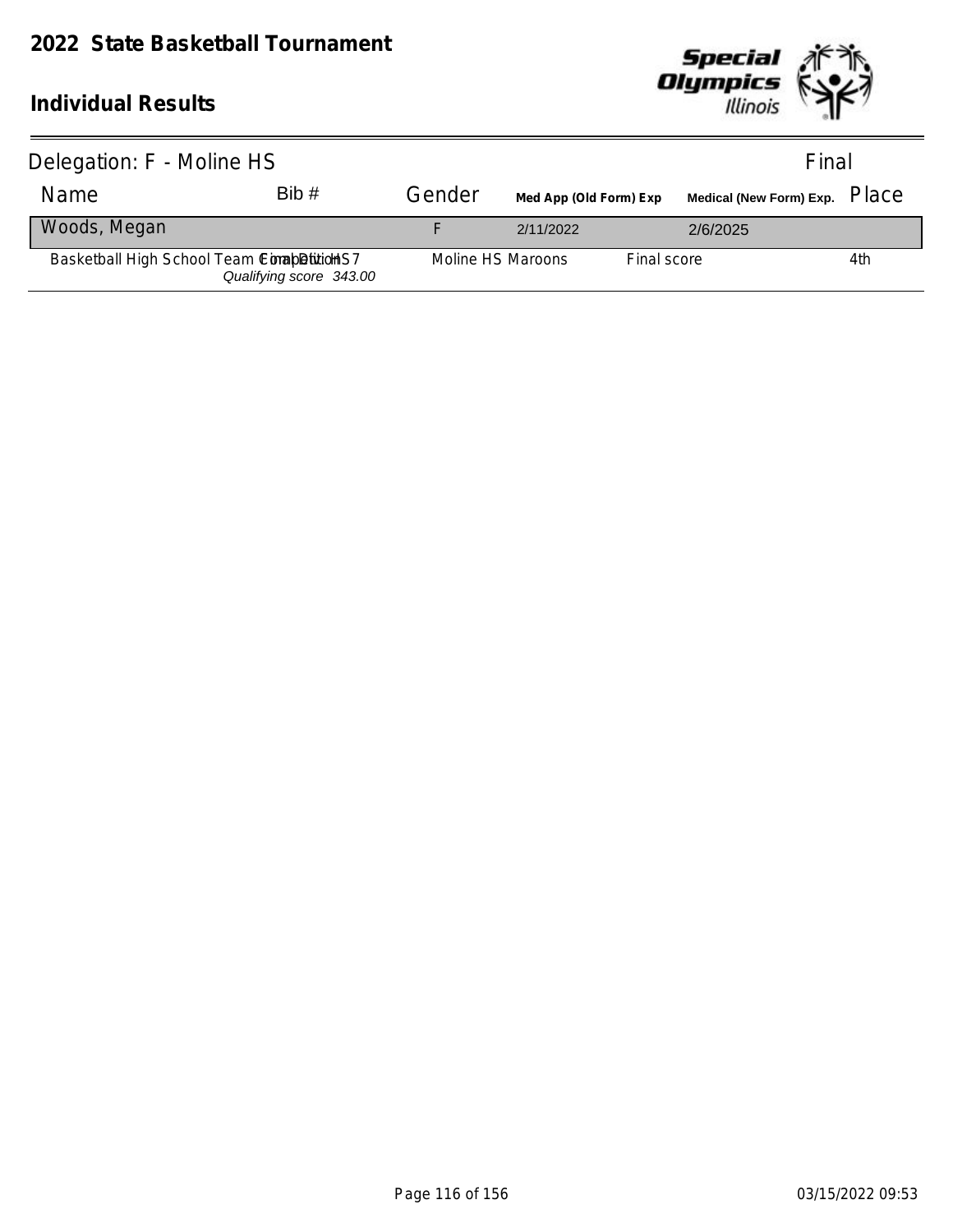

| Delegation: F - Warren Co Spec Oly           |                        |        |                        |                                | Final |
|----------------------------------------------|------------------------|--------|------------------------|--------------------------------|-------|
| Name                                         | Bib#                   | Gender | Med App (Old Form) Exp | <b>Medical (New Form) Exp.</b> | Place |
| Bersted, Nancy                               |                        | F      | 12/15/2022             |                                |       |
| Basketball Skills 10ft Basket Final Div: F11 | Qualifying score 64.00 |        |                        | Final score 66.00              | 1st   |
| Heidenreich, Cathy                           |                        | F      | 12/10/2022             | 2/11/2025                      |       |
| Basketball Skills 10ft Basket Final Div: F08 | Qualifying score 55.00 |        |                        | Final score 51.00              | 3rd   |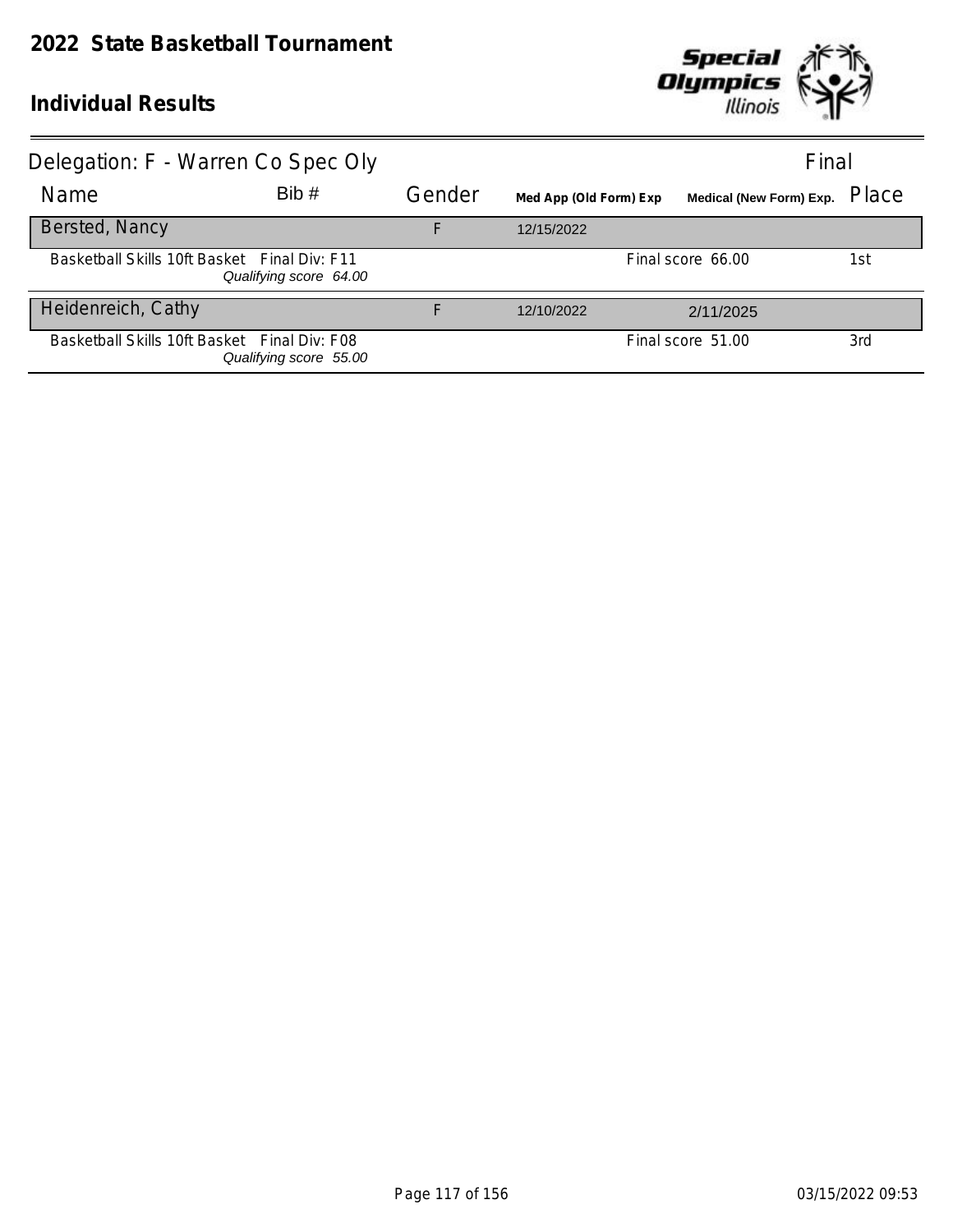

| Delegation: G - HISRA                      |                         |                        |                        |             | Final                          |       |
|--------------------------------------------|-------------------------|------------------------|------------------------|-------------|--------------------------------|-------|
| Name                                       | Bib #                   | Gender                 | Med App (Old Form) Exp |             | <b>Medical (New Form) Exp.</b> | Place |
| Barrett, Matthew                           |                         | M                      | 10/26/2022             |             |                                |       |
| Basketball Sr Male Team Competitioniv: SR3 | Qualifying score        | <b>HISRA Lightning</b> |                        | Final score |                                | 3rd   |
| Blanton, Jami                              |                         | F                      | 11/11/2021             |             | 11/11/2024                     |       |
| Basketball Sr Male Team Competitioniv: SR3 | Qualifying score        | <b>HISRA Lightning</b> |                        | Final score |                                | 3rd   |
| Doran, Thomas                              |                         | M                      | 10/9/2021              |             | 7/30/2024                      |       |
| Basketball Sr Male Team Competitioniv: SR3 | Qualifying score        | <b>HISRA Lightning</b> |                        | Final score |                                | 3rd   |
| Eaton, Anthony C                           |                         | M                      | 6/7/2021               |             | 11/17/2024                     |       |
| Basketball Sr Male Team Competitioniv: SR3 | Qualifying score        | <b>HISRA Lightning</b> |                        | Final score |                                | 3rd   |
| Hall, Christopher (Chris)                  |                         | M                      | 4/17/2022              |             |                                |       |
| Basketball Sr Male Team Competitioniv: SR3 | Qualifying score        | <b>HISRA Lightning</b> |                        | Final score |                                | 3rd   |
| Halperin, Daniel (Dan)                     |                         | M                      | 6/24/2022              |             | 12/27/2024                     |       |
| Basketball Sr Male Team CompetaldDiv: SR3  | Qualifying score        | <b>HISRA Lightning</b> |                        | Final score |                                | 3rd   |
| Halperin, Jonathan (Jon)                   |                         | M                      | 6/24/2022              |             |                                |       |
| Basketball Sr Male Team Competitioniv: SR3 | Qualifying score        | <b>HISRA Lightning</b> |                        | Final score |                                | 3rd   |
| Lappie, Ryan                               |                         | M                      | 12/27/2023             |             |                                |       |
| Basketball Sr Male Team Competitioniv: SR3 | Qualifying score        | <b>HISRA Lightning</b> |                        | Final score |                                | 3rd   |
| Mattheessen, Hayden                        |                         | M                      | 3/18/2022              |             |                                |       |
| Basketball Sr Male Team Competitioniv: SR3 | Qualifying score 200.00 | <b>HISRA Lightning</b> |                        | Final score |                                | 3rd   |
| Meinders, McKenzie                         |                         | F                      | 10/29/2023             |             |                                |       |
| Basketball Sr Male Team Competitioniv: SR3 | Qualifying score        | <b>HISRA Lightning</b> |                        | Final score |                                | 3rd   |
| Page, Isaiah                               |                         | M                      | 3/16/2024              |             |                                |       |
| Basketball Sr Male Team Competitioniv: SR3 | Qualifying score        | <b>HISRA Lightning</b> |                        | Final score |                                | 3rd   |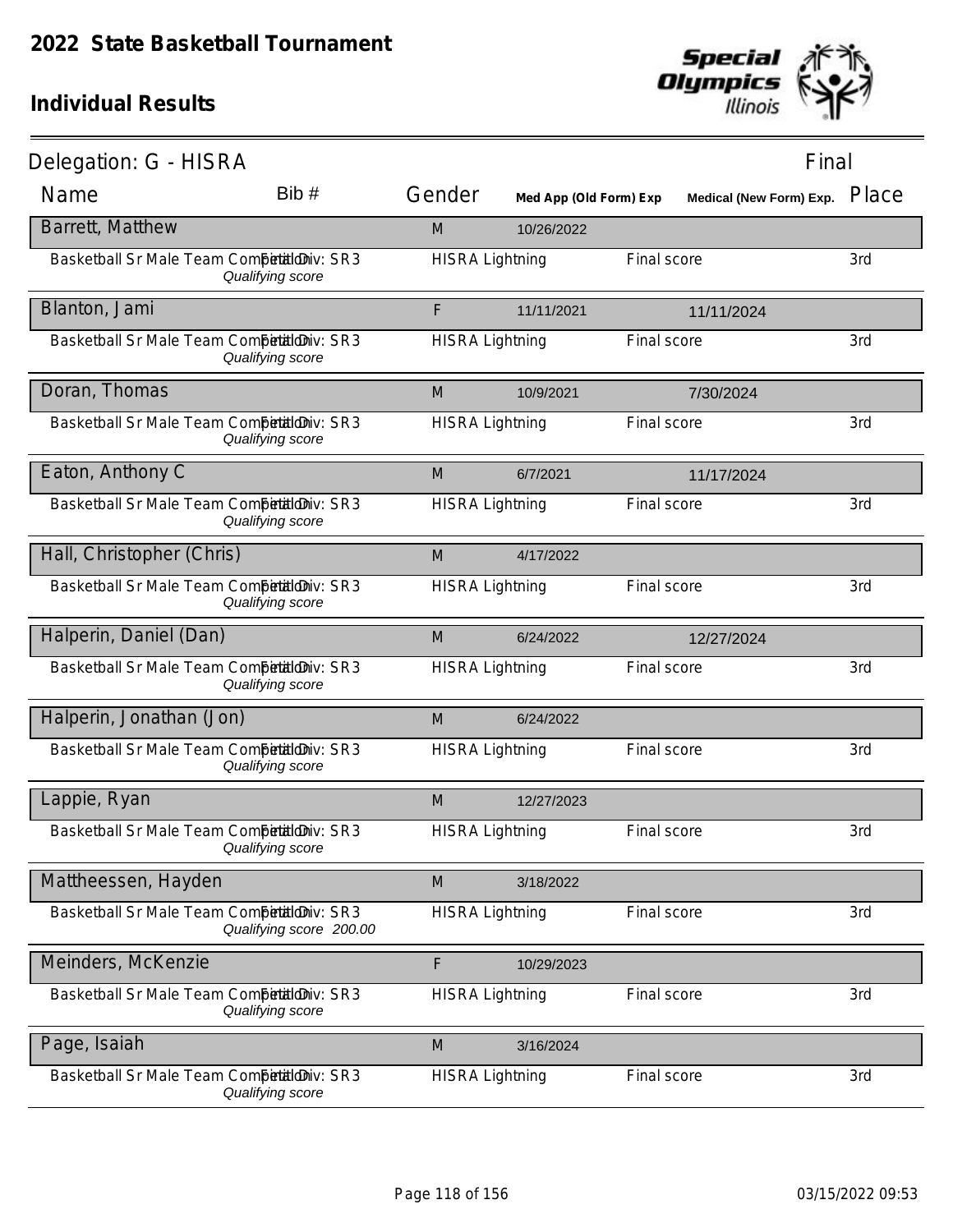

| Delegation: G - HISRA                      |                  |                        |                        |             | Final                                                        |     |
|--------------------------------------------|------------------|------------------------|------------------------|-------------|--------------------------------------------------------------|-----|
| Name                                       | Bib#             | Gender                 | Med App (Old Form) Exp |             | Medical (New Form) Exp. $\left\vert \text{Place}\right\vert$ |     |
| Swanson, Scott                             |                  | M                      | 6/10/2023              |             |                                                              |     |
| Basketball Sr Male Team Competition v: SR3 | Qualifying score | <b>HISRA Lightning</b> |                        | Final score |                                                              | 3rd |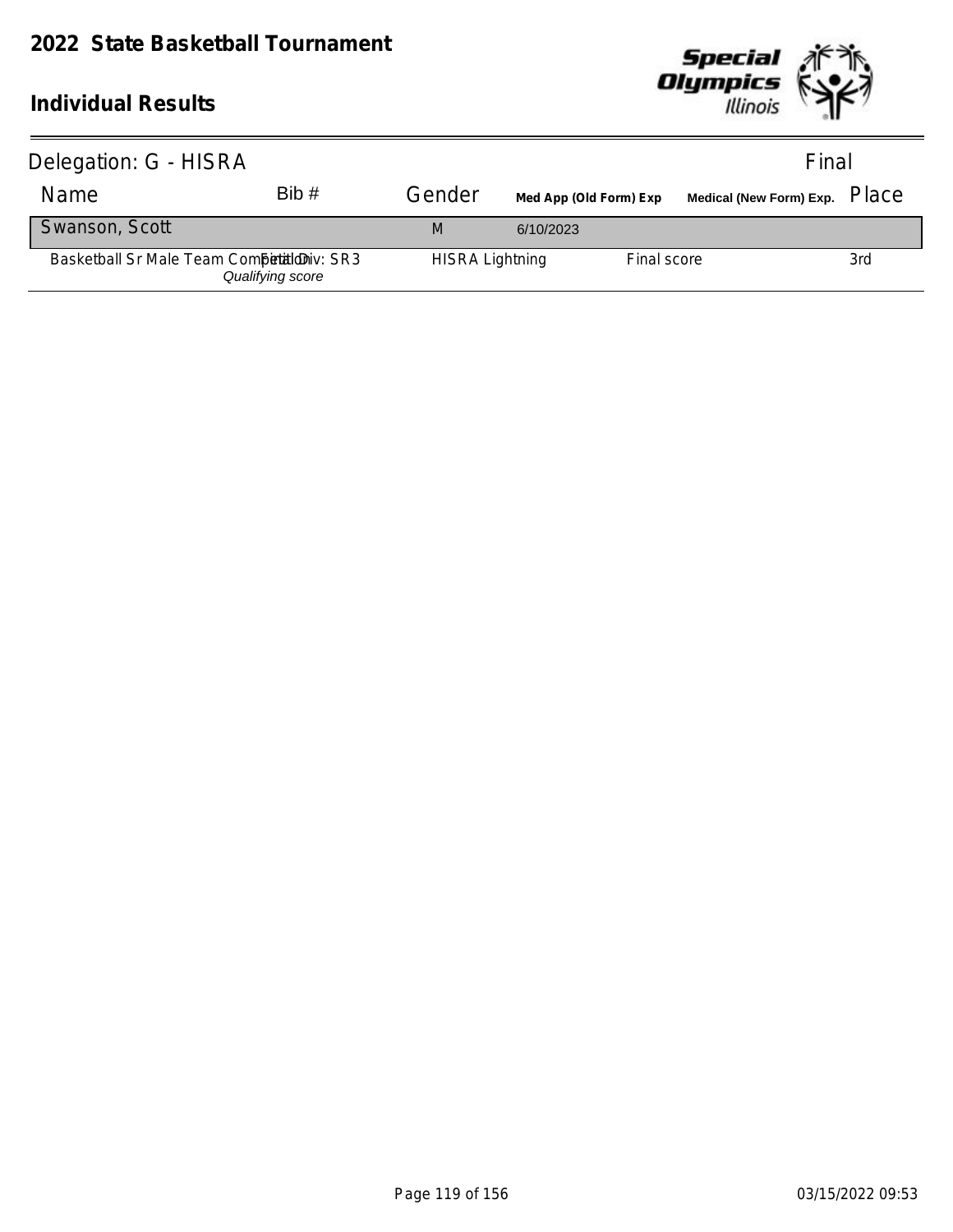

| Delegation: G - IRVSRA                      |                         |        |                             |             | Final                   |       |
|---------------------------------------------|-------------------------|--------|-----------------------------|-------------|-------------------------|-------|
| Name                                        | Bib#                    | Gender | Med App (Old Form) Exp      |             | Medical (New Form) Exp. | Place |
| Applen, Chad                                |                         | M      | 3/19/2022                   |             |                         |       |
| Basketball Sr Male Team Competitioniv: SR2  | Qualifying score 143.00 |        | <b>IRVSRA Blue Rhinos</b>   | Final score |                         | 2nd   |
| Campbell, David C                           |                         | M      | 2/20/2021                   |             | 6/15/2024               |       |
| Basketball Sr Male Team Competitioniv: SR2  | Qualifying score        |        | <b>IRVSRA Blue Rhinos</b>   | Final score |                         | 2nd   |
| Conley, Allen                               |                         | M      | 7/8/2022                    |             | 7/23/2024               |       |
| Basketball Sr Male Team Competitioniv: SR2  | Qualifying score        |        | <b>IRVSRA Blue Rhinos</b>   | Final score |                         | 2nd   |
| Conley, Kevin                               |                         | M      | 4/2/2022                    |             | 7/23/2024               |       |
| Basketball Sr Male Team Competitioniv: SR5  | Qualifying score        |        | <b>IRVSRA Pink Panthers</b> | Final score |                         | 1st   |
| Conner, Cody                                |                         | M      | 7/5/2021                    |             | 10/29/2024              |       |
| Basketball Sr Male Team Competitioniv: SR5  | Qualifying score        |        | <b>IRVSRA Pink Panthers</b> | Final score |                         | 1st   |
| Cruise, Jason                               |                         | M      | 2/4/2023                    |             | 6/18/2024               |       |
| Basketball Sr Male Team CompetialdDiv: SR5  | Qualifying score        |        | <b>IRVSRA Pink Panthers</b> | Final score |                         | 1st   |
| Davis, Matthew A                            |                         | M      | 11/11/2022                  |             |                         |       |
| Basketball Sr Male Team Competitiloniv: SR5 | Qualifying score        |        | <b>IRVSRA Pink Panthers</b> | Final score |                         | 1st   |
| Eubanks, Elizabeth                          |                         | F      | 6/27/2021                   |             | 10/14/2024              |       |
| Basketball Sr Male Team Competitioniv: SR2  | Qualifying score        |        | <b>IRVSRA Blue Rhinos</b>   | Final score |                         | 2nd   |
| Eubanks, Johnathon                          |                         | M      | 10/3/2021                   |             | 10/14/2024              |       |
| Basketball Sr Male Team Competitioniv: SR2  | Qualifying score        |        | <b>IRVSRA Blue Rhinos</b>   | Final score |                         | 2nd   |
| Hall, Cory                                  |                         | M      | 5/12/2022                   |             |                         |       |
| Basketball Sr Male Team CompetialdDiv: SR2  | Qualifying score        |        | <b>IRVSRA Blue Rhinos</b>   | Final score |                         | 2nd   |
| Hall, Tyler                                 |                         | M      | 1/29/2023                   |             |                         |       |
| Basketball Sr Male Team Competitioniv: SR2  | Qualifying score        |        | <b>IRVSRA Blue Rhinos</b>   | Final score |                         | 2nd   |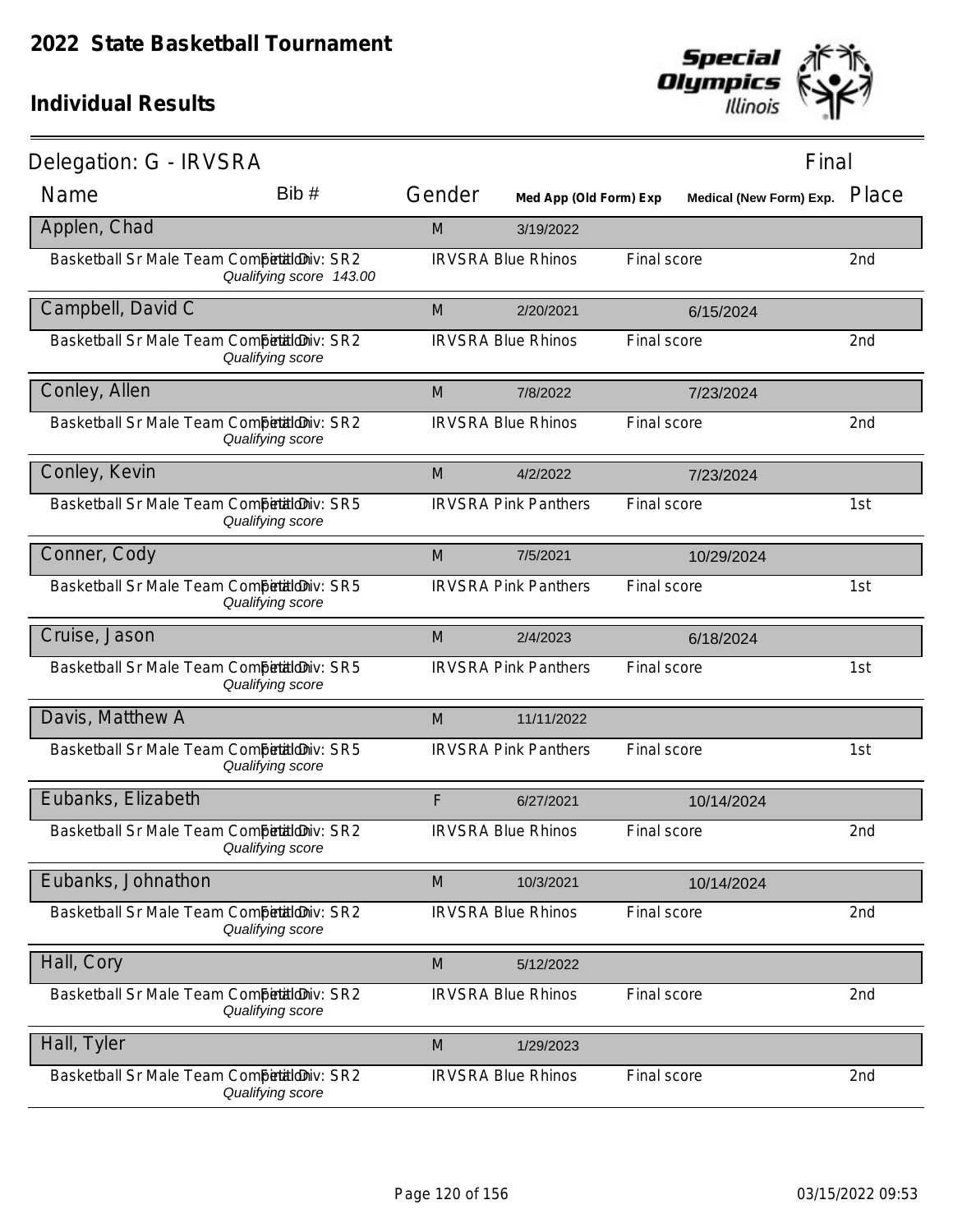

| Delegation: G - IRVSRA                     |                         |        |                             |             | Final                   |                 |
|--------------------------------------------|-------------------------|--------|-----------------------------|-------------|-------------------------|-----------------|
| Name                                       | Bib #                   | Gender | Med App (Old Form) Exp      |             | Medical (New Form) Exp. | Place           |
| Hall, Zyeer                                |                         | M      | 7/18/2022                   |             |                         |                 |
| Basketball Sr Male Team Competitioniv: SR2 | Qualifying score        |        | <b>IRVSRA Blue Rhinos</b>   | Final score |                         | 2 <sub>nd</sub> |
| Harms, Bernard                             |                         | M      | 1/16/2023                   |             |                         |                 |
| Basketball Sr Male Team Competitioniv: SR5 | Qualifying score        |        | <b>IRVSRA Pink Panthers</b> | Final score |                         | 1st             |
| Horn, Jessica                              |                         | F      | 5/1/2021                    |             | 10/1/2024               |                 |
| Basketball Sr Male Team Competitioniv: SR5 | Qualifying score        |        | <b>IRVSRA Pink Panthers</b> | Final score |                         | 1st             |
| Leeper, Shelby                             |                         | F      | 6/20/2022                   |             |                         |                 |
| Basketball Sr Male Team Competitioniv: SR5 | Qualifying score        |        | <b>IRVSRA Pink Panthers</b> | Final score |                         | 1st             |
| Leeper, Zachary                            |                         | M      | 2/3/2023                    |             |                         |                 |
| Basketball Sr Male Team Competitioniv: SR5 | Qualifying score        |        | <b>IRVSRA Pink Panthers</b> | Final score |                         | 1st             |
| Wireman, James Allen                       |                         | M      | 7/14/2022                   |             |                         |                 |
| Basketball Sr Male Team Competitioniv: SR5 | Qualifying score 197.00 |        | <b>IRVSRA Pink Panthers</b> | Final score |                         | 1st             |
| Wissler, Cameron                           |                         | M      | 7/4/2022                    |             |                         |                 |
| Basketball Sr Male Team Competitioniv: SR2 | Qualifying score        |        | <b>IRVSRA Blue Rhinos</b>   | Final score |                         | 2 <sub>nd</sub> |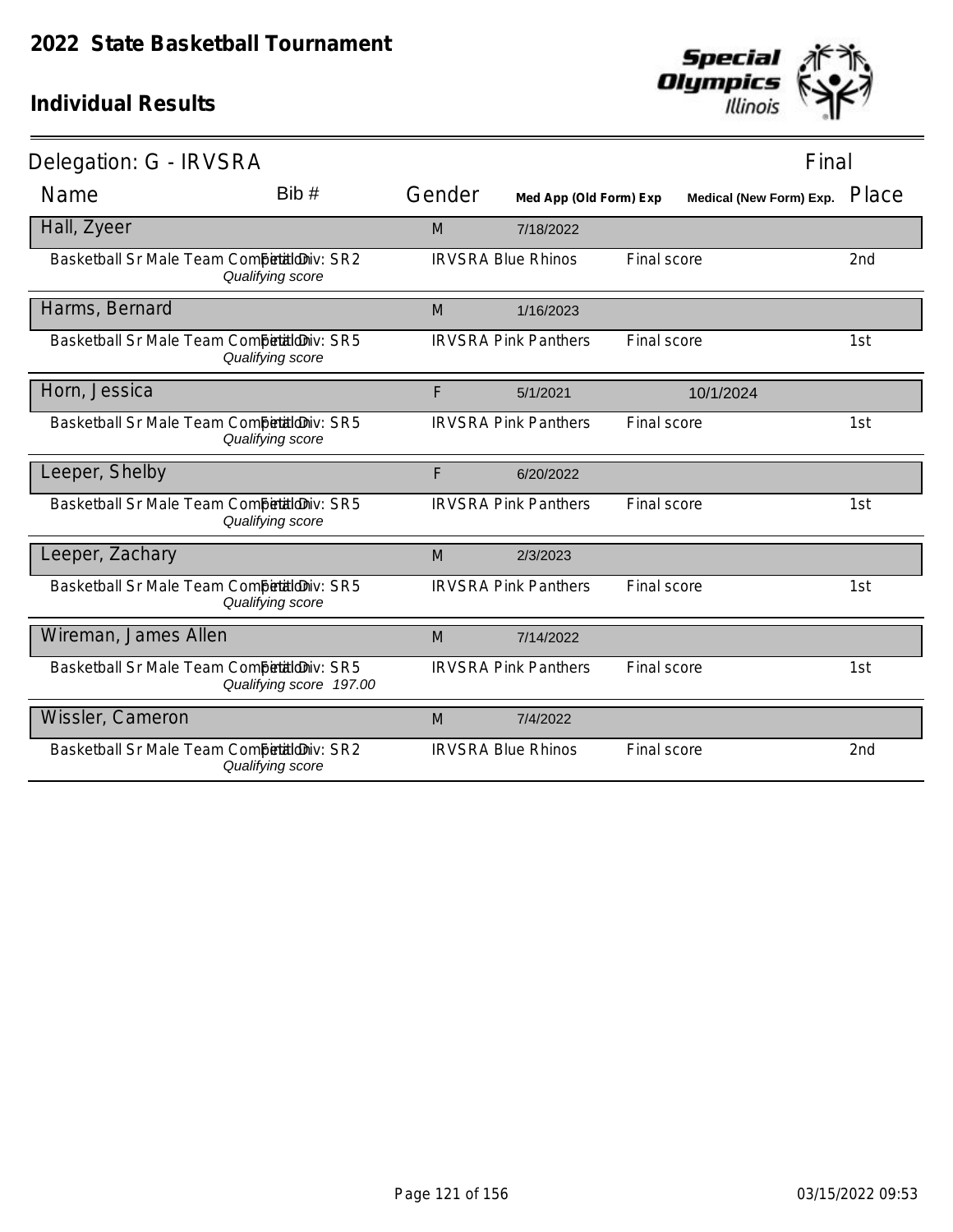

| Delegation: G - IVC Grey Ghosts              |                                          |        |                        |                         | Final |
|----------------------------------------------|------------------------------------------|--------|------------------------|-------------------------|-------|
| Name                                         | Bib#                                     | Gender | Med App (Old Form) Exp | Medical (New Form) Exp. | Place |
| Begner, Janelle                              |                                          | F      | 6/23/2022              |                         |       |
| Basketball Skills 10ft Basket Final Div: F12 | Qualifying score 66.00                   |        |                        | Final score 66.00       | 4th   |
| Custis, Patrick                              |                                          | M      |                        | 10/1/2024               |       |
| Basketball Skills 10ft Basket Final Div: M03 | Qualifying score 63.00                   |        |                        | Final score 70.00       | 1st   |
| Ringenberg, Owen                             |                                          | M      | 4/15/2024              |                         |       |
| Basketball Skills 8 Ft Basket Final Div: M6  | Qualifying score 58.00                   |        |                        | Final score 60.00       | 2nd   |
| Tuttle, Bret                                 |                                          | M      | 7/15/2022              |                         |       |
| Basketball Skills 10ft Basket                | Final Div: M13<br>Qualifying score 61.00 |        |                        | Final score 56.00       | 3rd   |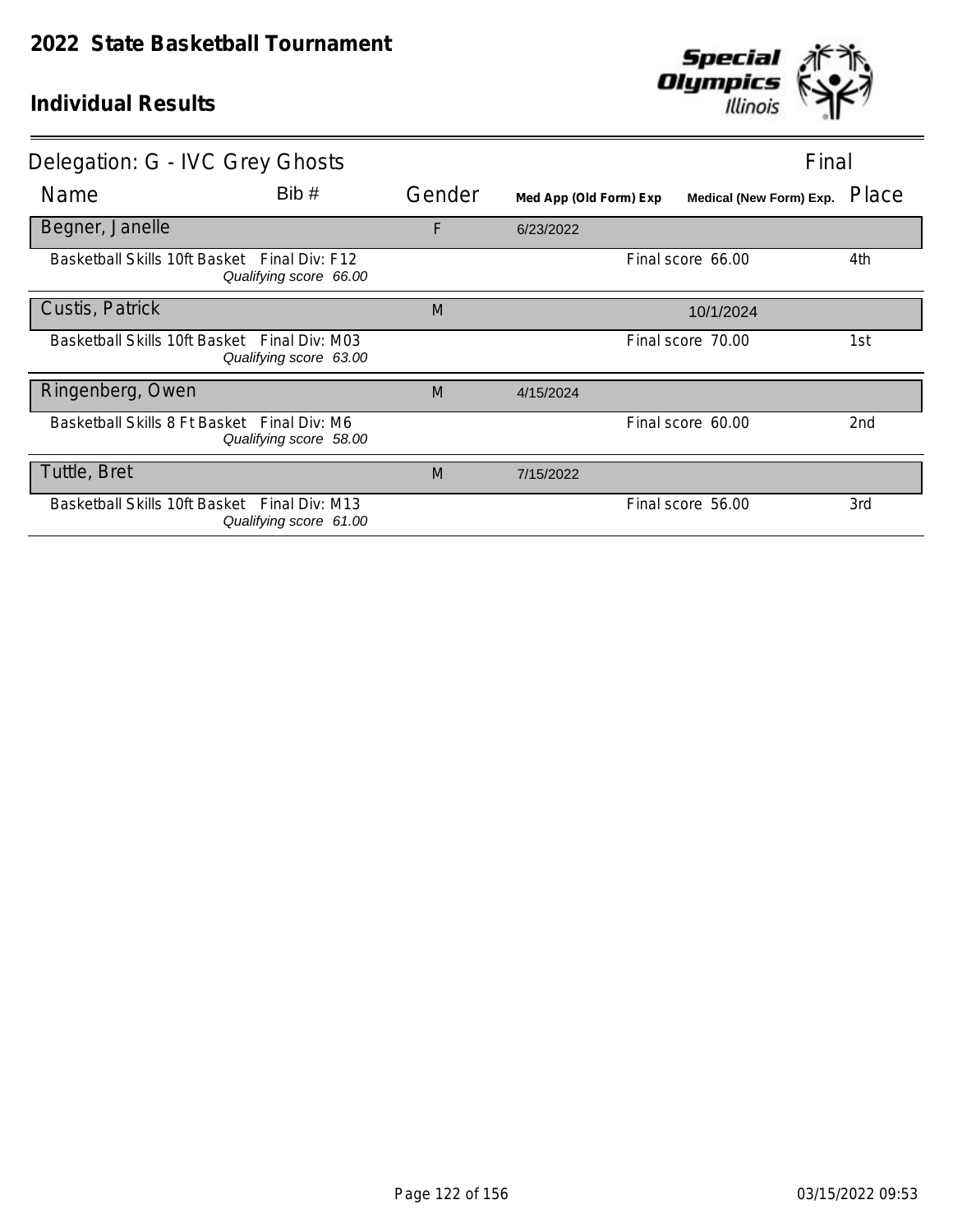

| Delegation: G - PBL Panthers                |                         |        |                            |             | Final                          |       |
|---------------------------------------------|-------------------------|--------|----------------------------|-------------|--------------------------------|-------|
| Name                                        | Bib#                    | Gender | Med App (Old Form) Exp     |             | <b>Medical (New Form) Exp.</b> | Place |
| Arnold, Jace                                |                         | M      | 9/18/2022                  |             | 11/18/2024                     |       |
| Basketball Sr Male Team Competitioniv: SR13 | Qualifying score        |        | PBL Panthers A Team        | Final score |                                | 3rd   |
| Baillie, Zachary                            |                         | M      | 9/16/2022                  |             |                                |       |
| Basketball Sr Male Team Competitioniv: SR13 | Qualifying score        |        | PBL Panthers A Team        | Final score |                                | 3rd   |
| Chickini, Taylor                            |                         | F      | 11/15/2021                 |             | 12/6/2024                      |       |
| Basketball Sr Male Team Competitioniv: SR13 | Qualifying score        |        | PBL Panthers A Team        | Final score |                                | 3rd   |
| Cuppernell, Riley                           |                         | M      |                            |             | 11/17/2024                     |       |
| Basketball Sr Male Team Competitioniv: SR13 | Qualifying score        |        | PBL Panthers A Team        | Final score |                                | 3rd   |
| Rexroad, Mark                               |                         | M      | 12/6/2022                  |             | 11/20/2024                     |       |
| Basketball Sr Male Team Competitioniv: SR13 | Qualifying score        |        | PBL Panthers A Team        | Final score |                                | 3rd   |
| Snow, Charman                               |                         | M      | 11/13/2021                 |             | 12/1/2024                      |       |
| Basketball Sr Male Team Competitioniv: SR13 | Qualifying score 463.00 |        | PBL Panthers A Team        | Final score |                                | 3rd   |
| Snow, Michael                               |                         | M      | 11/12/2021                 |             | 11/2/2024                      |       |
| Basketball Sr Male Team CompetaldDiv: SR13  | Qualifying score        |        | PBL Panthers A Team        | Final score |                                | 3rd   |
| Steiger, Kristina                           |                         | F      | 12/8/2022                  |             | 11/30/2024                     |       |
| Basketball Sr Male Team Competitioniv: SR13 | Qualifying score        |        | PBL Panthers A Team        | Final score |                                | 3rd   |
| Vinyard, Jack                               |                         | M      | 11/8/2021                  |             | 11/20/2024                     |       |
| Basketball Sr Male Team Competitioniv: SR13 | Qualifying score        |        | PBL Panthers A Team        | Final score |                                | 3rd   |
| Weersing, Tyler                             |                         | M      | 1/3/2023                   |             |                                |       |
| Basketball Sr Male Team Competitioniv: SR13 | Qualifying score        |        | <b>PBL Panthers A Team</b> | Final score |                                | 3rd   |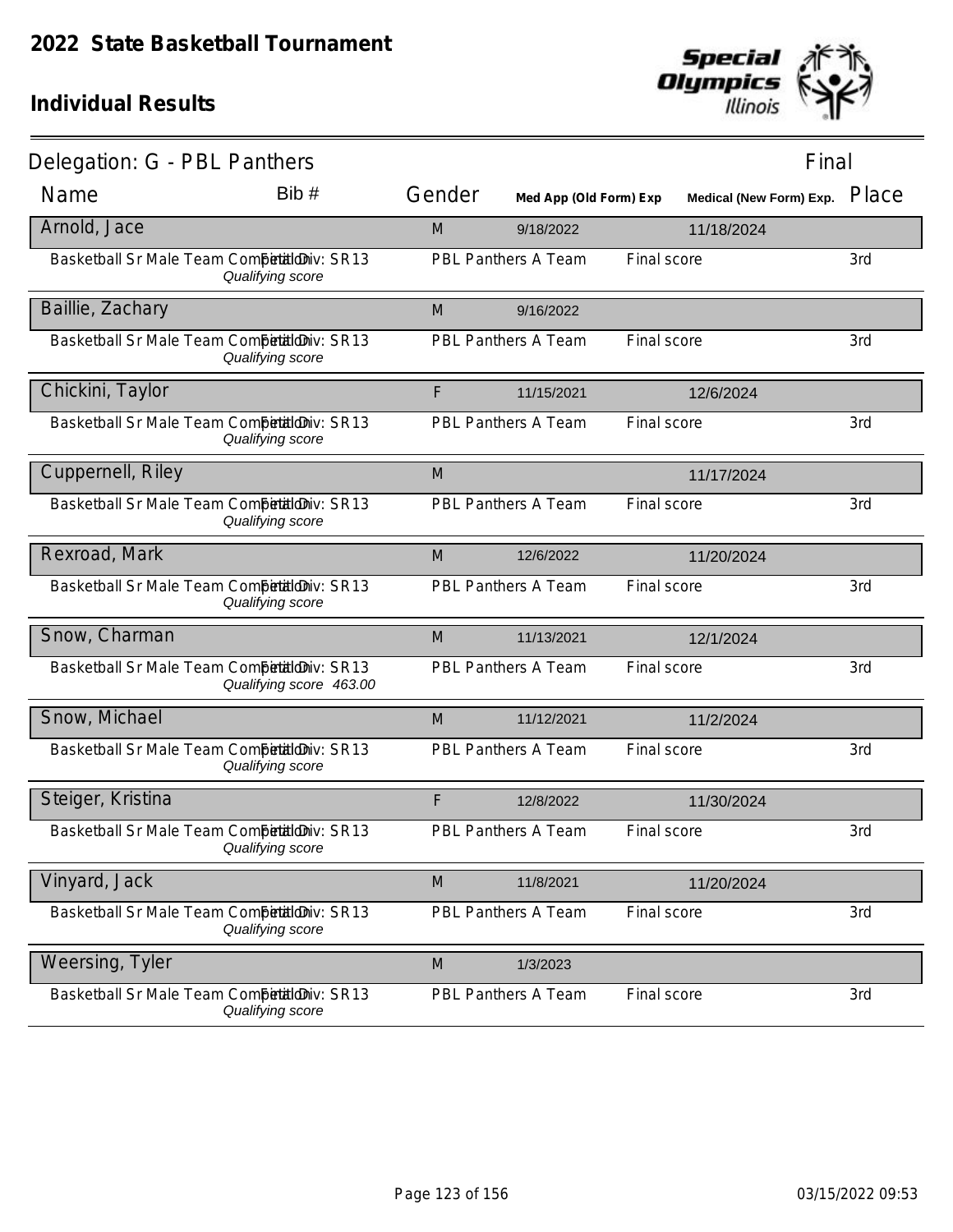

| Delegation: G - Unit #5 Schools-Kelley       |                        |        |                        |                                | Final |
|----------------------------------------------|------------------------|--------|------------------------|--------------------------------|-------|
| Name                                         | Bib#                   | Gender | Med App (Old Form) Exp | <b>Medical (New Form) Exp.</b> | Place |
| Cook, Janene                                 |                        | F      | 10/2/2022              | 11/11/2024                     |       |
| Basketball Skills 10ft Basket Final Div: F08 | Qualifying score 54.00 |        |                        | Final score 42.00              | 5th   |
| Knudsen, Thomas (Tommie)                     |                        | M      | 10/15/2021             | 11/11/2024                     |       |
| Basketball Skills 10ft Basket Final Div: M12 | Qualifying score 59.00 |        |                        | Final score 51.00              | 7th   |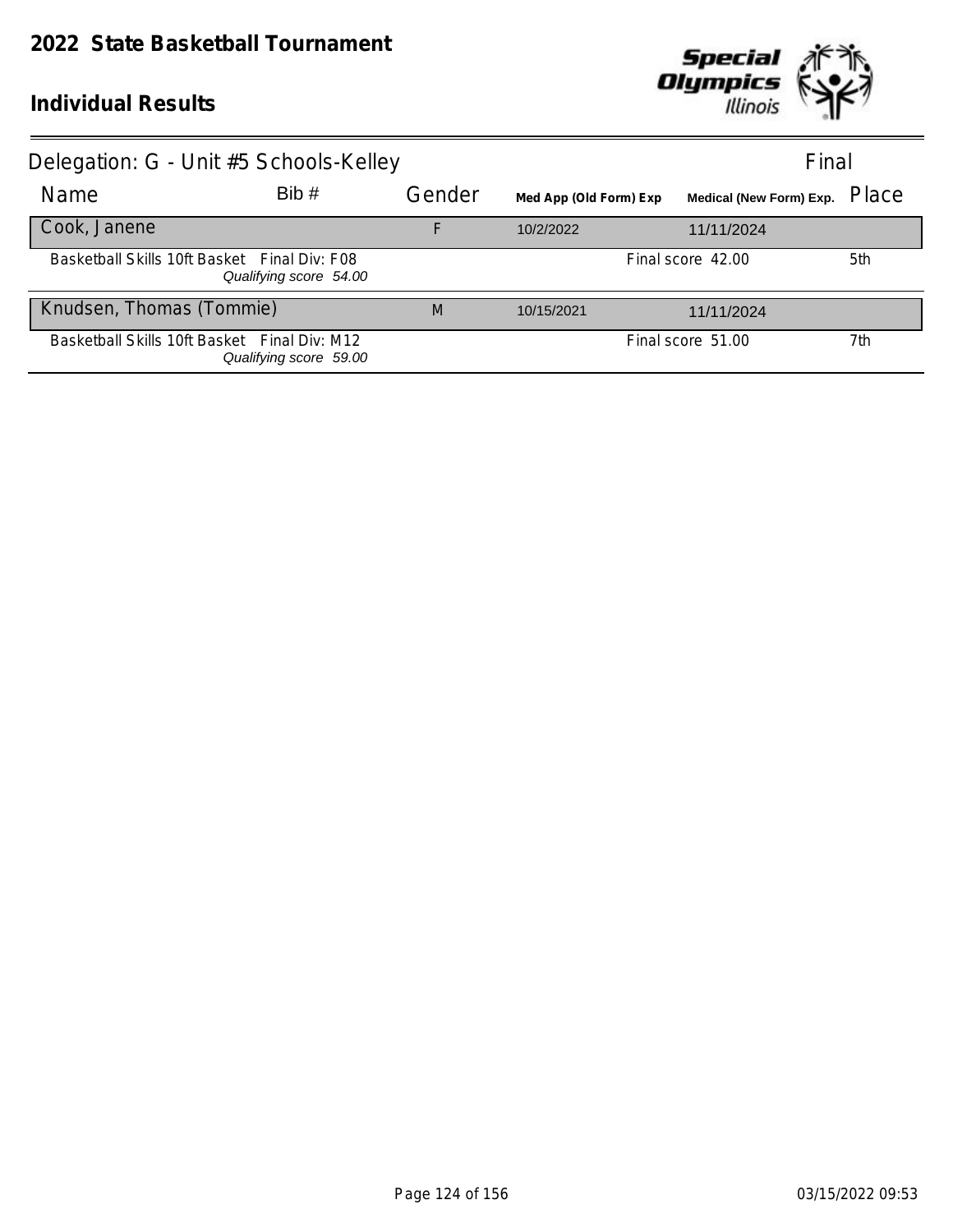

| Delegation: G - Unit #5 Schools-Niekamp     |                        |        |                        | Final                   |       |
|---------------------------------------------|------------------------|--------|------------------------|-------------------------|-------|
| Name                                        | Bib#                   | Gender | Med App (Old Form) Exp | Medical (New Form) Exp. | Place |
| Godi, Chetan Krishna                        |                        | M      | 8/8/2014               | 11/11/2024              |       |
| Basketball Skills 8 Ft Basket Final Div: M5 | Qualifying score 47.00 |        |                        | Final score 43.00       | 5th   |
| Laughlin, Cody                              |                        | M      | 8/4/2022               | 12/1/2024               |       |
| Basketball Skills 8 Ft Basket Final Div: M6 | Qualifying score 63.00 |        |                        | Final score 50.00       | 4th   |
| Meisenheimer, Robert                        |                        | M      |                        | 11/11/2024              |       |
| Basketball Skills 8 Ft Basket Final Div: M4 | Qualifying score 41.00 |        |                        | Final score 44.00       | 3rd   |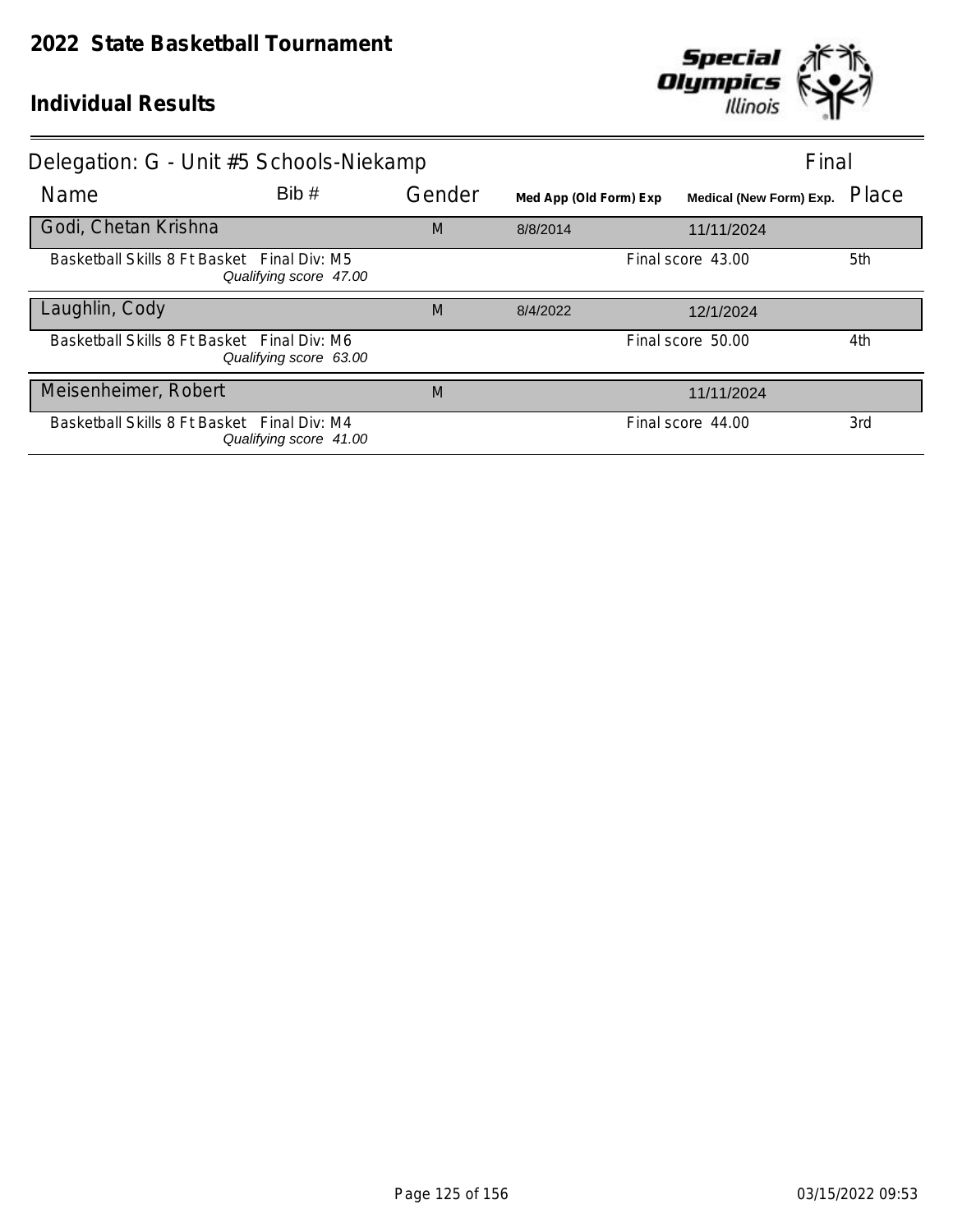

| Delegation: H - Adams County Special Recreation |                        |        |                                      |             | Final                   |       |
|-------------------------------------------------|------------------------|--------|--------------------------------------|-------------|-------------------------|-------|
| Name                                            | Bib #                  | Gender | Med App (Old Form) Exp               |             | Medical (New Form) Exp. | Place |
| Casanova, Cameron                               |                        | F      | 5/1/2021                             |             | 12/6/2024               |       |
| Basketball Sr Female Team Commat Dion FM1       | Qualifying score 16.00 |        | <b>Adams County Angels</b>           | Final score |                         | 4th   |
| Cawthon, Nicholas                               |                        | M      | 1/24/2022                            |             | 5/12/2024               |       |
| Basketball Sr Male Team Competitioniv: SR3      | Qualifying score 7.00  |        | Adams County Super Stars Final score |             |                         | 2nd   |
| Florea, Mary Evelyn                             |                        | F      | 7/9/2022                             |             | 6/8/2024                |       |
| Basketball Sr Female Team Commat Dion FM1       | Qualifying score 14.00 |        | <b>Adams County Angels</b>           | Final score |                         | 4th   |
| Gayton, Cheyenne V                              |                        | F      | 5/27/2022                            |             |                         |       |
| Basketball Sr Female Team Commat Dion FM1       | Qualifying score 14.00 |        | <b>Adams County Angels</b>           | Final score |                         | 4th   |
| Goodapple, Jennifer                             |                        | F      | 8/8/2022                             |             |                         |       |
| Basketball Sr Female Team Commat Dion FM1       | Qualifying score 7.00  |        | <b>Adams County Angels</b>           | Final score |                         | 4th   |
| Haxel, Anna M                                   |                        | F      | 12/26/2021                           |             | 6/15/2024               |       |
| Basketball Sr Female Team Commat Dion FM1       | Qualifying score 11.00 |        | <b>Adams County Angels</b>           | Final score |                         | 4th   |
| Jansen, Jessica                                 |                        | F      | 10/31/2022                           |             |                         |       |
| Basketball Sr Female Team Commat Dion FM1       | Qualifying score 17.00 |        | <b>Adams County Angels</b>           | Final score |                         | 4th   |
| Jones, Isabelle                                 |                        | F      | 2/20/2023                            |             | 12/2/2024               |       |
| Basketball Sr Female Team Commat Dion FM1       | Qualifying score 9.00  |        | <b>Adams County Angels</b>           | Final score |                         | 4th   |
| Liebold, Kaden                                  |                        | M      | 10/27/2022                           |             |                         |       |
| Basketball Sr Male Team Competitioniv: SR3      | Qualifying score 20.00 |        | Adams County Super Stars Final score |             |                         | 2nd   |
| Ludwig, Landon                                  |                        | M      | 2/12/2023                            |             |                         |       |
| Basketball Sr Male Team Competitioniv: SR3      | Qualifying score 16.00 |        | Adams County Super Stars Final score |             |                         | 2nd   |
| Nicholson, Brent A                              |                        | M      | 2/17/2023                            |             | 11/23/2024              |       |
| Basketball Sr Male Team Competitioniv: SR3      | Qualifying score 26.00 |        | Adams County Super Stars Final score |             |                         | 2nd   |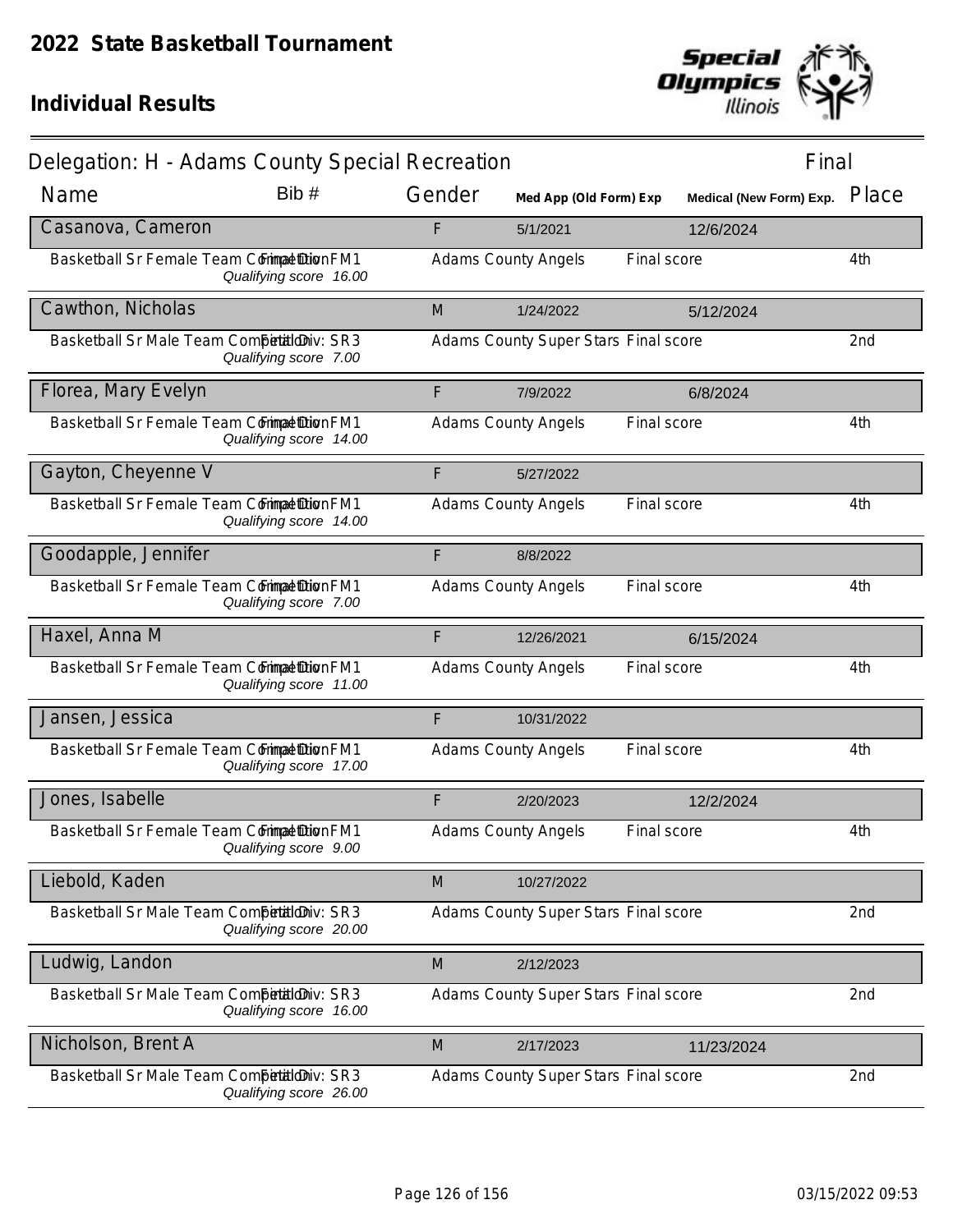

| Delegation: H - Adams County Special Recreation |                        |        |                                      |             | Final                   |                 |
|-------------------------------------------------|------------------------|--------|--------------------------------------|-------------|-------------------------|-----------------|
| Name                                            | Bib#                   | Gender | Med App (Old Form) Exp               |             | Medical (New Form) Exp. | Place           |
| Randall, Courtney                               |                        | F      | 10/9/2021                            |             | 11/16/2024              |                 |
| Basketball Sr Female Team Commat Dion FM1       | Qualifying score 8.00  |        | <b>Adams County Angels</b>           | Final score |                         | 4th             |
| Ray, John                                       |                        | M      | 12/17/2022                           |             | 11/18/2024              |                 |
| Basketball Sr Male Team Competitioniv: SR3      | Qualifying score 17.00 |        | Adams County Super Stars Final score |             |                         | 2 <sub>nd</sub> |
| Redman, Ethan                                   |                        | M      | 10/31/2022                           |             |                         |                 |
| Basketball Sr Male Team Competitioniv: SR3      | Qualifying score 21.00 |        | Adams County Super Stars Final score |             |                         | 2 <sub>nd</sub> |
| Snow, Camron                                    |                        | M      |                                      |             | 11/22/2024              |                 |
| Basketball Sr Male Team CompetialdDiv: SR3      | Qualifying score 18.00 |        | Adams County Super Stars Final score |             |                         | 2nd             |
| Zanger, Brennon                                 |                        | M      |                                      |             | 8/31/2024               |                 |
| Basketball Sr Male Team Competitioniv: SR3      | Qualifying score 18.00 |        | Adams County Super Stars Final score |             |                         | 2nd             |
| Zanger, Carter                                  |                        | M      | 2/20/2023                            |             |                         |                 |
| Basketball Sr Male Team Competitioniv: SR3      | Qualifying score 18.00 |        | Adams County Super Stars Final score |             |                         | 2nd             |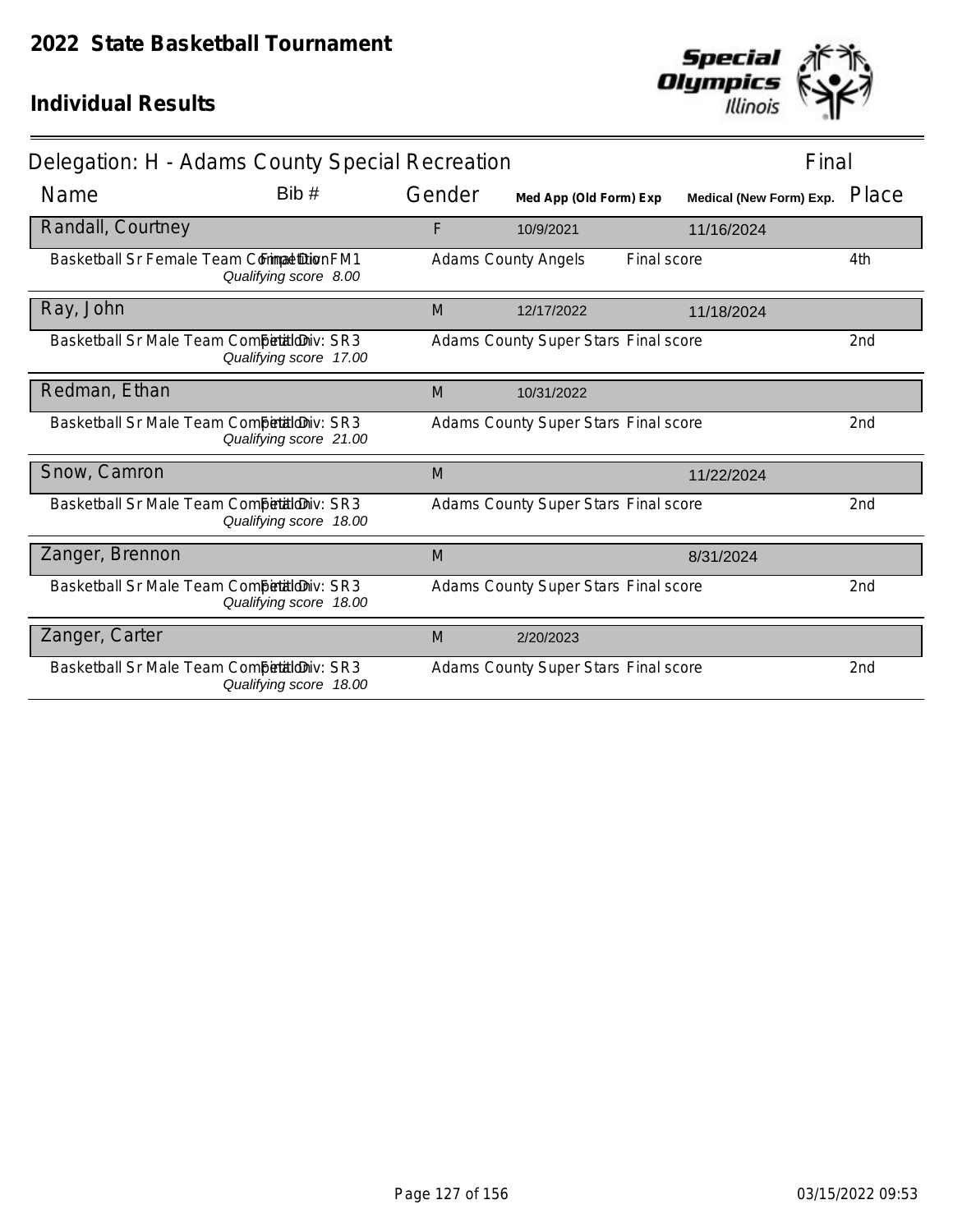

| Delegation: H - Auburn Area                  |                        |        |                        | Final                   |       |
|----------------------------------------------|------------------------|--------|------------------------|-------------------------|-------|
| Name                                         | Bib#                   | Gender | Med App (Old Form) Exp | Medical (New Form) Exp. | Place |
| Derhake, William                             |                        | M      | 7/24/2022              |                         |       |
| Basketball Skills 10ft Basket Final Div: M13 | Qualifying score 61.00 |        |                        | Final score             | DQ    |
| Reynolds, Kacie                              |                        | F      | 10/7/2021              | 10/5/2024               |       |
| Basketball Skills 10ft Basket Final Div: F09 | Qualifying score 58.00 |        |                        | Final score 57.00       | 5th   |
| VanKooten, Jordan                            |                        | M      | 6/27/2021              | 10/9/2024               |       |
| Basketball Skills 10ft Basket Final Div: M17 | Qualifying score 77.00 |        |                        | Final score 60.00       | 3rd   |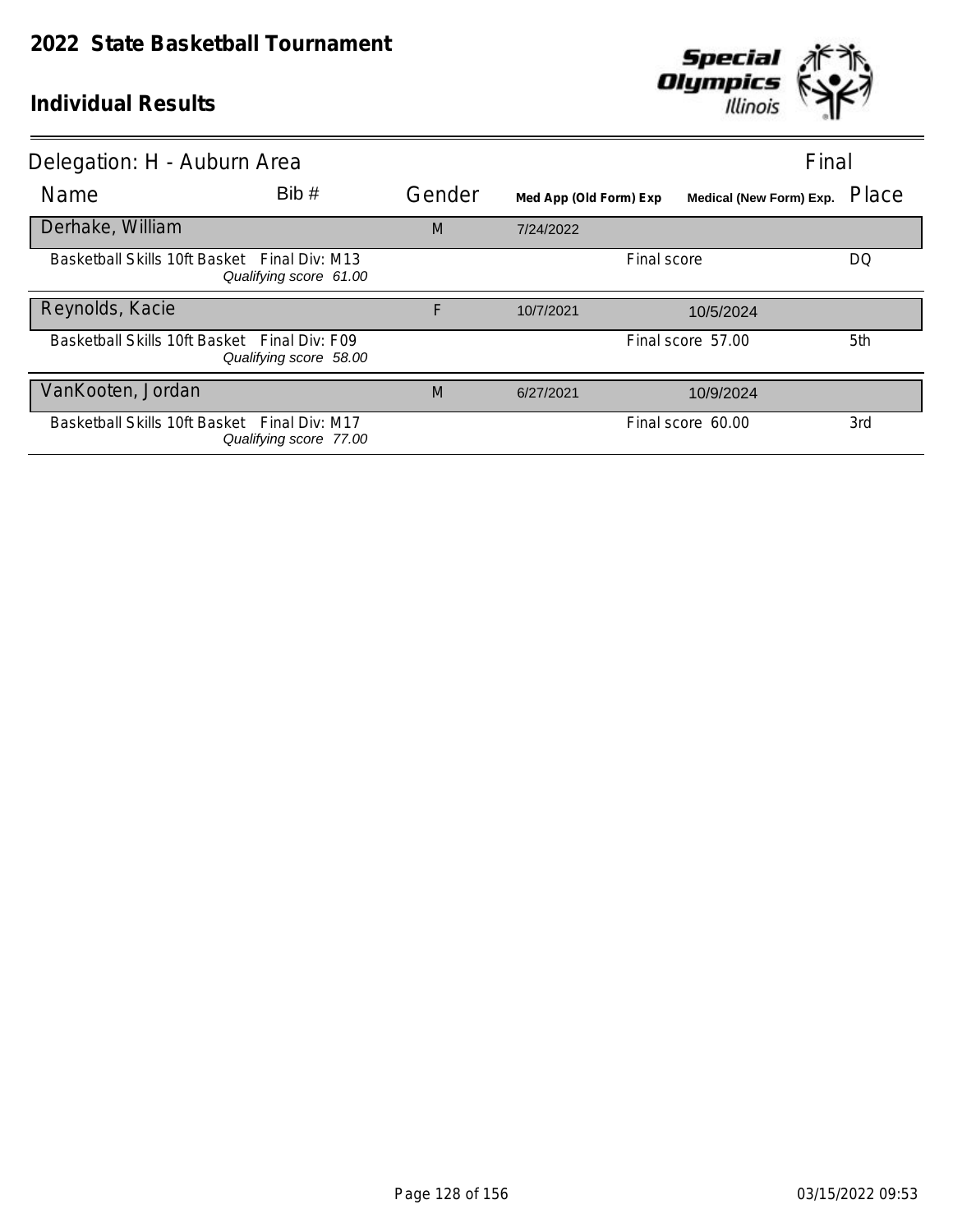

| Delegation: H - Beardstown Spec Oly        |                        |        |                                |             | Final                          |       |
|--------------------------------------------|------------------------|--------|--------------------------------|-------------|--------------------------------|-------|
| Name                                       | Bib#                   | Gender | Med App (Old Form) Exp         |             | <b>Medical (New Form) Exp.</b> | Place |
| Banda, Pedro                               |                        | M      | 6/24/2024                      |             |                                |       |
| Basketball Sr Male Team Competitioniv: SR8 | Qualifying score 42.00 |        | <b>Beardstown Black Attack</b> | Final score |                                | 1st   |
| Forestier, Samuel M                        |                        | M      | 4/2/2022                       |             |                                |       |
| Basketball Sr Male Team Competitioniv: SR8 | Qualifying score 16.00 |        | <b>Beardstown Black Attack</b> | Final score |                                | 1st   |
| Hance, Douglas R                           |                        | M      | 7/6/2024                       |             |                                |       |
| Basketball Sr Male Team Competitioniv: SR8 | Qualifying score 32.00 |        | <b>Beardstown Black Attack</b> | Final score |                                | 1st   |
| Parrish, Wesley H.                         |                        | M      | 7/8/2013                       |             | 11/16/2024                     |       |
| Basketball Sr Male Team Competitioniv: SR8 | Qualifying score 44.00 |        | <b>Beardstown Black Attack</b> | Final score |                                | 1st   |
| Peacock, William                           |                        | M      | 11/5/2023                      |             | 10/9/2024                      |       |
| Basketball Sr Male Team Competitioniv: SR8 | Qualifying score 32.00 |        | <b>Beardstown Black Attack</b> | Final score |                                | 1st   |
| Poppenhager, Tanner                        |                        | M      | 11/26/2022                     |             |                                |       |
| Basketball Sr Male Team Competitioniv: SR8 | Qualifying score 55.00 |        | <b>Beardstown Black Attack</b> | Final score |                                | 1st   |
| Santamaria, Arturo                         |                        | M      | 11/18/2022                     |             |                                |       |
| Basketball Sr Male Team Competitioniv: SR8 | Qualifying score 41.00 |        | <b>Beardstown Black Attack</b> | Final score |                                | 1st   |
| Smedly, Michael                            |                        | M      | 12/4/2021                      |             | 11/15/2024                     |       |
| Basketball Sr Male Team Competitioniv: SR8 | Qualifying score 17.00 |        | <b>Beardstown Black Attack</b> | Final score |                                | 1st   |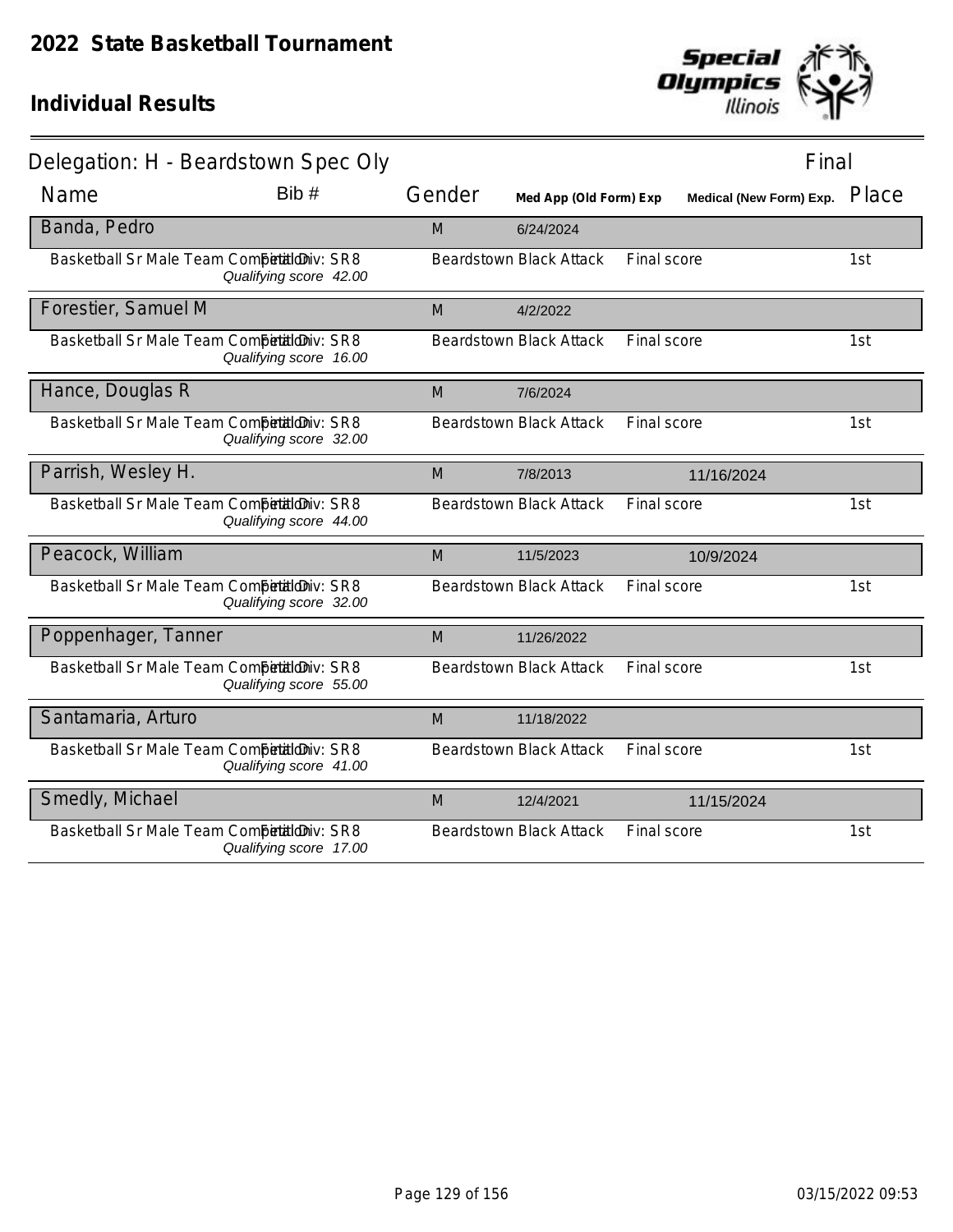

| Delegation: H - Chatham Chargers             |                        |        |                                       | Final                   |                 |
|----------------------------------------------|------------------------|--------|---------------------------------------|-------------------------|-----------------|
| Name                                         | Bib #                  | Gender | Med App (Old Form) Exp                | Medical (New Form) Exp. | Place           |
| Caufield, Ashea (Jazman) Shy                 |                        | F      | 10/30/2021                            | 12/8/2024               |                 |
| Basketball High School Team ComapDitionS4    | Qualifying score 21.00 |        | Chattham Chargers High School score   |                         | 2 <sub>nd</sub> |
| Clem, Christian                              |                        | M      | 4/8/2024                              |                         |                 |
| Basketball Sr Male Team Competitioniv: SR4   | Qualifying score 22.00 |        | Chatham Chargers White<br>Final score |                         | 1st             |
| Fox, Eric                                    |                        | M      | 12/1/2022                             |                         |                 |
| Basketball Sr Male Team Competitioniv: SR4   | Qualifying score 26.00 |        | Chatham Chargers White<br>Final score |                         | 1st             |
| Furr, Caleb                                  |                        | M      | 5/19/2022                             | 9/17/2024               |                 |
| Basketball High School Team ComapDition S4   | Qualifying score 13.00 |        | Chattham Chargers High School score   |                         | 2 <sub>nd</sub> |
| Geyston, Tyler                               |                        | M      | 12/6/2021                             | 8/5/2024                |                 |
| Basketball High School Team ComapDition S4   | Qualifying score 10.00 |        | Chattham Chargers High School score   |                         | 2nd             |
| Hallom, Curtis                               |                        | M      | 5/1/2022                              |                         |                 |
| Basketball Sr Male Team Competitioniv: SR4   | Qualifying score 32.00 |        | Chatham Chargers White<br>Final score |                         | 1st             |
| Harris, Trey                                 |                        | M      | 4/1/2021                              | 6/28/2024               |                 |
| Basketball Sr Male Team Competitioniv: SR4   | Qualifying score 14.00 |        | Chatham Chargers White<br>Final score |                         | 1st             |
| Hergett, Emily Anne                          |                        | F      | 9/23/2021                             | 9/1/2024                |                 |
| Basketball Sr Male Team Competitioniv: SR4   | Qualifying score 14.00 |        | Chatham Chargers White<br>Final score |                         | 1st             |
| Hobson, Eli                                  |                        | M      |                                       | 12/8/2024               |                 |
| Basketball High School Team Completition S4  | Qualifying score 12.00 |        | Chattham Chargers High School score   |                         | 2nd             |
| Homa, Lucas C                                |                        | M      | 4/20/2024                             |                         |                 |
| Basketball High School Team ComapDitition S4 | Qualifying score 9.00  |        | Chattham Chargers High School score   |                         | 2nd             |
| Honn, Seth                                   |                        | M      | 10/8/2021                             | 4/23/2024               |                 |
| Basketball Skills 10ft Basket Final Div: M03 | Qualifying score 59.00 |        |                                       | Final score 61.00       | 5th             |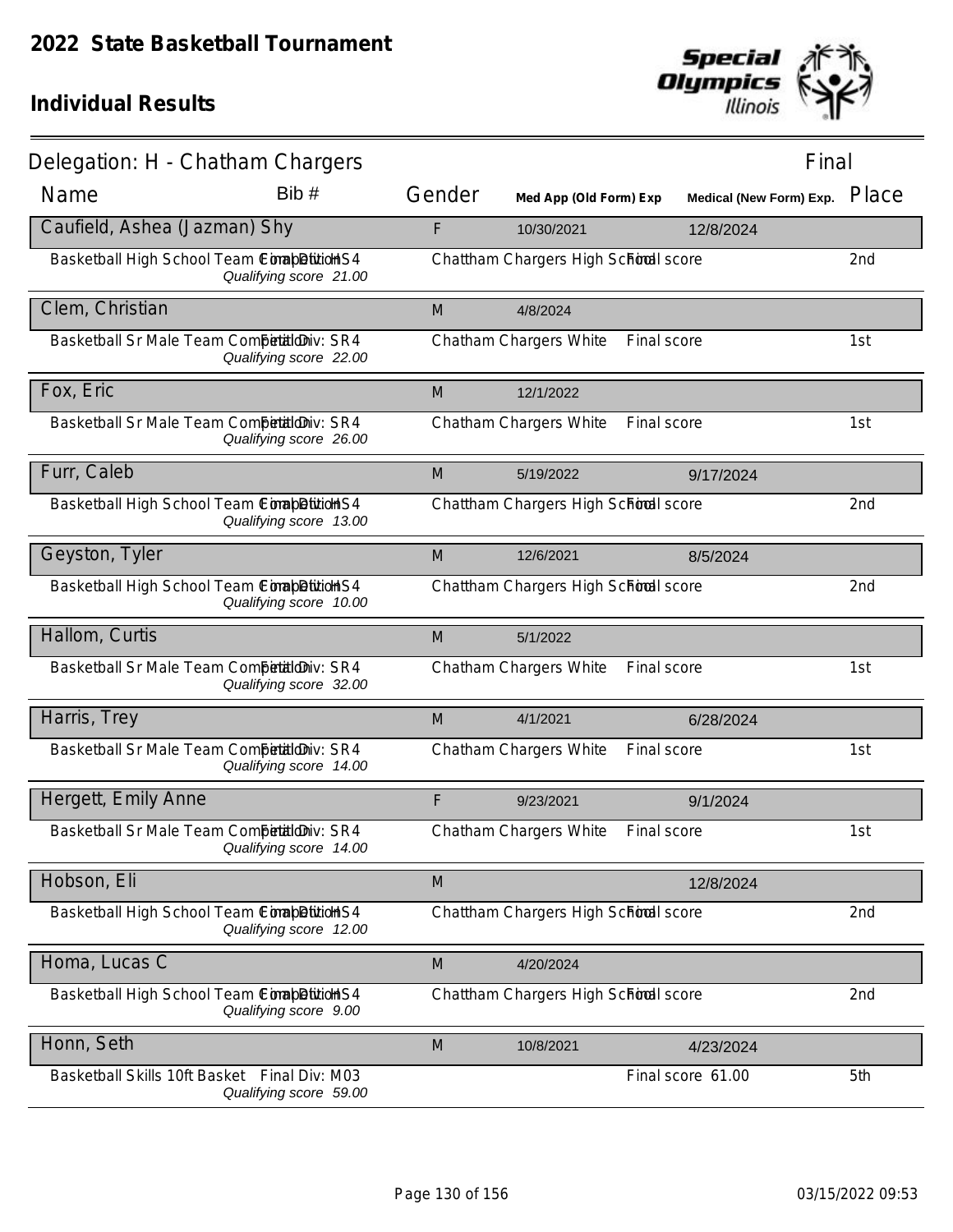

| Delegation: H - Chatham Chargers            |                        |        |                                     | Final                   |       |
|---------------------------------------------|------------------------|--------|-------------------------------------|-------------------------|-------|
| Name                                        | Bib #                  | Gender | Med App (Old Form) Exp              | Medical (New Form) Exp. | Place |
| Ihnen, Calla                                |                        | F      |                                     | 7/7/2024                |       |
| Basketball Skills 8 Ft Basket Final Div: F3 | Qualifying score 39.00 |        |                                     | Final score 49.00       | 1st   |
| Kieffer, Ayden                              |                        | M      | 11/13/2022                          | 6/24/2024               |       |
| Basketball High School Team ConabDitionS4   | Qualifying score 26.00 |        | Chattham Chargers High School score |                         | 2nd   |
| Maroon, Maxwell                             |                        | M      | 6/10/2021                           | 6/8/2024                |       |
| Basketball Sr Male Team Competitioniv: SR4  | Qualifying score 11.00 |        | Chatham Chargers White              | Final score             | 1st   |
| McCormick, Kellen                           |                        | M      | 9/22/2022                           |                         |       |
| Basketball Sr Male Team Competitioniv: SR4  | Qualifying score 15.00 |        | Chatham Chargers White              | Final score             | 1st   |
| Michaelis, Bryce                            |                        | M      | 4/22/2022                           |                         |       |
| Basketball Sr Male Team CompetaldDiv: SR4   | Qualifying score 20.00 |        | Chatham Chargers White              | Final score             | 1st   |
| Misialek, Justin                            |                        | M      | 10/14/2023                          |                         |       |
| Basketball High School Team ComapDition S4  | Qualifying score 24.00 |        | Chattham Chargers High School score |                         | 2nd   |
| Mullen, Spencer                             |                        | M      | 4/9/2022                            | 1/26/2025               |       |
| Basketball Sr Male Team CompetialdDiv: SR4  | Qualifying score 11.00 |        | Chatham Chargers White              | Final score             | 1st   |
| Sharpe, Logan                               |                        | M      |                                     | 9/18/2024               |       |
| Basketball High School Team ComapDition S4  | Qualifying score 21.00 |        | Chattham Chargers High School score |                         | 2nd   |
| Small, Colin                                |                        | M      | 10/17/2018                          | 12/16/2024              |       |
| Basketball Sr Male Team Competitioniv: SR4  | Qualifying score 16.00 |        | Chatham Chargers White              | Final score             | 1st   |
| Spears, Alac                                |                        | M      | 9/3/2021                            | 7/7/2024                |       |
| Basketball High School Team ComapDition S4  | Qualifying score 23.00 |        | Chattham Chargers High School score |                         | 2nd   |
| Vass, Carter                                |                        | M      | 9/25/2021                           | 8/11/2024               |       |
| Basketball High School Team ComapDition S4  | Qualifying score 10.00 |        | Chattham Chargers High School score |                         | 2nd   |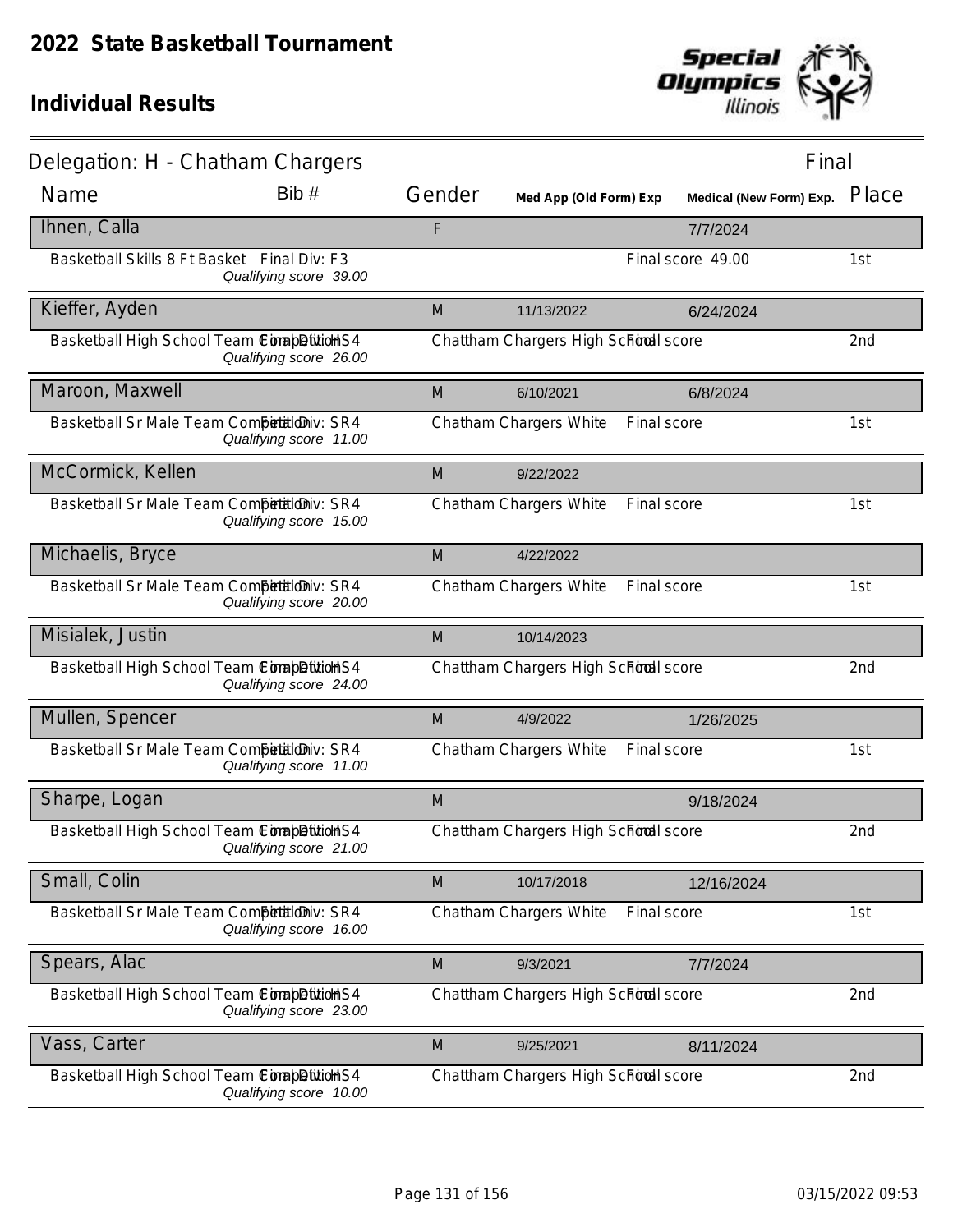

| Delegation: H - Hope Institute                |                        |               |                        |             | Final                   |                 |
|-----------------------------------------------|------------------------|---------------|------------------------|-------------|-------------------------|-----------------|
| Name                                          | Bib #                  | Gender        | Med App (Old Form) Exp |             | Medical (New Form) Exp. | Place           |
| Esguerra, Enrique                             |                        | M             | 2/28/2022              |             | 3/10/2024               |                 |
| Basketball Skills 10ft Basket Final Div: M11  | Qualifying score 56.00 |               |                        |             | Final score 40.00       | 5th             |
| Handegan, Michael                             |                        | M             |                        |             | 9/9/2023                |                 |
| Basketball High School Team ComapDitidHS1     | Qualifying score 28.00 | Hope Bulldogs |                        | Final score |                         | 2nd             |
| Harrison, Landon                              |                        | M             |                        |             | 4/8/2024                |                 |
| Basketball Skills 10ft Basket Final Div: M01  | Qualifying score 25.00 |               |                        |             | Final score 34.00       | 10th            |
| Helmer, Kathryn                               |                        | F             | 8/6/2015               |             | 1/10/2025               |                 |
| Basketball Skills 10ft Basket Final Div: F08  | Qualifying score 55.00 |               |                        |             | Final score 59.00       | 1st             |
| Juan, Chriswilliam                            |                        | M             | 9/23/2022              |             |                         |                 |
| Basketball High School Team ComapDitidHS1     | Qualifying score 15.00 | Hope Bulldogs |                        | Final score |                         | 2nd             |
| Kucharski, David                              |                        | M             | 4/3/2021               |             | 5/27/2024               |                 |
| Basketball High School Team ComapDition S1    | Qualifying score 13.00 | Hope Bulldogs |                        | Final score |                         | 2nd             |
| Nunez, Chelsea                                |                        | F             | 3/27/2021              |             | 5/17/2024               |                 |
| Basketball High School Team ComabDitidHS1     | Qualifying score 27.00 | Hope Bulldogs |                        | Final score |                         | 2 <sub>nd</sub> |
| Reed, Ashton                                  |                        | F             |                        |             | 9/27/2024               |                 |
| Basketball High School Team Comab Ditition S1 | Qualifying score 9.00  | Hope Bulldogs |                        | Final score |                         | 2nd             |
| Rezabek, Gabriel                              |                        | M             | 10/1/2022              |             |                         |                 |
| Basketball High School Team ComapDition S1    | Qualifying score 27.00 | Hope Bulldogs |                        | Final score |                         | 2nd             |
| Richardson, Kevin                             |                        | M             | 11/12/2022             |             |                         |                 |
| Basketball High School Team ConabDitionHS1    | Qualifying score 32.00 | Hope Bulldogs |                        | Final score |                         | 2nd             |
| Sellers, Jonah                                |                        | M             | 3/28/2021              |             | 5/11/2024               |                 |
| Basketball High School Team ConabDitidHS1     | Qualifying score 20.00 | Hope Bulldogs |                        | Final score |                         | 2nd             |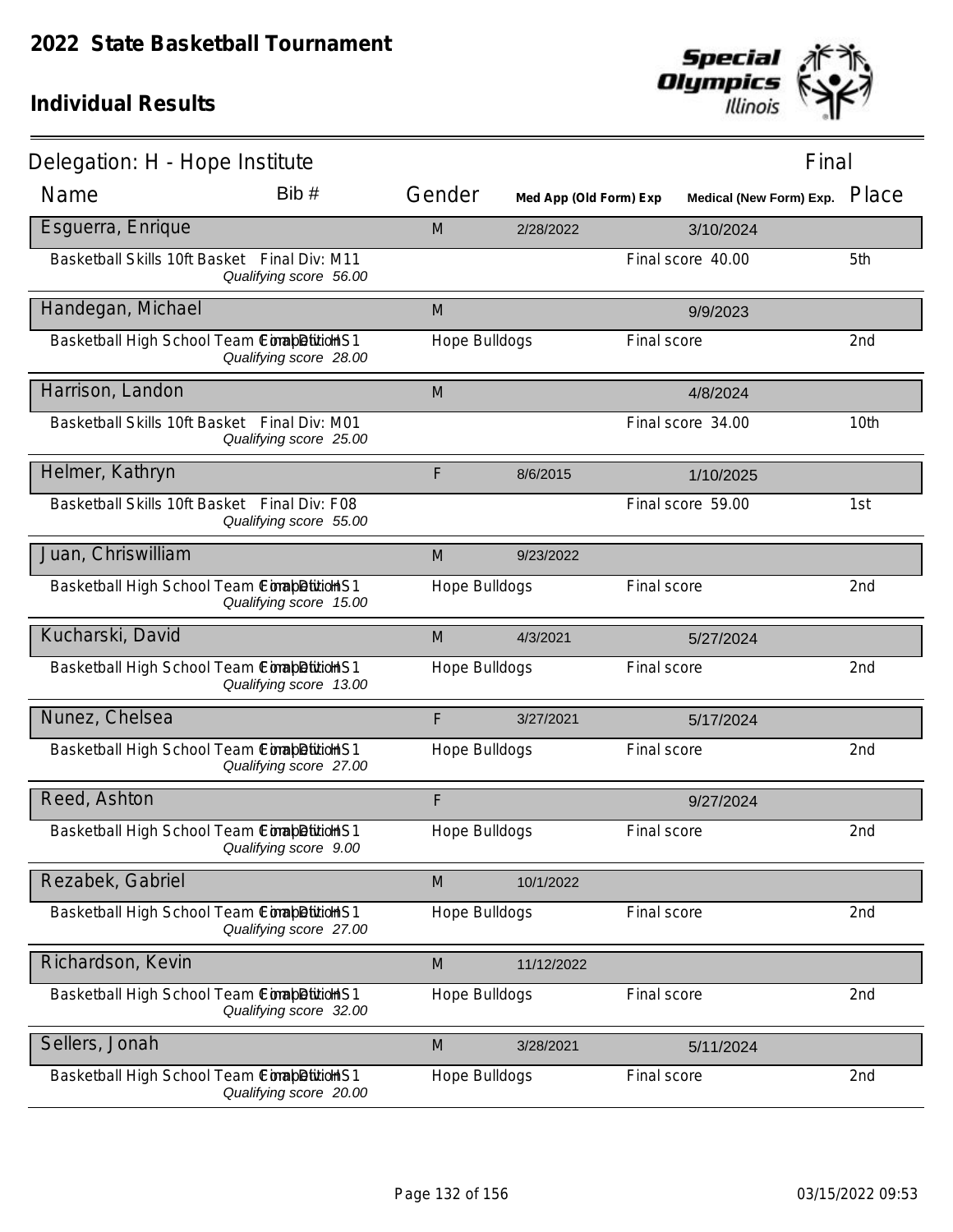

| Delegation: H - Hope Institute              |                        |               |                        |             |                                | Final |
|---------------------------------------------|------------------------|---------------|------------------------|-------------|--------------------------------|-------|
| <b>Name</b>                                 | Bib#                   | Gender        | Med App (Old Form) Exp |             | <b>Medical (New Form) Exp.</b> | Place |
| Simmons, Chylynn                            |                        | F             | 7/31/2020              |             | 6/15/2024                      |       |
| Basketball High School Team ComapDition S1  | Qualifying score 30.00 | Hope Bulldogs |                        | Final score |                                | 2nd   |
| Smith, Mickeytra                            |                        | F             | 12/13/2022             |             |                                |       |
| Basketball High School Team ComapDition S1  | Qualifying score 18.00 | Hope Bulldogs |                        | Final score |                                | 2nd   |
| Williams, Michael                           |                        | M             | 10/4/2021              |             | 9/23/2024                      |       |
| Basketball High School Team Completition S1 | Qualifying score 35.00 | Hope Bulldogs |                        | Final score |                                | 2nd   |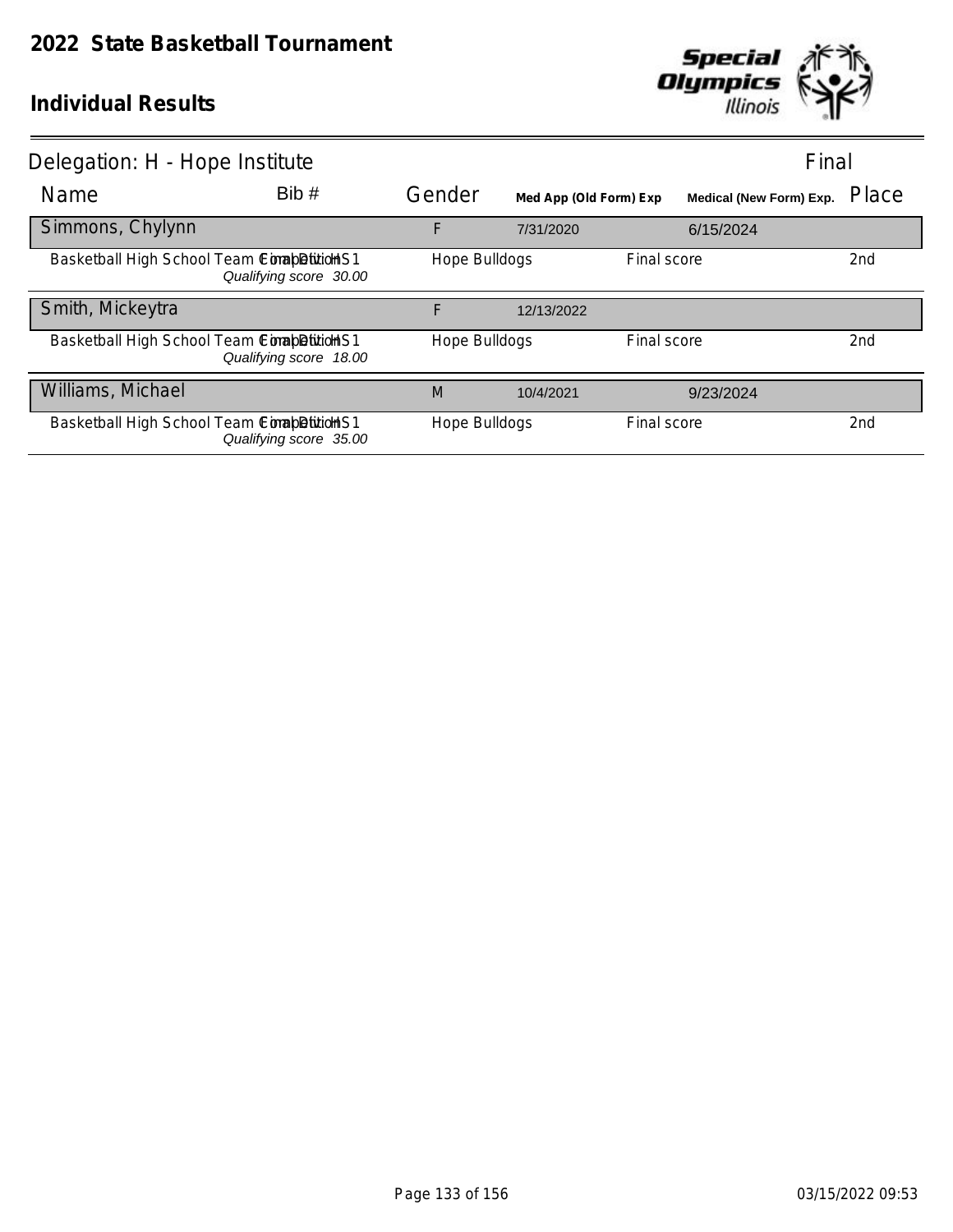

| Delegation: H - Jacksonville Saints          |                       |        |                        | Final             |     |  |
|----------------------------------------------|-----------------------|--------|------------------------|-------------------|-----|--|
| Name                                         | Bib#                  | Gender | Med App (Old Form) Exp |                   |     |  |
| Rohlfing, Miguel                             |                       | M      | 3/1/2024               |                   |     |  |
| Basketball Skills 10ft Basket Final Div: M05 | Qualifying score 6.00 |        |                        | Final score 29.00 | 2nd |  |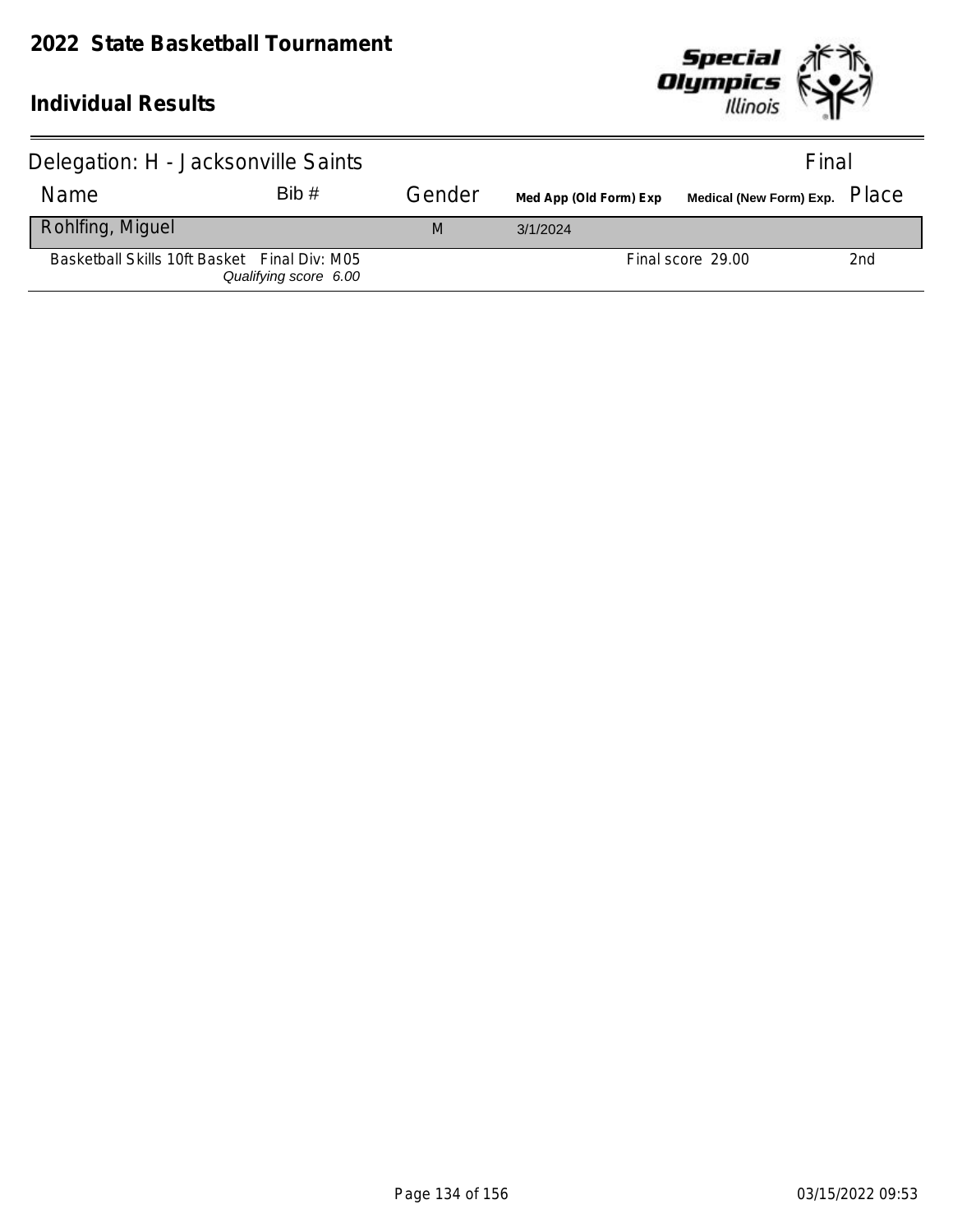

| Delegation: H - Liberty CUSD #2              |                        |        |                        | Final                          |                 |
|----------------------------------------------|------------------------|--------|------------------------|--------------------------------|-----------------|
| Name                                         | Bib#                   | Gender | Med App (Old Form) Exp | <b>Medical (New Form) Exp.</b> | Place           |
| Obert, Alaina                                |                        | F      | 8/1/2021               | 7/7/2024                       |                 |
| Basketball Skills 10ft Basket Final Div: F01 | Qualifying score 52.00 |        |                        | Final score 56.00              | 2nd             |
| Ohnemus, Jacob                               |                        | M      | 3/12/2023              |                                |                 |
| Basketball Skills 10ft Basket Final Div: M02 | Qualifying score 49.00 |        |                        | Final score 51.00              | 2 <sub>nd</sub> |
| Riley, Marissa                               |                        | F      | 8/7/2022               |                                |                 |
| Basketball Skills 10ft Basket Final Div: F04 | Qualifying score 27.00 |        |                        | Final score 35.00              | 2nd             |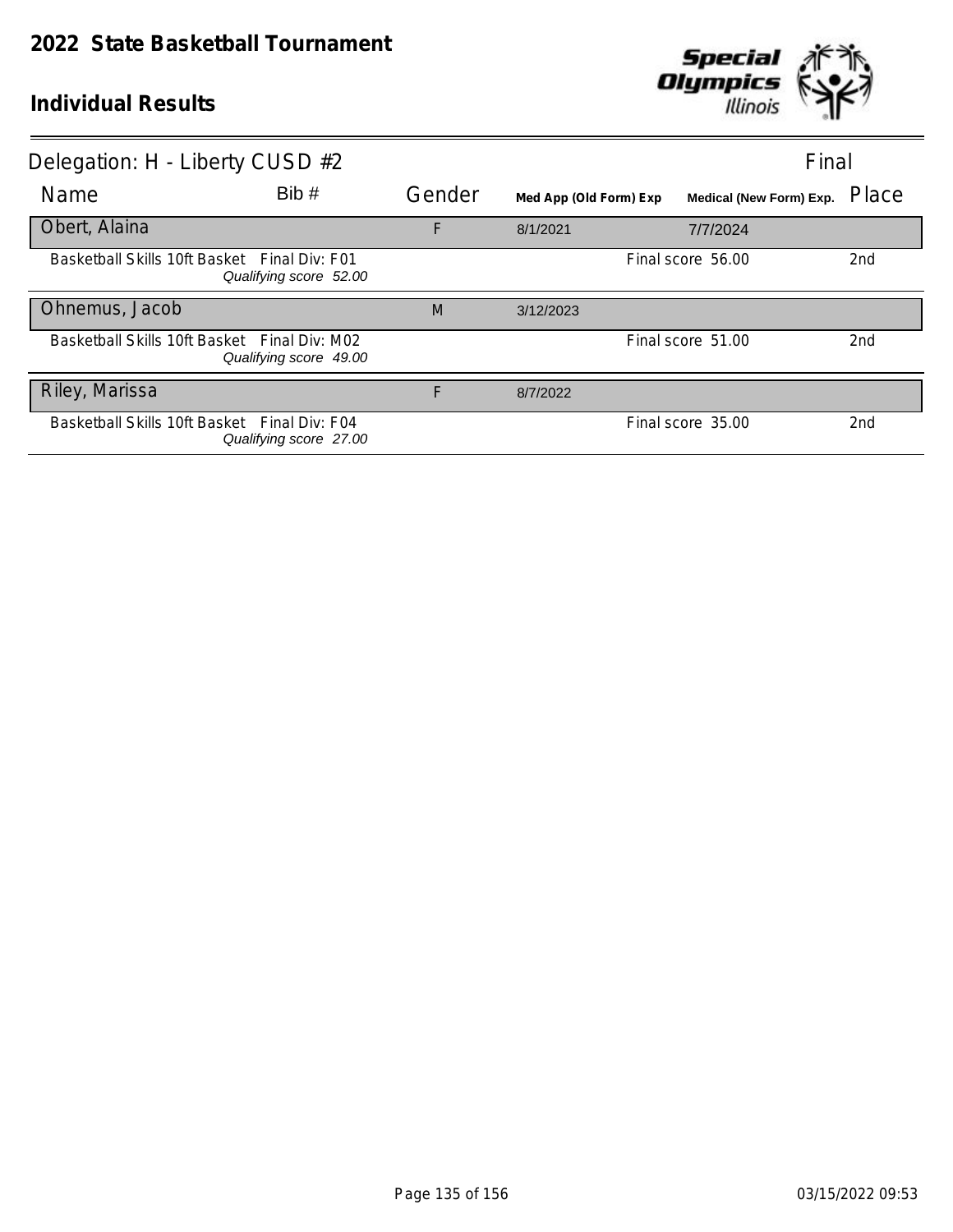

| Delegation: H - Porta Power                  | Final                  |        |                        |                   |     |
|----------------------------------------------|------------------------|--------|------------------------|-------------------|-----|
| Name                                         | Bib#                   | Gender | Med App (Old Form) Exp |                   |     |
| Caceres, Milo                                |                        | M      | 9/10/2022              | 10/2/2024         |     |
| Basketball Skills 10ft Basket Final Div: M11 | Qualifying score 57.00 |        |                        | Final score 61.00 | 1st |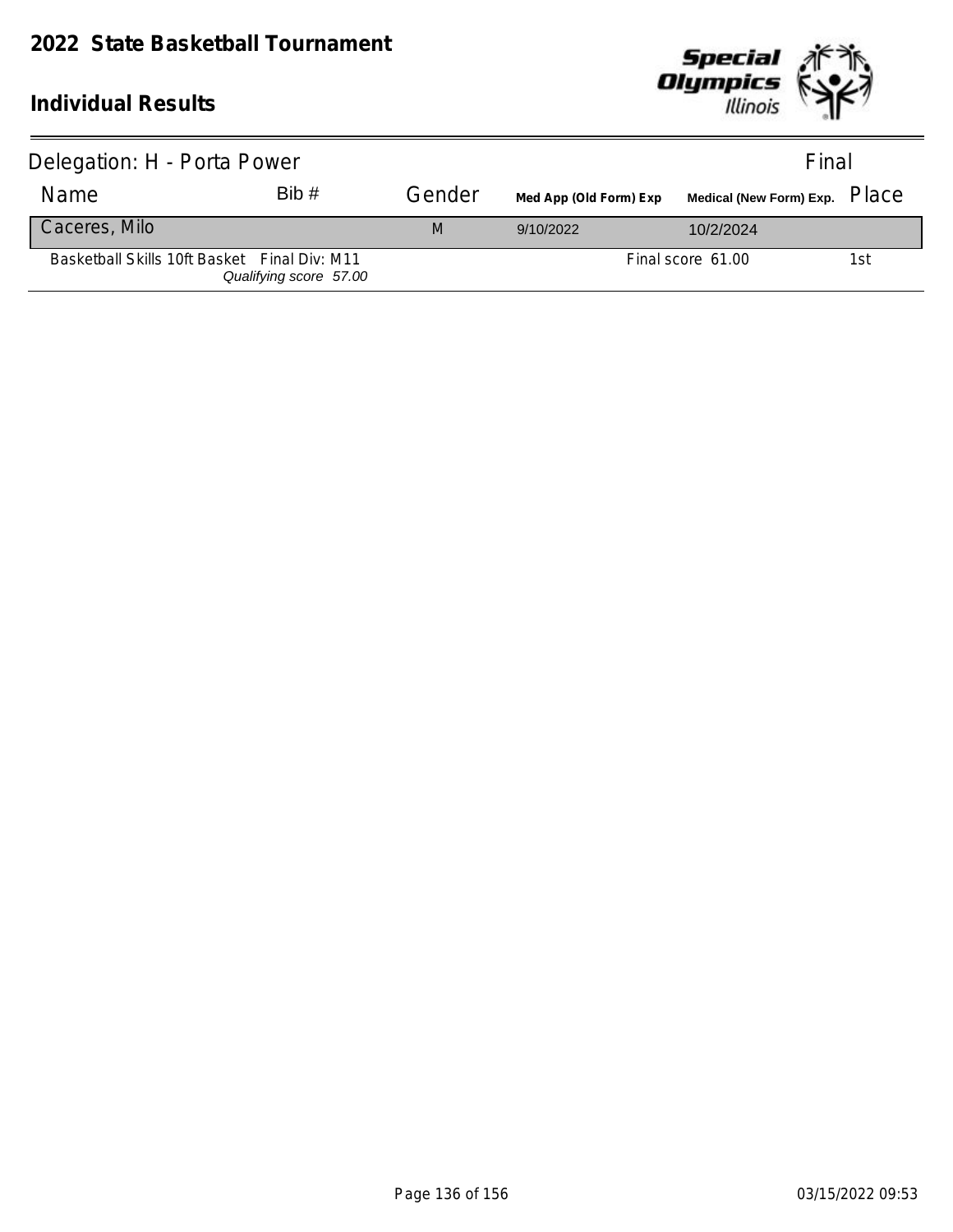

| Delegation: H - Rushville Industry Rockets    |                        |                          |                        |             | Final                   |        |
|-----------------------------------------------|------------------------|--------------------------|------------------------|-------------|-------------------------|--------|
| Name                                          | Bib#                   | Gender                   | Med App (Old Form) Exp |             | Medical (New Form) Exp. | Place  |
| Dupoy, William                                |                        | M                        |                        |             | 2/24/2024               |        |
| Basketball Jr Male Team Competibilibiliv: JR1 | Qualifying score 10.00 | <b>Rushville Rockets</b> |                        | Final score |                         | DQ-FOR |
| Hardy, MaKenzie                               |                        | F                        |                        |             | 10/19/2024              |        |
| Basketball Jr Male Team Competibilibiliv: JR1 | Qualifying score 17.00 | <b>Rushville Rockets</b> |                        | Final score |                         | DQ-FOR |
| Hardy, Matthew                                |                        | M                        | 11/6/2022              |             | 11/5/2024               |        |
| Basketball Jr Male Team Competibilibiliv: JR1 | Qualifying score 25.00 | <b>Rushville Rockets</b> |                        | Final score |                         | DQ-FOR |
| Kirkham, Kingston                             |                        | M                        | 11/6/2022              |             | 11/15/2024              |        |
| Basketball Jr Male Team Competibilibiliv: JR1 | Qualifying score 21.00 | <b>Rushville Rockets</b> |                        | Final score |                         | DQ-FOR |
| Morris, John                                  |                        | M                        | 11/6/2022              |             | 10/20/2024              |        |
| Basketball Jr Male Team Competibilibiliv: JR1 | Qualifying score 14.00 | <b>Rushville Rockets</b> |                        | Final score |                         | DQ-FOR |
| Taylor, Chloe                                 |                        | F                        | 11/6/2022              |             | 11/12/2024              |        |
| Basketball Jr Male Team Competibilibiliv: JR1 | Qualifying score 14.00 | <b>Rushville Rockets</b> |                        | Final score |                         | DQ-FOR |
| Taylor, Kaelyn                                |                        | F                        | 10/10/2021             |             | 11/12/2024              |        |
| Basketball Jr Male Team Competibilibiliv: JR1 | Qualifying score 24.00 | <b>Rushville Rockets</b> |                        | Final score |                         | DQ-FOR |
| Taylor, Sophie                                |                        | F                        | 11/6/2022              |             | 10/25/2024              |        |
| Basketball Jr Male Team Competibilibiliv: JR1 | Qualifying score 21.00 | <b>Rushville Rockets</b> |                        | Final score |                         | DQ-FOR |
| Wynne, Bentlei                                |                        | M                        | 11/6/2022              |             | 10/25/2024              |        |
| Basketball Jr Male Team Competitabliv: JR1    | Qualifying score 28.00 | <b>Rushville Rockets</b> |                        | Final score |                         | DQ-FOR |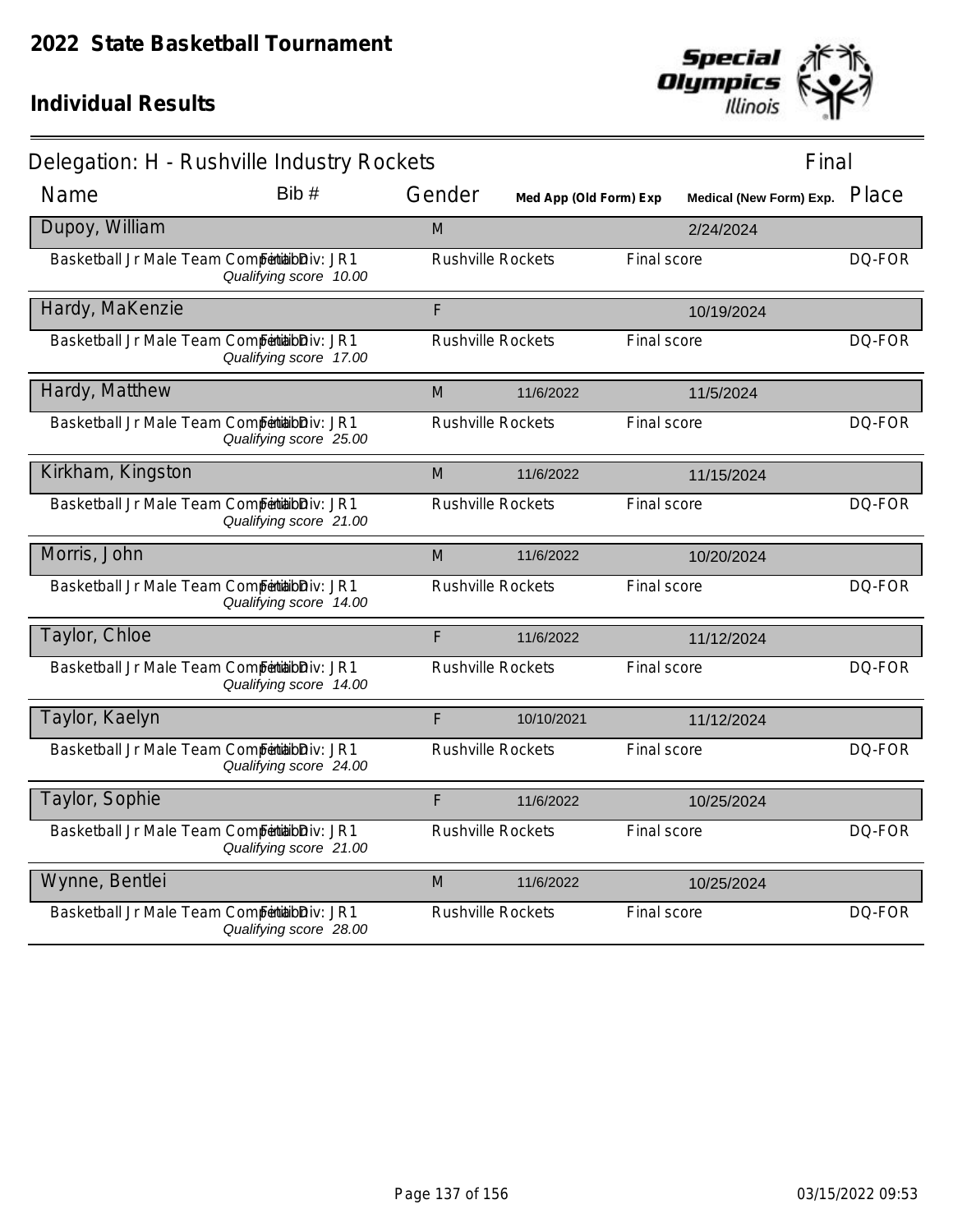

| Delegation: I - C-U Special Recreation       | Final                  |        |                        |  |                                |       |
|----------------------------------------------|------------------------|--------|------------------------|--|--------------------------------|-------|
| Name                                         | Bib#                   | Gender | Med App (Old Form) Exp |  | <b>Medical (New Form) Exp.</b> | Place |
| Burton, Olivia                               |                        | F      | 6/12/2021              |  | 6/22/2024                      |       |
| Basketball Skills 10ft Basket Final Div: F10 | Qualifying score 62.00 |        |                        |  | Final score 59.00              | 3rd   |
| Livingston, Kevin                            |                        | M      | 6/8/2024               |  |                                |       |
| Basketball Skills 10ft Basket Final Div: M15 | Qualifying score 70.00 |        |                        |  | Final score 63.00              | 1st   |
| Rice, Kaydence                               |                        | F      | 3/22/2024              |  | 3/22/2024                      |       |
| Basketball Skills 10ft Basket Final Div: F10 | Qualifying score 61.00 |        |                        |  | Final score 65.00              | 1st   |
| Welch, Brian                                 |                        | M      | 11/18/2021             |  | 9/27/2024                      |       |
| Basketball Skills 10ft Basket Final Div: M13 | Qualifying score 62.00 |        |                        |  | Final score 56.00              | 3rd   |
| Wolken, Darren                               |                        | M      | 4/27/2024              |  |                                |       |
| Basketball Skills 10ft Basket Final Div: M10 | Qualifying score 54.00 |        |                        |  | Final score 36.00              | 2nd   |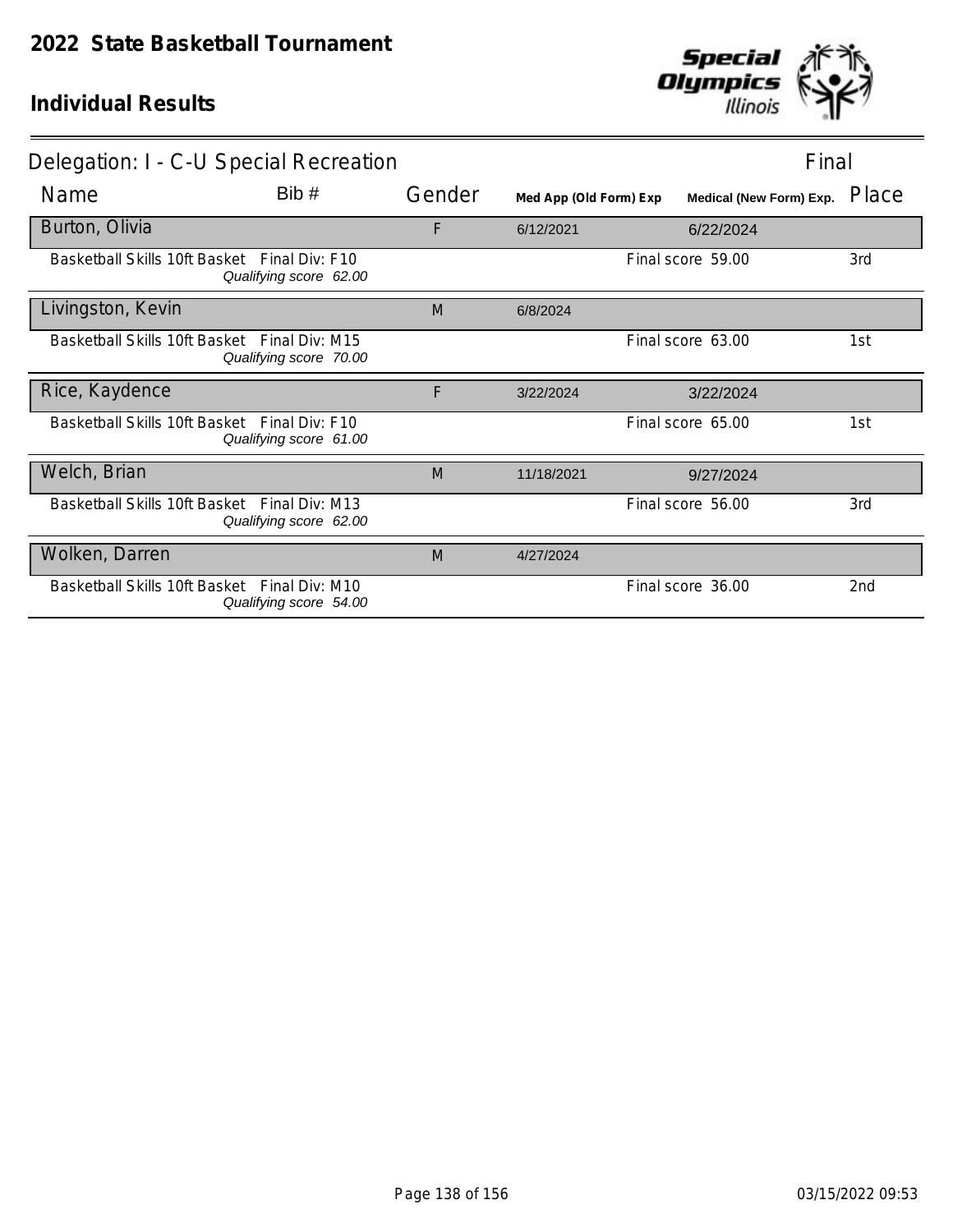

| Delegation: I - Champaign County Communities TNT |                         |        |                         |             |                               | Final |
|--------------------------------------------------|-------------------------|--------|-------------------------|-------------|-------------------------------|-------|
| Name                                             | Bib #                   | Gender | Med App (Old Form) Exp  |             | Medical (New Form) Exp. Place |       |
| Bozarth, Erin                                    |                         | F      |                         |             | 10/4/2024                     |       |
| Basketball High School Team ComapDition S4       | Qualifying score        |        | <b>TNT Firecrackers</b> | Final score |                               | 3rd   |
| Cowan, Jordan                                    |                         | F      | 3/29/2021               |             | 10/10/2024                    |       |
| Basketball High School Team ConabDition S4       | Qualifying score        |        | <b>TNT Firecrackers</b> | Final score |                               | 3rd   |
| Crites, Jerrance                                 |                         | M      | 6/18/2023               |             |                               |       |
| Basketball High School Team ComapDition S4       | Qualifying score        |        | <b>TNT Firecrackers</b> | Final score |                               | 3rd   |
| Fisher, Moses                                    |                         | M      |                         |             | 3/9/2024                      |       |
| Basketball High School Team ComapDition S4       | Qualifying score        |        | <b>TNT Firecrackers</b> | Final score |                               | 3rd   |
| Hilson, Tyrese                                   |                         | M      | 4/18/2022               |             | 10/19/2024                    |       |
| Basketball High School Team ComapDitionS4        | Qualifying score        |        | <b>TNT Firecrackers</b> | Final score |                               | 3rd   |
| Hodges, Preston                                  |                         | M      | 3/2/2024                |             |                               |       |
| Basketball High School Team ConabDitionS4        | Qualifying score 273.00 |        | <b>TNT Firecrackers</b> | Final score |                               | 3rd   |
| Lowe, Heather                                    |                         | F      | 11/12/2021              |             | 7/20/2024                     |       |
| Basketball High School Team CompetitionS4        | Qualifying score        |        | <b>TNT Firecrackers</b> | Final score |                               | 3rd   |
| Pierce, Andrew                                   |                         | M      |                         |             | 11/19/2024                    |       |
| Basketball High School Team Completition S4      | Qualifying score        |        | <b>TNT Firecrackers</b> | Final score |                               | 3rd   |
| St. John, Daniel                                 |                         | M      | 5/24/2024               |             |                               |       |
| Basketball High School Team ComapDition S4       | Qualifying score        |        | <b>TNT Firecrackers</b> | Final score |                               | 3rd   |
| Whitcomb, Faith                                  |                         | F      | 1/22/2023               |             |                               |       |
| Basketball High School Team ComapDitition S4     | Qualifying score        |        | <b>TNT Firecrackers</b> | Final score |                               | 3rd   |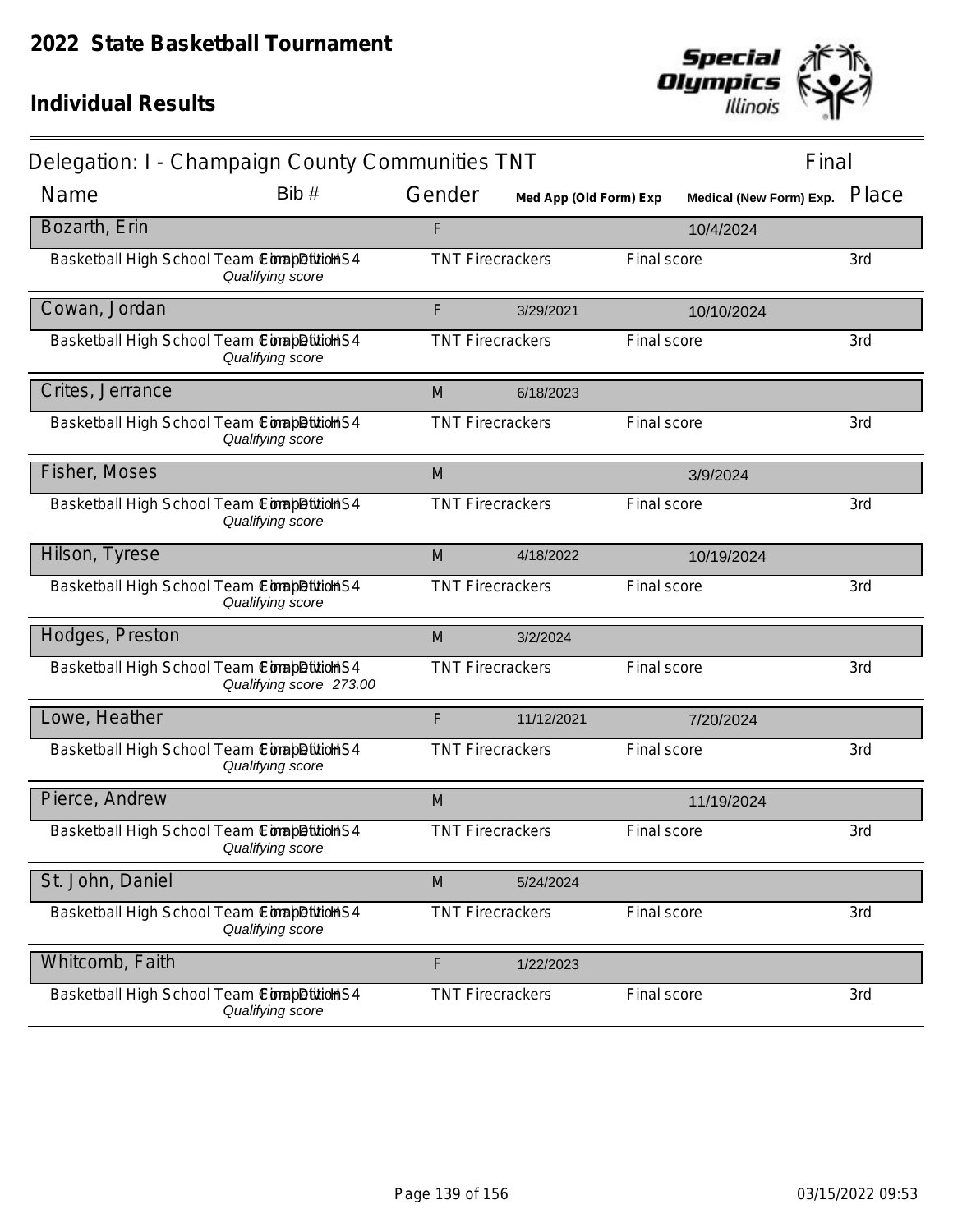

| Delegation: I - Dream Catchers             |                         |        |                                      | Final                          |       |
|--------------------------------------------|-------------------------|--------|--------------------------------------|--------------------------------|-------|
| Name                                       | Bib#                    | Gender | Med App (Old Form) Exp               | <b>Medical (New Form) Exp.</b> | Place |
| Bird, Justin                               |                         | M      | 2/6/2022                             | 1/25/2025                      |       |
| Basketball Sr Male Team Competitioniv: SR1 | Qualifying score        |        | Dream Catchers Devil DawgEinal score |                                | 2nd   |
| Clary, Matthew                             |                         | M      | 6/18/2022                            |                                |       |
| Basketball Sr Male Team CompetaldDiv: SR1  | Qualifying score        |        | Dream Catchers Devil DawgEinal score |                                | 2nd   |
| London, Jacob                              |                         | M      | 2/5/2023                             |                                |       |
| Basketball Sr Male Team Competitioniv: SR1 | Qualifying score 105.00 |        | Dream Catchers Devil DawgEinal score |                                | 2nd   |
| McMillen, Daventay                         |                         | M      |                                      | 9/13/2024                      |       |
| Basketball Sr Male Team CompetaldDiv: SR1  | Qualifying score        |        | Dream Catchers Devil DawgEinal score |                                | 2nd   |
| Pfeifer, Averi                             |                         | F      | 2/5/2023                             |                                |       |
| Basketball Sr Male Team Competitioniv: SR1 | Qualifying score        |        | Dream Catchers Devil DawgBinal score |                                | 2nd   |
| Reynolds, Tyler Adam                       |                         | M      | 8/7/2022                             |                                |       |
| Basketball Sr Male Team Competitioniv: SR1 | Qualifying score        |        | Dream Catchers Devil DawgEinal score |                                | 2nd   |
| Scheibly, Nicholas                         |                         | M      | 2/6/2022                             | 1/19/2025                      |       |
| Basketball Sr Male Team CompetaldDiv: SR1  | Qualifying score        |        | Dream Catchers Devil DawgEinal score |                                | 2nd   |
| Sturgell, Ryan                             |                         | M      | 2/5/2023                             | 7/9/2024                       |       |
| Basketball Sr Male Team CompetaldDiv: SR1  | Qualifying score        |        | Dream Catchers Devil DawgEinal score |                                | 2nd   |
| Wilson, Noah                               |                         | M      | 2/3/2023                             |                                |       |
| Basketball Sr Male Team CompetaldDiv: SR1  | Qualifying score        |        | Dream Catchers Devil DawgEinal score |                                | 2nd   |
| Winholtz, Brett                            |                         | M      | 2/5/2023                             |                                |       |
| Basketball Sr Male Team Competitioniv: SR1 | Qualifying score        |        | Dream Catchers Devil DawgEinal score |                                | 2nd   |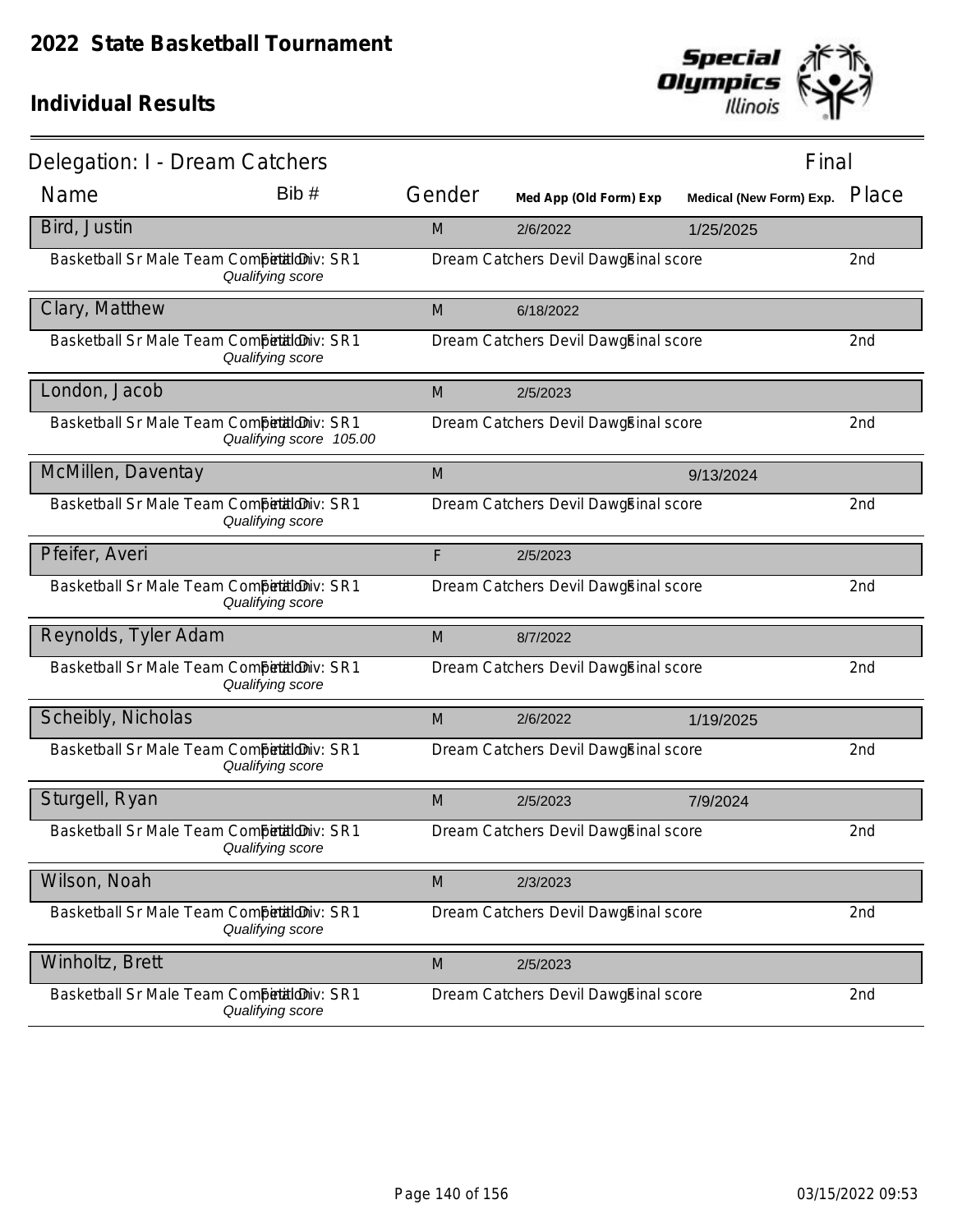

| Delegation: I - Eastern IL Spec Oly          |                        |        |                        | Final                   |       |
|----------------------------------------------|------------------------|--------|------------------------|-------------------------|-------|
| <b>Name</b>                                  | Bib#                   | Gender | Med App (Old Form) Exp | Medical (New Form) Exp. | Place |
| Fitton, Kyle                                 |                        | M      | 7/25/2022              |                         |       |
| Basketball Skills 10ft Basket Final Div: M16 | Qualifying score 72.00 |        |                        | Final score 56.00       | 3rd   |
| Krage, Tylor                                 |                        | M      | 3/17/2022              |                         |       |
| Basketball Skills 10ft Basket Final Div: M15 | Qualifying score 69.00 |        |                        | Final score 63.00       | 1st   |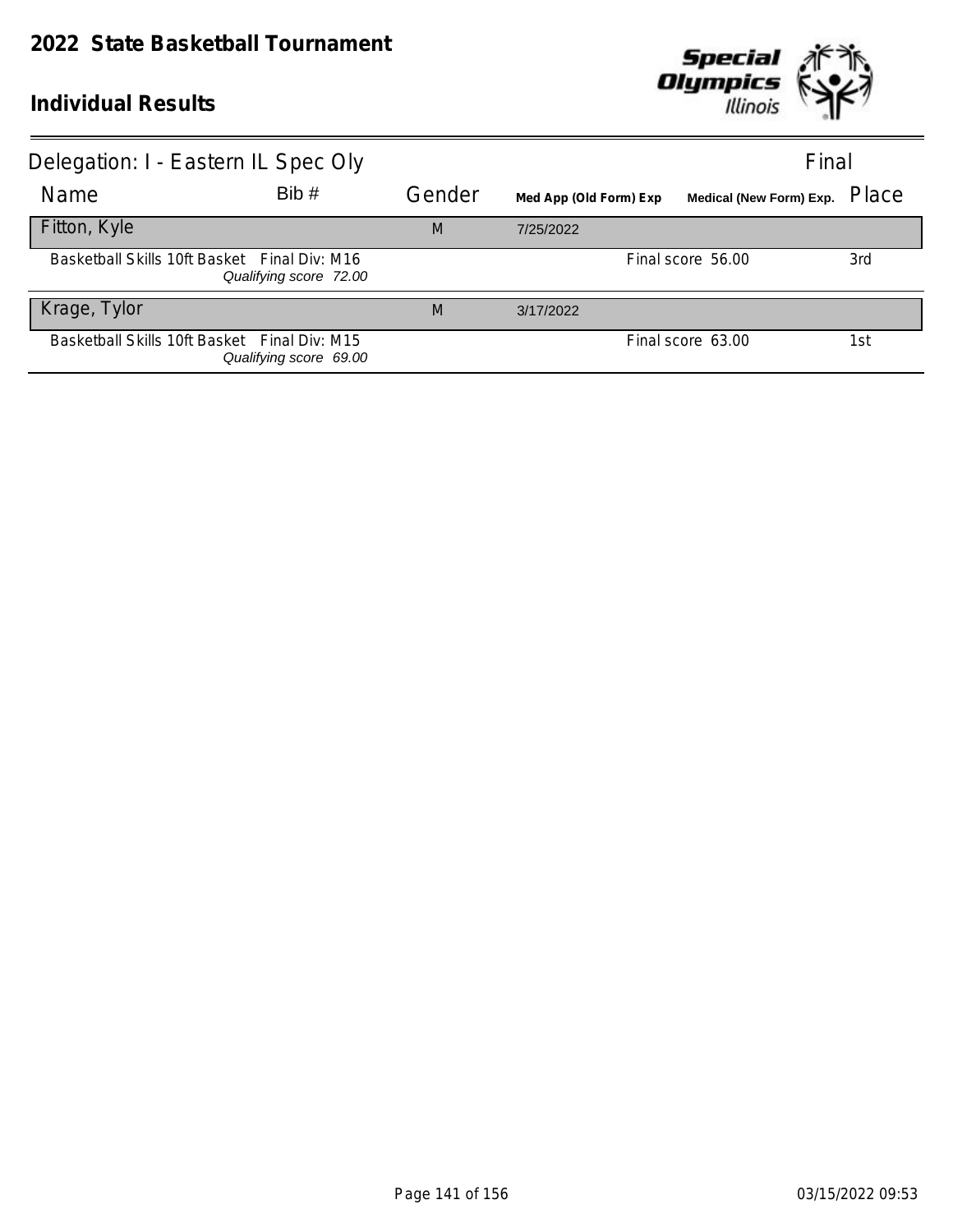

| Delegation: I - Effingham County Lightning   |                        |        | Final                  |                         |                 |
|----------------------------------------------|------------------------|--------|------------------------|-------------------------|-----------------|
| <b>Name</b>                                  | Bib#                   | Gender | Med App (Old Form) Exp | Medical (New Form) Exp. | Place           |
| Bean, Karissa                                |                        | F      | 7/24/2024              |                         |                 |
| Basketball Skills 10ft Basket Final Div: F11 | Qualifying score 65.00 |        |                        | Final score 63.00       | 2 <sub>nd</sub> |
| Stewart, Nicholas                            |                        | M      | 7/15/2024              |                         |                 |
| Basketball Skills 10ft Basket Final Div: M04 | Qualifying score 76.00 |        |                        | Final score 74.00       | 2nd             |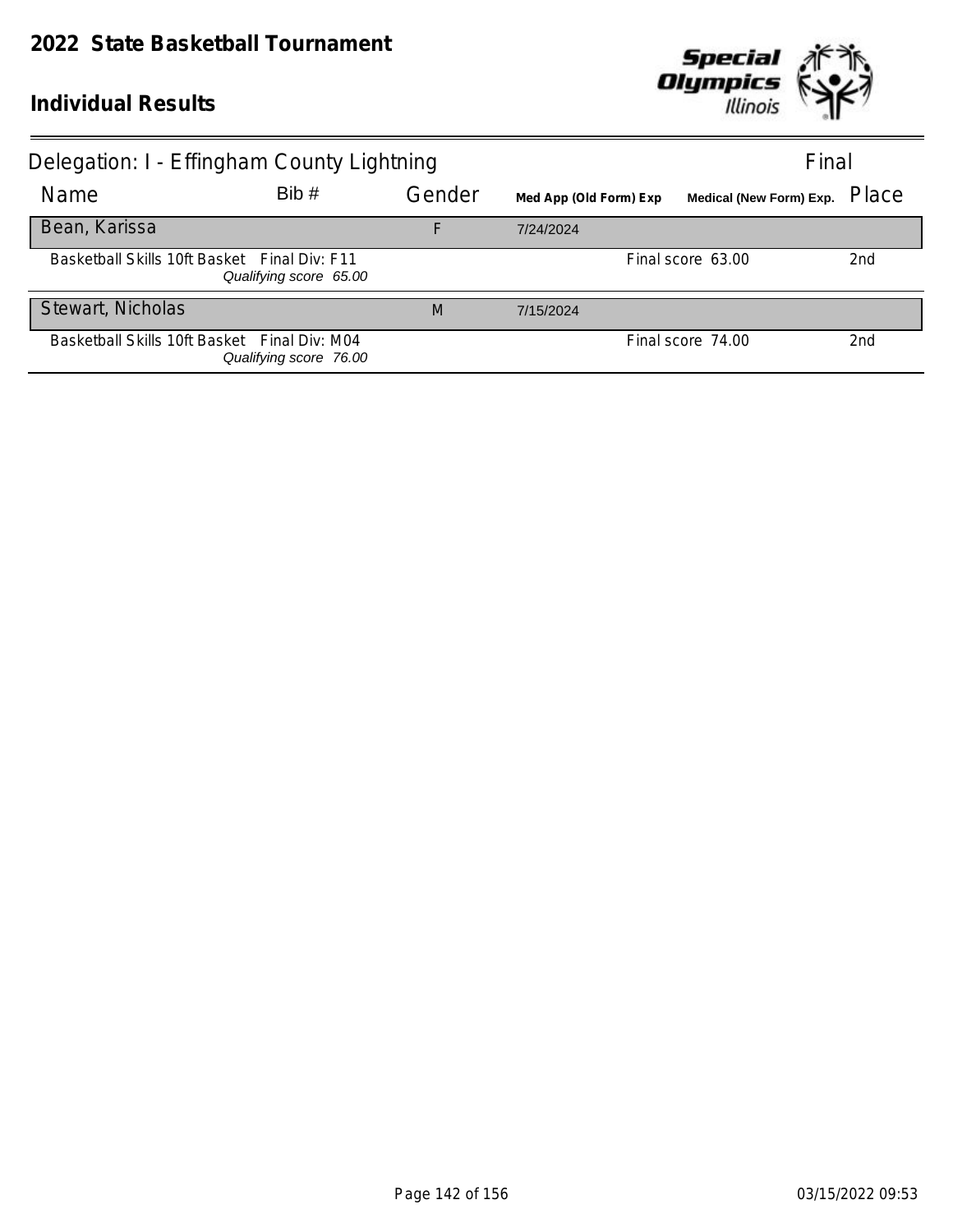

| Delegation: I - Rantoul Crusaders            |                        |        |                        | Final             |     |
|----------------------------------------------|------------------------|--------|------------------------|-------------------|-----|
| Name                                         | Bib#                   | Gender | Med App (Old Form) Exp |                   |     |
| Walker, Jason                                |                        | M      | 8/4/2022               |                   |     |
| Basketball Skills 10ft Basket Final Div: M13 | Qualifying score 62.00 |        |                        | Final score 61.00 | 1st |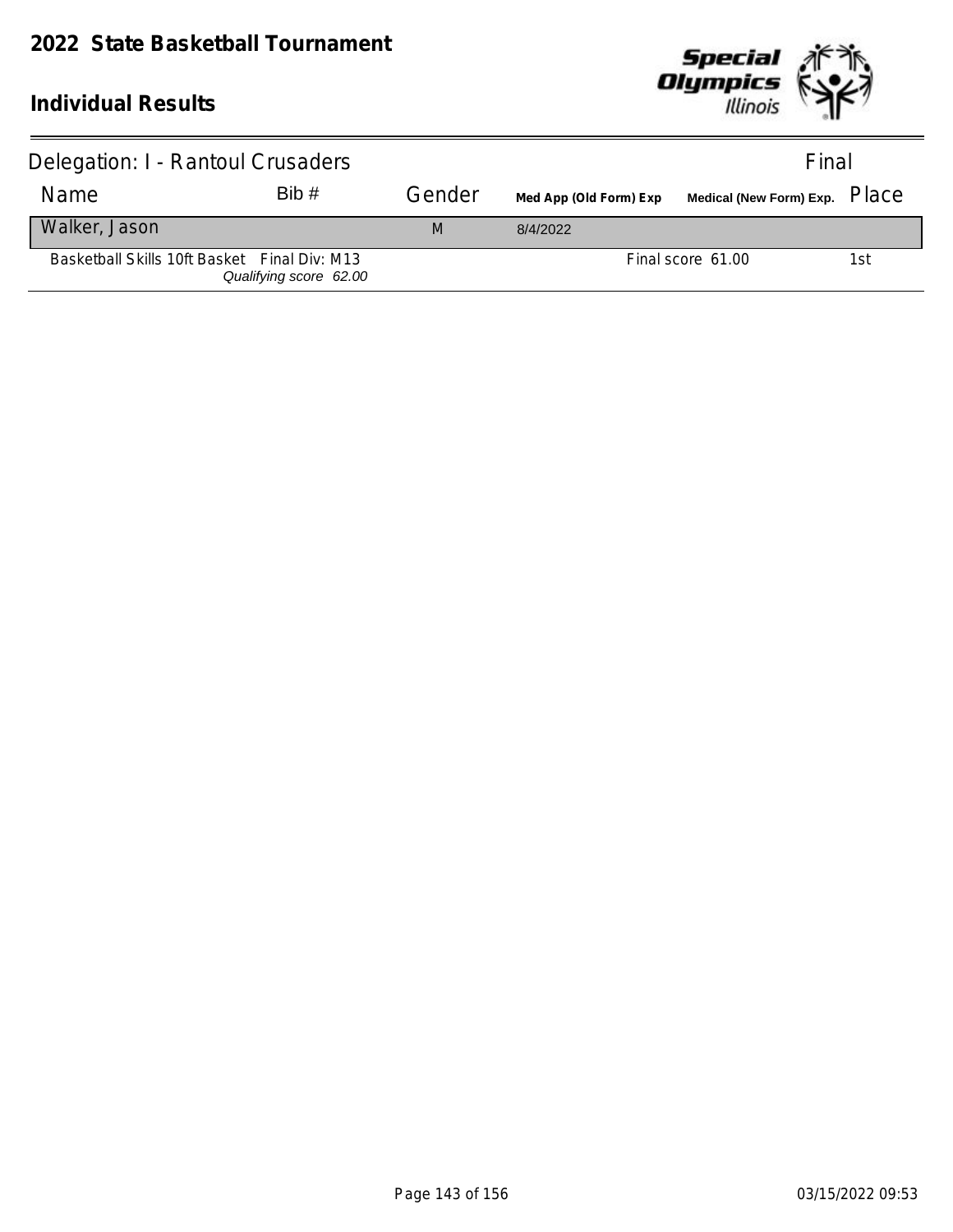

| Delegation: I - Shelbyville Schools          | Final                  |        |                        |                   |     |
|----------------------------------------------|------------------------|--------|------------------------|-------------------|-----|
| Name                                         | Bib#                   | Gender | Med App (Old Form) Exp |                   |     |
| Petska, Hagan                                |                        |        | 10/16/2021             | 8/12/2024         |     |
| Basketball Skills 10ft Basket Final Div: F02 | Qualifying score 66.00 |        |                        | Final score 80.00 | 1st |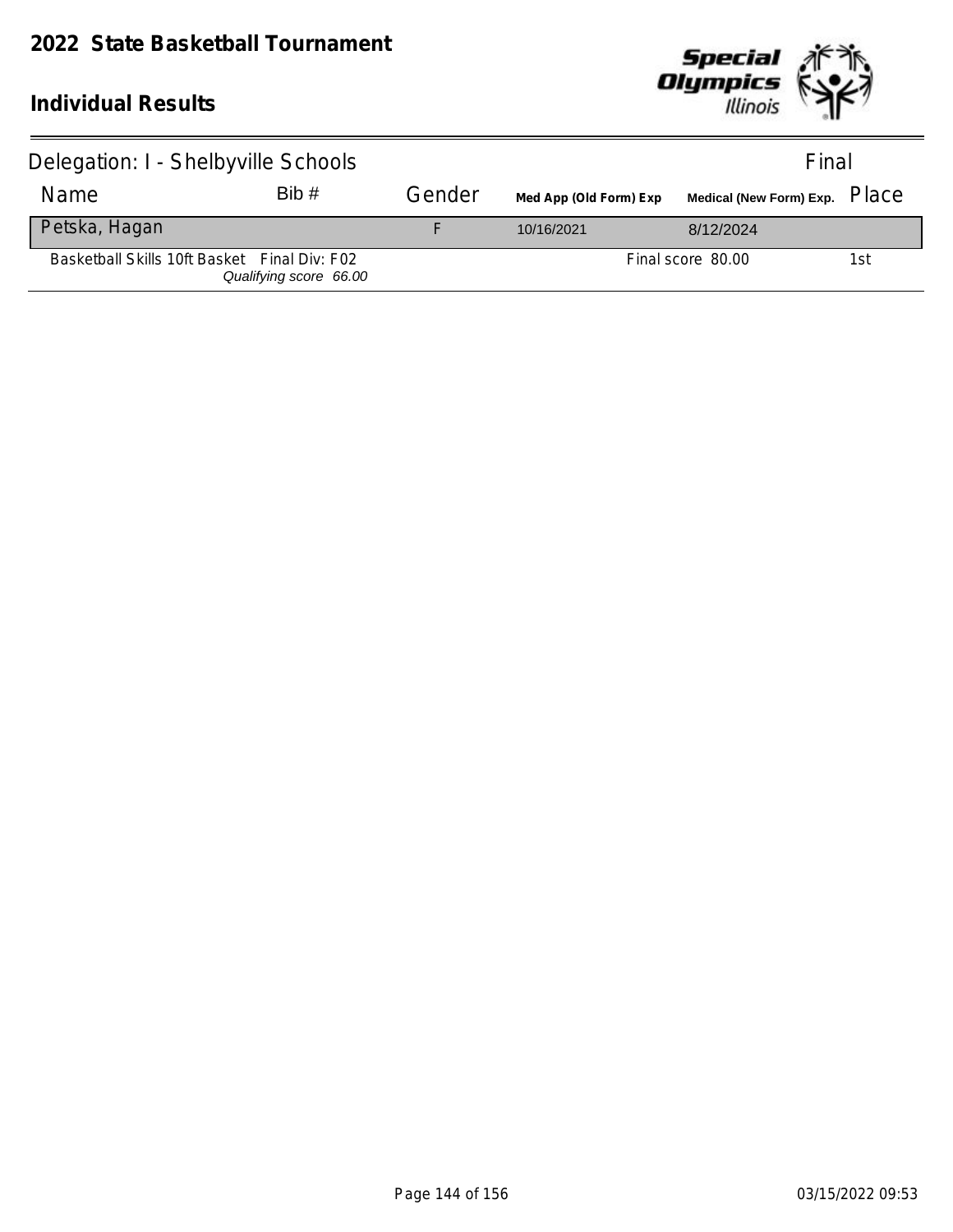

| Delegation: I - Sullivan School District     |                        |        |                        | Final                   |                 |
|----------------------------------------------|------------------------|--------|------------------------|-------------------------|-----------------|
| Name                                         | Bib#                   | Gender | Med App (Old Form) Exp | Medical (New Form) Exp. | Place           |
| Devall, Brayden                              |                        | M      |                        | 11/23/2024              |                 |
| Basketball Skills 8 Ft Basket Final Div: M1  | Qualifying score 18.00 |        |                        | Final score 22.00       | 2nd             |
| Moll, Madison                                |                        | F      | 11/20/2020             | 10/25/2024              |                 |
| Basketball Skills 10ft Basket Final Div: F03 | Qualifying score 24.00 |        |                        | Final score 53.00       | 1st             |
| Russell, Ryleigh                             |                        | F      | 3/4/2022               | 12/7/2024               |                 |
| Basketball Skills 8 Ft Basket Final Div: F3  | Qualifying score 39.00 |        |                        | Final score 38.00       | 2 <sub>nd</sub> |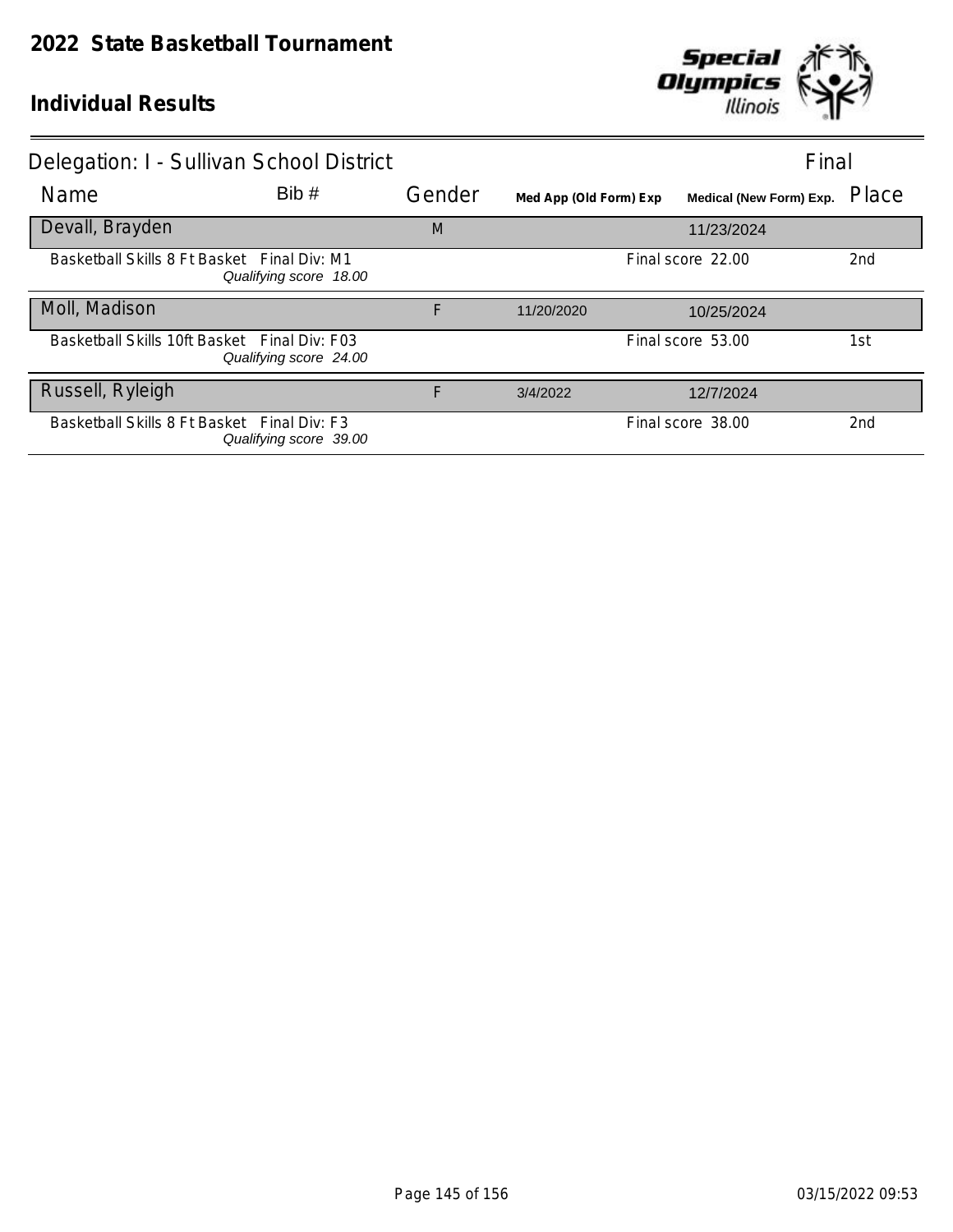# **2022 State Basketball Tournament**



| Delegation: I - Windsor CUSD #1             |                        |        |                                                      | Final             |     |
|---------------------------------------------|------------------------|--------|------------------------------------------------------|-------------------|-----|
| Name                                        | Bib#                   | Gender | Med App (Old Form) Exp Medical (New Form) Exp. Place |                   |     |
| Figgins, Owen                               |                        | M      | 6/9/2022                                             |                   |     |
| Basketball Skills 8 Ft Basket Final Div: M5 | Qualifying score 47.00 |        |                                                      | Final score 41.00 | 6th |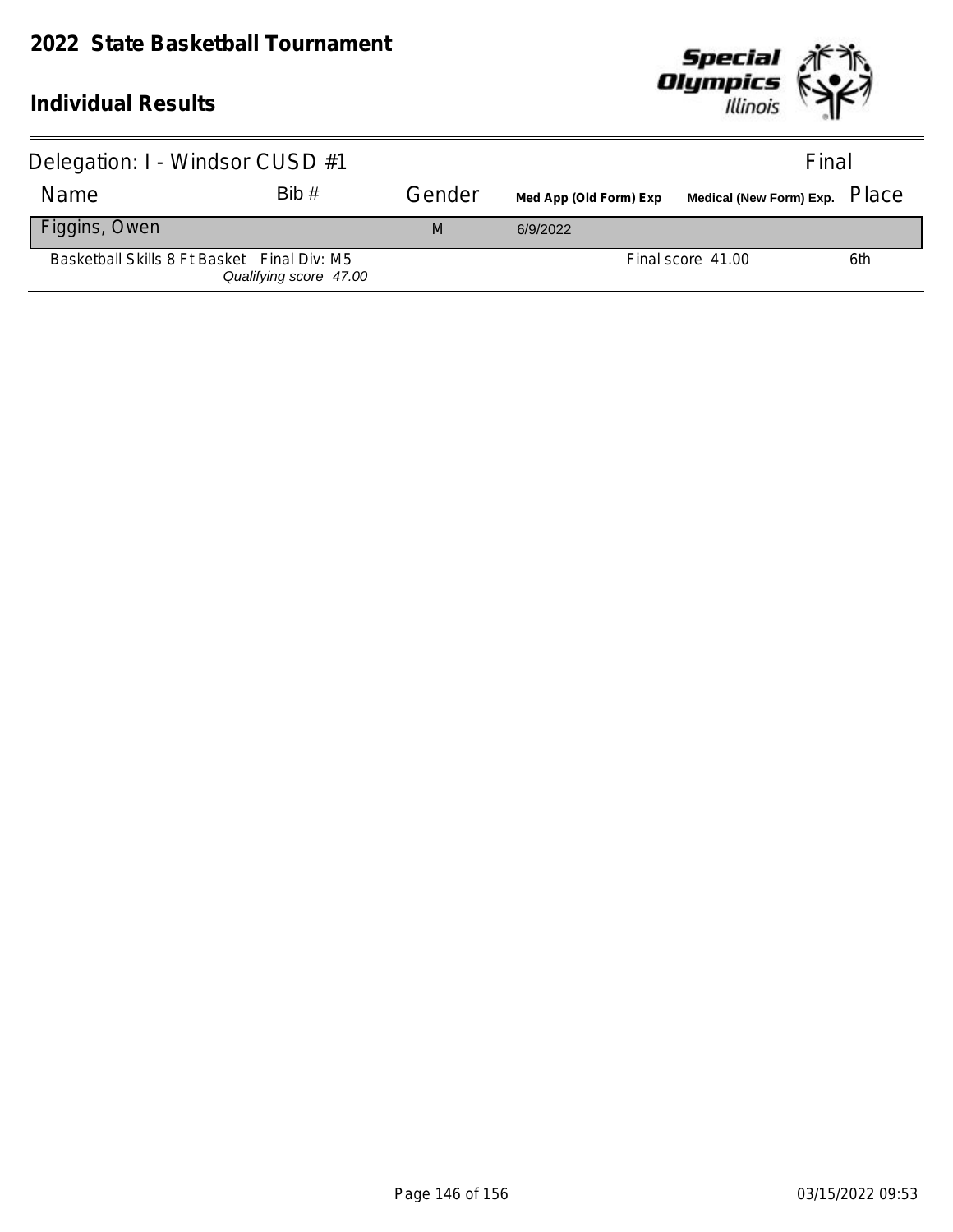

| Delegation: J - Collinsville Kahoks School Dist |                        |        |                        |                               | Final |
|-------------------------------------------------|------------------------|--------|------------------------|-------------------------------|-------|
| <b>Name</b>                                     | Bib#                   | Gender | Med App (Old Form) Exp | Medical (New Form) Exp. Place |       |
| Pfeil, Maliyah                                  |                        | F      | 9/10/2023              |                               |       |
| Basketball Skills 8 Ft Basket Final Div: F2     | Qualifying score 21.00 |        |                        | Final score 9.00              | 2nd   |
| Schlecht, Maxim                                 |                        | M      | 8/21/2021              | 7/7/2024                      |       |
| Basketball Skills 8 Ft Basket Final Div: M2     | Qualifying score 24.00 |        |                        | Final score 42.00             | 1st   |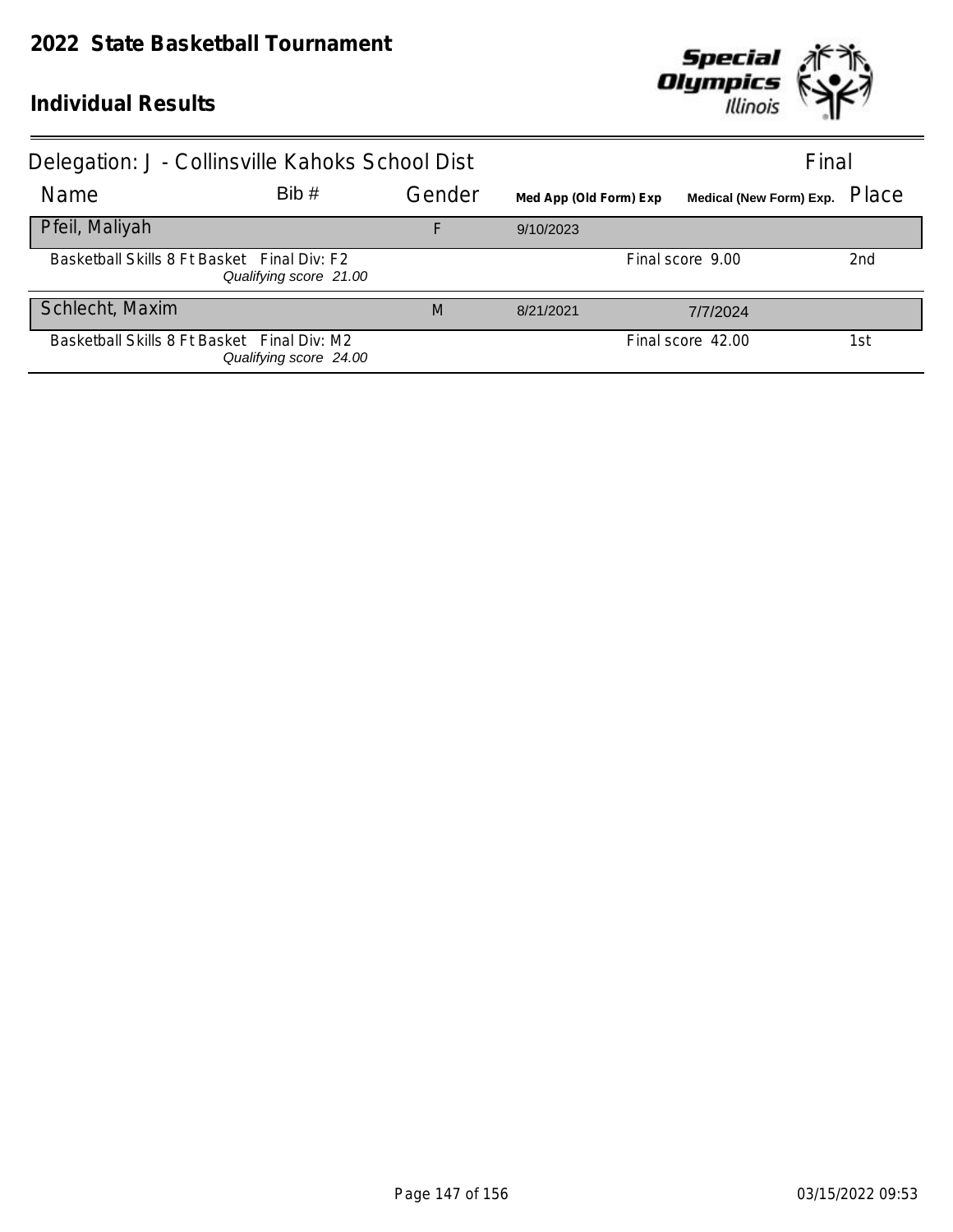

| Delegation: J - Loving Life                  |                        |        |                        |                                | Final |
|----------------------------------------------|------------------------|--------|------------------------|--------------------------------|-------|
| Name                                         | Bib#                   | Gender | Med App (Old Form) Exp | <b>Medical (New Form) Exp.</b> | Place |
| Powell, Joshua                               |                        | M      | 10/15/2021             | 10/13/2024                     |       |
| Basketball Skills Wheelchair Final Div: W01  | Qualifying score 25.00 |        |                        | Final score                    | Part  |
| Stone, Jayce                                 |                        | M      | 6/3/2021               | 3/2/2024                       |       |
| Basketball Skills 10ft Basket Final Div: M03 | Qualifying score 67.00 |        |                        | Final score 67.00              | 3rd   |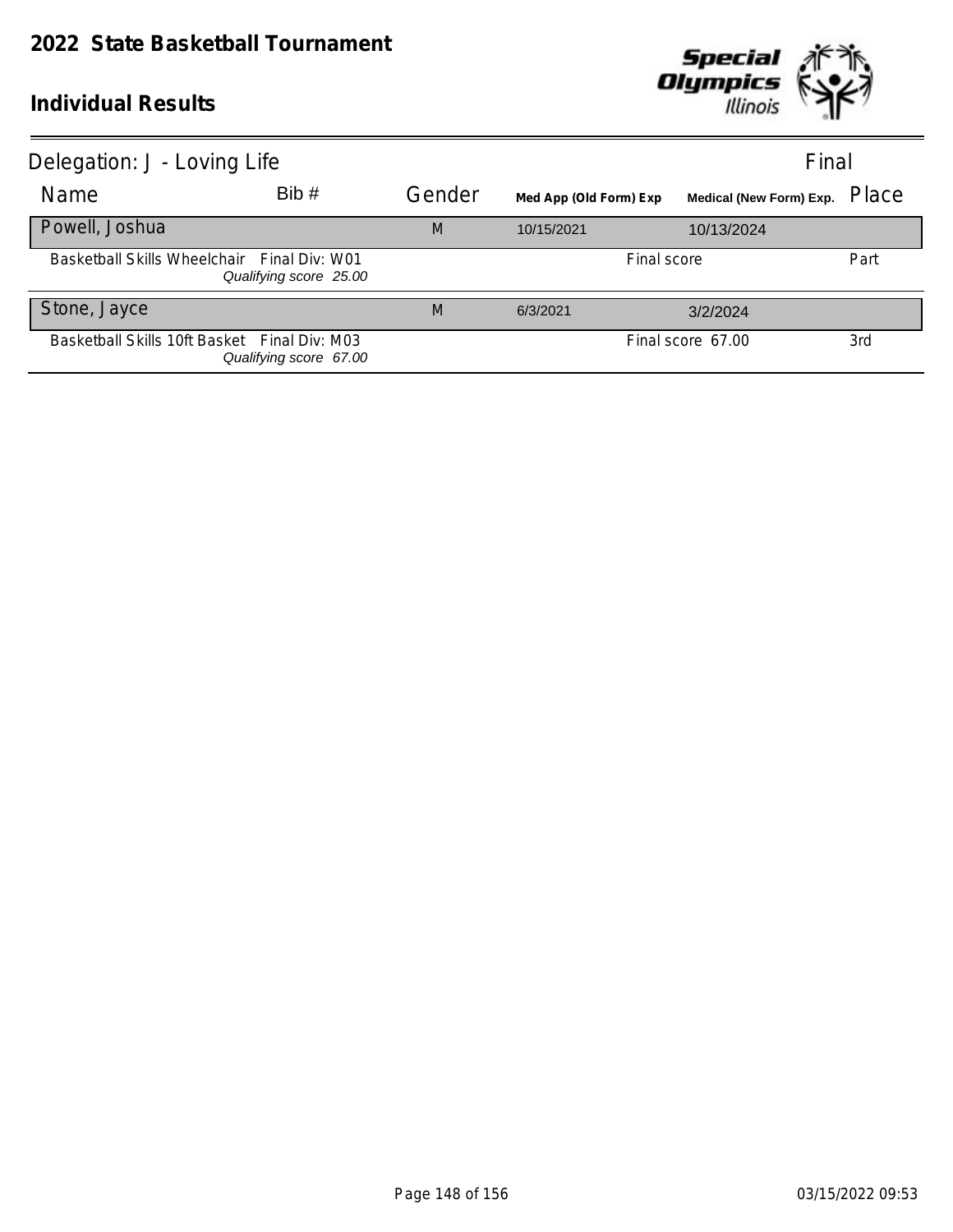

| Delegation: J - PTOEC                        |                        |                     |                          |             | Final                   |       |
|----------------------------------------------|------------------------|---------------------|--------------------------|-------------|-------------------------|-------|
| Name                                         | Bib#                   | Gender              | Med App (Old Form) Exp   |             | Medical (New Form) Exp. | Place |
| Andrew, Fredrick                             |                        | M                   |                          |             | 11/19/2024              |       |
| Basketball Skills 8 Ft Basket Final Div: M1  | Qualifying score 18.00 |                     |                          |             | Final score 28.00       | 1st   |
| Besse, Rachel                                |                        | F                   | 11/8/2022                |             |                         |       |
| Basketball Sr Female Team Commat Dion FM2    | Qualifying score       |                     | <b>PTOEC Lady Sparks</b> | Final score |                         | 1st   |
| Davis, Matthew                               |                        | M                   | 3/4/2023                 |             |                         |       |
| Basketball Sr Male Team Competitioniv: SR2   | Qualifying score       | <b>PTOEC Lakers</b> |                          | Final score |                         | 1st   |
| Derossett, Alexander Christian               |                        | M                   | 11/8/2022                |             |                         |       |
| Basketball Sr Male Team Competitioniv: SR2   | Qualifying score       | <b>PTOEC Lakers</b> |                          | Final score |                         | 1st   |
| Derossett, Jordan Michael                    |                        | M                   | 11/8/2022                |             |                         |       |
| Basketball Sr Male Team Competitioniv: SR2   | Qualifying score       | <b>PTOEC Lakers</b> |                          | Final score |                         | 1st   |
| Downing, Todd                                |                        | M                   | 11/8/2022                |             |                         |       |
| Basketball Sr Male Team Competitioniv: SR2   | Qualifying score       | <b>PTOEC Lakers</b> |                          | Final score |                         | 1st   |
| Ferris, Ava                                  |                        | F                   | 10/22/2022               |             |                         |       |
| Basketball Skills 10ft Basket Final Div: F01 | Qualifying score 49.00 |                     |                          |             | Final score 60.00       | 1st   |
| Fulton, Jeffrey                              |                        | M                   |                          |             | 12/28/2024              |       |
| Basketball Sr Male Team Competitioniv: SR2   | Qualifying score       | <b>PTOEC Lakers</b> |                          | Final score |                         | 1st   |
| Heidorn, Timothy                             |                        | M                   | 11/8/2022                |             |                         |       |
| Basketball Sr Male Team Competitioniv: SR2   | Qualifying score       | PTOEC Lakers        |                          | Final score |                         | 1st   |
| Keel, Trinity                                |                        | F                   |                          |             | 7/23/2024               |       |
| Basketball Sr Female Team Commat Dion FM2    | Qualifying score       |                     | <b>PTOEC Lady Sparks</b> | Final score |                         | 1st   |
| Kraus, Joseph                                |                        | M                   | 11/8/2022                |             |                         |       |
| Basketball Sr Male Team Competitioniv: SR2   | Qualifying score       | <b>PTOEC Lakers</b> |                          | Final score |                         | 1st   |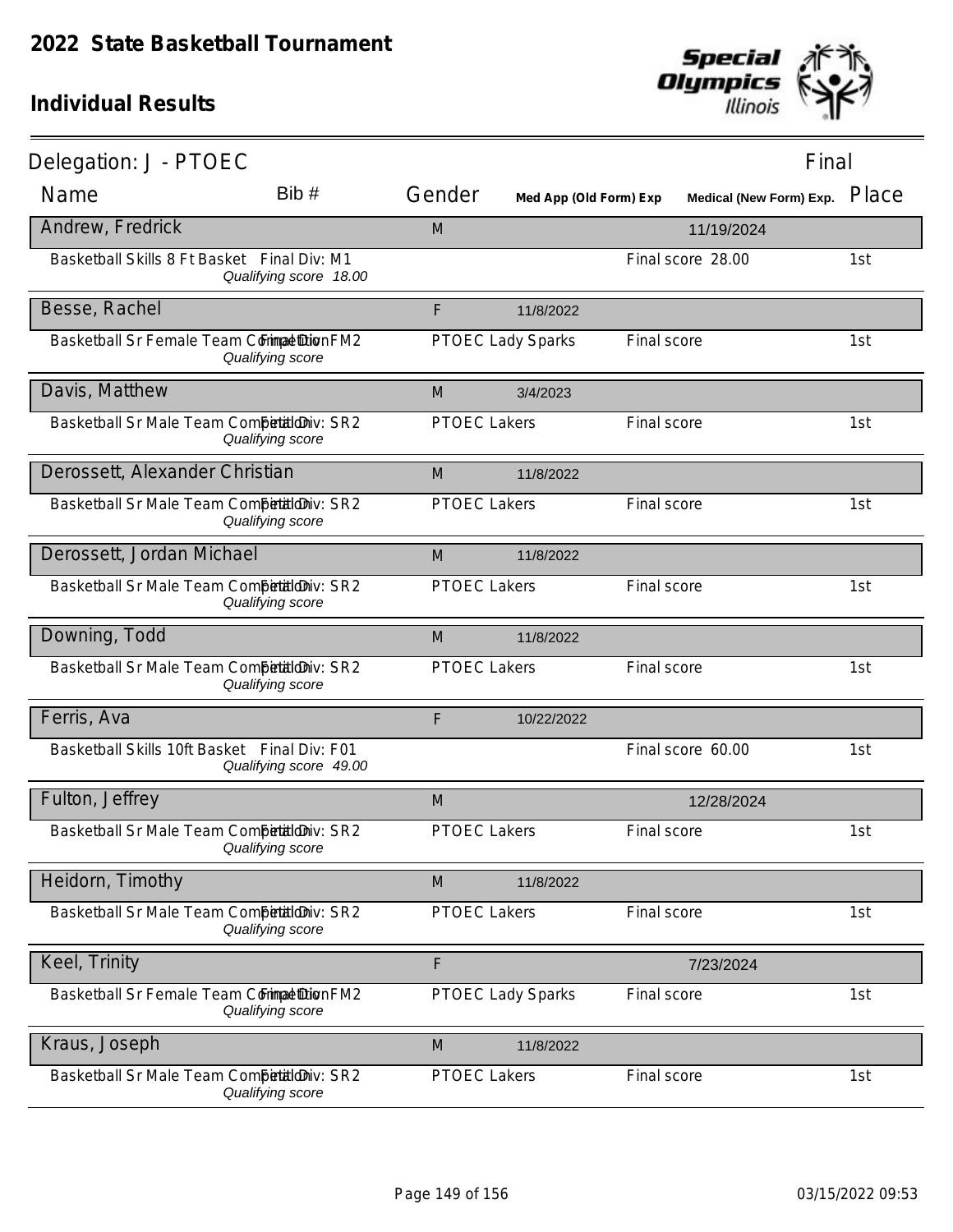

| Delegation: J - PTOEC                      |                         |                     |                          |             | Final                   |       |
|--------------------------------------------|-------------------------|---------------------|--------------------------|-------------|-------------------------|-------|
| Name                                       | Bib#                    | Gender              | Med App (Old Form) Exp   |             | Medical (New Form) Exp. | Place |
| Lanxon, Danielle                           |                         | F                   | 12/11/2021               |             | 8/5/2024                |       |
| Basketball Sr Female Team Commat Dion FM2  | Qualifying score        |                     | PTOEC Lady Sparks        | Final score |                         | 1st   |
| Mongeon, Danielle N                        |                         | F                   | 11/8/2022                |             | 8/4/2024                |       |
| Basketball Sr Female Team Commat Dion FM2  | Qualifying score        |                     | PTOEC Lady Sparks        | Final score |                         | 1st   |
| Morgan, Stacey D                           |                         | M                   | 11/8/2022                |             |                         |       |
| Basketball Sr Male Team Competitioniv: SR2 | Qualifying score        | <b>PTOEC Lakers</b> |                          | Final score |                         | 1st   |
| Pfeil, Wendy Marie                         |                         | F                   | 11/8/2022                |             |                         |       |
| Basketball Sr Female Team Commat Dion FM2  | Qualifying score        |                     | PTOEC Lady Sparks        | Final score |                         | 1st   |
| Rensing, Kaela                             |                         | F                   | 11/9/2021                |             | 7/10/2024               |       |
| Basketball Sr Female Team Commat Dion FM2  | Qualifying score        |                     | <b>PTOEC Lady Sparks</b> | Final score |                         | 1st   |
| Selesi, Jamal                              |                         | M                   | 11/8/2022                |             |                         |       |
| Basketball Sr Male Team Competitioniv: SR2 | Qualifying score        | <b>PTOEC Lakers</b> |                          | Final score |                         | 1st   |
| Short, Faith                               |                         | F                   | 11/8/2022                |             | 10/9/2024               |       |
| Basketball Sr Female Team Commat Dion FM2  | Qualifying score 147.00 |                     | <b>PTOEC Lady Sparks</b> | Final score |                         | 1st   |
| Skiles, Travis                             |                         | M                   | 4/16/2024                |             |                         |       |
| Basketball Sr Male Team Competitioniv: SR2 | Qualifying score        | <b>PTOEC Lakers</b> |                          | Final score |                         | 1st   |
| Smith, Alison (AJ or Ali)                  |                         | F                   | 8/26/2021                |             | 8/6/2024                |       |
| Basketball Sr Female Team Commat Dion FM2  | Qualifying score        |                     | <b>PTOEC Lady Sparks</b> | Final score |                         | 1st   |
| Trice, Saneatha                            |                         | F                   | 11/8/2022                |             |                         |       |
| Basketball Sr Female Team Commat Dion FM2  | Qualifying score        |                     | PTOEC Lady Sparks        | Final score |                         | 1st   |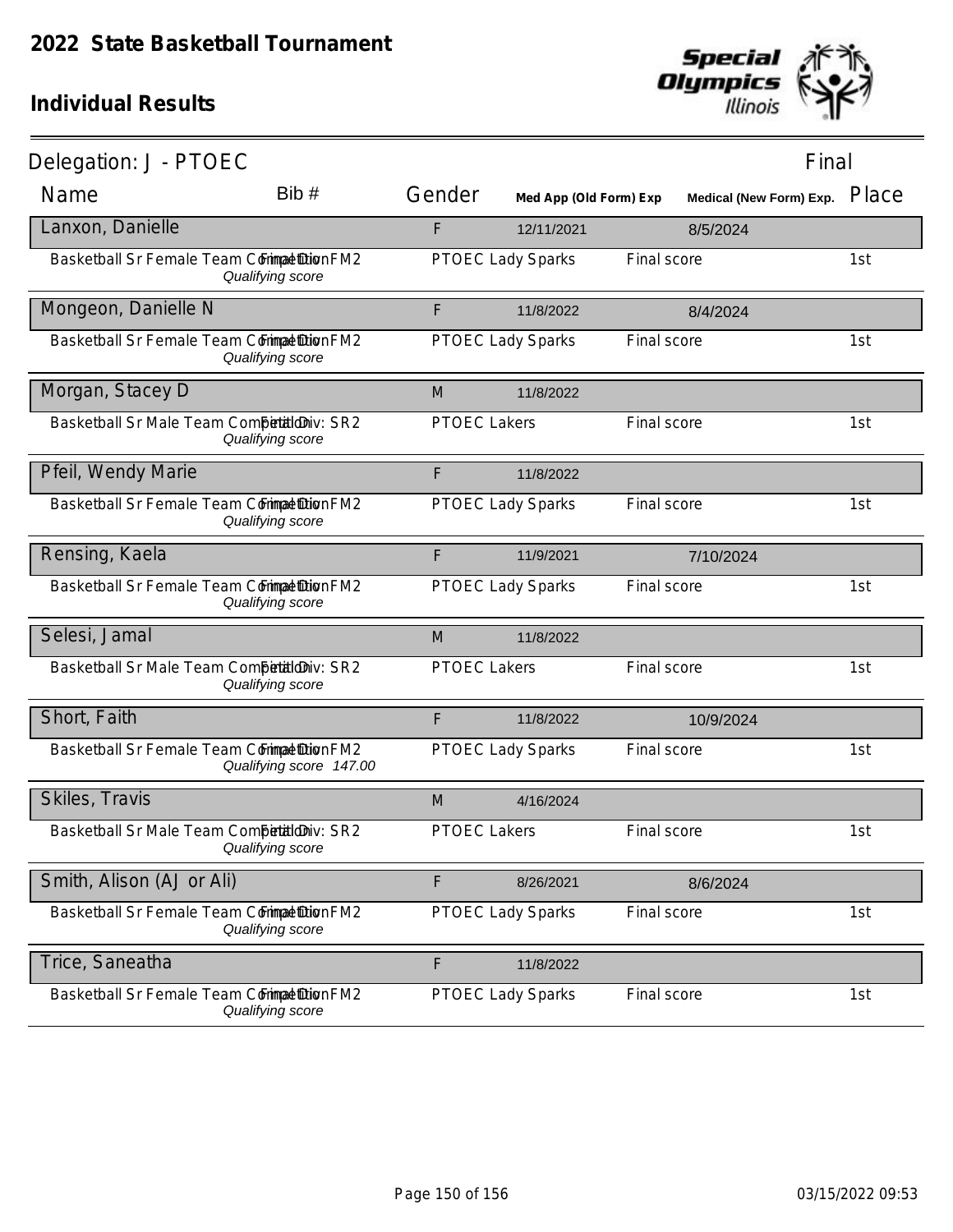

| Delegation: J - Scott Air Force Base         |                        |        |                        | Final             |     |
|----------------------------------------------|------------------------|--------|------------------------|-------------------|-----|
| Name                                         | Bib#                   | Gender | Med App (Old Form) Exp |                   |     |
| Turner, Kyle                                 |                        | M      |                        | 11/29/2024        |     |
| Basketball Skills 10ft Basket Final Div: M15 | Qualifying score 71.00 |        |                        | Final score 53.00 | 4th |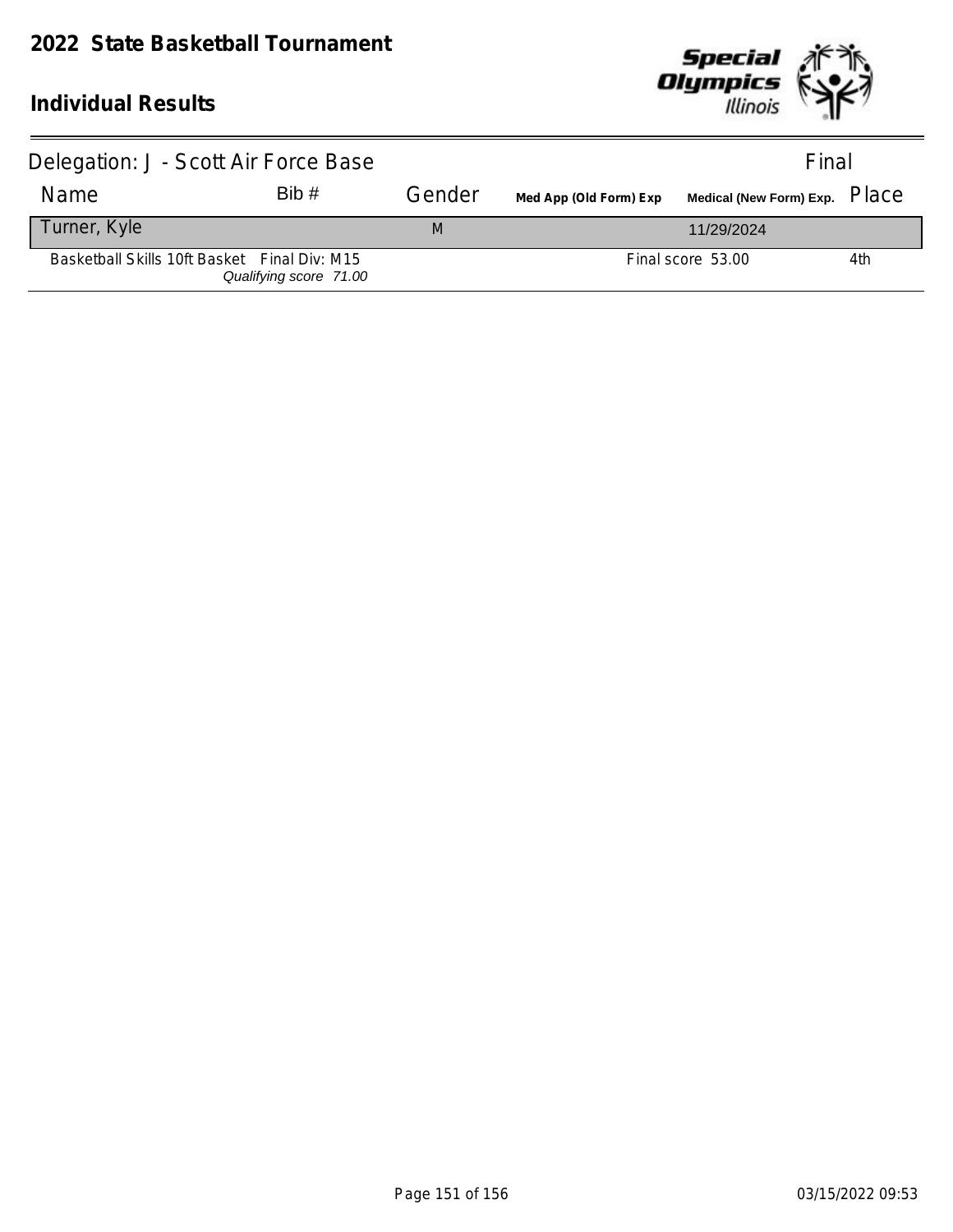

| Delegation: J - Triad School District        |                        |        |                        |             | Final                          |       |
|----------------------------------------------|------------------------|--------|------------------------|-------------|--------------------------------|-------|
| Name                                         | Bib#                   | Gender | Med App (Old Form) Exp |             | <b>Medical (New Form) Exp.</b> | Place |
| Bock, Landon                                 |                        | M      | 11/5/2022              |             |                                |       |
| Basketball Skills 10ft Basket Final Div: M17 | Qualifying score 78.00 |        |                        | Final score |                                | Part  |
| Hanlon, Colton                               |                        | M      | 10/10/2022             |             |                                |       |
| Basketball Skills 8 Ft Basket Final Div: M5  | Qualifying score 51.00 |        |                        |             | Final score 47.00              | 4th   |
| Reynolds, Delrae                             |                        | F      | 2/17/2022              |             | 7/28/2024                      |       |
| Basketball Skills 10ft Basket Final Div: F08 | Qualifying score 51.00 |        |                        |             | Final score 52.00              | 2nd   |
| Rutz, Brennan                                |                        | M      | 9/25/2021              |             | 5/20/2024                      |       |
| Basketball Skills 10ft Basket Final Div: M12 | Qualifying score 59.00 |        |                        |             | Final score 54.00              | 6th   |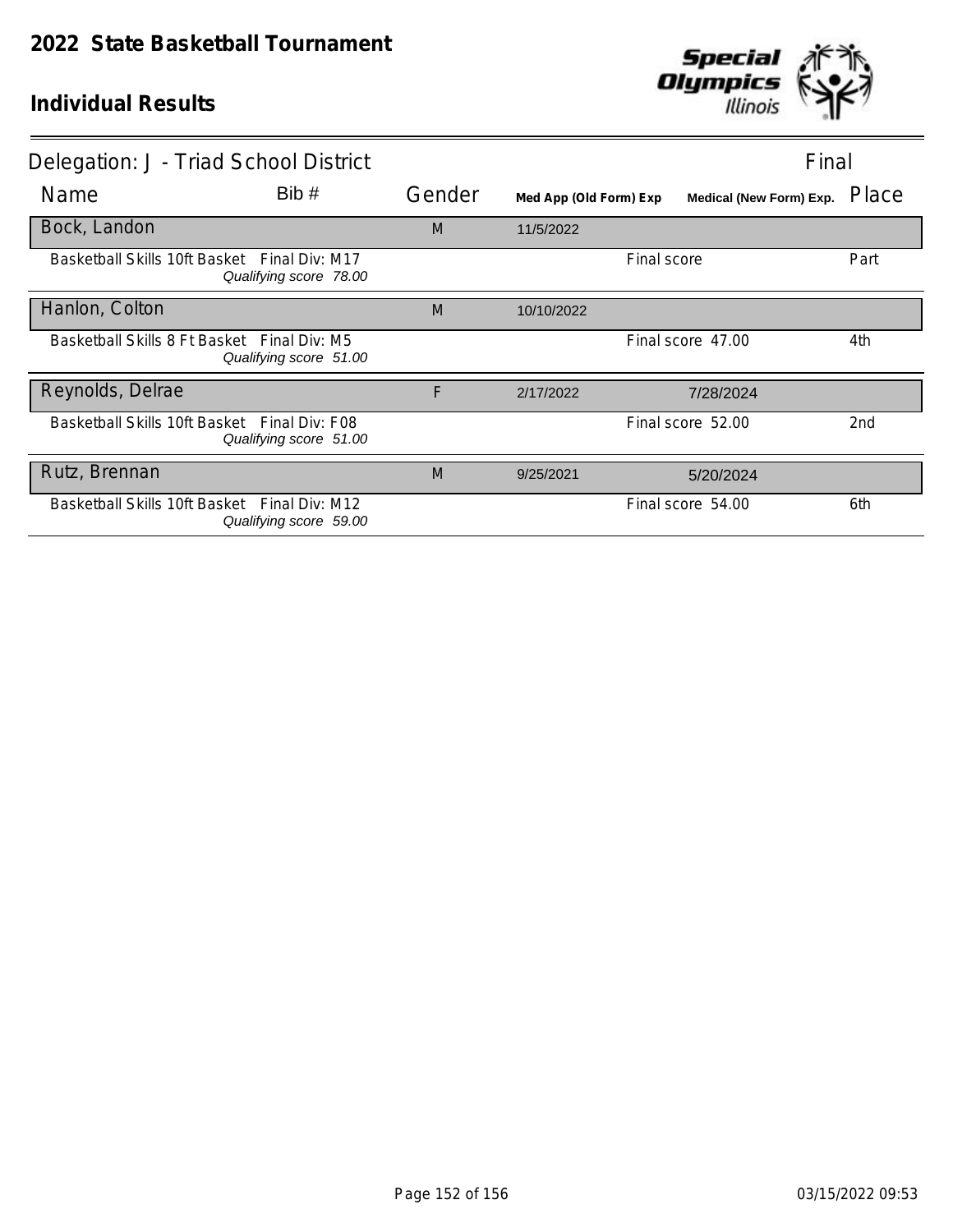

| Delegation: K - Olney Rebels                 |                         |                           |                             |             | Final                   |       |
|----------------------------------------------|-------------------------|---------------------------|-----------------------------|-------------|-------------------------|-------|
| Name                                         | Bib #                   | Gender                    | Med App (Old Form) Exp      |             | Medical (New Form) Exp. | Place |
| Farrar, Ryan                                 |                         | M                         | 12/17/2022                  |             |                         |       |
| Basketball Sr Male Team Competitilo Niv: SR3 | Qualifying score        |                           | <b>Olney Rebel Wildcats</b> | Final score |                         | 4th   |
| Gaddy, Ron (Ronnie)                          |                         | M                         | 1/16/2010                   |             | 10/25/2024              |       |
| Basketball Sr Male Team Competitioniv: SR3   | Qualifying score        |                           | <b>Olney Rebel Wildcats</b> | Final score |                         | 4th   |
| Gardner, Brett                               |                         | M                         | 11/18/2022                  |             |                         |       |
| Basketball Sr Male Team Competitioniv: SR1   | Qualifying score        | <b>Olney Rebel Tigers</b> |                             | Final score |                         | 1st   |
| Hardin, Joel                                 |                         | M                         | 10/6/2021                   |             | 10/13/2024              |       |
| Basketball Sr Male Team Competitioniv: SR1   | Qualifying score        | <b>Olney Rebel Tigers</b> |                             | Final score |                         | 1st   |
| Hinson, Cullen                               |                         | M                         | 6/12/2022                   |             | 6/24/2024               |       |
| Basketball Sr Male Team Competitioniv: SR3   | Qualifying score        |                           | <b>Olney Rebel Wildcats</b> | Final score |                         | 4th   |
| Kocher, Gary J                               |                         | M                         | 10/3/2022                   |             |                         |       |
| Basketball Sr Male Team Competitioniv: SR3   | Qualifying score        |                           | <b>Olney Rebel Wildcats</b> | Final score |                         | 4th   |
| Lane, Scott                                  |                         | M                         | 3/21/2021                   |             | 6/23/2024               |       |
| Basketball Sr Male Team Competitioniv: SR3   | Qualifying score        |                           | <b>Olney Rebel Wildcats</b> | Final score |                         | 4th   |
| McDowell, Grace                              |                         | F                         | 3/6/2023                    |             | 6/7/2024                |       |
| Basketball Sr Male Team Competitioniv: SR3   | Qualifying score        |                           | <b>Olney Rebel Wildcats</b> | Final score |                         | 4th   |
| McGrady, Michael                             |                         | M                         | 11/11/2022                  |             |                         |       |
| Basketball Sr Male Team CompetaldDiv: SR1    | Qualifying score        | <b>Olney Rebel Tigers</b> |                             | Final score |                         | 1st   |
| McGrady, Phillip                             |                         | M                         | 11/8/2021                   |             | 12/1/2024               |       |
| Basketball Sr Male Team Competitioniv: SR1   | Qualifying score        | Olney Rebel Tigers        |                             | Final score |                         | 1st   |
| Nix, Harold                                  |                         | M                         | 2/27/2023                   |             | 6/24/2024               |       |
| Basketball Sr Male Team Competitiloniv: SR3  | Qualifying score 145.00 |                           | <b>Olney Rebel Wildcats</b> | Final score |                         | 4th   |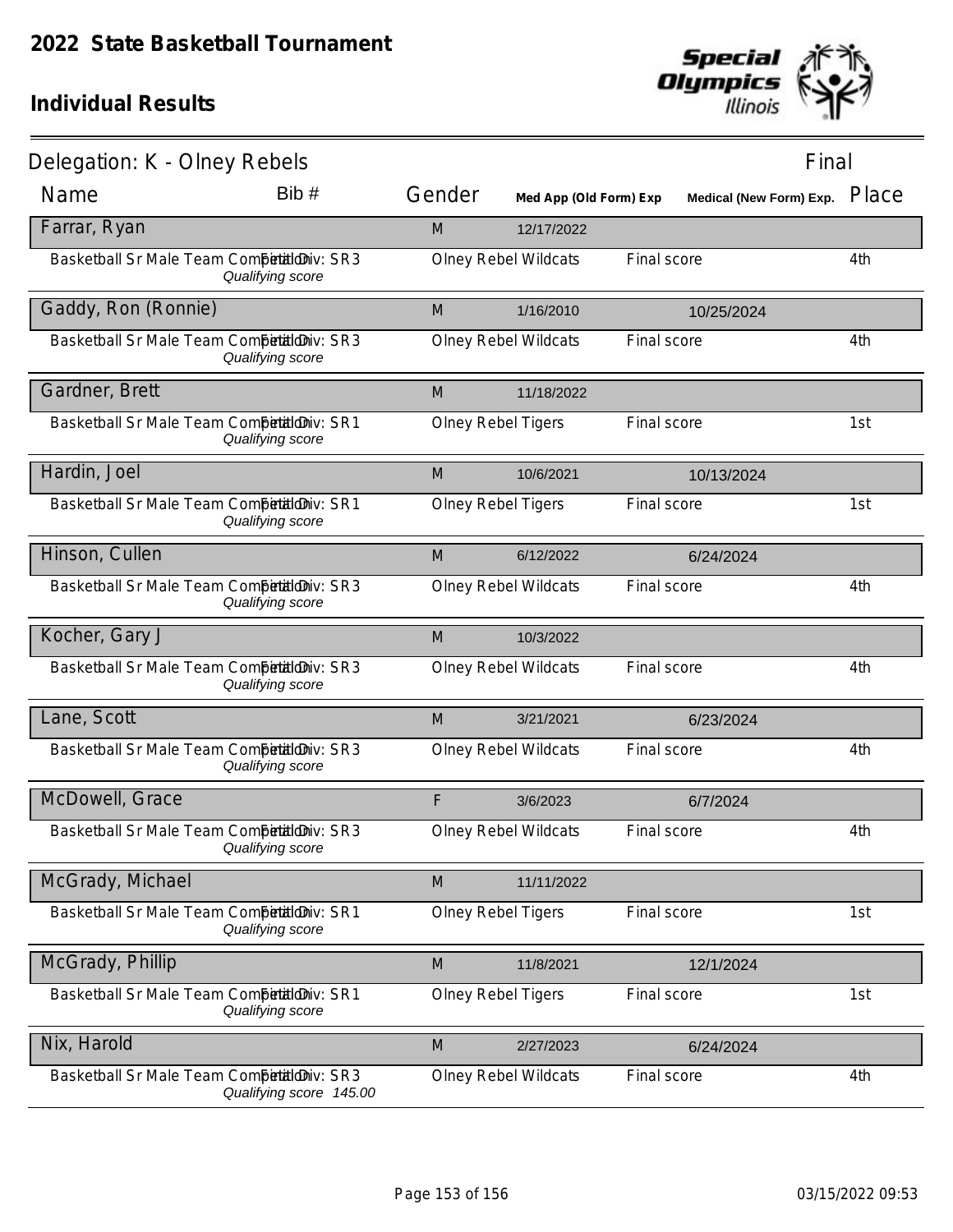

| Delegation: K - Olney Rebels               |                         |        |                             |             | Final                          |       |
|--------------------------------------------|-------------------------|--------|-----------------------------|-------------|--------------------------------|-------|
| Name                                       | Bib#                    | Gender | Med App (Old Form) Exp      |             | <b>Medical (New Form) Exp.</b> | Place |
| Oles, Dallas                               |                         | M      |                             |             | 10/19/2024                     |       |
| Basketball Sr Male Team Competitioniv: SR1 | Qualifying score        |        | <b>Olney Rebel Tigers</b>   | Final score |                                | 1st   |
| Seals, Charles Charlie                     |                         | M      | 2/27/2023                   |             | 6/24/2024                      |       |
| Basketball Sr Male Team Competitioniv: SR3 | Qualifying score        |        | <b>Olney Rebel Wildcats</b> | Final score |                                | 4th   |
| Seitzinger, Austin                         |                         | M      |                             |             | 9/9/2024                       |       |
| Basketball Sr Male Team Competitioniv: SR1 | Qualifying score        |        | Olney Rebel Tigers          | Final score |                                | 1st   |
| Taylor, Evan                               |                         | M      |                             |             | 12/22/2024                     |       |
| Basketball Sr Male Team Competitioniv: SR1 | Qualifying score        |        | <b>Olney Rebel Tigers</b>   | Final score |                                | 1st   |
| Thomas, Rylan                              |                         | M      | 5/16/2022                   |             |                                |       |
| Basketball Sr Male Team Competitioniv: SR1 | Qualifying score 311.00 |        | <b>Olney Rebel Tigers</b>   | Final score |                                | 1st   |
| Vaughn, Margie Ann                         |                         | F      | 8/15/2021                   |             | 9/29/2024                      |       |
| Basketball Sr Male Team Competitioniv: SR3 | Qualifying score        |        | <b>Olney Rebel Wildcats</b> | Final score |                                | 4th   |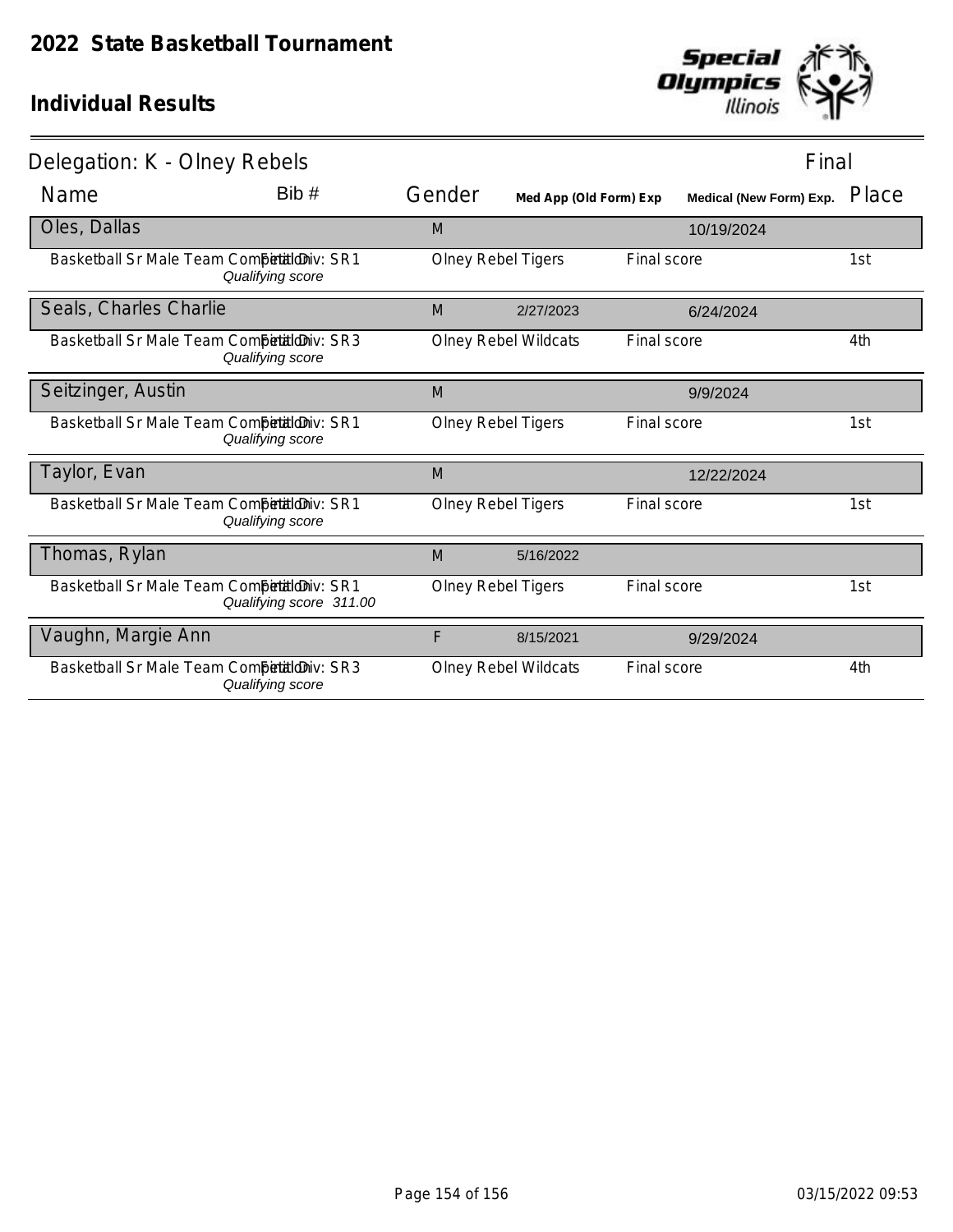

| Delegation: K - Progress Port Inc          |                         |        |                        |             | Final                   |       |
|--------------------------------------------|-------------------------|--------|------------------------|-------------|-------------------------|-------|
| Name                                       | Bib#                    | Gender | Med App (Old Form) Exp |             | Medical (New Form) Exp. | Place |
| Banks, Ashley                              |                         | F      | 6/19/2022              |             |                         |       |
| Basketball Sr Male Team Competitioniv: SR4 | Qualifying score 172.00 |        | Progress Port Smashers | Final score |                         | 2nd   |
| Brown, Darryl                              |                         | M      | 4/16/2022              |             |                         |       |
| Basketball Sr Male Team Competitioniv: SR4 | Qualifying score        |        | Progress Port Smashers | Final score |                         | 2nd   |
| Devine, Angela                             |                         | F      | 6/10/2024              |             |                         |       |
| Basketball Sr Male Team Competitioniv: SR4 | Qualifying score        |        | Progress Port Smashers | Final score |                         | 2nd   |
| Hutchins, Nicholas                         |                         | M      | 7/13/2024              |             |                         |       |
| Basketball Sr Male Team Competitioniv: SR4 | Qualifying score        |        | Progress Port Smashers | Final score |                         | 2nd   |
| Jones, Austin                              |                         | M      | 1/15/2023              |             |                         |       |
| Basketball Sr Male Team Competitioniv: SR4 | Qualifying score        |        | Progress Port Smashers | Final score |                         | 2nd   |
| Phillips, Travis                           |                         | M      | 3/29/2024              |             |                         |       |
| Basketball Sr Male Team Competitioniv: SR4 | Qualifying score        |        | Progress Port Smashers | Final score |                         | 2nd   |
| Pritchett, Thomas                          |                         | M      | 2/4/2023               |             |                         |       |
| Basketball Sr Male Team CompetaldDiv: SR4  | Qualifying score        |        | Progress Port Smashers | Final score |                         | 2nd   |
| Ryan, Donald (Donnie) Allen                |                         | M      | 6/18/2022              |             |                         |       |
| Basketball Sr Male Team Competitioniv: SR4 | Qualifying score        |        | Progress Port Smashers | Final score |                         | 2nd   |
| Sneed, Charles                             |                         | M      | 3/21/2022              |             |                         |       |
| Basketball Sr Male Team CompetaldDiv: SR4  | Qualifying score        |        | Progress Port Smashers | Final score |                         | 2nd   |
| Timmons, Lavelle                           |                         | M      | 2/19/2023              |             |                         |       |
| Basketball Sr Male Team Competitioniv: SR4 | Qualifying score        |        | Progress Port Smashers | Final score |                         | 2nd   |
| Valliant, Katrina Renee                    |                         | F      | 4/19/2024              |             |                         |       |
| Basketball Sr Male Team CompetaldDiv: SR4  | Qualifying score        |        | Progress Port Smashers | Final score |                         | 2nd   |